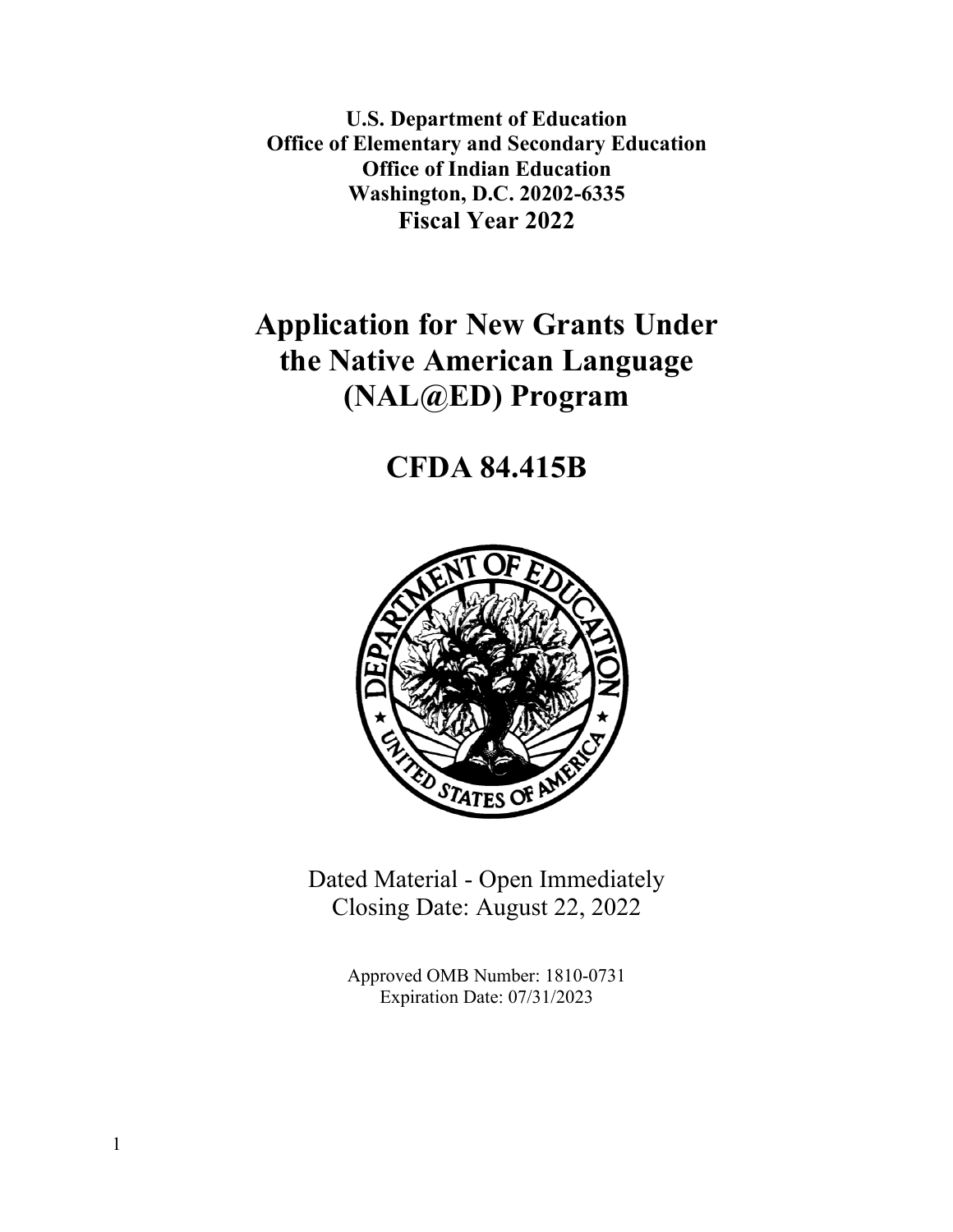# **Paperwork Burden Statement**

According to the Paperwork Reduction Act of 1995, no persons are required to respond to a collection of information unless such collection displays a valid OMB control number. The valid OMB control number for this information collection is 1810-0731. Public reporting burden for this collection of information is estimated to average 30 hours per response, including time for reviewing instructions, searching existing data sources, gathering and maintaining the data needed, and completing and reviewing the collection of information. The obligation to respond to this collection is required to obtain or retain benefit under section 6133 of the Elementary and Secondary Education Act, as amended. If you have any comments concerning the accuracy of the time estimate, suggestions for improving this individual collection, or if you have comments or concerns regarding the status of your individual form, application or survey, please contact:

Angela Hernandez Office of Indian Education U.S. Department of Education 400 Maryland Avenue, S.W., room 3W248 Washington, D.C. 20202.

Note: Please do not return the completed application to this address.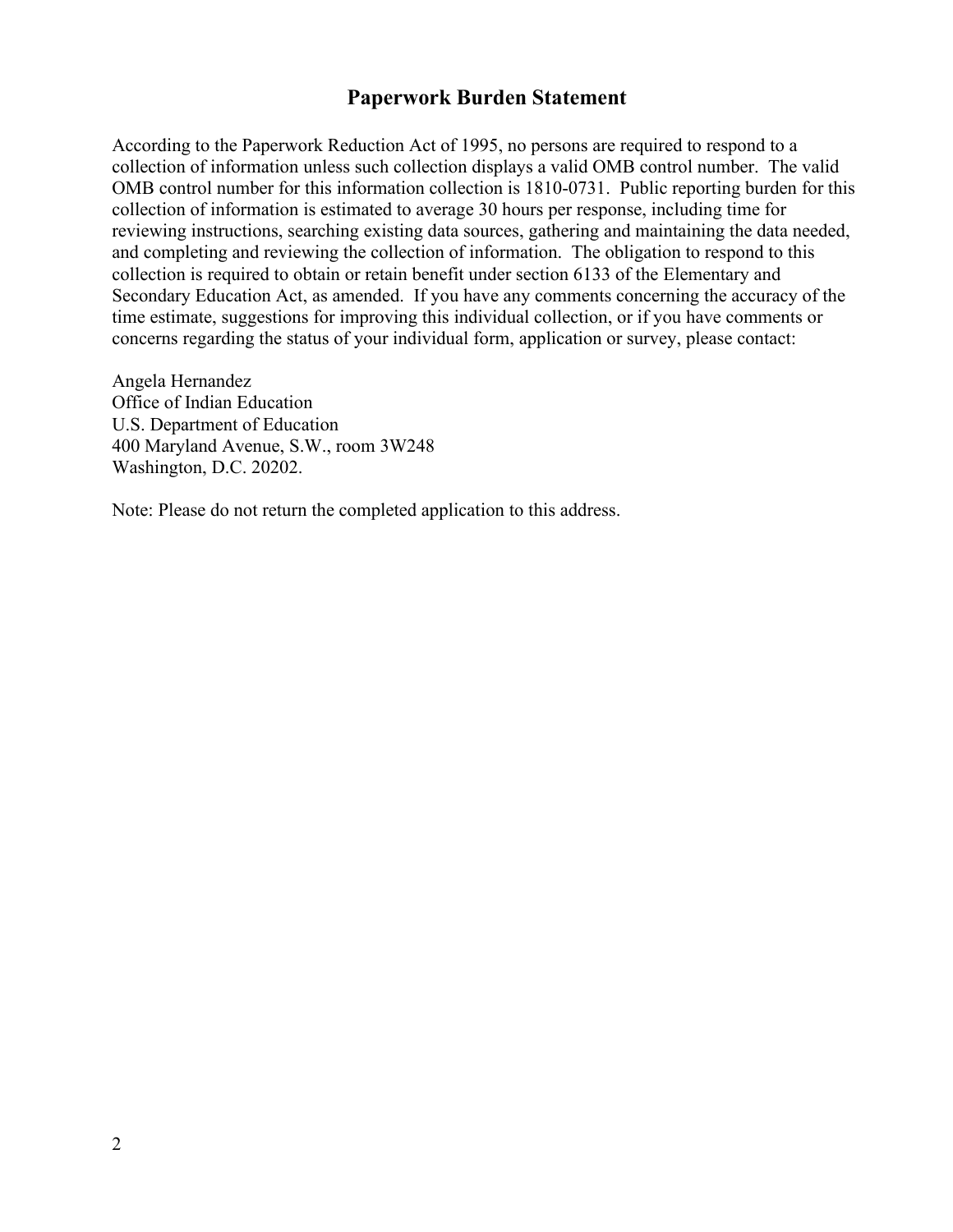# Table of Contents

<span id="page-2-0"></span>

| Contents |                                                                      |
|----------|----------------------------------------------------------------------|
|          |                                                                      |
|          |                                                                      |
| I.       |                                                                      |
|          |                                                                      |
|          |                                                                      |
|          |                                                                      |
|          |                                                                      |
|          |                                                                      |
|          |                                                                      |
|          |                                                                      |
|          |                                                                      |
|          |                                                                      |
|          |                                                                      |
|          |                                                                      |
|          |                                                                      |
|          |                                                                      |
|          |                                                                      |
|          | Attachment: Applicant Information for NAL@ED program --Assurances 43 |
|          |                                                                      |
|          | Attachment: Competitive Preference Priority One46                    |
|          |                                                                      |
|          |                                                                      |
|          |                                                                      |
|          |                                                                      |
|          |                                                                      |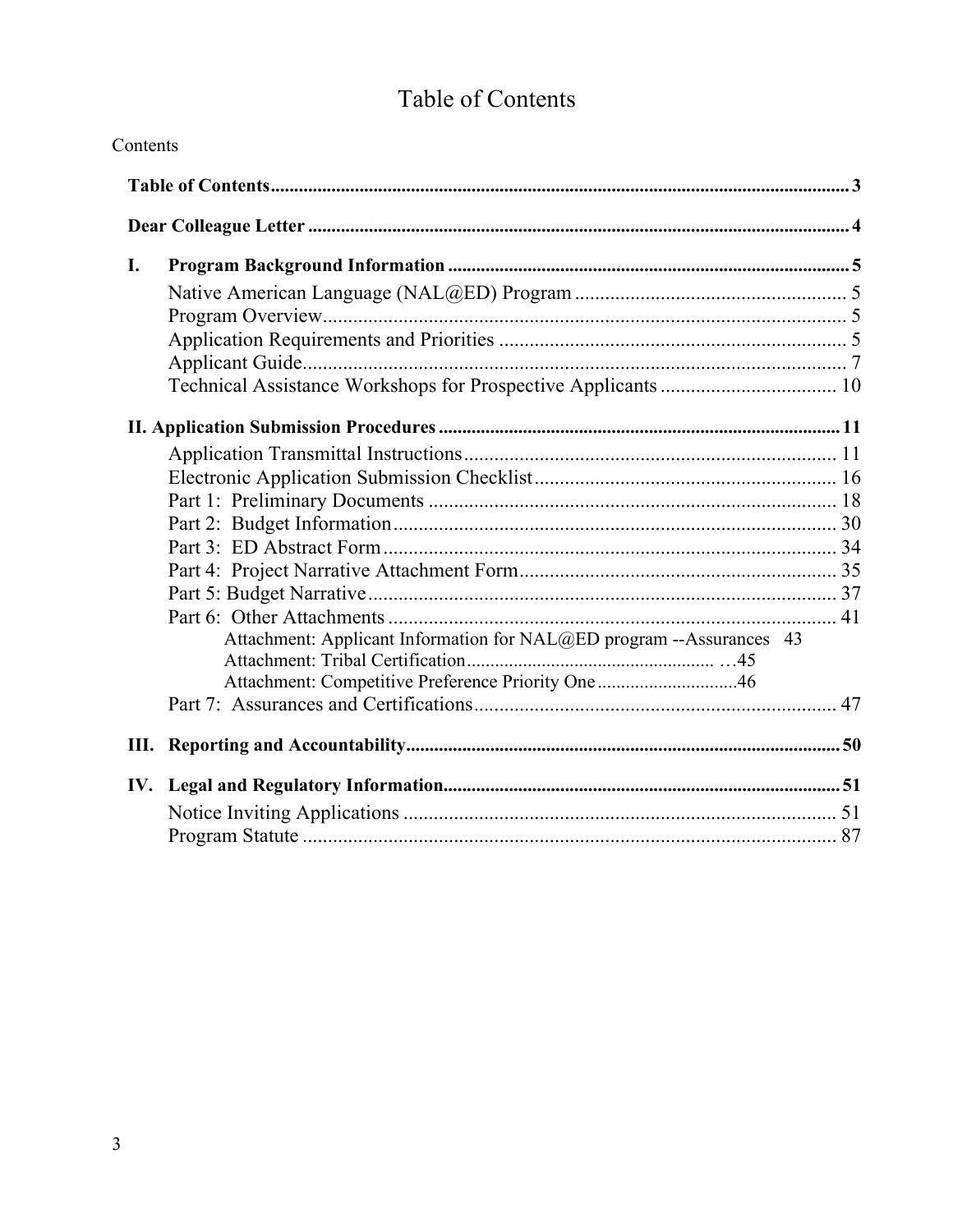# **United States Department of Education** OFFICE OF ELEMENTARY AND SECONDARY EDUCATION OFFICE OF INDIAN EDUCATION

<span id="page-3-0"></span>Dear Colleague:

Thank you for your interest in the Native American Language (NAL@ED) grant program, administered by the Office of Elementary and Secondary Education of the U.S. Department of Education (Department). This document includes information for applicants seeking funding for new grant projects in Fiscal Year 2022 under the Native American Language program, authorized under Title VI of the Elementary and Secondary Act, as amended. The purposes of the  $NAL@ED$  program are to (1) support schools that use Native American and Alaska Native languages as the primary language of instruction; (2) maintain, protect, and promote the rights and freedom of Native Americans and Alaska Natives to use, practice, maintain, and revitalize their languages, as envisioned in the Native American Languages Act of 1990 (25 U.S.C. 2901, *et seq*.); and (3) support the Nation's First Peoples' efforts to maintain and revitalize their languages and cultures, and to improve educational opportunities and student outcomes within Native American and Alaska Native communities..

Please take the time to review the applicable priorities, selection criteria, and all the application instructions. An application will not be evaluated for funding if the applicant does not comply with all the procedural rules that govern the submission of the application or the application does not contain the information required under the program [\(34 CFR§75.216](https://www.ecfr.gov/cgi-bin/retrieveECFR?gp=1&SID=367e1f94ddd42a155763f4a7fa1ee269&h=L&mc=true&n=pt34.1.75&r=PART&ty=HTML#se34.1.75_1216) (b) and (c)).

If you are new to or would like a refresher on applying to a grant at the Department, please review our Common Instructions for Applicants to Department of Education Discretionary Grant Programs, published in the Federal Register on December 27, 2021 (86 FR 73264), and available at [https://www.govinfo.gov/content/pkg/FR-2021-12-27/pdf/2021-27979.pdf.](https://www.govinfo.gov/content/pkg/FR-2021-12-27/pdf/2021-27979.pdf)

For this competition, it is mandatory for applicants to use the government-wide website, Grants.gov (https://www.grants.gov), to apply. Please note that the Grants.gov site works differently than the U.S. Department of Education's e-Application System. We strongly encourage you to familiarize yourself with Grants.gov and strongly recommend that you register and submit early.

Also be aware that applications submitted to Grants.gov for the Department of Education will now be posted using Adobe forms. Therefore, applicants will need to download a compatible version of Adobe reader. Please review the Submitting Applications with Adobe Reader Software and Education Submission Procedures and Tips for Applicants forms found within this package for further information and guidance related to this requirement.

Using FY 2022 funds, the Department expects to award approximately \$1.05 million for new grants under this competition. These awards will be for a project period of up to 60 months. Grants are expected to be awarded in late September 2022.

Please visit our program website at [https://oese.ed.gov/offices/office-of-indian-education/native-american](https://oese.ed.gov/offices/office-of-indian-education/native-american-language-program/)[language-program/](https://oese.ed.gov/offices/office-of-indian-education/native-american-language-program/) for further information. The program website includes helpful information, frequently asked questions, dates of future webinars or workshops, and clarifications. If you have any technical questions about the program after reviewing the application package, please contact Angela Hernandez by telephone at 202-987-0202 or via email at NAL@ed.gov.

Sincerely,

Donna Sabis-Burns, Group Leader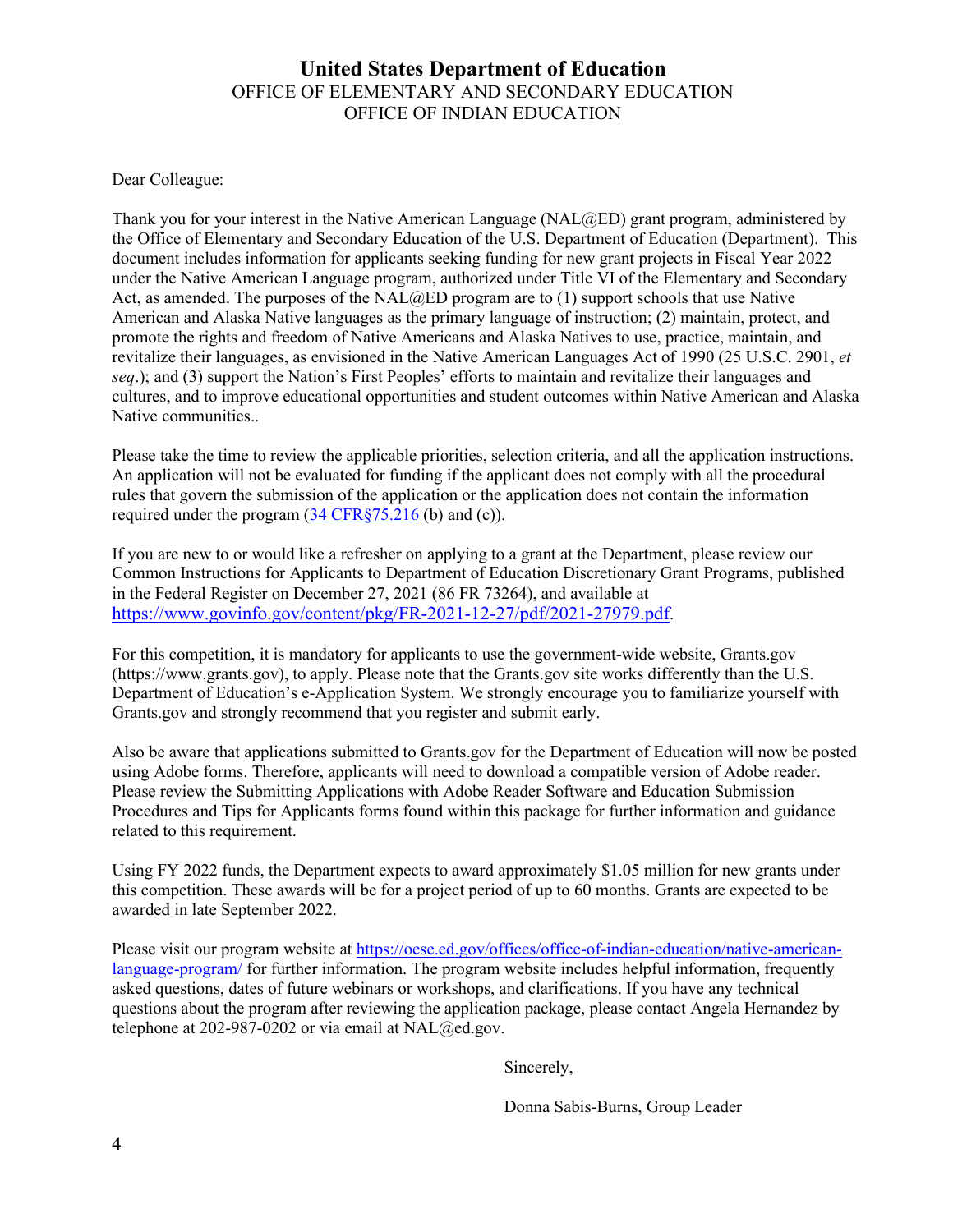# <span id="page-4-0"></span>**I. Program Background Information**

<span id="page-4-1"></span>*Native American Language (NAL@ED) Program* 

# **CFDA Number:** 84. 415B

# <span id="page-4-2"></span>**Program Overview**

The purposes of the NAL@ED program are to support schools that use Native American and Alaska Native languages as the primary language of instruction; maintain, protect, and promote the rights and freedom of Native Americans and Alaska Natives to use, practice, maintain, and revitalize their languages, as envisioned in the Native American Languages Act of 1990 (25 U.S.C. 2901 et seq.); and support the Nation's First Peoples' efforts to maintain and revitalize their languages and cultures, and to improve educational opportunities and student outcomes within Native American and Alaska Native communities

# <span id="page-4-3"></span>**Application Requirements and Priorities**

There are application requirements for this FY 2022 grant competition and any subsequent year in which awards are made from the list of unfunded applications from this competition.

Applicants are encouraged to thoroughly review the application requirements described in the Notice Inviting Applications (NIA) for this competition in the Federal Register.

[https://www.federalregister.gov/documents/2022/06/03/2022-12016/applications-for-new-awards](https://www.federalregister.gov/documents/2022/06/03/2022-12016/applications-for-new-awards-indian-education-discretionary-grants-programs-native-american-language)[indian-education-discretionary-grants-programs-native-american-language](https://www.federalregister.gov/documents/2022/06/03/2022-12016/applications-for-new-awards-indian-education-discretionary-grants-programs-native-american-language)

Grant competitions may include "Absolute Priorities," which must be clearly met in order for an application to be considered, and also "Competitive Preference" or "Invitational Priorities," which are not required to be met but may increase the likelihood of receiving an award.

# **Absolute Priorities**

For FY 2022 and any subsequent year in which we make awards from the list of unfunded applications from this competition, these priorities are absolute priorities. Under 34 CFR 75.105(c)(3), we consider only applications that meet either Absolute Priority 1 or 2.

Note: The Department may create two funding slates—one for applications that meet Absolute Priority 1 and a separate slate for applications that meet Absolute Priority 2. As a result, the Secretary may fund applications out of the overall rank order, but the Department is not bound to do so. Applicants must clearly identify the specific absolute priority that the proposed project addresses in the project abstract section of the application.

These priorities are:

Absolute Priority 1: Develop and Maintain New Native American Language Programs.

 To meet this priority, an applicant must propose to develop and maintain a Native American language instructional program that—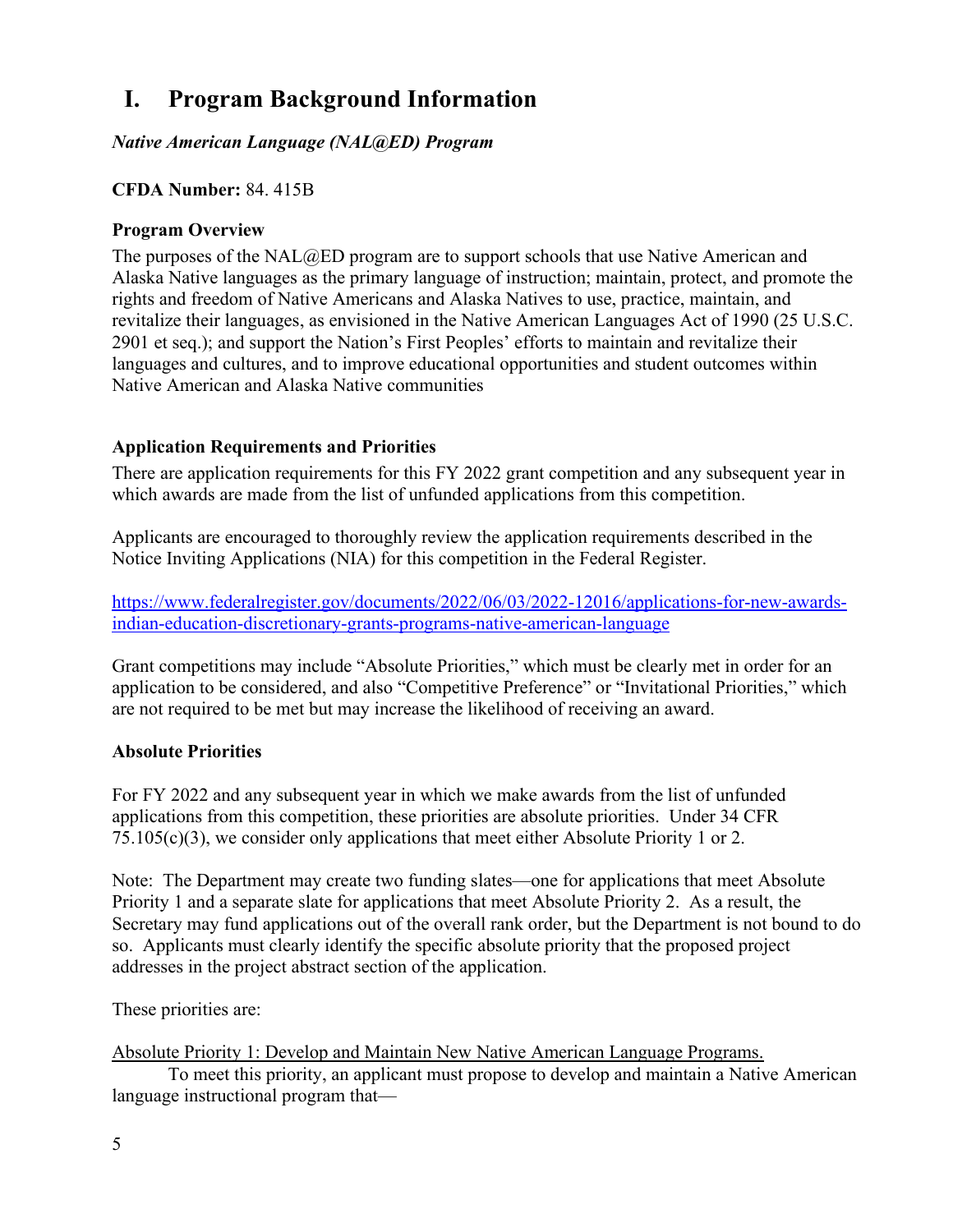(a) Will support Native American language education and development for Native American students, as well as provide professional development for teachers and, as appropriate, staff and administrators, to strengthen the overall language and academic goals of the school or schools that will be served by the project;

(b) Will take place in a school; and

(c) Does not augment or replace a program of identical scope that was active within the last three years at the school(s) to be served.

#### Absolute Priority 2: Expand and Improve Existing Native American Language Programs.

 To meet this priority, an applicant must propose to improve and expand a Native American language instructional program that—

 (a) Will improve and expand Native American language education and development for Native American students, as well as provide professional development for teachers and, as appropriate, staff and administrators, to strengthen the overall language and academic goals of the school or schools that will be served by the project;

(b) Will continue to take place in a school; and

(c) Within the past three years has been offered at the school(s) to be served.

# **Competitive Preference Priorities**

For FY 2022 and any subsequent year in which we make awards from the list of unfunded applications from this competition, these priorities are competitive preference priorities. Under 34 CFR 75.105(c)(2)(i) we award up to an additional 7 points to an application, depending on how well an application meets Competitive Preference Priority 1, and we award an additional 5 points to an application that meets Competitive Preference Priority 2. The maximum number of competitive preference priority points is 12.

These priorities are:

### Competitive Preference Priority 1: Support Project Sustainability With Title VI Indian Education Formula Grant Funds. (up to 7 points)

To meet this priority, an applicant or a partner must receive, or be eligible to receive, a formula grant under title VI of the Elementary and Secondary Education Act of 1965, as amended (ESEA), and must commit to use all or part of that formula grant to help sustain this project after the conclusion of the grant period. To meet this priority, an applicant must include in its application—

(a) A statement that indicates the school year in which the entity will begin using title VI formula grant funds to help support this project;

 (b) The percentage of the title VI grant that will be used for the project, which must be at least--

(i) 20 percent of the applicant's title VI formula grant (3 points);

(ii) 40 percent of the applicant's title VI formula grant (4 points);

(iii) 60 percent of the applicant's title VI formula grant (5 points);

(iv) 80 percent of the applicant's title VI formula grant (6 points); or

(v) 100 percent of the applicant's title VI formula grant (7 points); and

(c) The timeline for obtaining parent committee input and approval of this action, if necessary.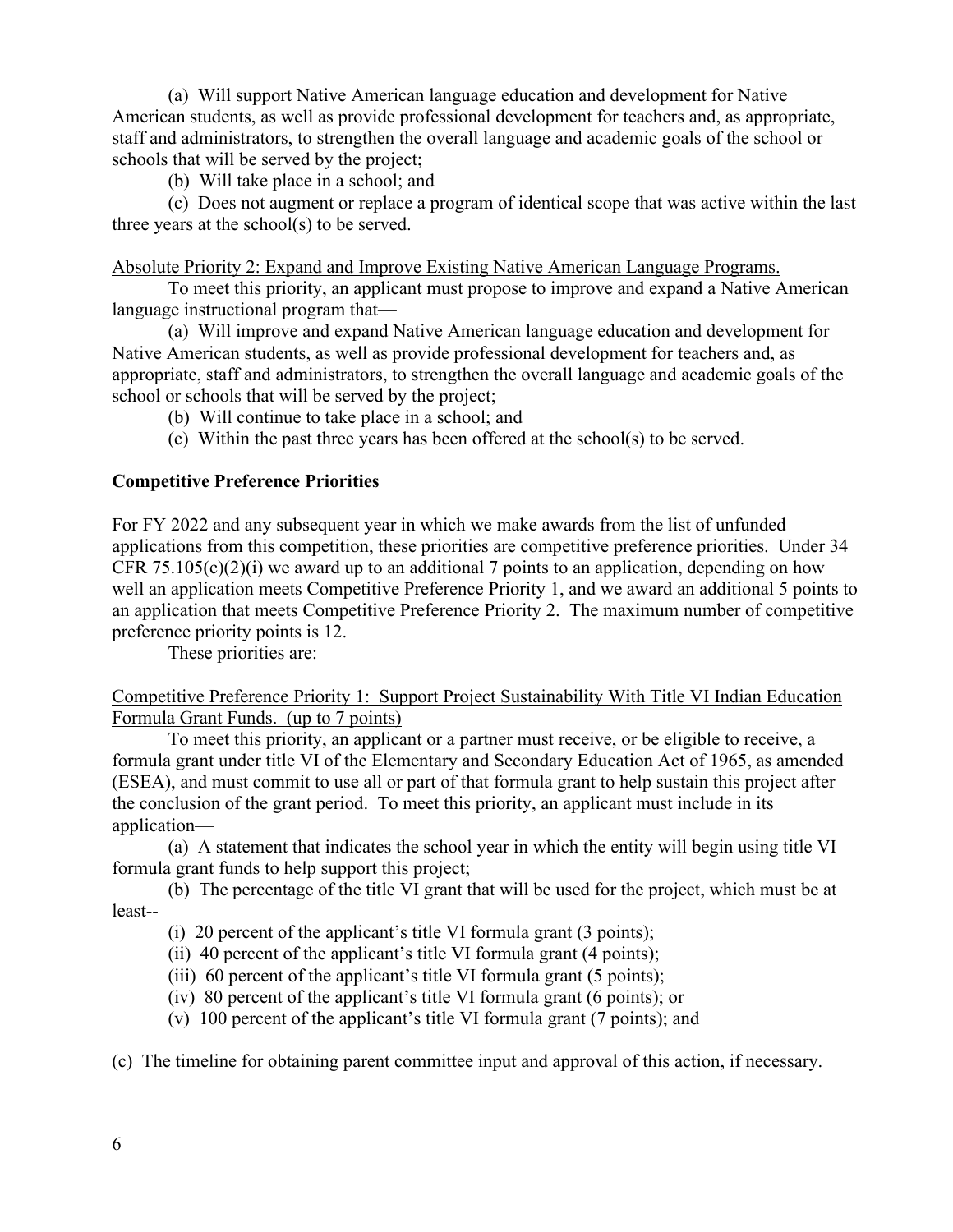Competitive Preference Priority 2: Preference for Indian Applicants. (0 or 5 points) To meet this priority, an application must be submitted by an Indian Tribe, Indian organization, Bureau of Indian Education (BIE)-funded school, or Tribal College or University (TCU) that is eligible to participate in the  $NAL@ED$  program. A consortium of eligible entities that meets the requirements of 34 CFR 75.127 through 75.129 and includes an Indian Tribe, Indian organization, BIE-funded school, or TCU will also be considered eligible to meet this priority. In order to be considered a consortium application, the application must include the consortium agreement signed by all parties.

Note: The consortium agreement must state that the members designate one member of the group to apply for the grant, detail the activities that each member of the group plans to perform, and bind each member of the group to every statement and assurance made by the applicant in the application  $(34 \text{ CFR } 75.128(a)$  and  $(b)$ ).

# <span id="page-6-0"></span>**Applicant Guide**

Applications are entered into the Grants.gov system; applications submitted via email will not be accepted. For more information, including how to submit a paper application in cases in which electronic submission is not possible, please read the Common Instructions for Applicants to Department of Education Discretionary Grant Programs, published in the Federal Register on December 27, 2021 (86 FR 73264), and available at https://www.govinfo.gov/content/pkg/FR-2021-12-27/pdf/2021-27979.pdf .

A completed application will include a program narrative. The program narrative is the section of the application that directly responds to the selection criteria. The program narrative should follow the order of the selection criteria. Applicants should describe, in detail, activities planned for each of the funding periods of the grant. The program office suggests that applicants limit the program narrative to 30 pages. Narrative attachments must be submitted as files in a read-only, flattened Portable Document Format (PDF) or as a Microsoft Word document. If applicants upload a different file type or submit a password-protected file, we will not review that material.

A minimum of 3 peer reviewers will evaluate each proposal. Reviewers will be asked to review the applicants' responses to each criterion and score each of their assigned proposals. Not responding to a specific criterion could negatively impact the score.

The Notice Inviting Applications (NIA) for this competition provides the priorities, selection criteria, application requirements, program requirements, eligibility, and definitions.

# **Selection Criteria**

The selection criteria are from the NFP and 34 CFR 75.210. The source of each selection criterion, and the maximum possible score for addressing each criterion and subcriterion, is included in parentheses. The maximum possible score for addressing all of the criteria in this section is 100 points.

In evaluating an application, the Secretary considers the following criteria:

# **(a) Quality of the project design (32 points).**

The Secretary considers the quality of the design of the proposed project. In determining the quality of the design of the proposed project, the Secretary considers the following factors: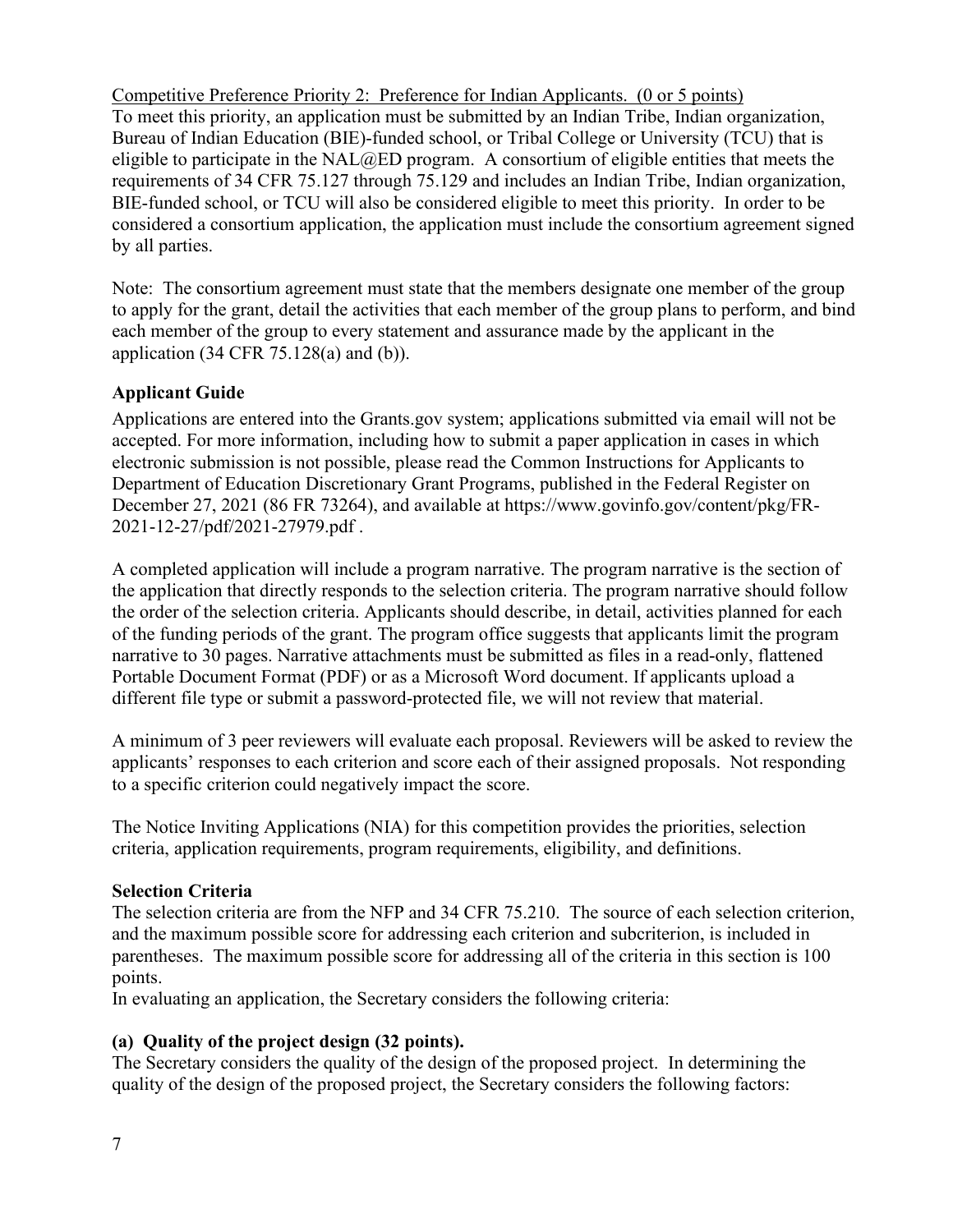(1) The extent to which the goals, objectives, and outcomes to be achieved by the proposed project are clearly specified and measurable. (9 points)  $(34 \text{ CFR } 75.210(c)(2)(i))$ 

(2) The extent to which the project design will ensure that students' progress toward gradelevel and developmentally appropriate fluency in the Native American language. (6 points) (NFP)

(3) The extent to which the proposed project will incorporate parent engagement and participation in Native American language instruction. (6 points) (NFP)

(4) The quality of the approach to developing and administering pre- and post-assessments of student Native American language proficiency, including consultation with individuals with assessment expertise, as needed. (6 points) (NFP)

(5) The extent to which the performance feedback and continuous improvement are integral to the design of the proposed project. (5 points)  $(34 \text{ CFR } 75.210 \text{ (c)}(2)(\text{xxi}))$ 

# **(b) Quality of project services (29 points).**

The Secretary considers the quality of the services to be provided by the proposed project. In determining the quality of the services to be provided by the proposed project, the Secretary considers the following factors:

(1) The quality and sufficiency of strategies for ensuring equal access and treatment for eligible project participants who are members of groups that have traditionally been underrepresented based on race, color, national origin, gender, age, or disability. (1 point) (34 CFR 75.210(d)(2))

(2) The quality of the plan for supporting grade-level and developmentally appropriate instruction in a Native American language by providing instruction of or through the Native American language. (11 points) (NFP)

(3) The extent to which the project will provide professional development for teachers and, as appropriate, staff and administrators to strengthen the overall language proficiency and academic goals of the school(s) that will be served by the project, including cultural competence training for all staff in the school(s). (10 points) (NFP)

(4) The extent to which the services to be provided by the proposed project involve the collaboration of appropriate partners for maximizing the effectiveness of project services. (4 points) (34 CFR 75.210(d)(3)(ix))

(5) The extent to which the percentage of the school day that instruction will be provided in the Native American language is ambitious and is reasonable for the grade level and population served. (3 points) (NFP)

# **(c) Quality of project personnel (16 points).**

The Secretary considers the quality of the personnel who will carry out the proposed project. In determining the quality of project personnel, the Secretary considers:

(1) The extent to which the applicant encourages applications for employment from persons who are members of groups that have traditionally been underrepresented based on race, color, national origin, gender, age, or disability. (1 point) (NFP)

(2) The extent to which teachers of the Native American language who are identified as staff for this project have teaching experience and are fluent in the Native American language. (9 points) (NFP)

(3) The qualifications, including relevant training and experience, of key project personnel. (6 points) (34 CFR 75.210(e)(3)(ii))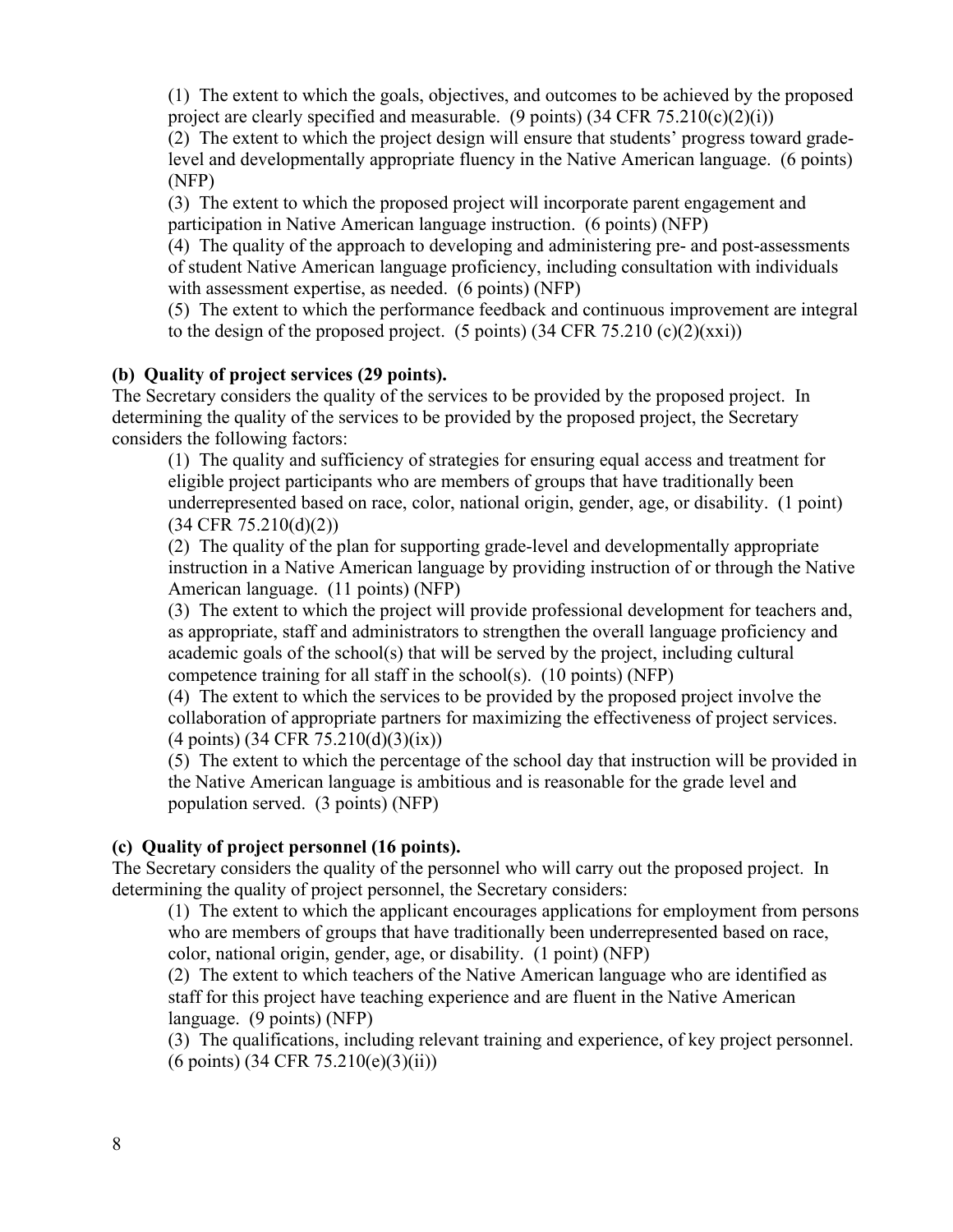### **(d) Adequacy of resources (10 points).**

The Secretary considers the adequacy of resources for the proposed project. In determining the adequacy of resources for the proposed project, the Secretary considers:

(1) The extent to which the costs are reasonable in relation to the objectives, design, and potential significance of the proposed project. (6 points)  $(34 \text{ CFR } 75.210 \text{ (f)}(2) \text{ (iv)})$ (2) The potential for continued support of the project after Federal funding ends, including, as appropriate, the demonstrated commitment of appropriate entities to such support. (4 points) (34 CFR 75.210(f)(2)(vi))

# **(e) Quality of the management plan (13 points).**

The Secretary considers the quality of the management plan for the proposed project. In determining the quality of the management plan for the proposed project, the Secretary considers:

(1) The adequacy of the management plan to achieve the objectives of the proposed project on time and within budget, including clearly defined responsibilities, timelines, and milestones for accomplishing project tasks. (8 points)  $(34 \text{ CFR } 75.210(g)(2)(i))$ (2) The extent to which the time commitments of the project director and principal investigator and other key project personnel are appropriate and adequate to meet the

objectives of the proposed project. (5 points)  $(34 \text{ CFR } 75.210(g)(2)(iv))$ 

#### **Definitions**

Definitions for this program are from the NFP published in the Federal Register, and from the statute governing this program. These definitions apply to the FY 2022 grant competition and any subsequent year in which we make awards from the list of unfunded applications from this competition.

*Indian organization (or Tribal organization) means an organization that—*

(1) Is legally established—

(i) By Tribal or inter-Tribal charter or in accordance with State or Tribal law; and

(ii) With appropriate constitution, bylaws, or articles of incorporation;

(2) Includes in its purposes the promotion of the education of Indians;

(3) Is controlled by a governing board, the majority of which is Indian;

 (4) If located on an Indian reservation, operates with the sanction of or by charter from the governing body of that reservation;

 (5) Is neither an organization or subdivision of, nor under the direct control of, any institution of higher education or TCU; and

(6) Is not an agency of State or local government.

#### *Native American* means:

 (1) "Indian" as defined in section 6151(3) of the ESEA (20 U.S.C. 7491(3)), which includes individuals who are Alaska Natives and members of federally recognized or State recognized Tribes;

(2) Native Hawaiian; or

(3) Native American Pacific Islander. (ESEA secs. 6151(3) and 8101(34))

*Native American language* means the historical, traditional languages spoken by Native Americans. (ESEA sec. 8101(34))

*Tribal college or university* means an institution that—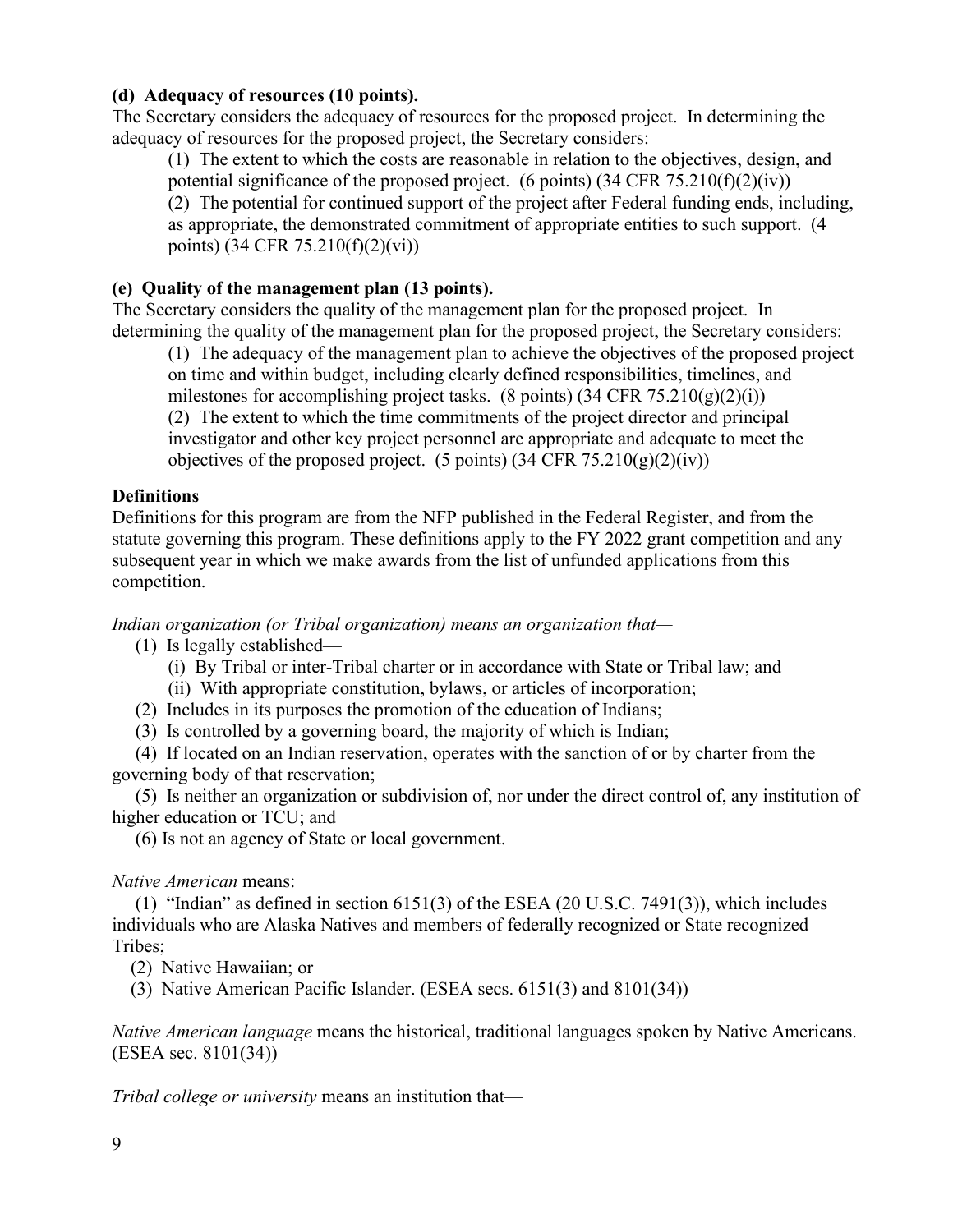(1) Qualifies for funding under the Tribally Controlled Colleges and Universities Assistance Act of 1978 (25 U.S.C. 1801, et seq.) or the Navajo Community College Act (25 U.S.C. 640a note); or

 (2) Is cited in section 532 of the Equity in Educational Land-Grant Status Act of 1994 (7 U.S.C. 301 note). (ESEA sec. 6133 and section 316 of the Higher Education Act of 1965, as amended) Tribe means either a federally recognized Tribe or a State-recognized Tribe.

#### <span id="page-9-0"></span>**Technical Assistance Workshops for Prospective Applicants**

The Department intends to hold two pre-application webinars designed to provide technical assistance to interested applicants. The first webinar will be held June 21, 2022, from 1:30pm – 3:00p.m. Eastern time. You may join using this link: <https://seiservices.zoom.us/j/98771475201>. The second webinar will be held on June 29, 2022, from 1:30pm – 3:00p.m. Eastern time. You may join using this link: [https://seiservices.zoom.us/j/83324551709.](https://seiservices.zoom.us/j/83324551709) Additional information on this grant competition can be found on the Department Web site at [https://oese.ed.gov/offices/office-of](http://www2.ed.gov/programs/indiandemo/applicant.html)[indian-education/native-american-language-program/applicant-information-native-american](http://www2.ed.gov/programs/indiandemo/applicant.html)[language-program/. P](http://www2.ed.gov/programs/indiandemo/applicant.html)lease check the site regularly for updates.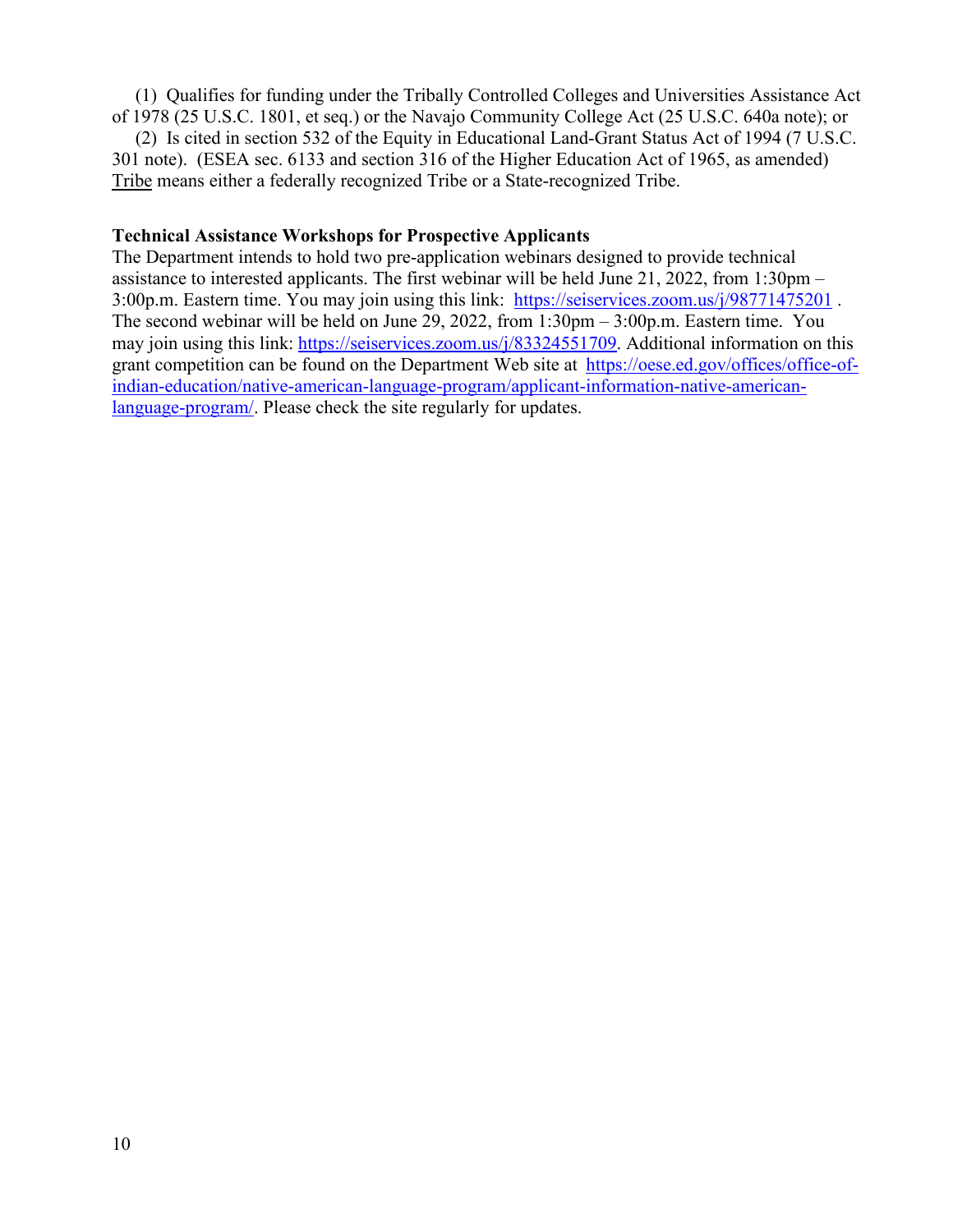# <span id="page-10-0"></span>**II. Application Submission Procedures**

**The deadline for submission of NAL@ED grant applications through Grants.gov is 11:59:59 PM EST on August 2, 2022.**

# <span id="page-10-1"></span>**Application Transmittal Instructions**

This program **requires** the electronic submission of applications--specific requirements and instructions can be found in the Federal Register notice. Please note that you **must** follow the Application Procedures as described in the Federal Register notice announcing the grant competition.

# *Grants.gov Submission Procedures and Tips for Applicants*

To facilitate your use of Grants.gov, this document includes important submission procedures you need to be aware of to ensure your application is received in a timely manner and accepted by the Department of Education.

### **Browser Support**

The latest versions of Microsoft Internet Explorer (IE), Mozilla Firefox, Google Chrome, and Apple Safari are supported for use with Grants.gov. However, these web browsers undergo frequent changes and updates, so we recommend you have the latest version when using Grants.gov. Legacy versions of these web browsers may be functional, but you may experience issues. Grants.gov no longer provides support for Microsoft Internet Explorer 9 or below.

For additional information or updates, please see the Grants.gov Browser information in the Applicant FAQs:<http://www.grants.gov/web/grants/applicants/applicant-faqs.html#browser>

# **ATTENTION – Workspace, Adobe Forms and PDF Files**

Grants.gov applicants can apply online using Workspace. Workspace is a shared, online environment where members of a grant team may simultaneously access and edit different web forms within an application. For each funding opportunity announcement (FOA), you can create individual instances of a workspace.

Below is an overview of applying on Grants.gov. For access to complete instructions on how to apply for opportunities, refer to: [https://www.grants.gov/web/grants/applicants/workspace](https://www.grants.gov/web/grants/applicants/workspace-overview.html)[overview.html.](https://www.grants.gov/web/grants/applicants/workspace-overview.html)

1) Create a Workspace: Creating a workspace allows you to complete it online and route it through your organization for review before submitting.

2) Complete a Workspace: Add participants to the workspace to work on the application together, complete all the required forms online or by downloading PDF versions, and check for errors before submission. The Workspace progress bar will display the state of your application process as you apply. As you apply using Workspace, you may click the blue question mark icon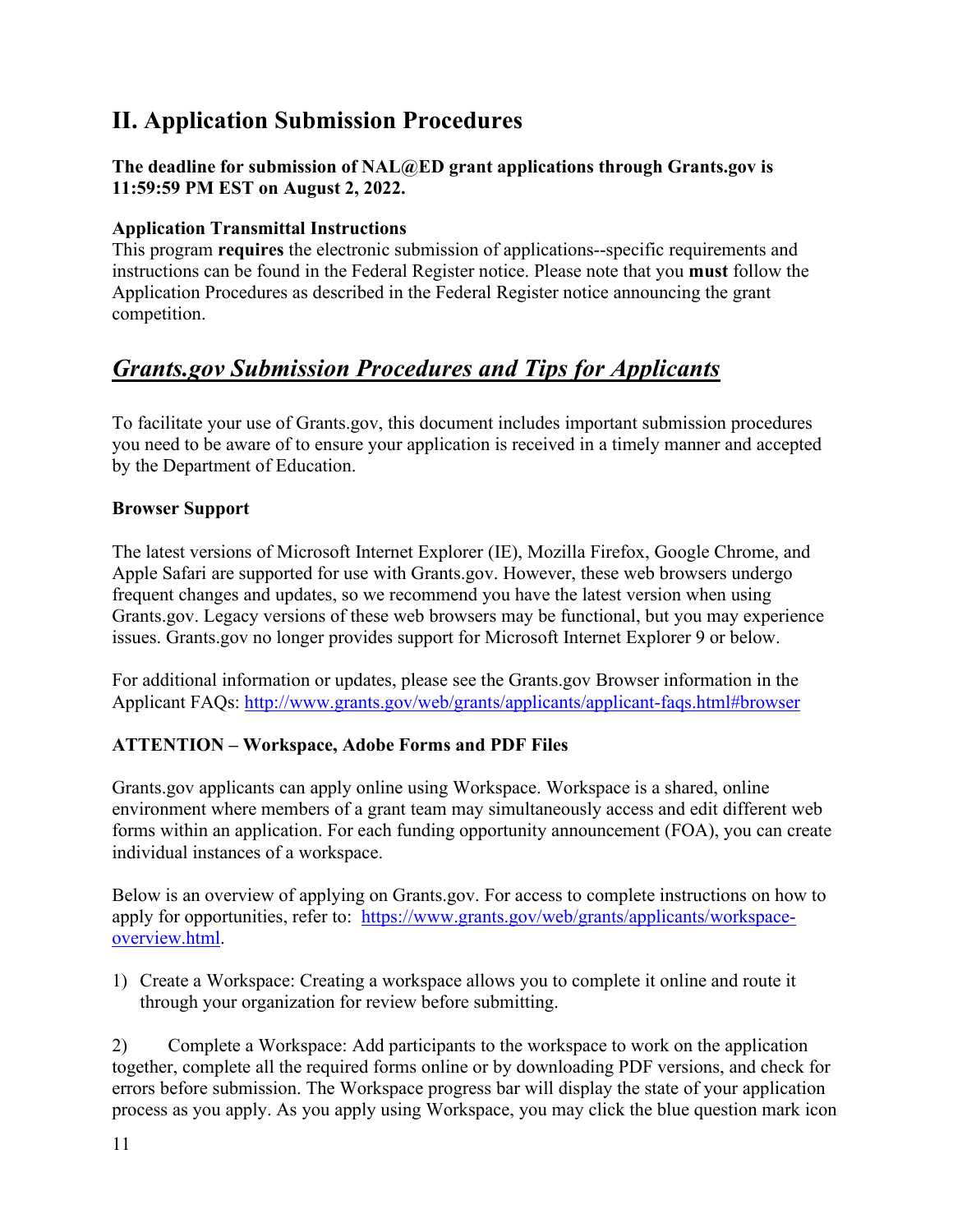near the upper-right corner of each page to access context-sensitive help.

a. Adobe Reader: If you decide not to apply by filling out web forms you can download individual PDF forms in Workspace. The individual PDF forms can be downloaded and saved to your local device storage, network drive(s), or external drives, then accessed through Adobe Reader.

NOTE: Visit the Adobe Software Compatibility page on Grants.gov to download the appropriate version of the software at: https://www.grants.gov/web/grants/applicants/adobe-softwarecompatibility.html

b. Mandatory Fields in Forms: In the forms, you will note fields marked with an asterisk and a different background color. These fields are mandatory fields that must be completed to successfully submit your application.

c. Complete SF-424 Fields First: The forms are designed to fill in common required fields across other forms, such as the applicant name, address, and Unique Entity Identifier (UEI) Number. Once it is completed, the information will transfer to the other forms.

3) Submit a Workspace: An application may be submitted through workspace by clicking the Sign and Submit button on the Manage Workspace page, under the Forms tab. Grants.gov recommends submitting your application package at least 24-48 hours prior to the close date to provide you with time to correct any potential technical issues that may disrupt the application submission.

4) Track a Workspace Submission: After successfully submitting a workspace application, a Grants.gov Tracking Number (GRANTXXXXXXXX) is automatically assigned to the application. The number will be listed on the Confirmation page that is generated after submission. Using the tracking number, access the Track My Application page under the Applicants tab or the Details tab in the submitted workspace.

For additional training resources, including video tutorials, refer to https://www.grants.gov/web/grants/applicants/applicant-training.html.

# **Helpful Reminders**

1) **REGISTER EARLY** – Grants.gov registration involves many steps including registration on SAM (www.sam.gov), which usually takes approximately 7 to 10 business days, but can take longer depending on the completeness and accuracy of the data entered into the SAM database by an applicant. You may begin working on your application while completing the registration process, but you cannot submit an application until all of the Registration steps are complete. Please note that once your SAM registration is active, it will take 24-48 hours for the information to be available in Grants.gov, and before you can submit an application through Grants.gov. For detailed information on the Registration Steps, please go to: http://www.grants.gov/web/grants/register.html. Please note that your organization will need to update its SAM registration annually.

To register in SAM.gov, click on the "Get Started" link under the "Register Your Entity..."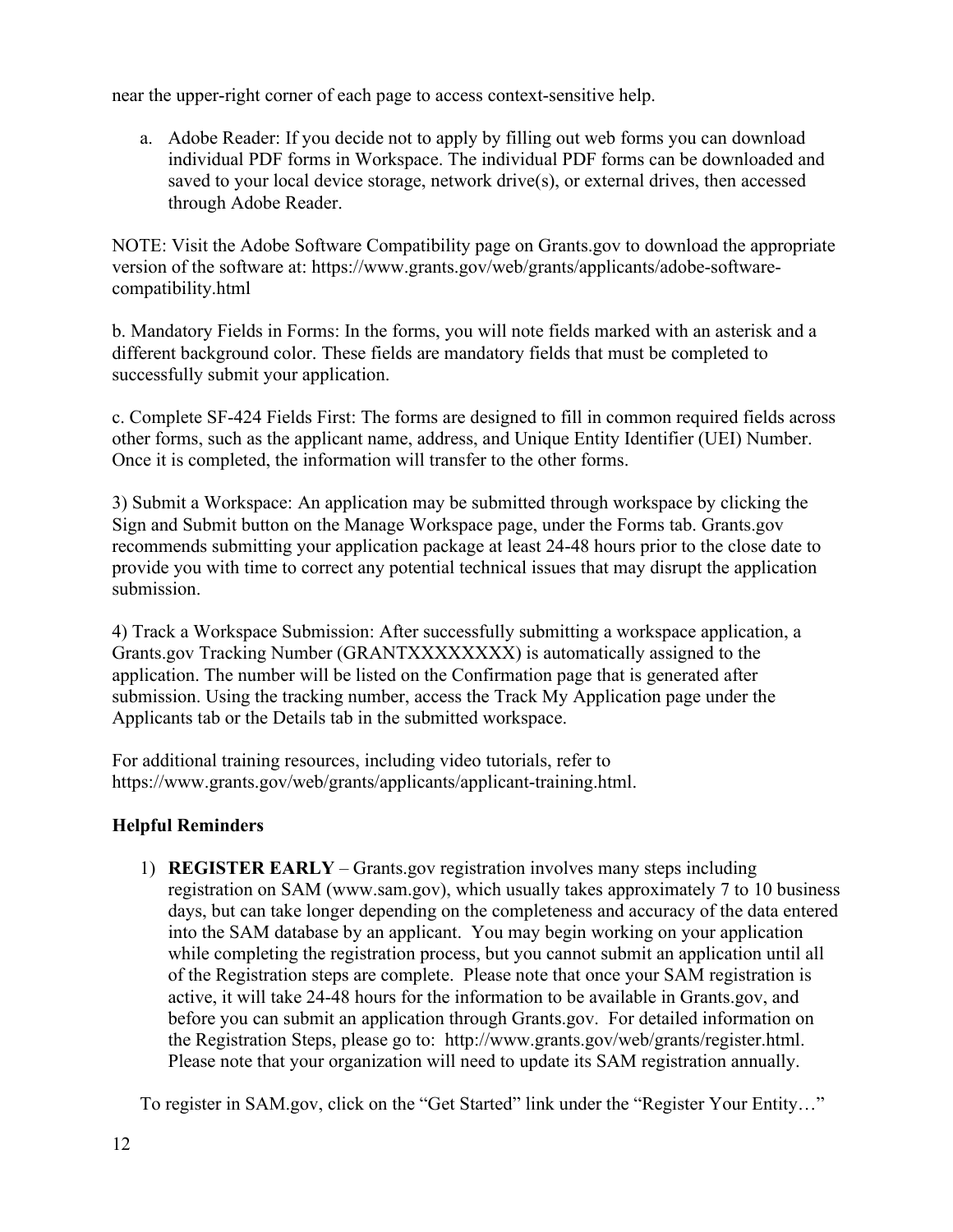heading in SAM.gov. Grantees, and other entities wanting to do business with the U.S. Department of Education (e.g., entities applying for a grant), that are not already registered in SAM.gov must complete the "Register Entity" registration option and NOT the "Get a Unique Entity ID" option. The "Get a Unique Entity ID" option, which is not a full registration, is only available to entities for reporting purposes. Failing to complete the "Register Entity" option may result in loss of funding, loss of applicant eligibility, and/or delays in receiving a grant award. Information about SAM is available at www.SAM.gov. To further assist you with registering in SAM or updating your existing SAM registration, see the Quick Start Guide for Grant Registrations and the Entity Registration Video at https://sam.gov/content/entity-registration.

2) **SUBMIT EARLY – We strongly recommend that you do not wait until the last day to submit your application. Grants.gov will put a date/time stamp on your application and then process it after it is fully uploaded.** The time it takes to upload an application will vary depending on a number of factors including the size of the application and the speed of your Internet connection, and the time it takes Grants.gov to process the application will vary as well. If Grants.gov rejects your application (see step three below), you will need to resubmit successfully to Grants.gov before 11:59:59 p.m. Eastern Time on the deadline date.

You must provide the UEI on your application that was used when you registered as an Authorized Organization Representative (AOR) on Grants.gov. This UEI is assigned to your organization in SAM at the time your organization registers in SAM. If you do not enter the UEI assigned by SAM on your application, Grants.gov will reject your application.

3) **VERIFY SUBMISSION IS OK** – You will want to verify that Grants.gov received your application submission on time and that it was validated successfully. To see the date/time your application was received, login to Grants.gov and click on the Track My Application link. For a successful submission, the date/time received should be earlier than 11:59:59 p.m. Eastern Time, on the deadline date, AND the application status should be: Validated, Received by Agency, or Agency Tracking Number Assigned. Once the Department of Education receives your application from Grants.gov, an Agency Tracking Number (PR/award number) will be assigned to your application and will be available for viewing on Grants.gov's Track My Application link.

If the date/time received is later than 11:59:59 p.m. Eastern Time, on the deadline date, your application is late. If your application has a status of "Received" it is still awaiting validation by Grants.gov. Once validation is complete, the status will either change to "Validated" or "Rejected with Errors." If the status is "Rejected with Errors," your application has not been received successfully. Some of the reasons Grants.gov may reject an application can be found on the Grants.gov site: http://www.grants.gov/web/grants/applicants/encounteringerror-messages.html. For more detailed information on troubleshooting Adobe errors, you can review the Adobe Reader Software Tip Sheet at:

http://www.grants.gov/web/grants/applicants/adobe-software-compatibility.html. If you discover your application is late or has been rejected, please see the instructions below.

Note: You will receive a series of confirmations both online and via e-mail about the status of your application. Please do not rely solely on e-mail to confirm whether your application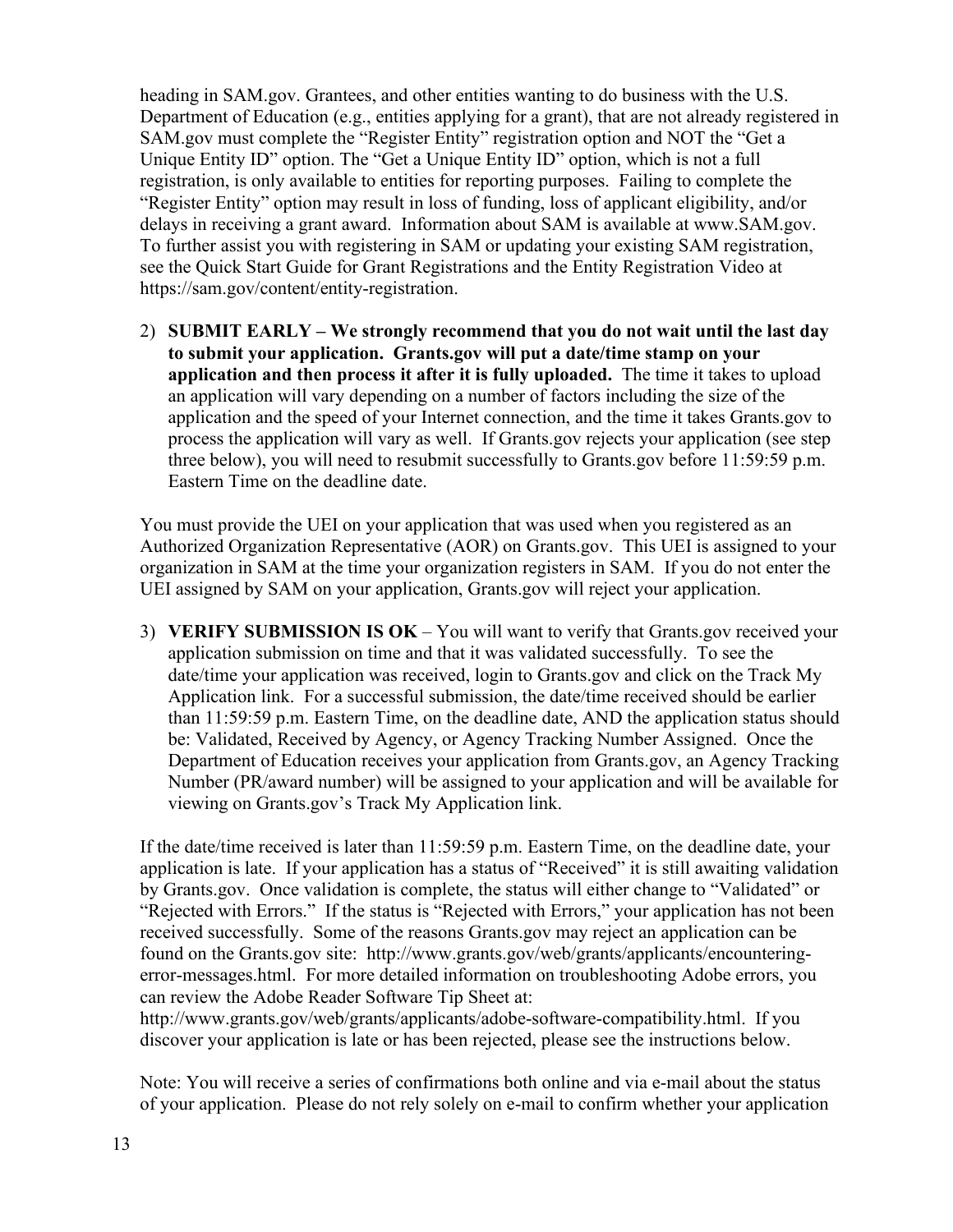has been received timely and validated successfully.

# **Submission Problems – What should you do?**

If you have problems submitting to Grants.gov before the closing date, please contact Grants.gov Customer Support at 1-800-518-4726 or email at: mailto:support@grants.gov or access the Grants.gov Self-Service Knowledge Base web portal at: https://grantsportal.psc.gov/Welcome.aspx?pt=Grants

We strongly encourage paper applications, but if electronic submission is not possible (e.g., you do not have access to the internet), (1) you must provide a prior written notification that you intend to submit a paper application and (2) your paper application must be postmarked by the application deadline date. If you submit your prior written notification by email, it must be received by the Department no later than 14 calendar days before the application deadline date. If you mail your notification to the Department, it must be postmarked no later than 14 calendar days before the application deadline date (See the 2021 Common Instructions for detailed instructions regarding this procedure).

# **Helpful Hints When Working with Grants.gov**

Please go to http://www.grants.gov/web/grants/support.html for help with Grants.gov. For additional tips related to submitting grant applications, please refer to the Grants.gov Applicant FAQs found at this Grants.gov link: http://www.grants.gov/web/grants/applicants/applicantfaqs.html as well as additional information on Workspace at https://www.grants.gov/web/grants/applicants/applicant-faqs.html#workspace.

# **Slow Internet Connections**

When using a slow internet connection, such as a dial-up connection, to upload and submit your application, it can take significantly longer than when you are connected to the Internet with a high-speed connection, e.g., cable modem/DSL/T1. While times will vary depending upon the size of your application, it can take a few minutes to a few hours to complete your grant submission using a dial up connection. Failure to fully upload an application by the deadline date and time will result in your application being marked late in the G5 system. **If you do not have access to a high-speed internet connection, you may want to consider following the instructions in the Federal Register notice to obtain an exception to the electronic submission requirement no later than 14 calendar days before the application deadline date.** (See the Federal Register notice for detailed instructions and the 2021 Common Instructions.)

# **Attaching Files – Additional Tips**

Please note the following tips related to attaching files to your application:

When you submit your application electronically, you must upload any narrative sections and all other attachments to your application as files in either Portable Document Format (PDF) or Microsoft Word. Although applicants have the option of uploading any narrative sections and all other attachments to their application in either PDF or Microsoft Word, we recommend applicants submit all documents as read-only flattened PDFs, meaning any fillable PDF files must be saved and submitted as non-fillable PDF files and not as interactive or fillable PDF files, to better ensure applications are processed in a more timely, accurate, and efficient manner.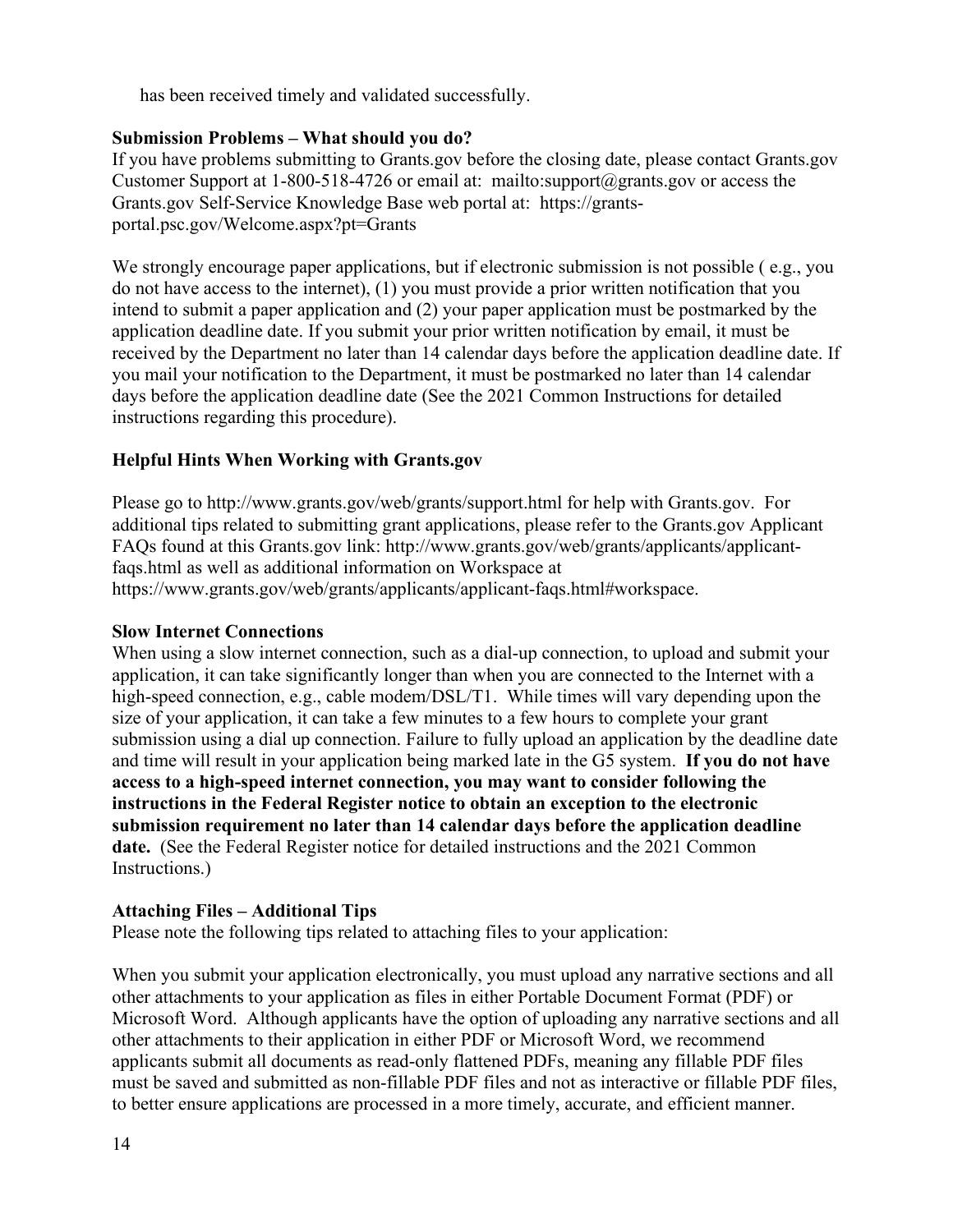Grants.gov cannot process an application that includes two or more files that have the same name within a grant submission. Therefore, each file uploaded to your application package should have a unique file name.

When attaching files, applicants should follow the guidelines established by Grants.gov on the size and content of file names. Uploaded file names must be fewer than 50 characters, and, in general, applicants should not use any special characters. However, Grants.gov does allow for the following UTF-8 characters when naming your attachments: A-Z, a-z, 0-9, underscore, hyphen, space, period, parenthesis, curly braces, square brackets, ampersand, tilde, exclamation point, comma, semi colon, apostrophe, at sign, number sign, dollar sign, percent sign, plus sign, and equal sign. Applications submitted that do not comply with the Grants.gov guidelines will be rejected at Grants.gov and not forwarded to the Department.

Applicants should limit the size of their file attachments. Documents submitted that contain graphics and/or scanned material often greatly increase the size of the file attachments and can result in difficulties opening the files. For reference, the average discretionary grant application package with all attachments is less than 5 MB. Therefore, you may want to check the total size of your package before submission.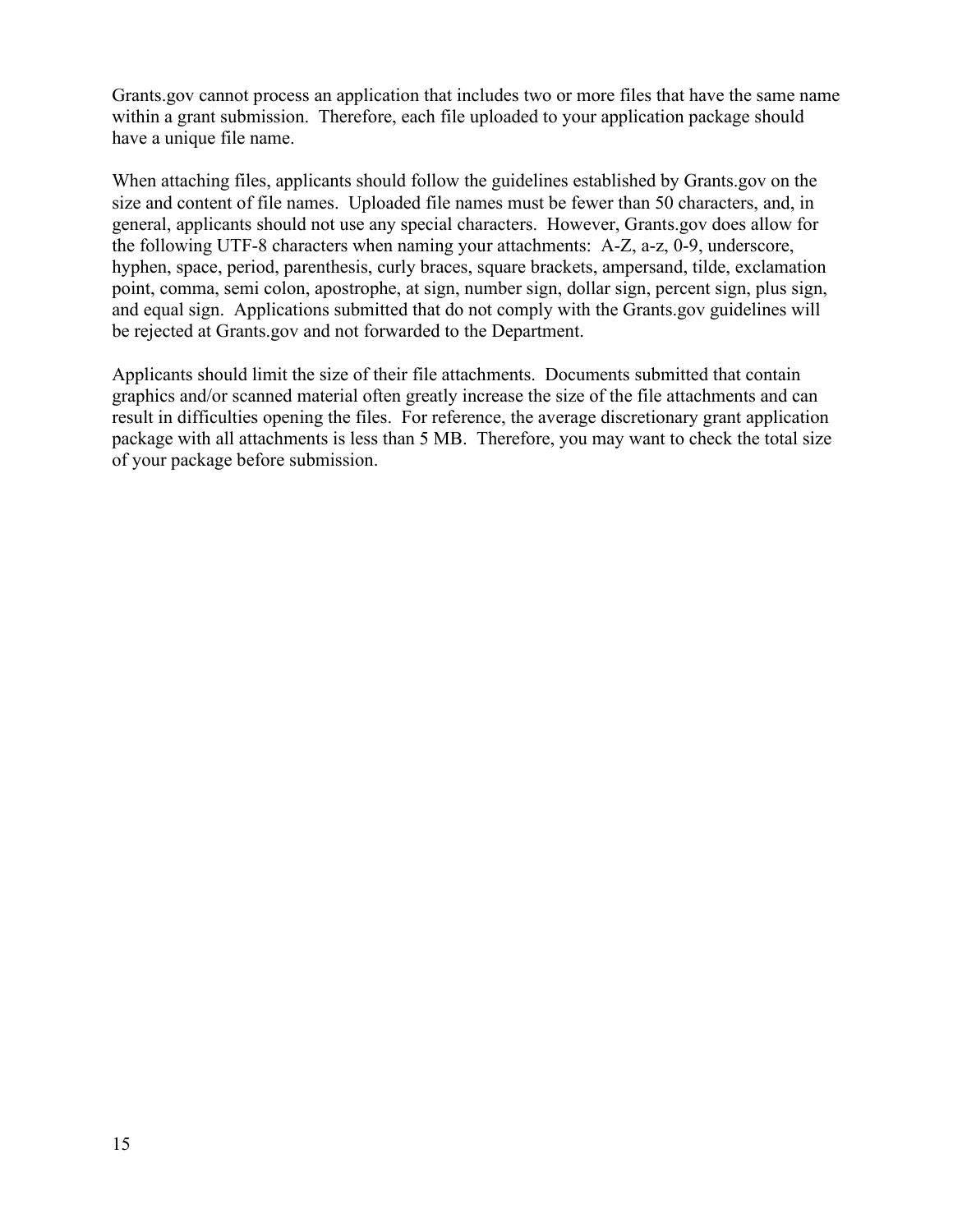# <span id="page-15-0"></span>**Electronic Application Submission Checklist**

It is recommended that your electronic application be organized in the following manner and include the following parts in order to expedite the review process. Instructions for all parts and forms of the application are found either on the following pages of the application package or individually for each form on Grants.gov.

*Review your electronic application to ensure you have completed the following forms and sections:*

### **Part 1: Preliminary Documents**

 $\Box$  Application for Federal Assistance (form SF 424) ED Supplemental Information for SF 424

#### **Part 2: Budget Information**

ED Budget Information Non-Construction Programs (ED Form 524)

### **Part 3: ED Abstract Form**

**Project Abstract** 

### **Part 4: Project Narrative Attachment Form**

 $\Box$  Application Narrative

### **Part 5: Budget Narrative Attachment Form**

 $\Box$  Budget Narrative

# **Part 6: Other Attachments**

 $\Box$  Application Requirement 1 – General Requirements: Applicant Information for NAL $@ED$ program Attachment with Assurances (**Required of all applicants**) (see form in this package)

#### *Required, if Applicable*

- $\Box$  Memorandum of Agreement for any applicant that proposes a project with a partner. NOTE: The applicant's Memorandum of Agreement may also serve as a consortium agreement for the purposes of requesting competitive preference priority points if it meets the requirements of [34 CFR 75.127-129](https://www.ecfr.gov/current/title-34/subtitle-A/part-75/subpart-C/subject-group-ECFR62b47a3afdf9b5d)
- $\Box$  Applicant Engagement with Indian Tribes and Tribal Organizations
- $\Box$  Tribal Certification Attachment (see form in this package)
- $\Box$  Request for Competitive Preference Priority One Attachment (see form in this package)
- D Documentation of Indian Organization
- **Indirect Cost Rate Agreement**

### **Part 7: Assurances and Certifications**

 $\Box$  Assurances for Non-Construction Programs (SF 424B Form)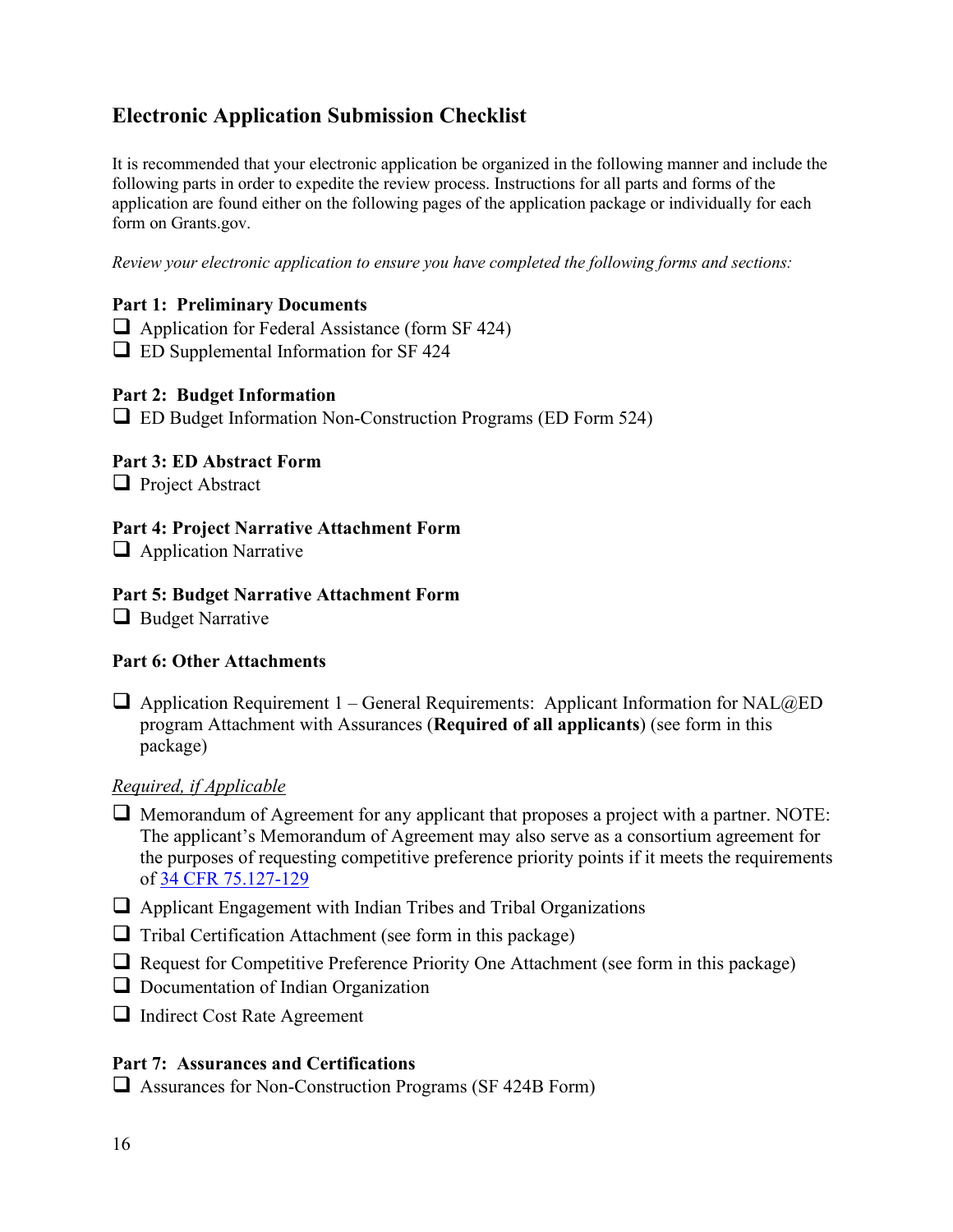- Disclosure of Lobbying Activities (Standard Form LLL) (Optional)
- Grants.gov Lobbying Form
- General Education Provisions Act (GEPA) Requirements Section 427 (ED GEPA427 form)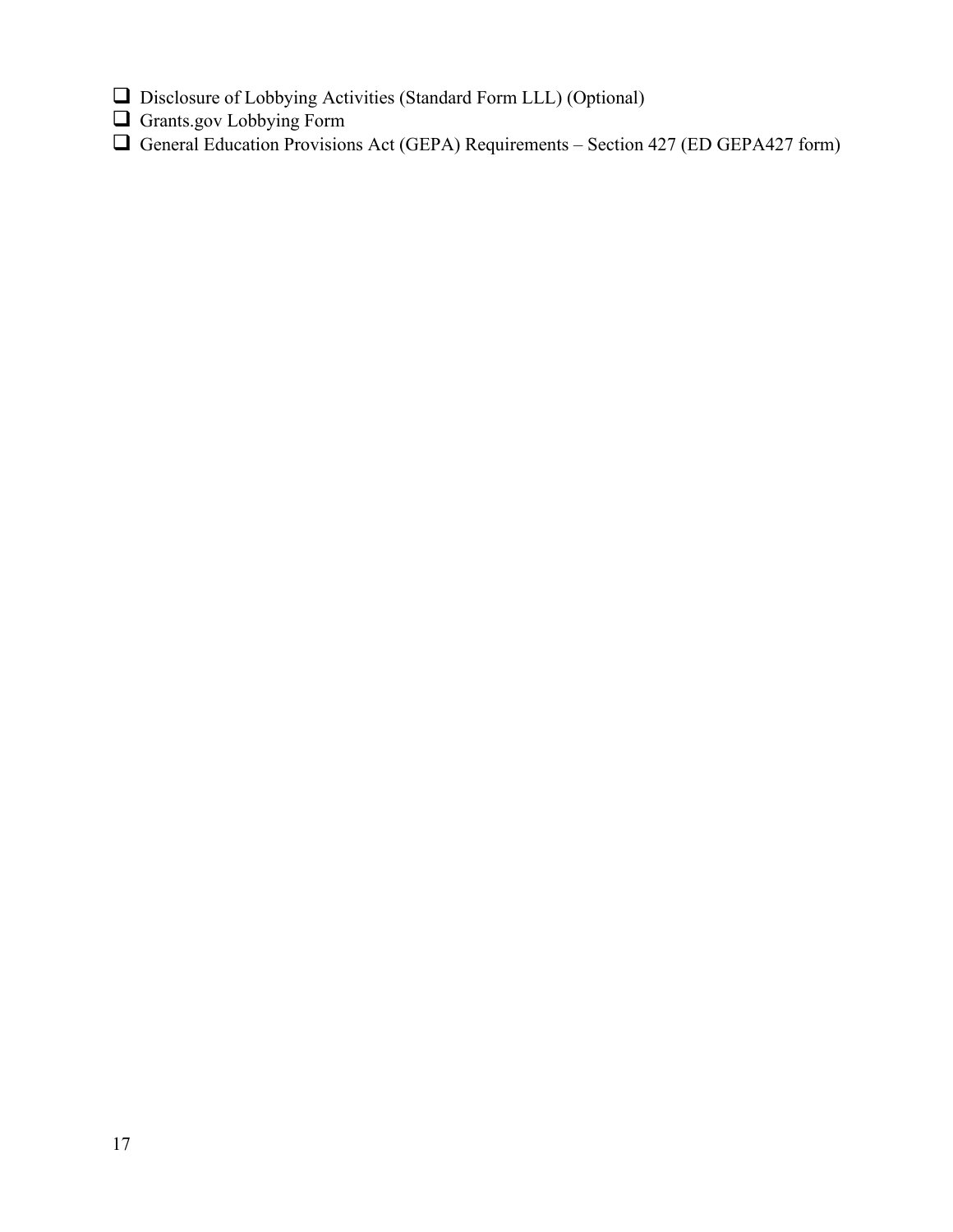# <span id="page-17-0"></span>**Part 1: Preliminary Documents**

 $\Box$  Application for Federal Assistance (Form SF 424)

 $\Box$  ED Supplemental Information for SF 424

These forms require basic identifying information about the applicant and the application. Please provide all requested applicant information (including name, address, e-mail address and UEI number).

You must provide the UEI on your application that was used when you registered as an Authorized Organization Representative (AOR) on Grants.gov. This UEI is assigned to your organization in SAM at the time your organization registers in SAM. If you do not enter the UEI assigned by SAM on your application, Grants.gov will reject your application.

Applicants are advised to complete the Application for Federal Assistance (Form SF 424) **first**. Grants.gov will automatically insert the correct CFDA and program name automatically wherever needed on other forms.

*NOTE: Please do not attach any narratives, supporting files, or application components to the Standard Form (SF 424). Although this form accepts attachments, the Department of Education will only review materials/files attached in accordance with the instructions provided within this application.*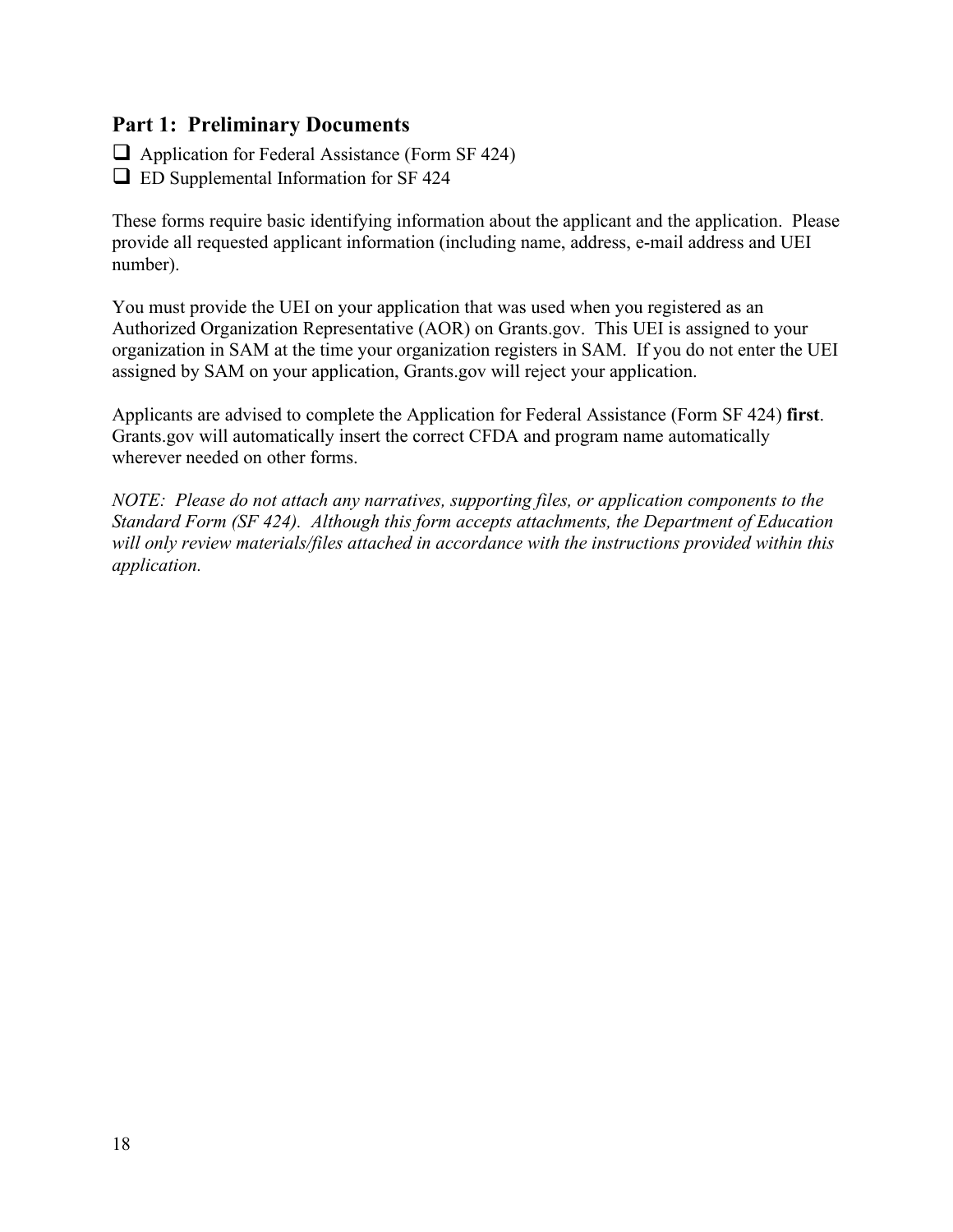# **Grants.gov Form Instructions**

| <b>Form Identifiers</b>    | <b>Information</b>                               |  |  |
|----------------------------|--------------------------------------------------|--|--|
| <b>Agency Owner</b>        | Grants.gov                                       |  |  |
| Form Name                  | Application for Federal Assistance (SF-424) V4.0 |  |  |
| <b>OMB Number</b>          | 4040-0004                                        |  |  |
| <b>OMB Expiration Date</b> | 12/31/2022                                       |  |  |

# **Form Field Instructions**

| <b>Field</b>  | <b>Field Name</b>                    | <b>Required or</b> | <b>Information</b>                                                                                                                                                                                                                                                                                                                                                                                                                                                                                                                                                                                                                                                                                                                                                                                                                                                         |
|---------------|--------------------------------------|--------------------|----------------------------------------------------------------------------------------------------------------------------------------------------------------------------------------------------------------------------------------------------------------------------------------------------------------------------------------------------------------------------------------------------------------------------------------------------------------------------------------------------------------------------------------------------------------------------------------------------------------------------------------------------------------------------------------------------------------------------------------------------------------------------------------------------------------------------------------------------------------------------|
| <b>Number</b> |                                      | <b>Optional</b>    |                                                                                                                                                                                                                                                                                                                                                                                                                                                                                                                                                                                                                                                                                                                                                                                                                                                                            |
| 1.            | Type of<br>Submission:               | Required           | Select one type of submission in accordance with agency<br>instructions.<br>Pre-application<br>٠<br>Application<br>Changed/Corrected Application - Check if this<br>submission is to change or correct a previously<br>submitted application. Unless requested by<br>the agency, applicants may not use this form to<br>submit changes after the closing date.                                                                                                                                                                                                                                                                                                                                                                                                                                                                                                             |
| 2.            | Type of Application                  | Required           | Select one type of application in accordance with agency<br>instructions.<br>New - An application that is being submitted to<br>$\bullet$<br>an agency for the first time.<br>Continuation - An extension for an additional<br>$\bullet$<br>funding/budget period for a project with a<br>projected completion date. This can include<br>renewals.<br>Revision - Any change in the federal<br>$\bullet$<br>government's financial obligation or<br>contingent liability from an existing<br>obligation. If a revision, enter the appropriate<br>letter(s). More than one may be selected.<br>A: Increase Award B: Decrease<br>Award C: Increase Duration<br>D: Decrease Duration E: Other<br>(specify)<br>AC: Increase Award, Increase Duration<br>AD: Increase Award, Decrease Duration<br>BC: Decrease Award, Increase Duration<br>BD: Decrease Award, Decrease Duration |
| 3.            | Date Received:                       | Required           | Enter date if form is submitted through other means as<br>instructed by the Federal agency. The date received is<br>completed electronically if submitted via Grants.gov.                                                                                                                                                                                                                                                                                                                                                                                                                                                                                                                                                                                                                                                                                                  |
| 4.            | Applicant<br>Identifier:             |                    | Enter the entity identifier assigned by the Federal agency, if<br>any, or the applicant's control number if applicable.                                                                                                                                                                                                                                                                                                                                                                                                                                                                                                                                                                                                                                                                                                                                                    |
| 5a.           | <b>Federal Entity</b><br>Identifier: |                    | Enter the number assigned to your organization by the<br>federal agency, if any.                                                                                                                                                                                                                                                                                                                                                                                                                                                                                                                                                                                                                                                                                                                                                                                           |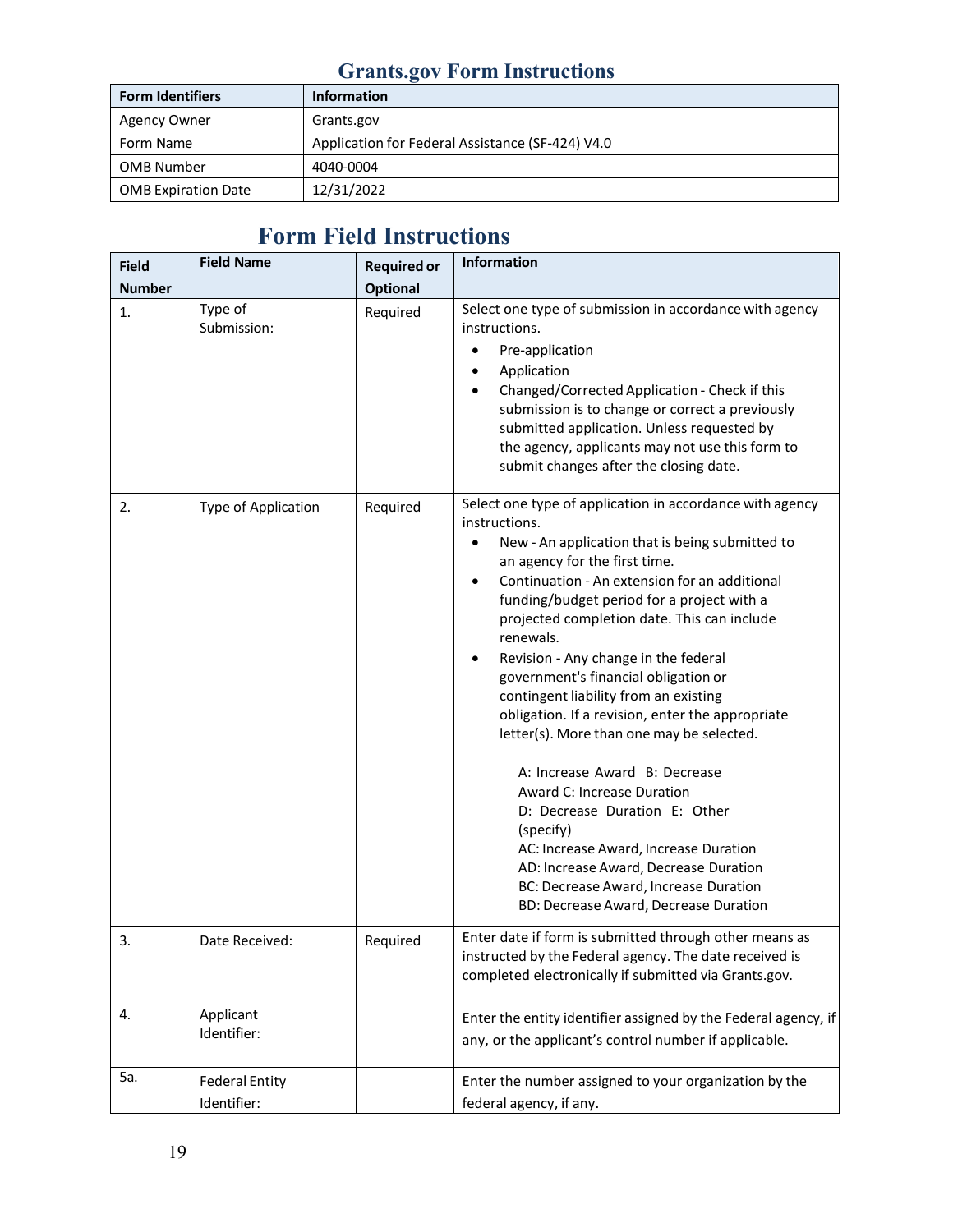| 5b. | Federal Award<br>Identifier:                                                               |          | For new applications, leave blank. For a continuation or<br>revision to an existing award, enter the previously assigned<br>federal award identifier number. If a changed/corrected<br>application, enter the federal identifier in accordance with<br>agency instructions. |
|-----|--------------------------------------------------------------------------------------------|----------|-----------------------------------------------------------------------------------------------------------------------------------------------------------------------------------------------------------------------------------------------------------------------------|
| 6.  | Date Received by<br>State:                                                                 |          | Leave this field blank. This date will be assigned by the<br>state, if applicable                                                                                                                                                                                           |
| 7.  | <b>State Application</b><br>Identifier:                                                    |          | Leave this field blank. This identifier will be assigned by the<br>state, if applicable.                                                                                                                                                                                    |
| 8.  | Applicant<br>Information:                                                                  |          | Enter the following in accordance with agency instructions.                                                                                                                                                                                                                 |
|     | a. Legal Name:                                                                             | Required | Enter the legal name of the applicant that will undertake<br>the assistance activity. This is the organization that has<br>registered with the System for Award Management<br>(SAM). Information on registering with SAM may be<br>obtained by visiting SAM.gov.            |
|     | b. Employer/Taxpayer<br>Number (EIN/TIN):                                                  | Required | Enter the employer or taxpayer identification number (EIN<br>or TIN) as assigned by the Internal Revenue Service. If your<br>organization is not in the US, enter 44-4444444.                                                                                               |
|     | c. UEI:                                                                                    | Required | Enter the organization's UEI received from SAM. The UEI<br>is a unique 12 character organization identifier.<br>Information on registering with System for Award<br>Management (SAM.gov) may be obtained by visiting the<br>Grants.gov website.                             |
|     | d. Address:                                                                                | Required | Enter address: Street 1 (required); City (required);<br>County/Parish, State (required if country is US); Province;<br>Country (required); 9-digit ZIP/Postal Code (required if<br>country is US). If +4 does not exist for the address, enter<br>"0000".                   |
|     | e. Organizational<br>Unit                                                                  |          | Enter the name of the primary organizational unit,<br>department, or division that will undertake the assistance<br>activity.                                                                                                                                               |
|     | f. Name and contact<br>information of<br>person to be<br>contacted on<br>matters involving | Required | Enter the first and last name (required); prefix, middle<br>name, suffix, and title. Enter organizational affiliation if<br>affiliated with an organization other than that in 7.a.<br>Telephone number and email (required); fax number.                                   |
|     | this application                                                                           |          |                                                                                                                                                                                                                                                                             |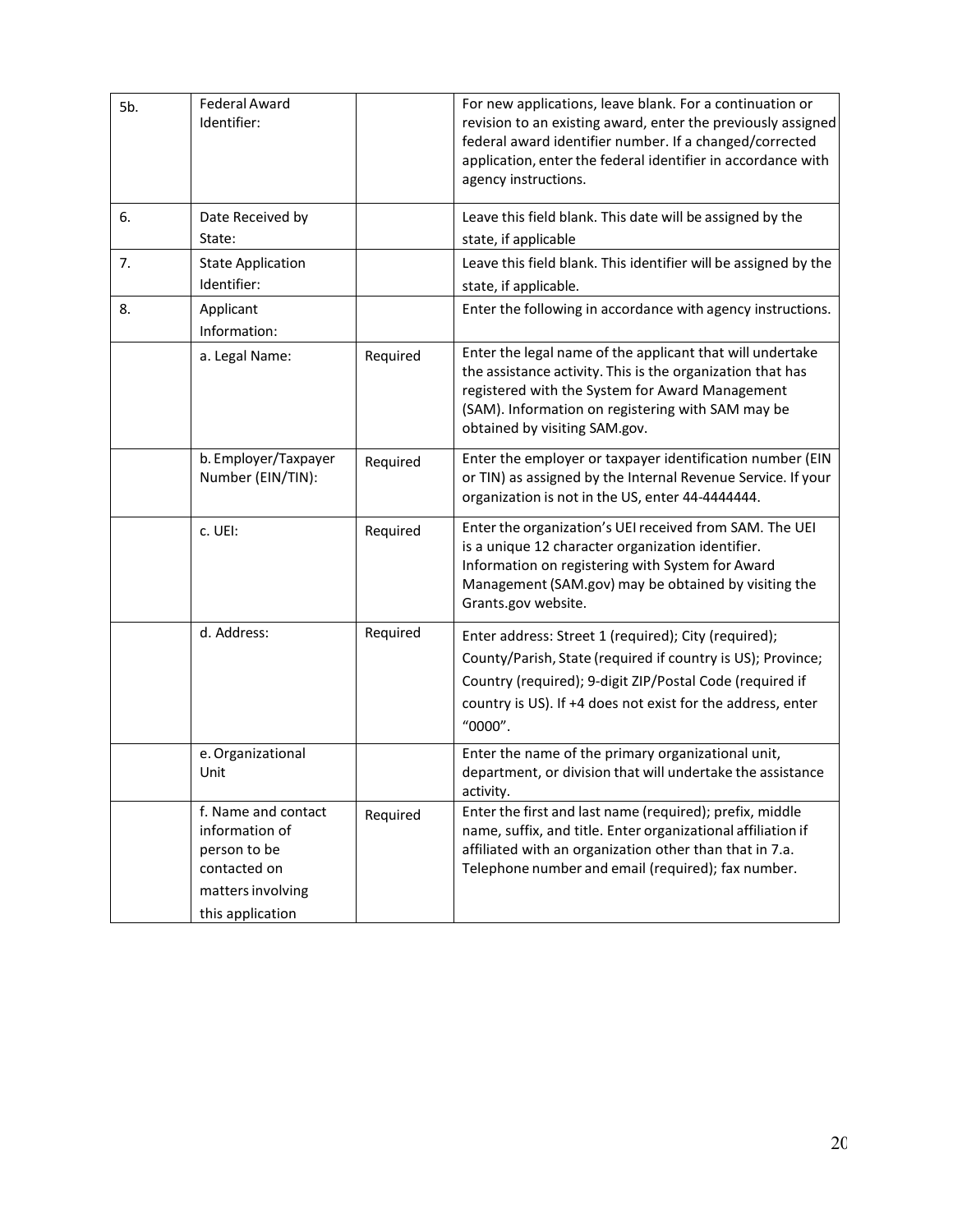| 9.  | Type of Applicant:<br>Select Applicant Type               | Required | Select a minimum of one applicant type or select up to<br>three applicant types in accordance with agency<br>instructions. If "Other" is selected, then specify Other<br>Type of Applicant in text box.                                                                                                                                                                                                                                                                                                                                                                                                                                                                                                                                                                                                                                                                                                                                                      |
|-----|-----------------------------------------------------------|----------|--------------------------------------------------------------------------------------------------------------------------------------------------------------------------------------------------------------------------------------------------------------------------------------------------------------------------------------------------------------------------------------------------------------------------------------------------------------------------------------------------------------------------------------------------------------------------------------------------------------------------------------------------------------------------------------------------------------------------------------------------------------------------------------------------------------------------------------------------------------------------------------------------------------------------------------------------------------|
|     |                                                           |          | A. State Government<br><b>B.</b> County Government<br>C. City or Township Government<br>D. Special District Government<br>E. Regional Organization<br>F. U.S. Territory or Possession<br>G. Independent School District<br>H. Public/State Controlled Institution of Higher<br>Education<br>I.<br>Indian/Native American Tribal Government<br>(Federally Recognized)<br>Indian/Native American Tribal Government (Other<br>J.<br>than Federally Recognized)<br>K. Indian/Native American Tribally Designated<br>Organization<br>L. Public/Indian Housing<br>M. Nonprofit<br>N. Private Institution of Higher Education<br>O. Individual<br>P. For-Profit Organization (Other than Small<br>Business)<br>Q. Small Business<br>R. Hispanic-serving Institution<br>S.<br>Historically Black Colleges and Universities<br>(HBCUs)<br>T. Tribally Controlled Colleges and Universities<br>(TCCUs)<br>U. Alaska Native and Native Hawaiian Serving<br>Institutions |
| 10. | Name of Federal Agency:                                   | Required | V. Non-US Entity<br>W. Other (specify)<br>Enter the name of the federal agency from which                                                                                                                                                                                                                                                                                                                                                                                                                                                                                                                                                                                                                                                                                                                                                                                                                                                                    |
|     |                                                           |          | assistance is being requested with this application. This<br>information is pre-populated if submitting through<br>Grants.gov.                                                                                                                                                                                                                                                                                                                                                                                                                                                                                                                                                                                                                                                                                                                                                                                                                               |
| 11. | Catalog Of Federal<br>Domestic Assistance<br>Number/Title | Required | Enter the Catalog of Federal Domestic Assistance number<br>and title of the program under which assistance is<br>requested, as found in the program announcement, if<br>applicable. This information is pre-populated if using<br>Grants.gov.                                                                                                                                                                                                                                                                                                                                                                                                                                                                                                                                                                                                                                                                                                                |
| 12. | Funding<br>Opportunity<br>Number/Title                    | Required | Enter the Funding Opportunity Number and title of the<br>opportunity under which assistance is requested as found<br>in the program announcement. This information is pre-<br>populated if using Grants.gov.                                                                                                                                                                                                                                                                                                                                                                                                                                                                                                                                                                                                                                                                                                                                                 |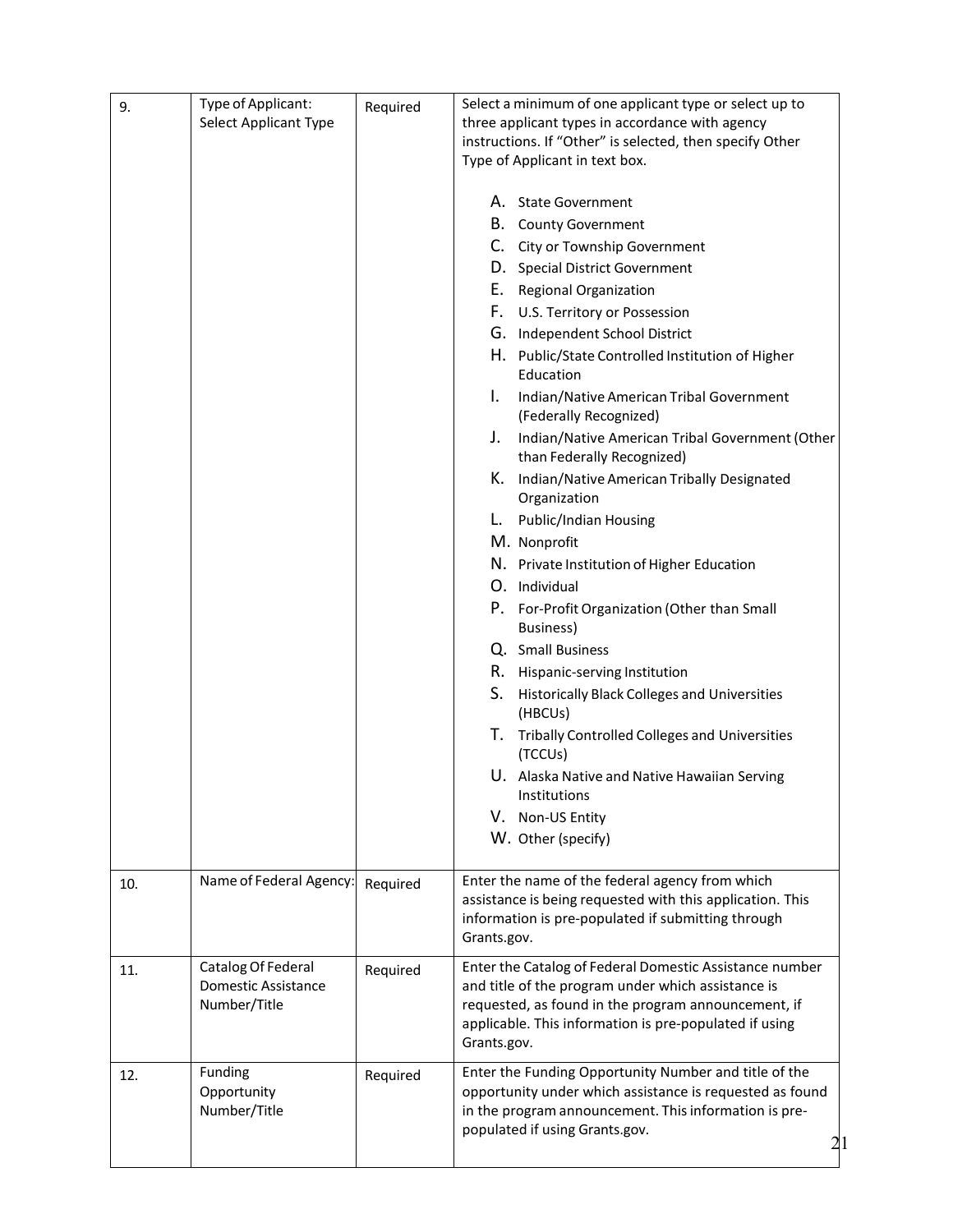| 13. | Competition<br>Identification<br>Number/Title:                        |          | Enter the competition identification number and title of<br>the competition under which assistance is requested, if<br>applicable. These fields are pre-populated by Grants.gov if<br>provided by the federal agency.                                                                                                                                                                                                                                                                                                                                                                                                                                                                                                                                                                                                                                                                                                                                                                                                             |
|-----|-----------------------------------------------------------------------|----------|-----------------------------------------------------------------------------------------------------------------------------------------------------------------------------------------------------------------------------------------------------------------------------------------------------------------------------------------------------------------------------------------------------------------------------------------------------------------------------------------------------------------------------------------------------------------------------------------------------------------------------------------------------------------------------------------------------------------------------------------------------------------------------------------------------------------------------------------------------------------------------------------------------------------------------------------------------------------------------------------------------------------------------------|
| 14. | Areas Affected By<br>Project:                                         |          | This data element is intended for use only by programs for<br>which the area(s) affected are likely to be different from<br>the place(s) of performance reported on the SF-424<br>Project/Performance Site Location(s) Form. Add<br>attachment to enter additional areas, if needed.                                                                                                                                                                                                                                                                                                                                                                                                                                                                                                                                                                                                                                                                                                                                              |
| 15. | Descriptive Title of<br>Applicant's Project:                          | Required | Enter a brief descriptive title of the project. Supporting<br>documents may be attached if specified in agency<br>instructions.                                                                                                                                                                                                                                                                                                                                                                                                                                                                                                                                                                                                                                                                                                                                                                                                                                                                                                   |
| 16. | <b>Congressional Districts</b>                                        | Required | 16a. Enter the applicant's congressional district. 16b.<br>Enter the primary district affected by the program or<br>project. Enter in the following format: 2 character state<br>abbreviation - 3 characters district number, e.g., CA-005<br>for California 5 <sup>th</sup> district, CA-012 for California 12 <sup>th</sup><br>district, NC-103 for North Carolina's 103rd district. If all<br>congressional districts in a state are affected, enter "all"<br>for the district number, e.g., MD-all for all congressional<br>districts in Maryland. If nationwide, i.e., all districts<br>within all states are affected, enter US-all. If the<br>program/project is outside the US, enter 00.000. This<br>optional data element is intended for use only by<br>programs for which the area(s) affected are likely to be<br>different than place(s) of performance reported on the<br>SF-424 Project/Performance Site Location(s) form. Attach<br>an additional list of program/project congressional<br>districts, if needed. |
| 17. | Proposed Project<br><b>Start and End Dates:</b>                       | Required | Enter the proposed start date and end date of the project.                                                                                                                                                                                                                                                                                                                                                                                                                                                                                                                                                                                                                                                                                                                                                                                                                                                                                                                                                                        |
| 18. | <b>Estimated Funding:</b>                                             | Required | Enter the amount requested, or to be contributed during<br>the first funding/budget period by each contributor.<br>Value of in-kind contributions should be included on<br>appropriate lines, as applicable. If the action will result in<br>a dollar change to an existing award, indicate only the<br>amount of the change. For decreases, enclose the<br>amounts in parentheses. For zero funding, enter 0.                                                                                                                                                                                                                                                                                                                                                                                                                                                                                                                                                                                                                    |
| 19. | Is Application Subject<br>to Review by State<br>Under Executive Order | Required | Applicants should contact the State Single Point of Contact<br>(SPOC) for Federal Executive Order 12372 to determine<br>whether the application is subject to the State<br>intergovernmental review process. Select the appropriate<br>box. If "A." is selected, enter the date the application<br>was submitted to the State.                                                                                                                                                                                                                                                                                                                                                                                                                                                                                                                                                                                                                                                                                                    |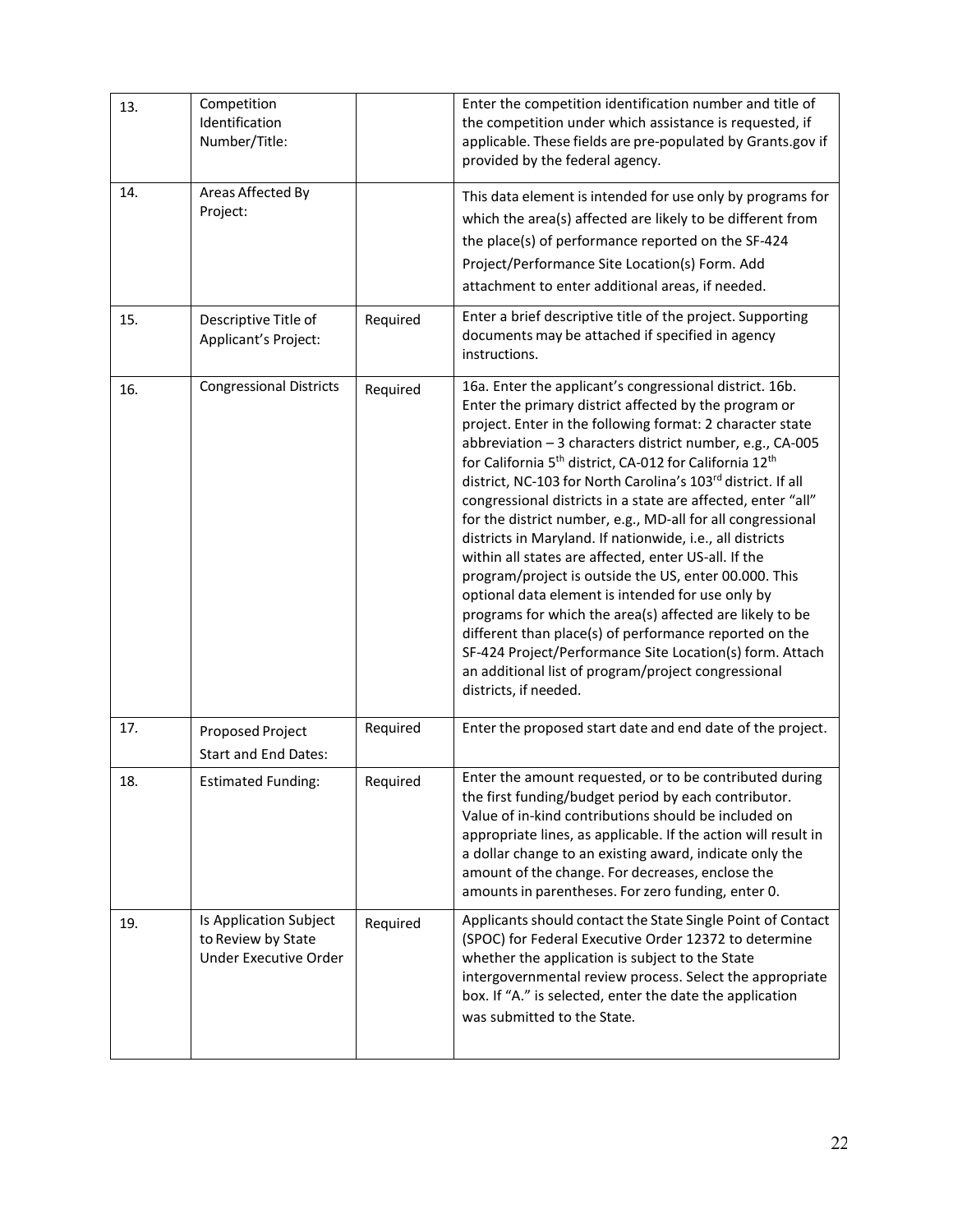| 20. | Is the Applicant<br>Delinquent on any<br>Federal Debt? | Required | Select the appropriate box. This question applies to the<br>applicant organization, not the person who signs as the<br>authorized representative. Categories of federal debt<br>include; but may not be limited to: delinquent audit<br>disallowances, loans,<br>and taxes. If yes, include an explanation in an<br>attachment.                                                                                                                                                                                                                                                                                                                                                                           |
|-----|--------------------------------------------------------|----------|-----------------------------------------------------------------------------------------------------------------------------------------------------------------------------------------------------------------------------------------------------------------------------------------------------------------------------------------------------------------------------------------------------------------------------------------------------------------------------------------------------------------------------------------------------------------------------------------------------------------------------------------------------------------------------------------------------------|
| 21. | Authorized<br>Representative:                          | Required | To be signed and dated by the authorized representative<br>of the applicant organization. Enter the first and last<br>name (required); prefix, middle name, and suffix. Enter<br>title, telephone number, fax number, and email. Fax<br>number is not required. A copy of the governing body's<br>authorization for you to sign this application as the<br>official representative must be on file in the applicant's<br>office. (Certain federal agencies may require that this<br>authorization be submitted as part of the application.) If<br>the application is submitted via Grants.gov, the signature<br>of the authorized representative and the date signed are<br>completed upon<br>submission. |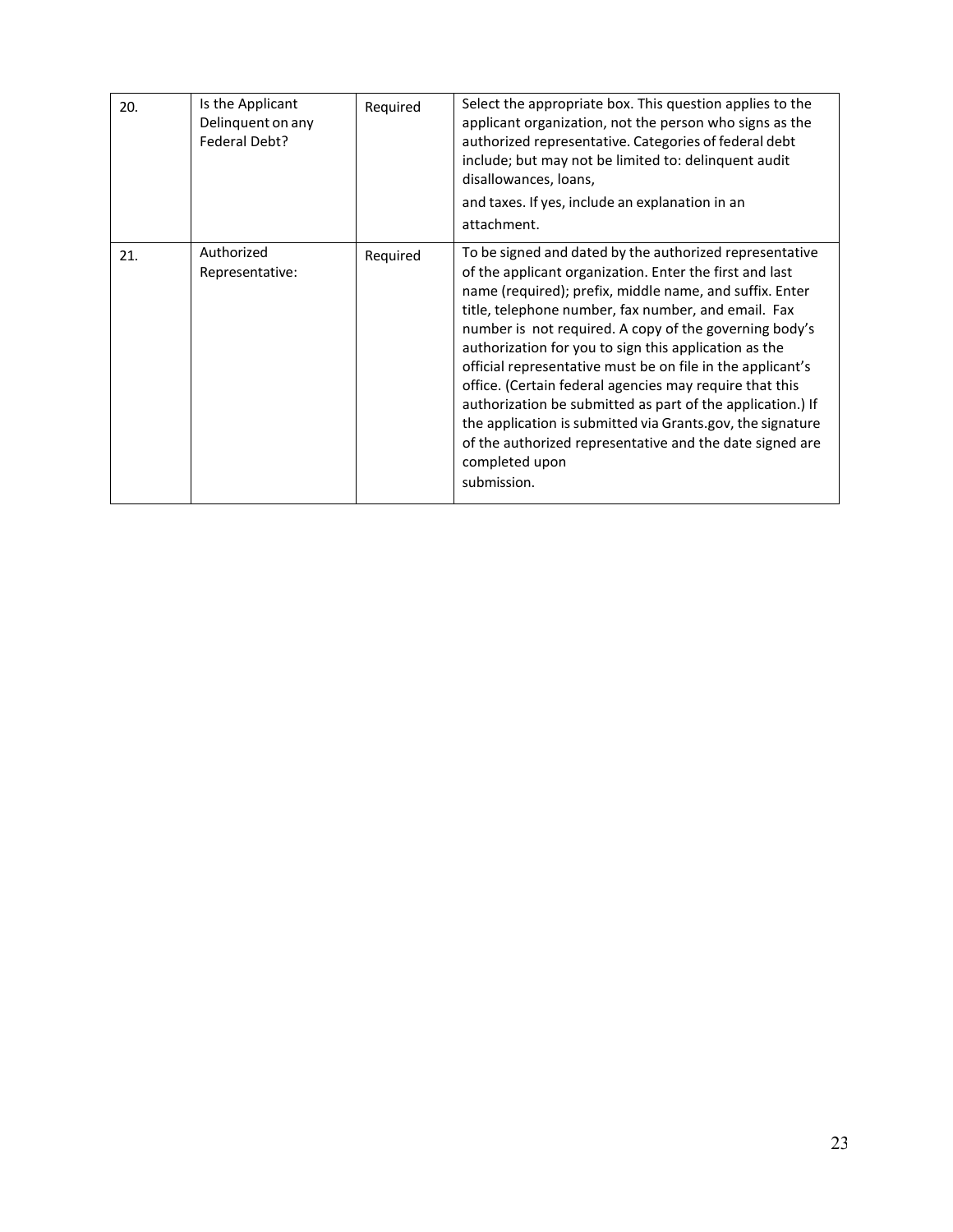# Instructions for U.S. Department of Education Supplemental Information for the SF-424 Application for Federal Assistance

**1. Project Director.** Name, address, telephone and fax numbers, and e-mail and alternate email addresses of the Project Director to be contacted on matters involving this application. Enter Project Director's level of effort (the percentage of time devoted to the grant). Items marked with an asterisk (\*) are mandatory.

**2. New Potential Grantee or Novice Applicant.** If applicable, for (a), check "**Yes**" if you meet the definition for new potential grantees or novice applicants specified in the program competition's notice inviting applications (NIA) and included on the attached page entitled "Definitions for U.S. Department of Education Supplemental Information for the SF-424". By checking "Yes" the applicant certifies that it meets the new potential grantee or novice applicant requirements. Check "**No**" if you do not meet the definition for new potential grantees or novice applicants. For (b), if the program competition NIA is giving competitive preference points for new potential grantees or novice applicants, indicate how many points you are claiming for your application. The NIA will indicate how many are available depending on the design of the competition. Some competitions may provide more than one category of new potential grantees with differing levels of points.

**3. Qualified Opportunity Zones.** If applicable, provide the Qualified Opportunity Zones (QOZ) census tract number(s) if the NIA includes a QOZ Priority in which you propose to either provide services in QOZ(s) or are located in a QOZ.

**4. Human Subjects Research.** (See I. A. "Definitions" in attached page entitled "Definitions for U.S. Department of Education Supplemental Information for the SF-424 form.")

**4a. If Not Human Subjects Research.** Check "**No**" if research activities involving human subjects are not planned at any time during the proposed project period. The remaining parts of Item 3 are then not applicable.

**4a. If Human Subjects Research.** Check "**Yes**" if research activities involving human subjects are planned at any time during the proposed project period, either at the applicant organization or at any other performance site or collaborating institution. Check "**Yes**" even if the research is exempt from the regulations for the protection of human subjects. (See I. B. "Exemptions" in attached page entitled "Definitions for U.S. Department of Education Supplemental Information for the SF-424 Application for Federal Assistance.")

**4b. If Human Subjects Research is Exempt from the Human Subjects Regulations.** Check "**Yes**" if all the research activities proposed are designated to be exempt from the regulations. Check the exemption number(s) corresponding to one or more of the eight exemption categories (Regulation revised in 2018 and became effective in 2019) listed in I. B. "Exemptions." In addition, follow the instructions in II. A. "Exempt Research Narrative" in the attached page entitled "Definitions for U.S. Department of Education Supplemental Information for the SF-424 Application for Federal Assistance."

**4b. If Human Subjects Research is Not Exempt from Human Subjects Regulations.** Check "**No**" if some or all of the planned research activities are covered (not exempt). In addition, follow the instructions in II. B. "Nonexempt Research Narrative" in the attached page entitled "Definitions for U.S. Department of Education Supplemental Information for the SF-424 Application for Federal Assistance."

**4b. Human Subjects Assurance Number.** If the applicant has an approved Federal Wide Assurance (FWA) on file with the Office for Human Research Protections (OHRP), U.S. Department of Health and Human Services, that covers the specific activity, insert the number in the space provided. **(A list of current FWAs is available at: [http://ohrp.cit.nih.gov/search/search.aspx?styp=bsc.](http://ohrp.cit.nih.gov/search/search.aspx?styp=bsc))** If the applicant does not have an approved assurance on file with OHRP, enter "None." In this case, the applicant, by signature on the SF-424, is declaring that it will comply with 34 CFR part 97 and proceed to obtain the human subjects assurance upon request by the designated ED official. If the application is recommended/selected for funding, the designated ED official will request that the applicant obtain the assurance within 30 days after the specific formal request.

**4c.** If applicable, please attach your "Exempt Research" or "Nonexempt Research" narrative to your submission of the U.S. Department of Education Supplemental Information for the SF-424 form as instructed in item II, "Instructions for Exempt and Nonexempt Human Subjects Research Narratives" in the attached page entitled "Definitions for U.S. Department of Education Supplemental Information for the SF-424 Application for Federal Assistance."

No covered human subjects research can be conducted until the study has ED clearance for protection of human subjects i<mark>n research</mark>. **Note about Institutional Review Board Approval.** ED does not require certification of Institutional Review Board approval with the application. However, if an application that involves non-exempt human subjects research is recommended/selected for funding, the designated ED official will request that the applicant obtain and send the certification to ED within 30 days after the formal request.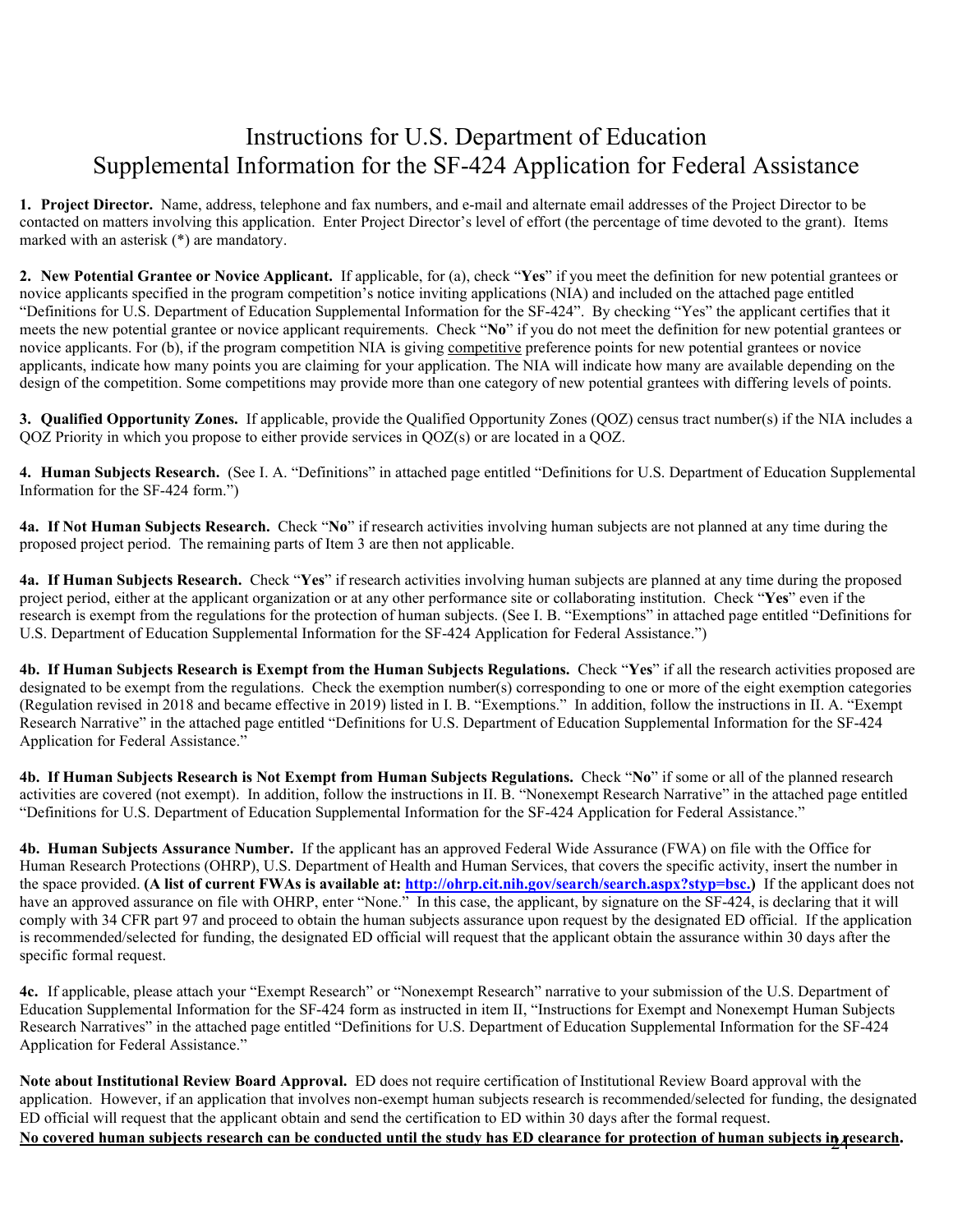#### **Public Burden Statement:**

According to the Paperwork Reduction Act of 1995, no persons are required to respond to a collection of information unless such collection displays a valid OMB control number. Public reporting burden for this collection of information is estimated to average 20 minutes per response, including time for reviewing instructions, searching existing data sources, gathering and maintaining the data needed, and completing and reviewing the collection of information. The obligation to respond to this collection is required to obtain or retain benefit (20 USC 3474 General Education Provisions Act). Send comments regarding the burden estimate or any other aspect of this collection of information, including suggestions for reducing this burden, to the U.S. Department of Education, 400 Maryland Ave., SW, Washington, DC 20210-4537 or email *ICDocketMgr@ed.gov* and reference the OMB Control Number 1894-0007. Note: Please do not return the completed ED SF 424 Supplemental Form to this address.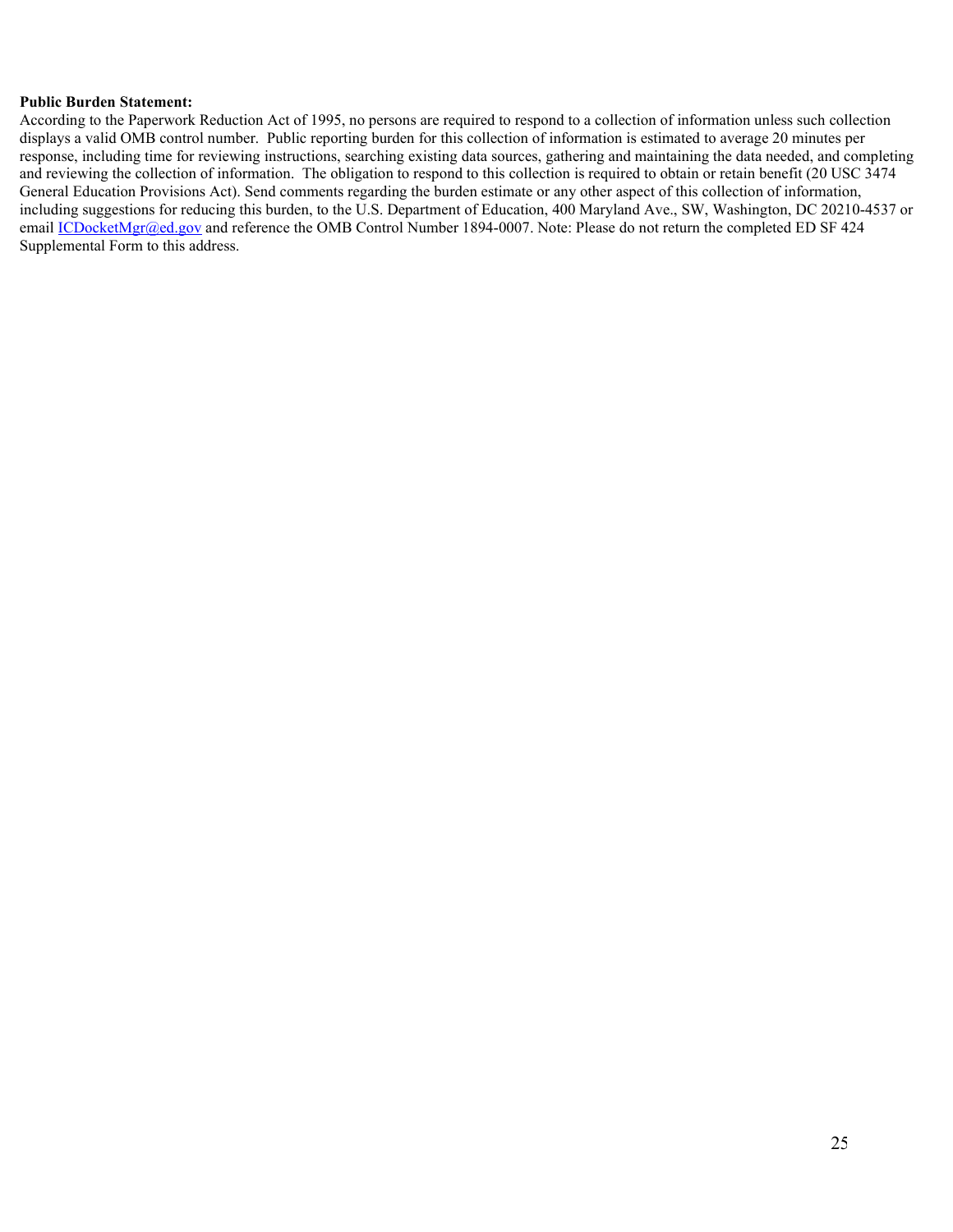#### **Definitions:**

# **NEW POTENTIAL GRANTEE OR NOVICE APPLICANT**

New Potential Grantee: The definition of New Potential Grantee is set in the program competition's Notice Inviting Applications (NIA). The New Potential Grantee priority is from the Department's *Administrative Priorities for Discretionary Grant Programs* published in the *Federal Register* March 9, 2020 [\(85](https://www.federalregister.gov/d/2020-04761)  [FR 13640\)](https://www.federalregister.gov/d/2020-04761).

Novice Applicant: For discretionary grant programs, novice applicant means any applicant for a grant from ED that—

- Has never received a grant or subgrant under the program from which it seeks funding;
- Has never been a member of a group application, submitted in accordance with 34 CFR 75.127-75.129, that received a grant under the program from which it seeks funding; and
- Has not had an active discretionary grant from the Federal government in the five years before the deadline date for applications under the program. For the purposes of this requirement, a grant is active until the end of the grant's project or funding period, including any extensions of those periods that extend the grantee's authority to obligate funds.

In the case of a group application submitted in accordance with 34 CFR 75.127-75.129, a group includes only parties that meet the requirements listed above. The Novice Applicant priority is from 34 CFR 75.225, and it must be included in the program competition NIA to be claimed on the form.

# **QUALIFIED OPPORTUNITY ZONES**

Definition: From 26 USC section 1400Z–1 of the Internal Revenue Code, which, in relevant part, defines "qualified opportunity zone" as "a population census tract that is a lowincome community that is designated as a qualified opportunity zone."

The Qualified Opportunity Zones priority is from the Department's *Final Priority for Discretionary Grant Programs* published in the *Federal Register* November 27, 2019 [\(84 FR](https://www.federalregister.gov/d/2019-25819)  [65300\)](https://www.federalregister.gov/d/2019-25819).

Note: The Treasury Department has created a website of Opportunity Zones Resources that includes a searchable map: [https://www.cdfifund.gov/Pages/Opportunity-Zones.aspx.](https://www.cdfifund.gov/%E2%80%8BPages/%E2%80%8BOpportunity-Zones.aspx)

### **PROTECTION OF HUMAN SUBJECTS IN RESEARCH**

#### **I. Definitions and Exemptions**

### **A. Definitions.**

A research activity involves human subjects if the activity is research, as defined in the Department's regulations, and the research activity will involve use of human subjects, as defined in the regulations.

#### **—Research**

The ED Regulations for the Protection of Human Subjects, Title 34, Code of Federal Regulations, Part 97, define research as "a systematic investigation, including research development, testing and evaluation, designed to develop or contribute to generalizable knowledge. Activities which meet this definition constitute research whether or not they are conducted or supported under a program that is considered research for other purposes. For example, some demonstration and service programs may include research activities."

#### **—Human Subject**

The regulations define human subject as "a living individual about whom an investigator (whether professional or student) conducting research obtains (i) information or biospecimens through intervention or interaction with the individual and uses, studies, or analyzes the information or biospecimens, or (ii ) obtains, uses, studies, analyzes, or generate identifiable private information or identifiable biospecimens."

*If an activity involves obtaining information about a living person by manipulating that person or that person's environment, as might occur when a new instructional technique is tested, or by communicating or interacting with the individual, as occurs with surveys and interviews, the definition of human subject is met. If an activity involves obtaining private information about a living person in such a way that the information can be directly or indirectly linked to that individual, the definition of human subject is met.* 

Private information includes information about behavior that occurs in a context in which an individual can reasonably expect that no observation or recording is taking place, and information which has been provided for specific purposes by an individual and which the individual can reasonably expect will not be made public (for example, a school health record).

#### **B. Exemptions.**

Research activities in which the **only** involvement of human subjects will be in one or more of the following eight categories of *exemptions* are not covered by the regulations: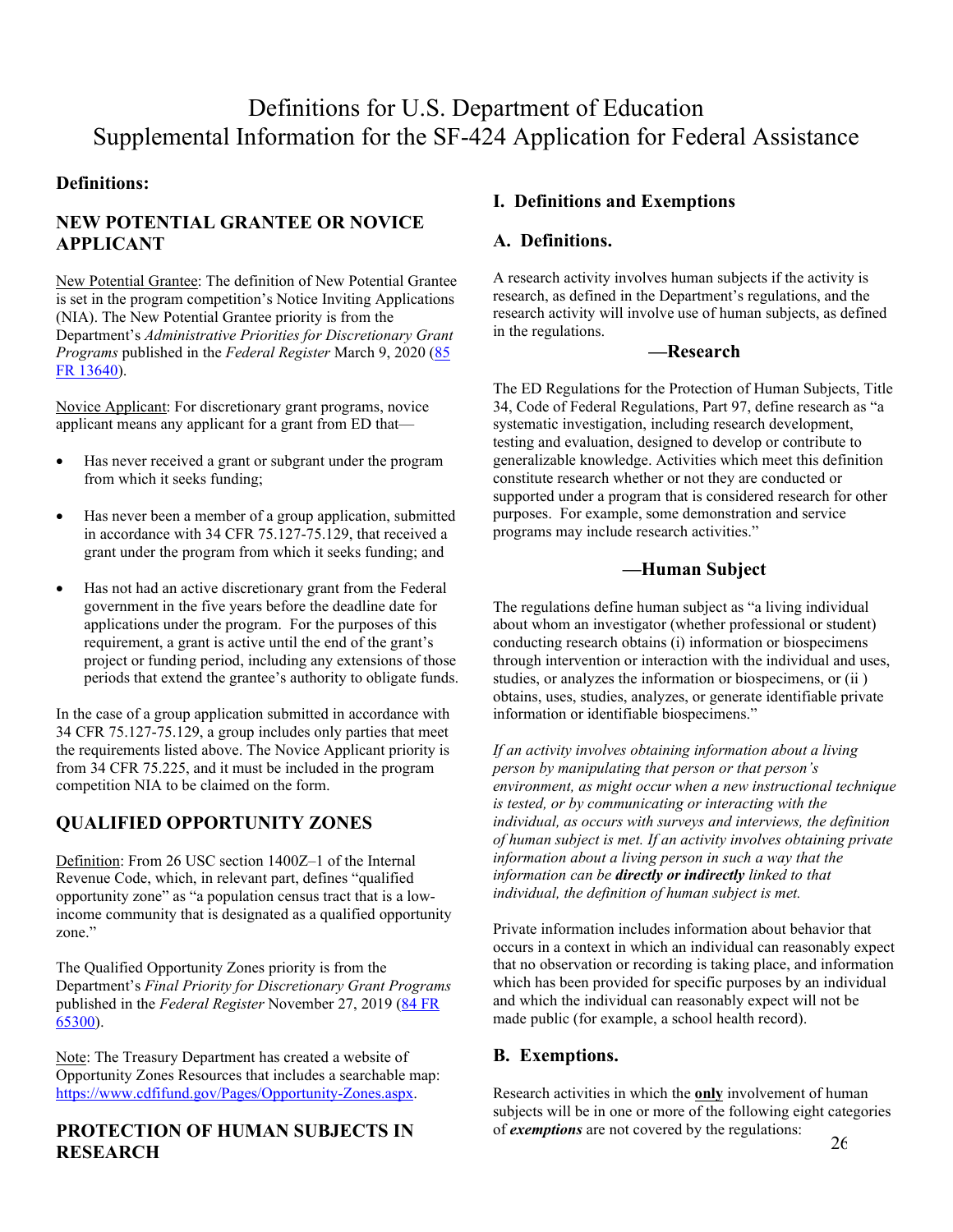(1) Research conducted in established or commonly accepted educational settings, that specifically involves normal educational practices that are not likely to adversely impact students' opportunity to learn required educational content or the assessment of educators who provide instruction. This includes most research on regular and special education instructional strategies, and research on the effectiveness of or the comparison among instructional techniques, curricula, or classroom management methods. *If an educational practice is being introduced to the site and is not widely used for similar populations, it is not covered by this exemption.*

(2) Research that only includes interactions involving educational tests (cognitive, diagnostic, aptitude, achievement), survey procedures, interview procedures or observation of public behavior (including visual or auditory recordings) if at least one of the following criteria is met: (i) the information obtained is recorded by the investigator in such a manner that the identity of the human subjects cannot readily be ascertained, directly or through identifiers linked to the subjects; (ii) Any disclosure of the human subjects' responses outside the research would not reasonably place the subjects at risk of criminal or civil liability or be damaging to the subjects' financial standing, employability, educational advancement or reputation; or (iii) the information obtained is recorded by the investigator in such a manner that the identity of the human subjects can readily be ascertained, directly or through identifiers linked to the subjects, and an Institutional Review Board (IRB) conducts a "limited IRB review" to make the determinations required by 34 CFR 97.111(a)(7).

*If the subjects are children, exemption 2 applies only to research involving educational tests and observations of public behavior when the investigator(s) do not participate in the activities being observed.* 

*Exemption 2 does not apply if children are surveyed or interviewed or if the research involves observation of public behavior and the investigator(s) participate in the activities being observed.* Children are defined as persons who have not attained the legal age for consent to treatments or procedures involved in the research, under the applicable law or jurisdiction in which the research will be conducted.

(3) Research involving benign behavioral interventions in conjunction with the collection of information from an adult subject through verbal or written responses (including data entry) or audiovisual recording if the subject prospectively agrees to the intervention and information collection and at least one of the following criteria is met: (A) The information obtained is recorded by the investigator in such a manner that the identity of the human subjects cannot readily be ascertained directly or through identifiers linked to the subjects; (B) Any disclosure of the human subjects' responses outside the research would not reasonably place the subjects at risk of criminal or civil liability or be damaging to the subject' financial standing, employability, educational advancement or reputation; or (C) The information obtained is recorded by the investigator in such a manner that the identity of the human subjects can readily be ascertained, directly or through identifiers linked to the subjects,

and an IRB conducts a limited IRB review to make the determination required by 34 CFR 97.111(a)(7).

For the purpose of this provision, benign behavioral interventions are brief in duration, harmless, painless, not physically invasive, not likely to have a significant adverse lasting impact on the subjects, and the investigator has no reason to think the subjects will find the interventions offensive or embarrassing. Provided all such criteria are met, examples of such benign behavioral interventions would include having the subject play an online game, having them solve puzzles under various noise conditions, or having them decide how to allocate a nominal amount of received cash between themselves and someone else.

If the research involves deceiving the subjects regarding the nature or purposes of the research, this exemption is not applicable unless the subject authorizes the deception through a prospective agreement to participate in research in circumstances in which the subject is informed that he or she will be unaware of or misled regarding the nature or purposes of the research.

(4) Secondary Research for which Consent is not required. Secondary research uses of identifiable private information or identifiable biospecimens, if at least one of the following criteria is men: (i) The identifiable private information or identifiable biospecimens are publicly available; (ii) Information, which may include information about biospecimens, is recorded by the investigator in such a manner that the identity of the human subjects cannot readily be ascertained directly or through identifiers linked to the subjects, the investigator does not contact the subjects, and the investigator will not re-identify subjects; (iii) the research involves only information collection and analysis involving the investigators' use of identifiable health information when that use is regulated under 45 CFR parts 160 and 164, subparts A and E, for the purposes of "health care operations" or "research" as those terms are defined at 45 CFR 164.501 or for "public health activities and purposes" as described under 45 CFR 164.512 (b); or (iv) The research is conducted by, or on behalf of, a Federal department or agency using government-generated or government-collected information obtained for nonresearch activities, if the research generates identifiable private information that is or will be maintained on information technology that is subject to and in compliance with section 208(b) of the E-Government Act of 2002, 44 USC 3501 note, if all of the identifiable private information collected, used or generated as part of the activity will be maintained in systems of records subject to the Privacy Act of 1974, 5 USC 552a, and, if applicable, the information used in the research was collected subject to the Paperwork Reduction Act of 1995, 44 USC 3501 et seq.

research and demonstration projects), and that are designed to (5) Research and demonstration projects that are conducted or supported by a Federal department or agency, or otherwise subject to the approval of department or agency heads (or the approval of the heads of bureaus or other subordinate agencies that have been delegated authority to conduct the study, evaluate, improve, or otherwise examine public benefit or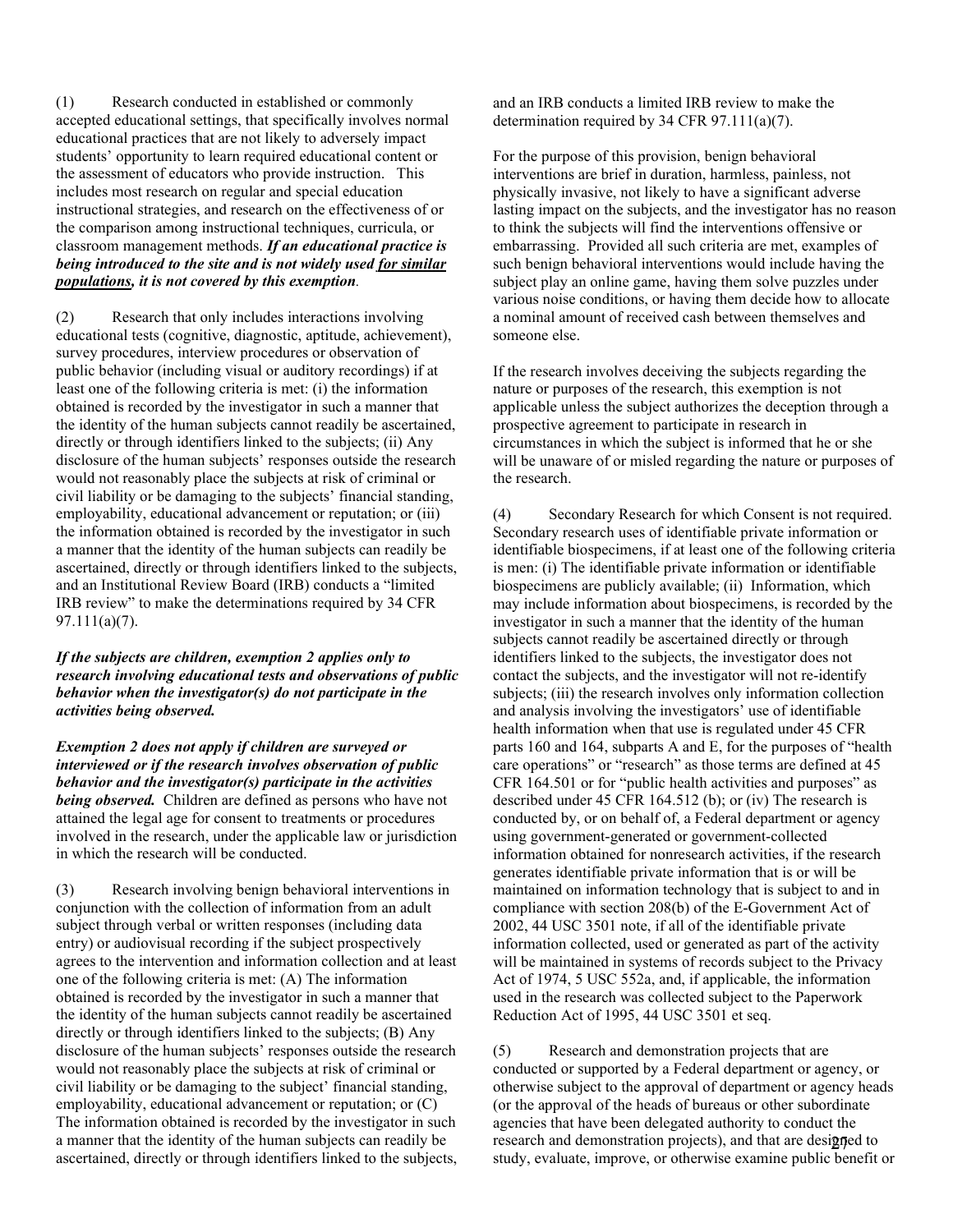service programs, including procedures for obtaining benefits or services under those programs, possible changes in or alternative to those programs or procedures, or possible changes in methods or levels of payment for benefits or services under those programs. Such projects include, but are not limited to, internal studies by Federal employees, and studies under contracts or consulting arrangements, cooperative agreements, or grants. Exempt projects also include waivers of otherwise mandatory requirements using authorities such as sections 1115 and 1115A of the Social Security Act as amended. Each Federal department or agency conducting or supporting the research and demonstration projects must establish, on a publicly accessible Federal website or in such other manner as the department or agency head may determine, a list of the research and demonstration projects that the Federal department or agency conducts or supports under this provision. The research or demonstration project must be published on this list prior to commencing the research involving human subjects.

(6) Taste and food quality evaluation and consumer acceptance studies, (a) if wholesome foods without additives are consumed or (b) if a food is consumed that contains a food ingredient at or below the level and for a use found to be safe, or agricultural chemical or environmental contaminant at or below the level found to be safe, by the Food and Drug Administration or approved by the Environmental Protection Agency or the Food Safety and Inspection Service of the U.S. Department of Agriculture.

(7) Storage or Maintenance for Secondary Research for which Broad Consent is required. Storage or maintenance of identifiable private information or identifiable biospecimens for potential secondary research use if an IRB conducts a limited IRB review and makes the determinations requires by 34 CFR 97.111(a)(8).

(8) Secondary Research for which Broad Consent is Required. Research involving the use of identifiable private information or identifiable biospecimens for secondary research use if the following criteria are met: (i) Broad Consent for the storage, maintenance and secondary research use of the identifiable private information or identifiable biospecimens was obtained in accordance with  $34$  CFR  $97.116(a)$  (1)-(4), (a) (6) and (d); (ii) Documentation of informed consent or waiver of documentation of consent was obtained in accordance with 34 CFR 97.117. (iii) an IRB conducts a limited IRB review and makes the determination that the research to be conducted is within the scope of the broad consent referenced in paragraph  $(d)(8)(i)$  of this section; and (iv) The investigator does not prevent an investigator from abiding by any legal requirements to return individual research results.

### **II. Instructions for Exempt and Nonexempt Human Subjects Research Narratives**

If the applicant marked "Yes" for Item 3.b. of the U.S. Department of Education Supplemental Information for the SF-424 form, the applicant must attach a human subjects "exempt research" or "nonexempt research" narrative to the U.S. Department of Education Supplemental Information for the SF-

424 form. If you have multiple projects, include information about each, labeling the responses as to the project they address. For applications that include multiple research projects this can be done in a single narrative or in more than one narrative as appropriate.

#### **A. Exempt Research Narrative.**

If you marked "Yes" for item 3.b. and designated exemption numbers(s), attach the "exempt research" narrative to the U.S. Department of Education Supplemental Information for the SF-424 form. The narrative must contain sufficient information about the involvement of human subjects in the proposed research to allow a determination by ED that the designated exemption(s) are appropriate. The narrative must be succinct.

#### **B. Nonexempt Research Narrative.**

If you marked "No" for item 3.b. you must attach the "nonexempt research" narrative to the U.S. Department of Education Supplemental Information for the SF-424 form. The narrative must address the following seven points. Although no specific page limitation applies to this section of the application, be succinct.

(1) **Human Subjects Involvement and Characteristics**: Provide a detailed description of the proposed involvement of human subjects. Describe the characteristics of the subject population, including their anticipated number, age range, and health status. Identify the criteria for inclusion or exclusion of any subpopulation. Explain the rationale for the involvement of special classes of subjects, such as children, children with disabilities, adults with disabilities, persons with mental disabilities, pregnant women, prisoners, institutionalized individuals, or others who are likely to be vulnerable

(2) **Sources of Materials**: Identify the sources of research material obtained from individually identifiable living human subjects in the form of specimens, records, or data. Indicate whether the material or data will be obtained specifically for research purposes or whether use will be made of existing specimens, records, or data.

(3) **Recruitment and Informed Consent**: Describe plans for the recruitment of subjects and the consent procedures to be followed. Include the circumstances under which consent will be sought and obtained, who will seek it, the nature of the information to be provided to prospective subjects, and the method of documenting consent. State if the IRB has authorized a modification or waiver of the elements of consent or the requirement for documentation of consent.

(4) **Potential Risks**: Describe potential risks (physical, psychological, social, legal, or other) and assess their likelihood and seriousness. Where appropriate, describe alternative treatments and procedures that might be advantageous to the subjects.

to confidentiality, and assess their likely effectiveness.  $2\tilde{\mathbf{w}}$  here (5) **Protection Against Risk**: Describe the procedures for protecting against or minimizing potential risks, including risks appropriate, discuss provisions for ensuring necessary medical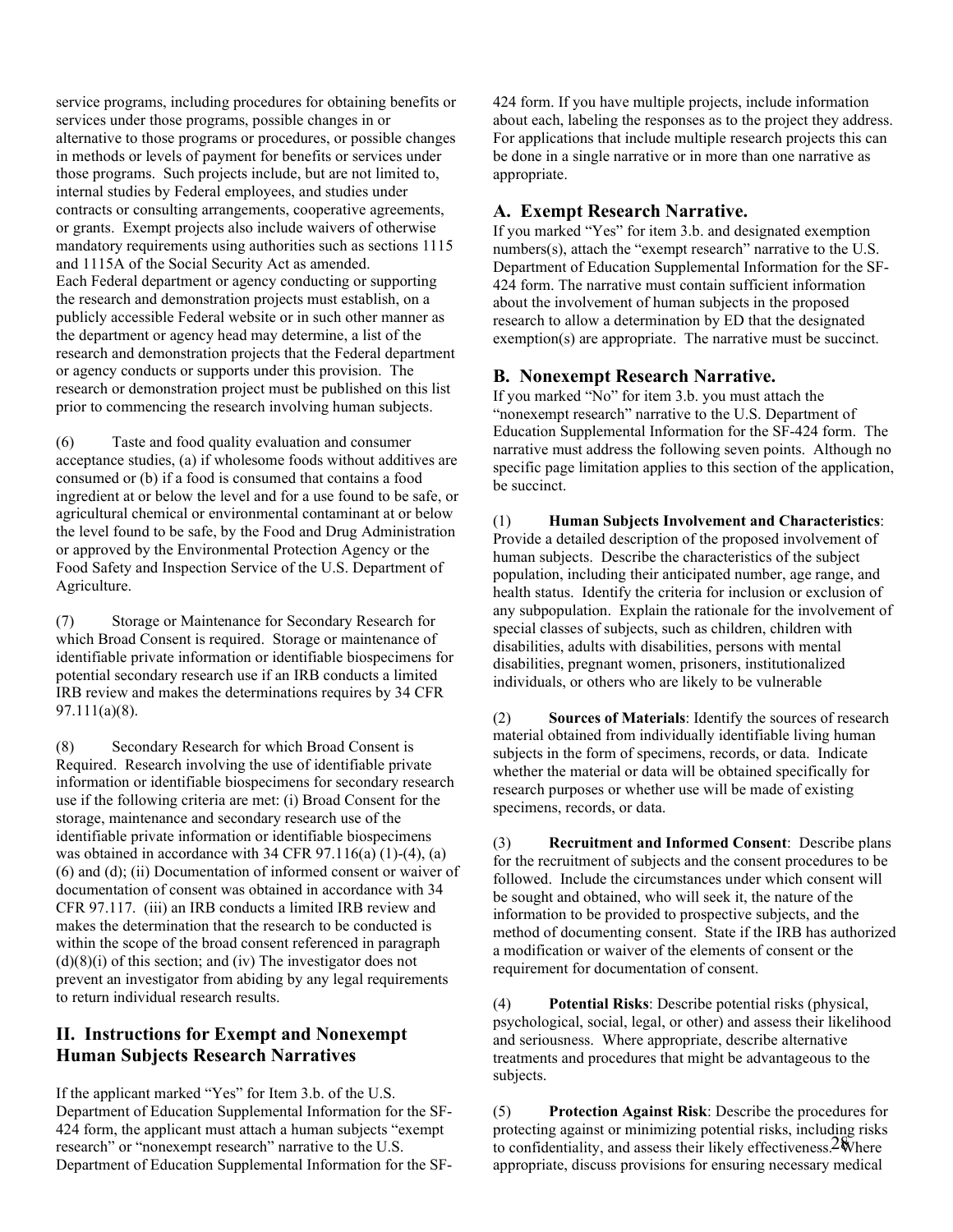or professional intervention in the event of adverse effects to the subjects. Also, where appropriate, describe the provisions for monitoring the data collected to ensure the safety of the subjects.

(6) **Importance of the Knowledge to be Gained**: Discuss the importance of the knowledge gained or to be gained as a result of the proposed research. Discuss why the risks to subjects are reasonable in relation to the anticipated benefits to subjects and in relation to the importance of the knowledge that may reasonably be expected to result.

(7) **Collaborating Site(s)**: If research involving human subjects will take place at collaborating site(s) or other performance site(s), name the sites and briefly describe their involvement or role in the research.

*Copies of the Department of Education's Regulations for the Protection of Human Subjects, 34 CFR part 97 and other pertinent materials on the protection of human subjects in research are available from the Office of the Chief Financial Officer, U.S. Department of Education, Washington, D.C. 20202-4331, telephone: (202) 245-8090, and on the U.S. Department of Education's Protection of Human Subjects in Research Web Site:* 

*<https://www2.ed.gov/about/offices/list/ocfo/humansub.html>*

NOTE: The **State Applicant Identifier** on the SF-424 form is for State Use only. Please complete it on the SF-424 form in the upper right corner of the form (if applicable).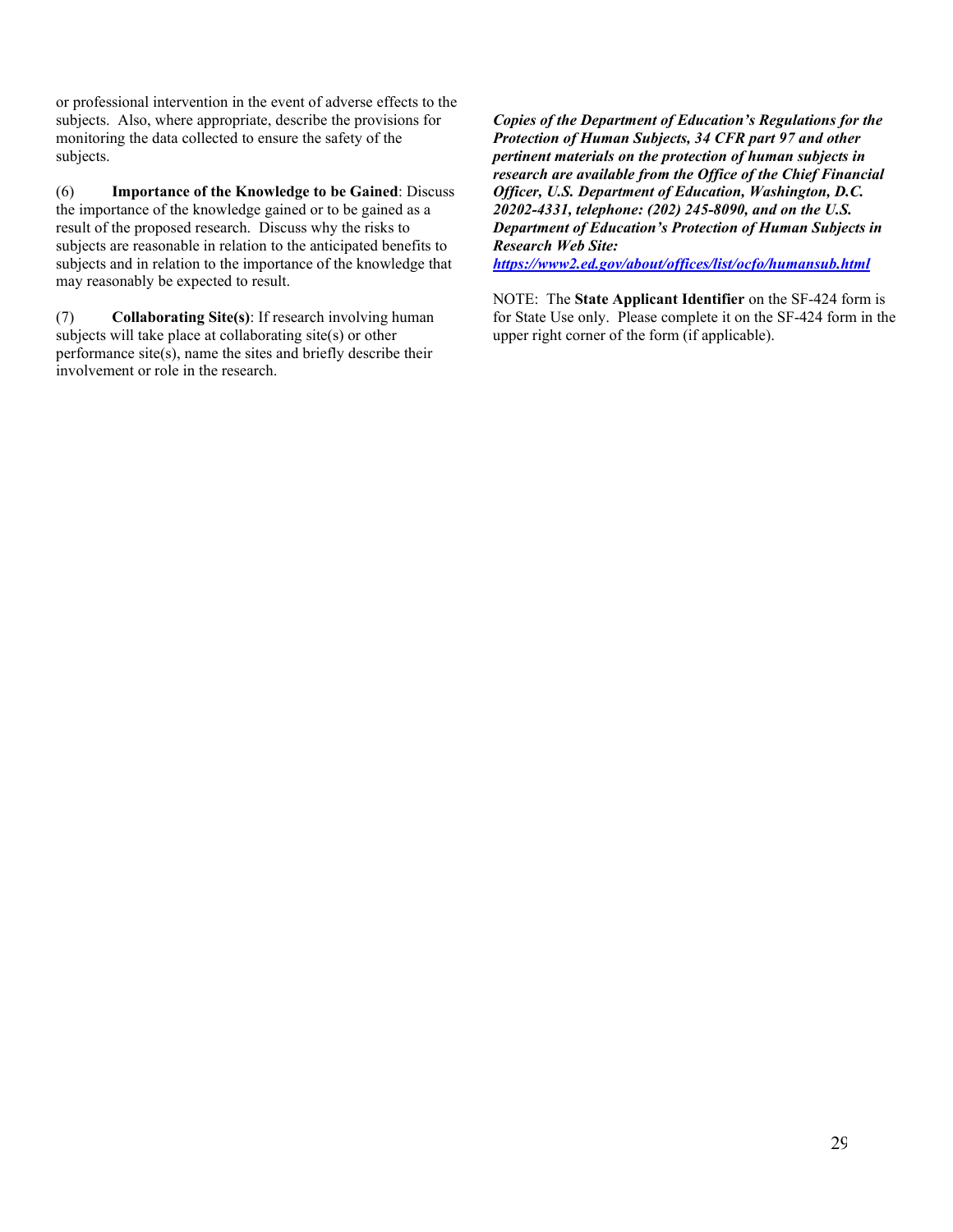# <span id="page-29-0"></span>**Part 2: Budget Information**

 $\Box$  ED Budget Information Non-Construction Programs (ED Form 524)

This part of your application contains information about the Federal funding you are requesting. Remember that you must provide all requested budget information for each year of the project (up to 36 months) and the total column in order to be considered for Federal funding. Specific instructions for completing the budget forms are provided within this application package.

*Instructions for completing ED Form 524 Section A:*

**Name of Institution/Organization**: Enter the name of the applicant in the space provided.

**Personnel (line 1):** Enter project personnel salaries and wages only. Include fees and expenses for consultants on line 6 (Contractual).

**Fringe Benefits (line 2)**: The institution's normal fringe benefits contribution may be charged to the program. Leave this line blank if fringe benefits applicable to direct salaries and wages are treated as part of the indirect cost.

**Travel (line 3)**: Indicate the travel costs of employees and participants only. Include travel of persons such as consultants on line 6. Applicants are strongly encouraged to budget funds for the project director to attend a Project Director's Meeting in the first three years of the grant.

**Equipment (line 4)**: Indicate the cost of tangible, non-expendable personal property that has a usefulness greater than one year and acquisition costs that are the lesser of the capitalization level established by the applicant entity for financial statement purposes or \$5,000 per article. Lower limits may be established to maintain consistency with the applicant's policy.

**Supplies (line 5):** Show all tangible, expendable personal property. Direct supplies and materials differ from equipment in that they are consumable, expendable, and of a relatively low unit cost. *Supplies purchased with grant funds should directly benefit the grant project and be necessary for achieving the goals of the project.*

**Contractual (line 6):** The contractual category should include all costs specifically incurred with actions that the applicant takes in conjunction with an established internal procurement system. Include consultant fees, expenses, and travel costs in this category if the consultant's services are obtained through a written binding agreement or contract.

**Construction (line 7):** Not applicable.

**Other (line 8):** Indicate all direct costs not covered on lines 1-6. For example, include costs such as space rental, required fees, honoraria and travel (where a contract is not in place for services), training, and communication and printing costs. *Do not include costs that are included in the indirect cost rate.*

**Total Direct Costs (line 9):** The sum of lines 1-8.

**Note:** Direct administrative costs are limited by statute to 5% of the total grant award.

**Indirect Costs (line 10):** Indicate the applicant's approved indirect cost rate, per sections 75.560 – 75.564 of EDGAR. If an applicant's approved indirect cost rate agreement with a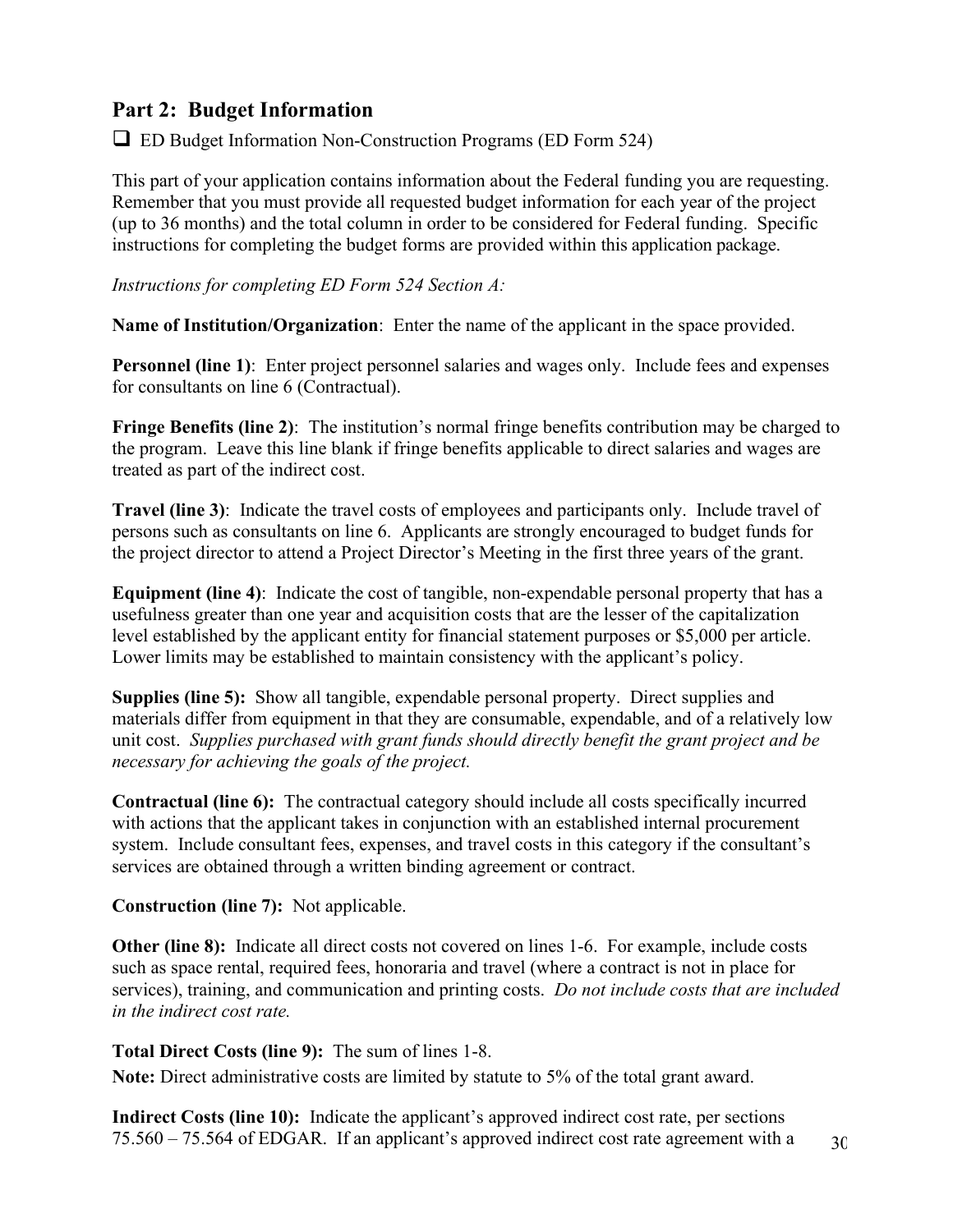cognizant Federal agency has expired and the applicant wishes to charge indirect costs to the grant, the applicant may use a temporary rate of 10 percent of budgeted direct salaries and wages while it negotiates a rate with its cognizant agency, per section 75.560 of EDGAR. An applicant with no previous ICR can use a de minimis rate of 10 percent of modified total direct costs (MTDC); these applicants do not need to negotiate for this rate (2 CFR 200.414(f)).

**Training Stipends (line 11):** This line is not applicable to this program. *Salary stipends paid to teachers and other school personnel for participating in short-term professional development should be reported in Personnel (line 1)*.

**Total Cost (line 12):** This should equal to sum of lines 9-11 (total direct costs + indirect + stipends). The sum for column one, labeled *Project Year 1* (a), should also be equal to item 15a on the application cover sheet (SF Form 424).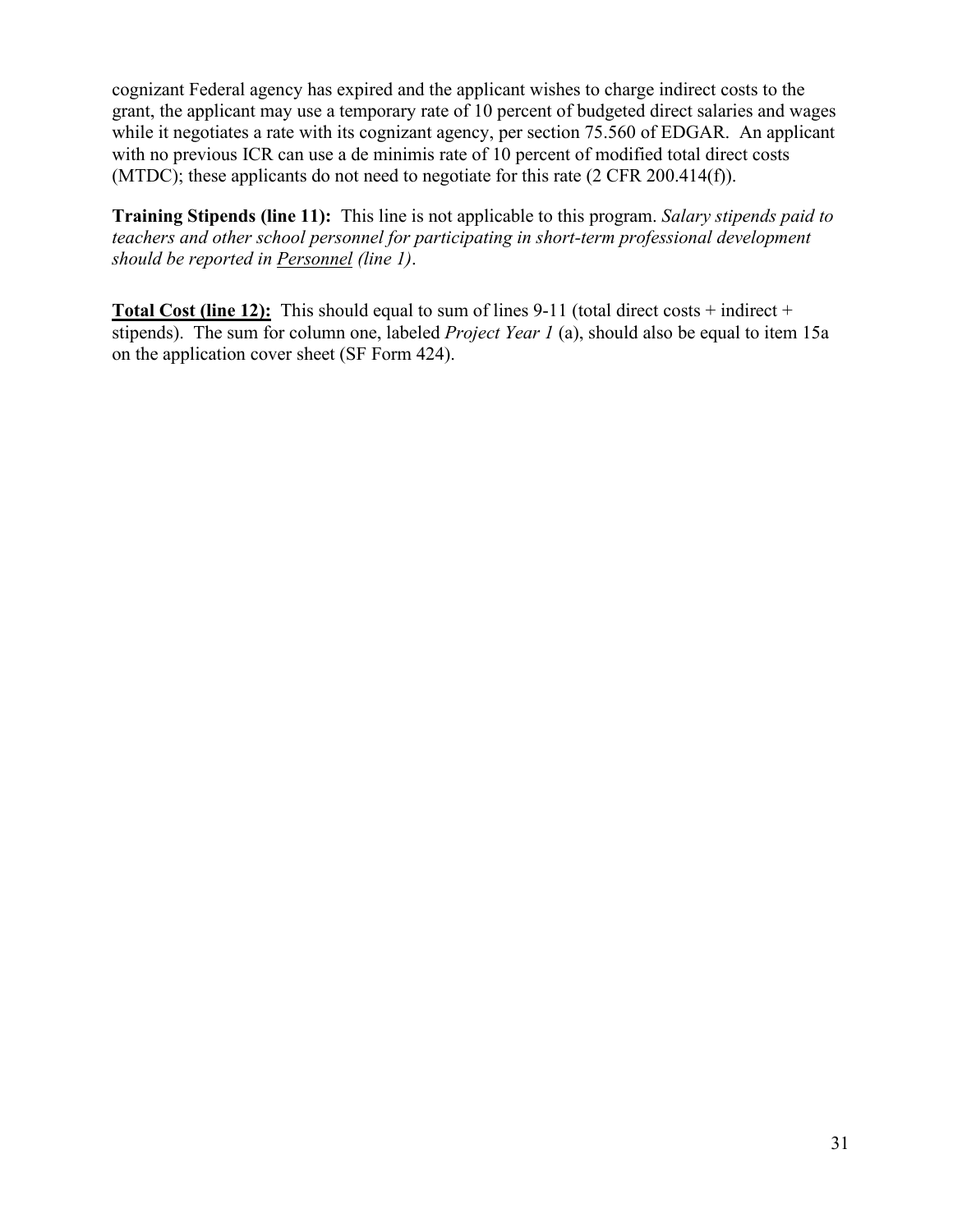#### **Instructions for ED 524**

#### **General Instructions**

This form is used to apply to individual U.S. Department of Education (ED) discretionary grant programs. Unless directed otherwise, provide the same budget information for each year of the multi-year funding request. Pay attention to applicable program specific instructions, if attached. You may access the Education Department General Administrative Regulations cited within these instructions at:

[https://www.ecfr.gov/cgi-bin/text-](https://www.ecfr.gov/cgi-bin/text-idx?SID=0b63ce6f20caccbf480e5596fdf289e3&mc=true&tpl=/ecfrbrowse/Title34/34cfr75_main_02.tpl)

[idx?SID=0b63ce6f20caccbf480e5596fdf289e3&mc=true&tpl=/](https://www.ecfr.gov/cgi-bin/text-idx?SID=0b63ce6f20caccbf480e5596fdf289e3&mc=true&tpl=/ecfrbrowse/Title34/34cfr75_main_02.tpl) [ecfrbrowse/Title34/34cfr75\\_main\\_02.tpl.](https://www.ecfr.gov/cgi-bin/text-idx?SID=0b63ce6f20caccbf480e5596fdf289e3&mc=true&tpl=/ecfrbrowse/Title34/34cfr75_main_02.tpl) You may access requirements from 2 CFR 200, "Uniform Administrative Requirements, Cost Principles, and Audit Requirements for Federal Awards" cited within these instructions at:

[https://www.ecfr.gov/cgi-bin/text-](https://www.ecfr.gov/cgi-bin/text-idx?SID=6214841a79953f26c5c230d72d6b70a1&tpl=/ecfrbrowse/Title02/2cfr200_main_02.tpl)

[idx?SID=6214841a79953f26c5c230d72d6b70a1&tpl=/ecfrbrow](https://www.ecfr.gov/cgi-bin/text-idx?SID=6214841a79953f26c5c230d72d6b70a1&tpl=/ecfrbrowse/Title02/2cfr200_main_02.tpl)  $s$ e/Title02/2cfr200\_main\_02.tpl. .

You must consult with your Business Office prior to submitting this form. **Section A - Budget Summary**

**U.S. Department of Education Funds**

All applicants must complete Section A and provide a breakdown by the applicable budget categories shown in lines 1-11.

Lines 1-11, columns (a)-(e): For each project year for which funding is requested, show the total amount requested for each applicable budget category.

Lines 1-11, column (f): Show the multi-year total for each budget category. If funding is requested for only one project year, leave this column blank.

Line 13, columns (a)-(e): Show the total budget request for each project year for which funding is requested.

Line 13, column (f): Show the total amount requested for all project years. If funding is requested for only one year, leave this space blank.

#### **Indirect Cost Information**: If you are requesting

reimbursement for indirect costs on line 10 the indirect cost rate to be charged to the grant must be entered in the applicable field on line 10, and the following information is to be completed by your Business Office.

(1): Indicate whether or not your organization has an Indirect Cost Rate Agreement that was approved by the Federal government. If you checked "no," ED generally will authorize grantees to use a temporary rate of 10 percent of budgeted salaries and wages (**complete (4) of this section when using the temporary rate**) subject to the following limitations:

(a) The grantee must submit an indirect cost proposal to its cognizant agency within 90 days after ED issues a grant award notification; and

(b) If after the 90-day period, the grantee has not submitted an indirect cost proposal to its cognizant agency, the grantee may not charge its grant for indirect costs until it has negotiated an indirect cost rate agreement with its cognizant agency.

(2): If you checked "yes" in (1), provide a copy of your Indirect Cost Rate Agreement and indicate in (2) the beginning and ending dates covered by the Indirect Cost Rate Agreement. In addition, indicate whether ED, another Federal agency (Other) or State agency issued the approved agreement. If you check "Other," specify the name of the Federal or other agency that issued the approved agreement.

(3): If you check "no" in (1), indicate in (3) if you want to use the de minimis rate of 10 percent of MTDC (see 2CFR § 200.68). If you use the de minimis rate, you are subject to the provisions in 2 CFR § 200.414(f). Note, you may only use the 10 percent de minimis rate if you are a first-time Federal grant recipient, and you do not have an Approved Indirect Cost Rate Agreement. You may not use the de minimis rate if you are a State, Local government, or Indian Tribe, or if your grant is funded under a training rate or restricted rate program.

(5): If you are applying for a grant under a Restricted Rate Program (34 CFR 75.563 or 76.563), indicate whether you are using a restricted indirect cost rate that is included on your approved Indirect Cost Rate Agreement, or whether you are using a restricted indirect cost rate that complies with 34 CFR 76.564(c)(2). Note: State or Local government agencies may not use the provision for a restricted indirect cost rate specified in 34 CFR 76.564(c)(2). Check only one response. Leave blank, if this item is not applicable.

(6): For Training Rate Programs, ED regulations limit **non-governmental entities** to the recovery of indirect costs on training grants to the grantee's actual indirect costs, as determined by its negotiated rate agreement, or 8 percent of a MTDC, whichever is lower (see EDGAR  $\S$  75.562(c)(4)). The  $\S$ percent limit also applies to cost-type contracts under grants, if these contracts are for training as defined in EDGAR § 75.562(a). If a n**on-governmental entity** that receives a grant

under a training grant program does not have an approved indirect cost rate and wants to recover indirect costs, it may use a temporary rate of 10 percent of budgeted direct salaries and wages, but it must submit an indirect cost rate proposal to its cognizant agency for indirect costs within 90 days after ED issues the GAN. After the 90-day period, the government entity may not charge its grant for indirect costs until it has negotiated an indirect cost rate agreement.

#### **Section B - Budget Summary Non-Federal Funds**

If you are required to provide or volunteer to provide costsharing or matching funds or other non-Federal resources to the project, these should be shown for each applicable budget category on lines 1-11 of Section B.

Lines 1-11, columns (a)-(e): For each project year, for which matching funds or other contributions are provided, show the total contribution for each applicable budget category.

Lines 1-11, column (f): Show the multi-year total for each budget category. If non-Federal contributions are provided for only one year, leave this column blank.

Line 12, columns (a)-(e): Show the total matching or other contribution for each project year.

Line 12, column (f): Show the total amount to be contributed for all years of the multi-year project. If non-Federal contributions are provided for only one year, leave this space blank.

#### **Section C - Budget Narrative [Attach separate sheet(s)] Pay attention to applicable program specific instructions, if attached.**

1. Provide an itemized budget breakdown, and justification by project year, for each budget category listed in Sections A and B. For grant projects that will be divided into two or more separately budgeted major activities or sub-projects, show for each budget category of a project year the breakdown of the specific expenses attributable to each sub-project or activity. 1.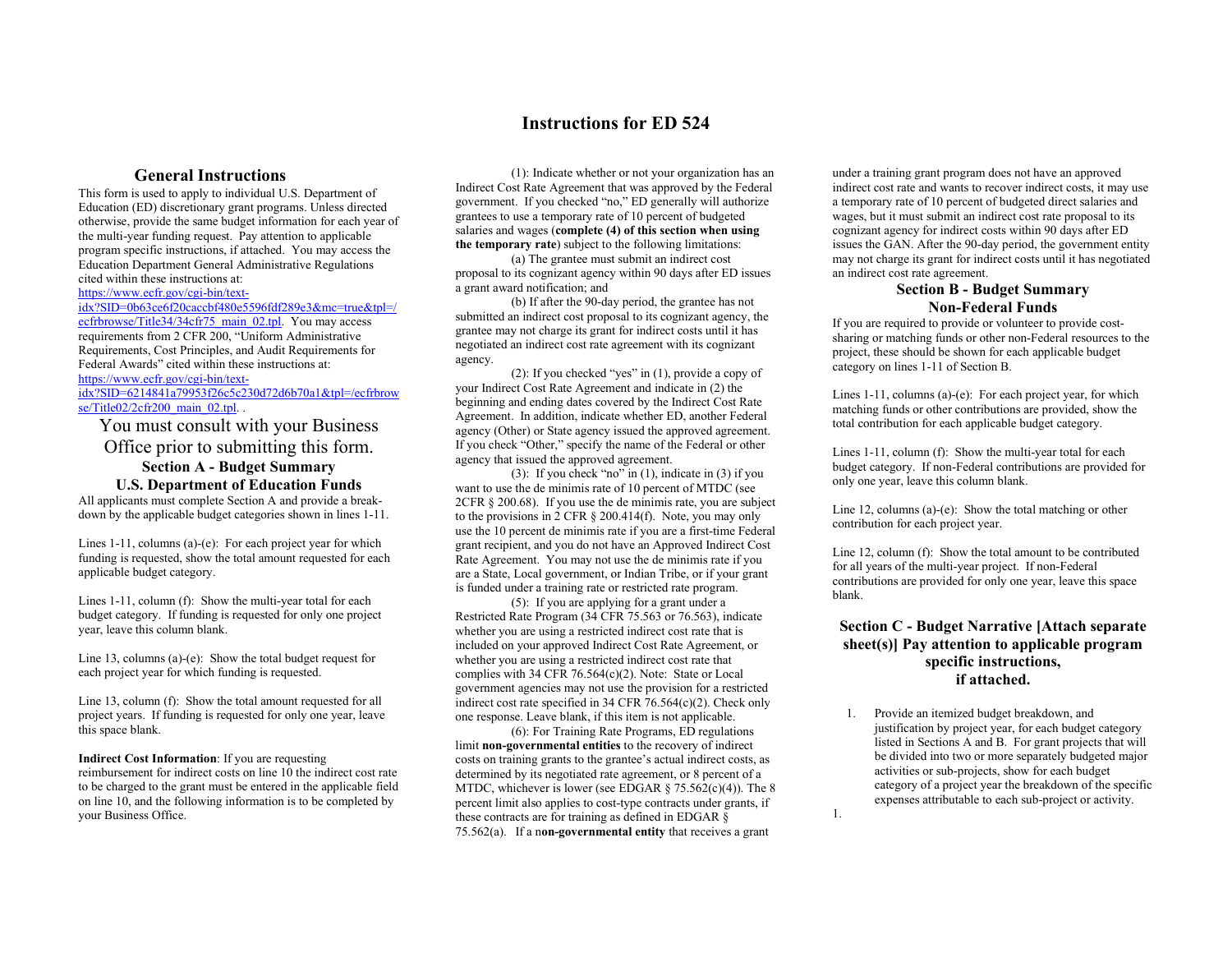- 2. For non-Federal funds or resources listed in Section B that are used to meet a cost-sharing or matching requirement or provided as a voluntary cost-sharing or matching commitment, you must include:
- 2.

3. a. The specific costs or contributions by

budget category;<br>4. b. The 4. b. The source of the costs or contributions; and

5. c. In the case of third-party in-kind contributions, a description of how the value was determined for the donated or contributed goods or services.

6.

7. [Please review cost sharing and matching regulations found in 2 CFR 200.306.] 8.

3. If applicable to this program, provide the rate and base on which fringe benefits are calculated.

9.

4. If you are requesting reimbursement for indirect costs on line 10, this information is to be completed by your Business Office. Specify the estimated amount of the base to which the indirect cost rate is applied and the total indirect expense. Depending on the grant program to which you are applying and/or your approved Indirect Cost Rate Agreement, some direct cost budget categories in your grant application budget may not be included in the base and multiplied by your indirect cost rate. For example, you must multiply the indirect cost rates of "Training grants" (34 CFR 75.562) and grants under programs with "Supplement not Supplant" requirements ("Restricted Rate" programs) by a "modified total direct cost" (MTDC) base (34 CFR 75.563 or 76.563). Please indicate which costs are included and which costs are excluded from the base to which the indirect cost rate is applied.

When calculating indirect costs (line 10) for "Training grants" or grants under "Restricted Rate" programs, you must refer to the information and examples on ED's website at: http://www.ed.gov/fund/grant/apply/appforms/appforms.h

tml.

You may also contact (202) 377-3838 for additional information regarding calculating indirect cost rates or general indirect cost rate information.

5. Provide other explanations or comments you deem necessary.

#### **If Applicable Section D - Budget Summary Limitation on Administrative Expenses.**

If your program is subject to an administrative cost cap (as indicated Section III.2.C of the program's Notice Inviting Applications (NIA)), fill out this form as follows:

- 1. On the top of the page, list the percentage cap on administrative costs, and indicate whether your administrative cost cap applies to both indirect and direct costs, or only direct costs (from Section III.2.C of the program's NIA).
- 2. IF the cost cap applies to both indirect and direct costs:
	- (a) Fill out the entire table noting your administrative costs, including line 8. Line 8 is taken from Section A, line 10. For lines 1-6, these are only direct administrative costs; do not include in lines 1-6 any costs included in your indirect cost rate. If your program has a matching requirement (see NIA), include in lines 1-6 the administrative portions of the applicable rows from both Section A and Section B. If there is no program matching requirement, only use Section A.
- (b) Ensure that the line 10 percentage DOES NOT EXCEED the percentage cap on administrative costs. If your program does not have a matching requirement, divide line 9 by Section A line 12. If your program does have a matching requirement, to calculate line 10, divide line 9 by the sum of Section A line 12 and Section B line 12.
- 3. IF the cost cap applies ONLY to direct costs: (a) Fill out the entire table noting your administrative costs, EXCLUDING line 8.

Ensure that the line 10 percentage DOES NOT EXCEED the percentage cap on administrative costs. If your program does not have a matching requirement, divide line 7 by Section A line 9. If your program does have a matching requirement, to calculate line 10, divide line 7 by the sum of Section A line 9 and Section B line 9).

#### **Paperwork Burden Statement**

According to the Paperwork Reduction Act of 1995, no persons are required to respond to a collection of information unless such collection displays a valid OMB control number. The valid OMB control number for this information collection is **1894-0008**. The time required to complete this information collection is estimated to vary from 13 to 22 hours per response, with an average of 17.5 hours per response, including the time to review instructions, search existing data sources, gather the data needed, and complete and review the information collection. If you have any comments concerning the accuracy of the time estimate(s) or suggestions for improving this form, please write to U.S. Department of Education, Washington, D.C. 20202-4537. If you have comments or concerns regarding the status of your individual submission of this form, write directly to the Office of Finance and Operations, Office of Acquisitions and Grants Administration, Grants Policy and Training Division, U.S. Department of Education, 400 Maryland Avenue, S.W., Washington, D.C. 20202.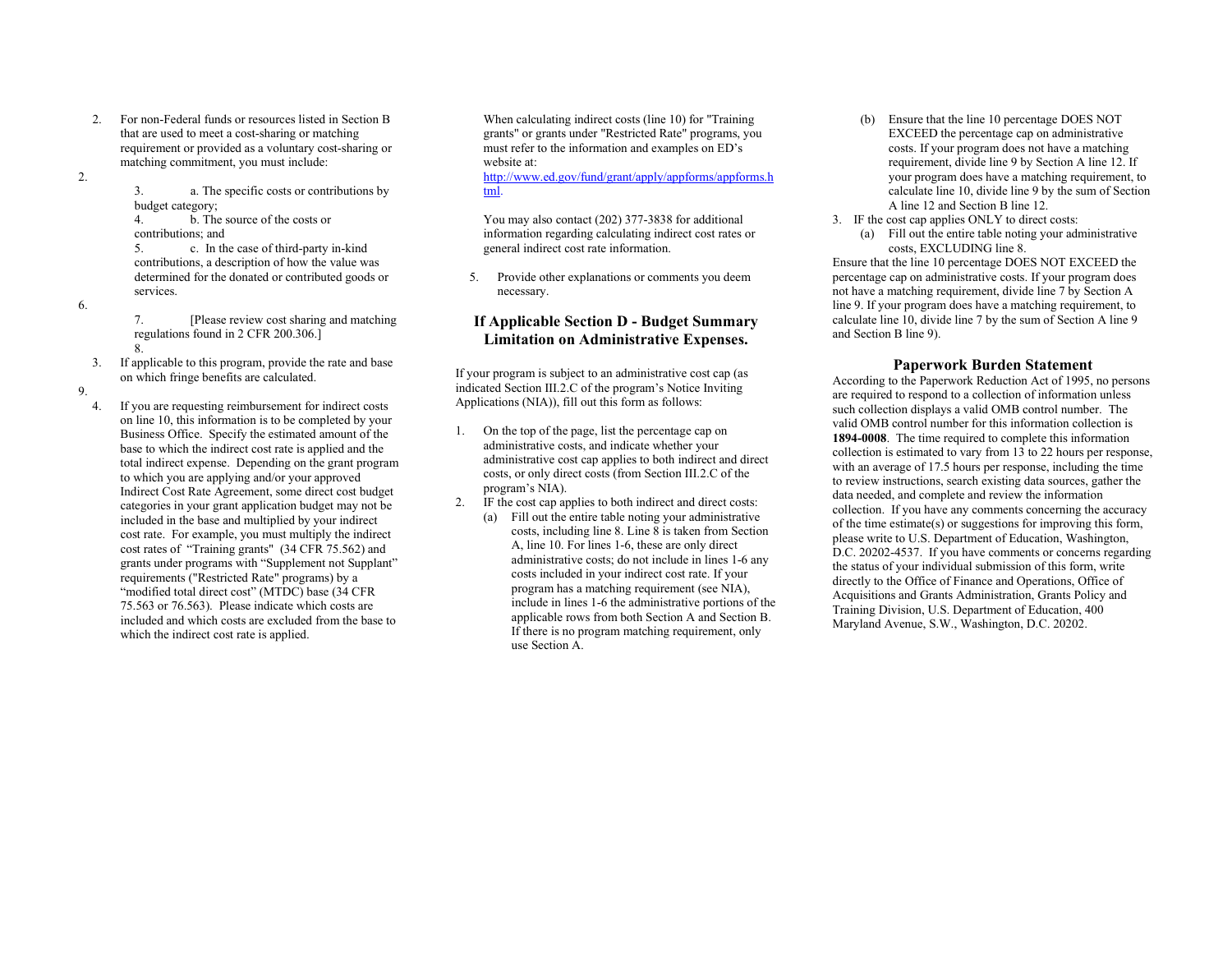# <span id="page-33-0"></span>**Part 3: ED Abstract Form**

*This section should be attached as a single document to the ED Abstract Form in accordance with the instructions found on Grants.gov and should be organized in the following manner and include the following parts in order to expedite the review process.* 

*Ensure that you only attach the Education approved file types detailed in the Federal Register application notice (read-only, non-modifiable .pdf files). Also, do not upload any passwordprotected files to your application.* 

*Please note that Grants.gov cannot process an application that includes two or more files that have the same name within a grant submission.* 

*When attaching files, applicants should limit the size of their file names. Lengthy file names could result in difficulties with opening and processing your application. We recommend your file names be less than 50 characters.* 

# **Project Abstract**

The project abstract is a one-page, single-spaced summary of your project. It should include the following:

1) Project Title: State the title of the proposed project.

2) Institution: State the official name of the applicant.

3) Eligibility: State the eligibility category the applicant meets.

4) Native Language(s): List the name of the Native American or Alaska Native language for instruction.

5) Partners: Identify any major partners.

6) Priorities: Indicate the absolute priority and which, if any, of the competitive priorities your

project is addressing

7) Project Goals: State proposed project goals, objectives, and performance outcomes.

8) Project Description: State a brief description of major project activities.

9) School Data: Provide key school information including participating school, grades, estimated.

total number of participating Native American and Alaska Native students to be served.

10) Contact: List Project Director's name, telephone and e-mail.

Note: Grants.gov may include a note that indicates that the project abstract may not exceed one page; however, an abstract of more than one page may be uploaded.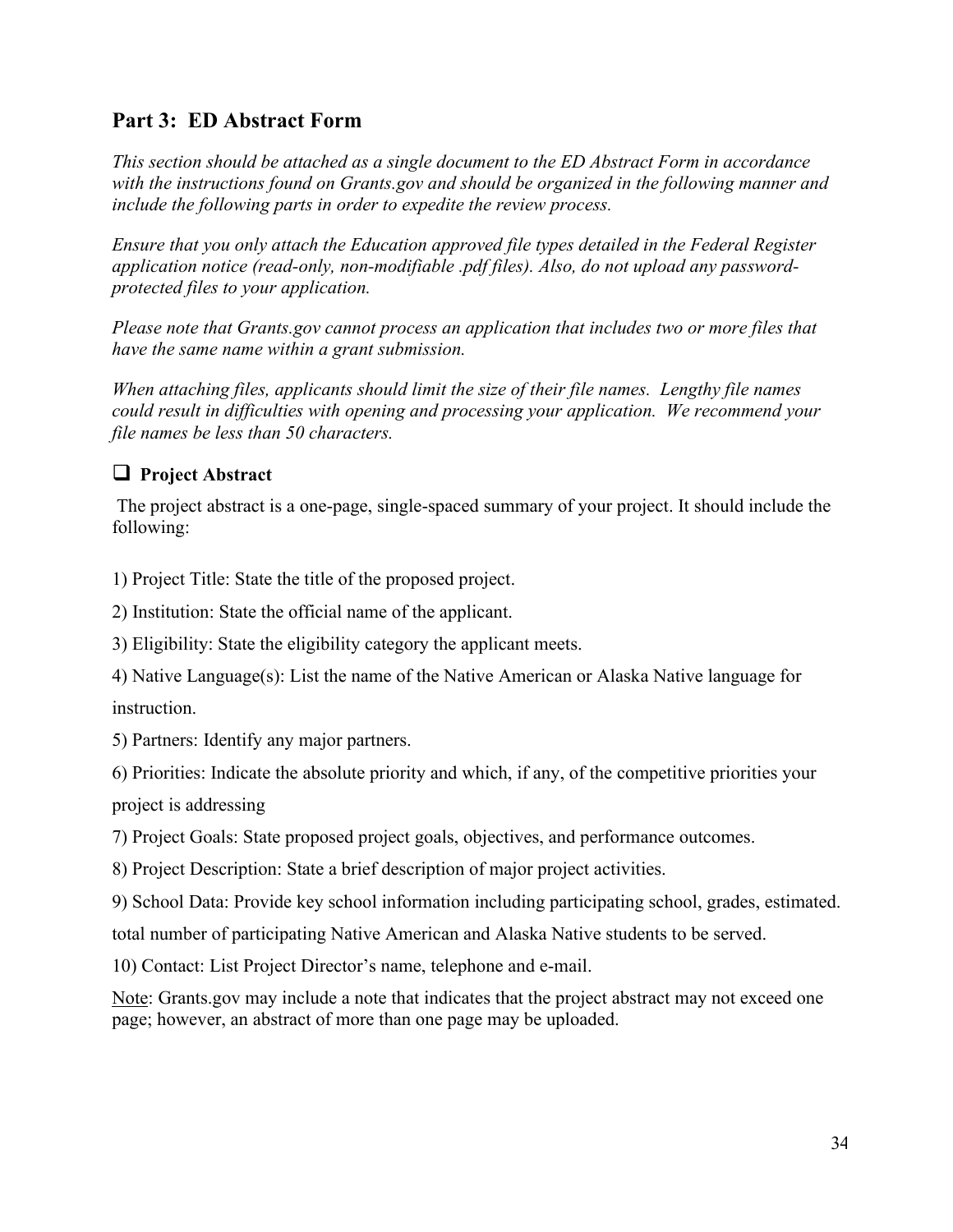# <span id="page-34-0"></span>**Part 4: Project Narrative Attachment Form**

*This section should be attached as a single document to the Project Narrative Attachment Form in accordance with the instructions found on [Grants.gov](http://grants.gov/) and should be organized in the following manner and include the following parts in order to expedite the review process.*

*Ensure that you only attach the Education approved file types detailed in the* Common Instructions for Applicants to Department of Education Discretionary Grant Programs, published in the Federal Register on December 27, 2021 (86 FR 73264), and available at https://www.govinfo.gov/content/pkg/FR-2021-12-27/pdf/2021-27979.pdf. *Also, do not upload any password-protected files to your application.* 

*When attaching files, applicants should limit the size of their file names. Lengthy file names could result in difficulties with opening and processing your application. We recommend your file names be less than 50 characters.* 

# **Table of Contents**

The Table of Contents shows where and how the important sections of your proposal are organized and should not exceed **one** double spaced page.

# **Application Narrative**

*The application narrative responds to the selection criteria found in this application package and should follow the order of the selection criteria.* 

We encourage applicants to limit this section of the application to the equivalent of no more than 30 pages and adhere to the following guidelines:

- A "page" is 8.5" x 11", on one side only, with 1" margins at the top, bottom, and both sides.
- Double space (no more than three lines per vertical inch) all text in the application narrative, including titles, headings, footnotes, quotations, references, and captions, as well as all text in charts, tables, figures, and graphs.
- Use a font that is either 12 point or larger or no smaller than 10 pitch (characters per inch).
- Use one of the following fonts: Times New Roman, Courier, Courier New, or Arial.

The recommended page limit does not apply to the cover sheet; the budget section, including the narrative budget justification; the assurances and certifications; or the abstract, the resumes, the bibliography, or the letters of support. However, the recommended page limit does apply to all of the application narrative.

# *Selection Criteria for Project Narrative*

The selection criteria for this competition are from 34 CFR 75.210 and from the Notice of Final Priorities (NFP) published in the Federal Register on July 14, 2020 (85 FR 42305)**.** The maximum score for all the selection criteria and the maximum possible score for addressing each selection criterion (indicated in parentheses) is detailed in the Notice Inviting Applications for this grant competition. Each criterion also includes the factors that reviewers will consider in determining the extent to which an applicant meets the criterion. The selection criteria for this competition can be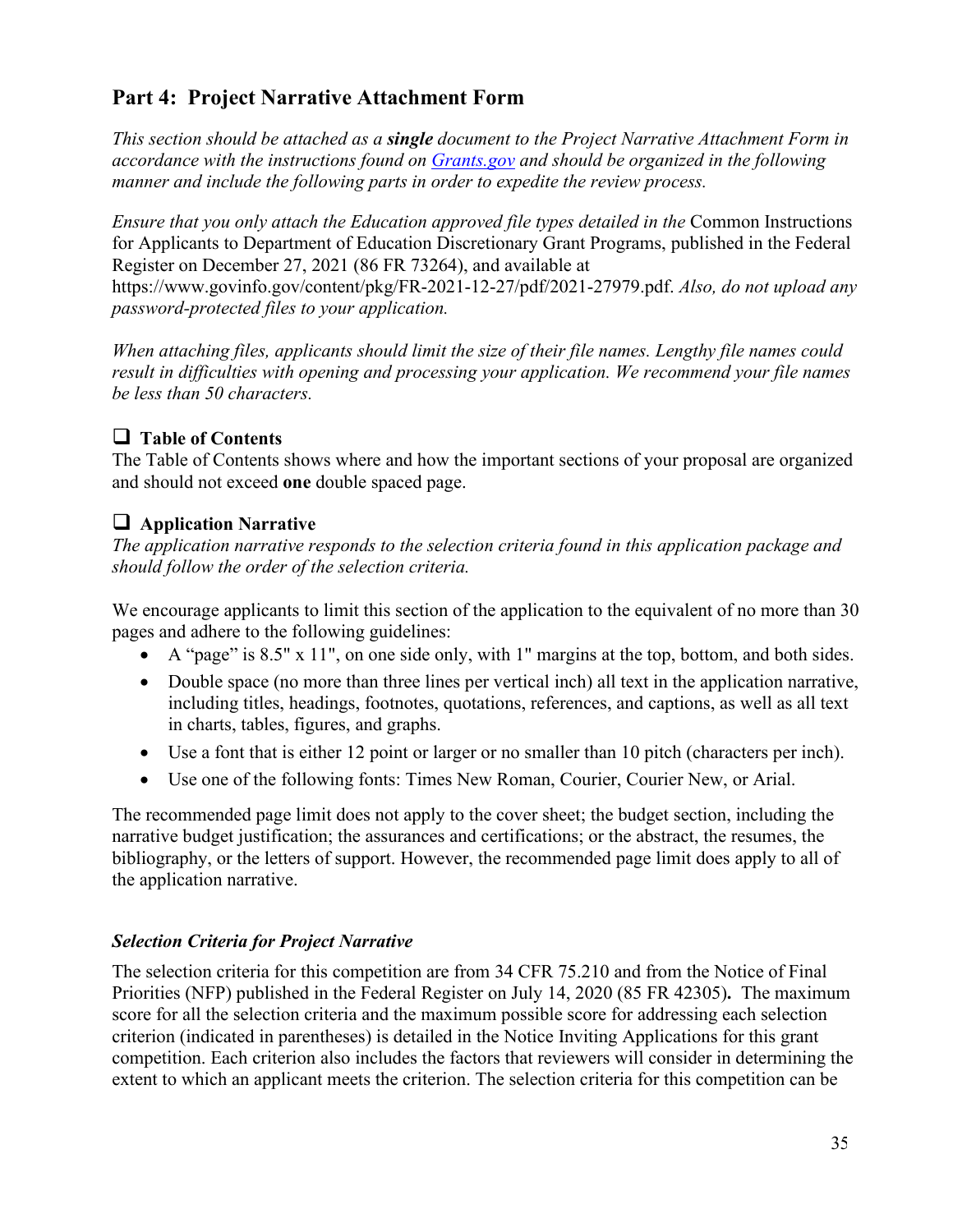found in the I. Program Background Information section of this application package and in the Notice Inviting Applications for this grant competition.

[https://www.federalregister.gov/documents/2022/06/03/2022-12016/applications-for-new-awards](https://www.federalregister.gov/documents/2022/06/03/2022-12016/applications-for-new-awards-indian-education-discretionary-grants-programs-native-american-language)[indian-education-discretionary-grants-programs-native-american-language](https://www.federalregister.gov/documents/2022/06/03/2022-12016/applications-for-new-awards-indian-education-discretionary-grants-programs-native-american-language)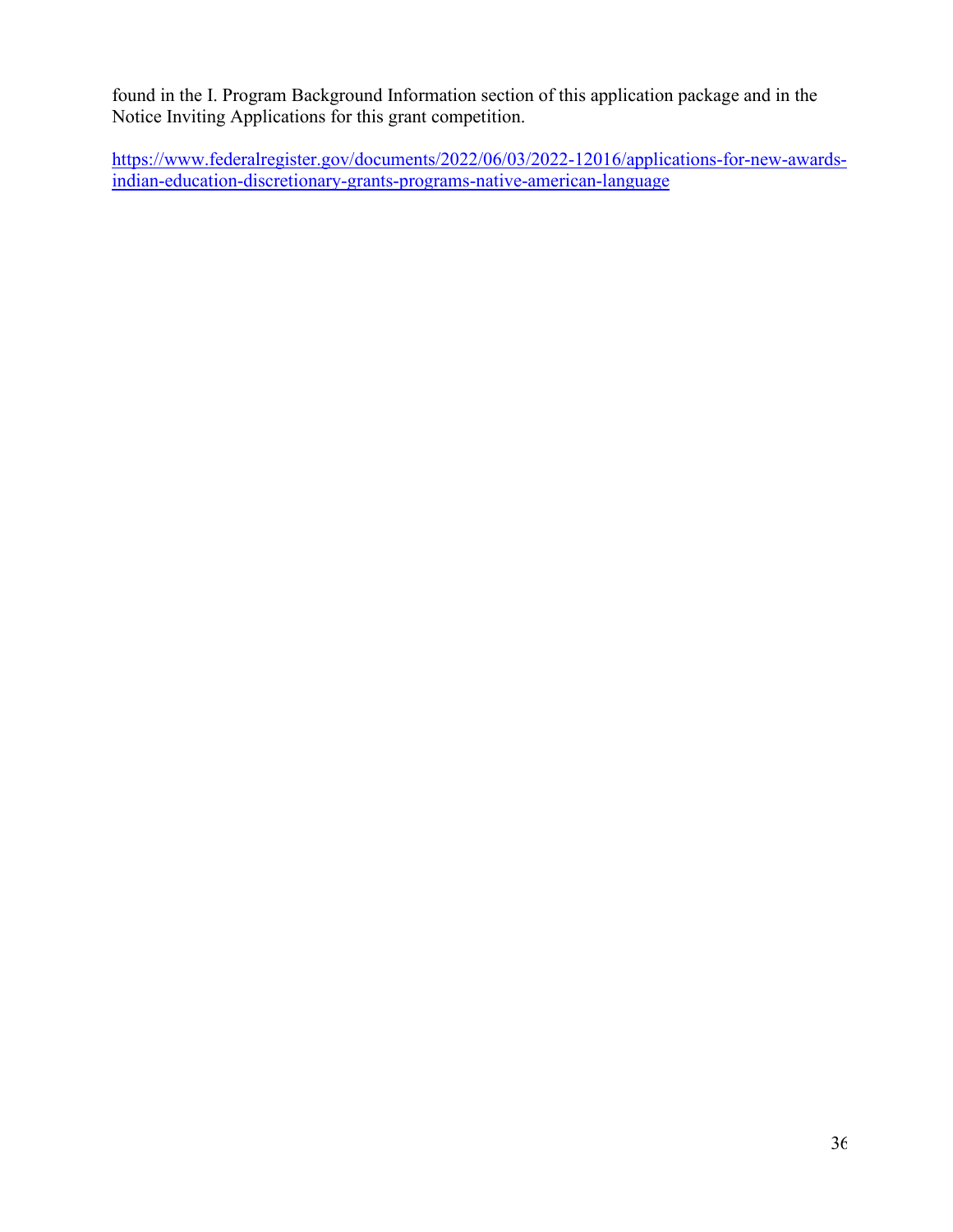## **Part 5: Budget Narrative**

*This section should be attached as a single document to the Budget Narrative Attachment Form in accordance with the instructions found on [Grants.gov.](https://www.grants.gov/web/grants/applicants/applicant-faqs.html#forms) It should be organized in the following manner and include the following parts in order to expedite the review process.* 

*Ensure that you only attach the Education approved file types detailed in the* Common Instructions for Applicants to Department of Education Discretionary Grant Programs, published in the Federal Register on December 27, 2021 (86 FR 73264), and available at https://www.govinfo.gov/content/pkg/FR-2021-12-27/pdf/2021-27979.pdf. *Also, do not upload any password-protected files to your application.* 

*When attaching files, applicants should limit the size of their file names. Lengthy file names could result in difficulties with opening and processing your application. We recommend your file names be less than 50 characters.* 

Each application must also provide a Budget Narrative (which serves to meet the requirements of ED Form 524, Section C) for requested Federal funds. The Budget Narrative for requested Federal funds should provide a justification of how the money requested for each budget item will be spent.

This section requires an **itemized budget breakdown** for each project year and the **basis for estimating the costs** of personnel salaries, benefits, project staff travel, materials and supplies, consultants and subcontracts, indirect costs and any other projected expenditures. Be sure to complete an itemized budget breakdown and narrative for each year of the proposed project*.* 

The Budget Narrative provides an opportunity for the applicant to identify the nature and amount of the proposed expenditures. The applicant should provide sufficient detail to enable reviewers and project staff to understand how requested funds will be used, how much will be expended, and the relationship between the requested funds and project activities and outcomes.

In accordance with [34 CFR 75.232,](https://www.ecfr.gov/cgi-bin/retrieveECFR?gp=1&SID=367e1f94ddd42a155763f4a7fa1ee269&h=L&mc=true&n=pt34.1.75&r=PART&ty=HTML#se34.1.75_1232) Department of Education staff perform a cost analysis of each recommended project to ensure that costs relate to the activities and objectives of the project, are reasonable, allowable and allocable. We may delete or reduce costs from the budget during this review.

## **Important Notes**

Applicants are encouraged to review the Electronic Code of Federal Regulations Uniform Guidance, *Cost Principles* in preparing their budget and budget narrative.

The Uniform Guidance may be found at the following link: https://www.ecfr.gov/cgi-bin/text-idx?tpl=/ecfrbrowse/Title02/2cfr200 main 02.tpl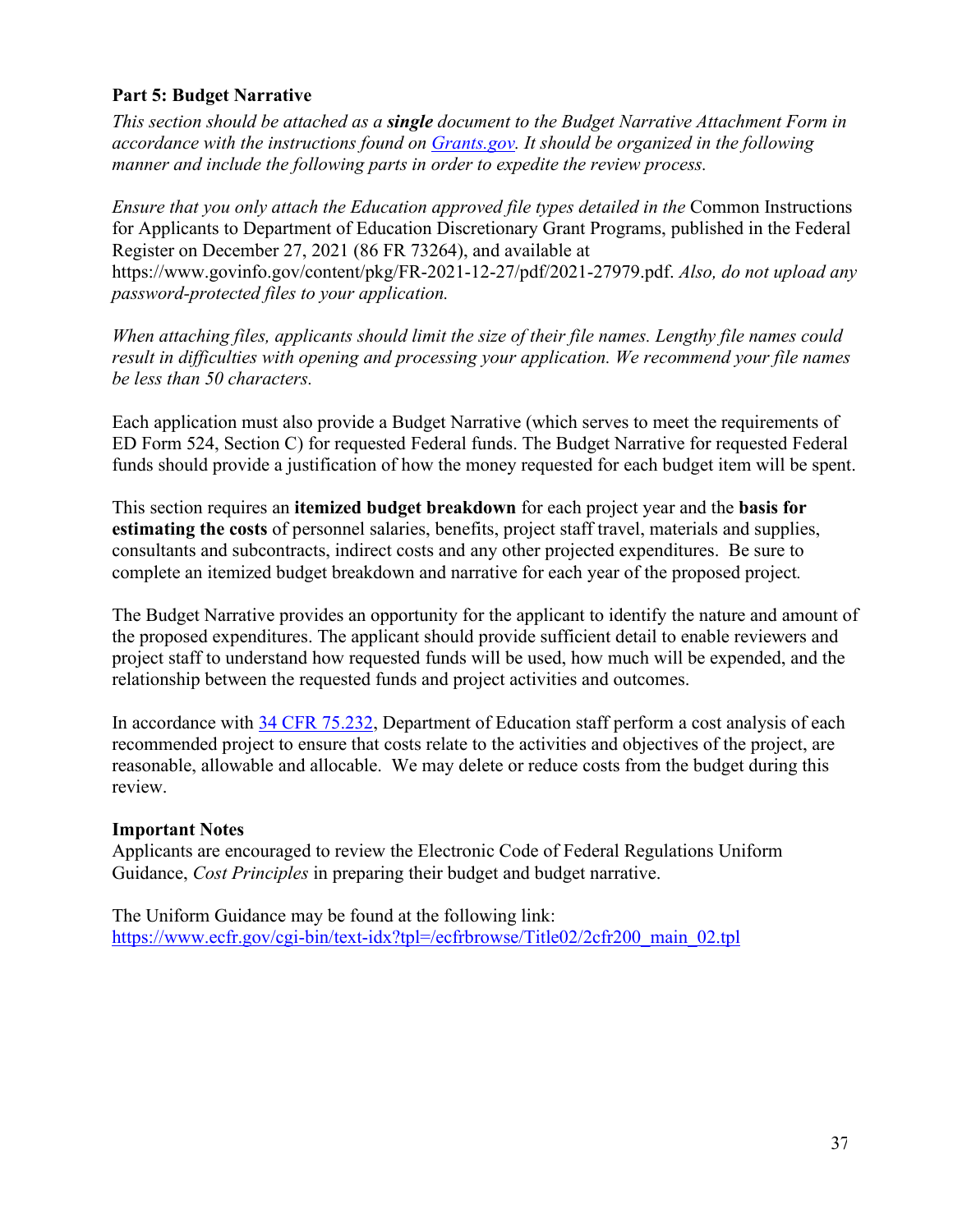## **Suggested Guidelines for the Budget Narrative**

In accordance with 34 CFR 75.232, Department staff perform a cost analysis of each recommended project to ensure that costs relate to the activities and objectives of the project and are reasonable, allowable and allocable. We may delete or reduce costs from the budget during this review.

To facilitate the review of your Budget Narrative, we encourage each applicant to include the following information for each year of the project:

### **1. Personnel**

- Provide the title and duties of each position to be compensated under this project.
- Provide the salary for each position under this project.
- Provide the amounts of time, such as hours or percentage of time to be expended by each position under this project.
- Explain the importance of each position to the success of the project.
- Provide the basis for cost estimates or computations.

### **2. Fringe Benefits**

- Give the fringe benefit percentages of all personnel included under Personnel.
- Provide the rate and base on which fringe benefits are calculated.

### **3. Travel**

- Explain the purpose of the travel, how it relates to project success, how it aligns with the project goals and objectives and which program participants or staff will participate.
- Submit an estimate for the number of trips, points of origin and destination, and purpose of travel.
- Submit an itemized estimate of transportation and/or subsistence costs for each trip.
- Provide the basis for cost estimates or computations.

## **4. Equipment**

- Indicate the estimated unit cost for each item to be purchased.
- Identify each type of equipment.
- Provide adequate justification of the need for items of equipment to be purchased.
- Explain the purpose of the equipment, and how it relates to project success.
- Provide the basis for cost estimates or computations.

## **5. Supplies**

- Provide an itemized estimate of materials and supplies by nature of expense or general category (e.g., instructional materials, office supplies, etc.).
- Explain the purpose of the supplies and how they relate to project success.
- Provide the basis for cost estimates or computations.

## **6. Contractual**

- Provide the purpose and relation to project success.
- Describe the products to be acquired, and/or the professional services to be provided.
- Provide a brief justification for the use of the contractors selected.
- Identify the name(s) of the contracting party, including consultants, if available.
- Provide the cost per contractor.
- Provide the amount of time that the project will be working with the contractor(s).
- For professional services contracts, provide the amounts of time to be devoted to the project, including the costs to be charged to this proposed grant award.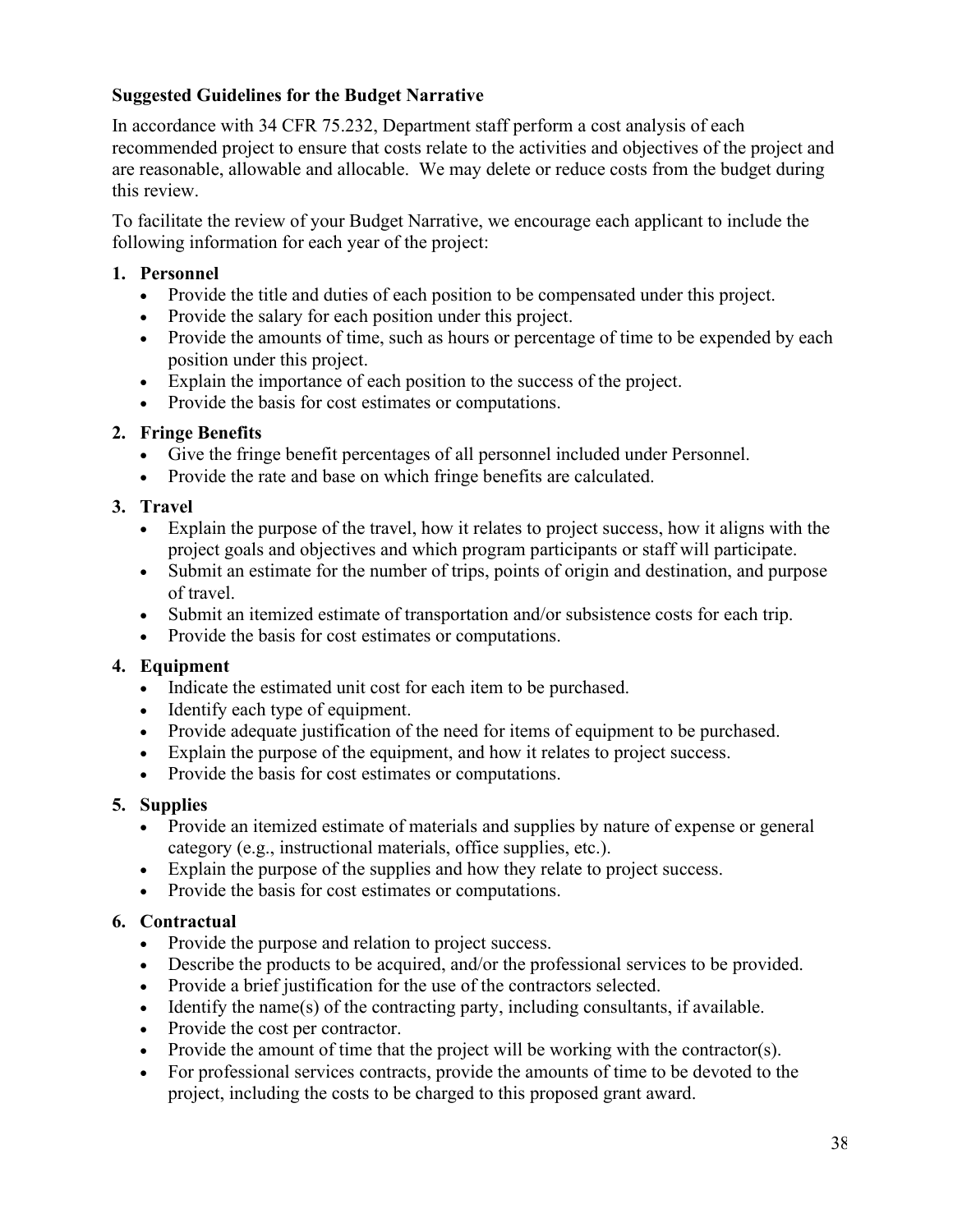• Provide the basis for cost estimates or computations. Note: see **Important Information Regarding Professional Services Contracts** below.

### **7. Construction**

• Not applicable.

## **8. Other**

- List and identify items by major type or category (e.g., communications, printing, postage, equipment rental, etc.).
- Provide the cost per item (e.g., printing  $= $500$ , postage  $= $750$ ).
- Provide the purpose for the expenditures and relation to project success.
- Provide the basis for cost estimates or computations.

## **9. Total Direct Costs**

• The sum of expenditures, per budget category, of lines 1-8.

## **10. Indirect Costs**

• Identify indirect cost rate (if the applicant will charge indirect costs to the grant) Note: Remember to provide a copy of the most recent approved indirect cost rate agreement in the Other Attachments section of the application. The indirect cost rate agreement establishes the maximum amount of indirect costs the applicant may charge to the grant. However, applicants are not required to use the full negotiated indirect cost rate, and may choose to devote greater resources to direct costs. Additionally, see **Important Information Regarding Indirect Costs** below.

## **11. Training Stipends**

• Not applicable.

## **12. Total Costs**

- Sum total of direct costs, indirect costs, and stipends.
- Please provide total costs for each year of the project as well as grand total cost for the entire project period (up 36 months)

## **Statutory Administrative Cost Limit**

- Due to a statutory limitation, budgets cannot include direct administrative costs that exceed 5% of the total costs of the grant.
- We note that certain costs, such as travel, the project director salary, and evaluation, may not necessarily all be administrative but may be partly direct program cost and partly administrative.
- Please describe in sufficient detail the costs and the parts of the budget lines that you include in the calculation of administrative costs.

## **Important Information Regarding Professional Services Contracts**

Generally, applicants other than states must comply with the procurement requirements in 2 CFR 200.318 through 200.326 and must follow the same policies and procedures they use for procurements from their non-Federal funds.

However, there are two exceptions: Under 34 CFR 75.135(a), an applicant may contract, without regard to the procurement procedures in 2 CFR part 200, to obtain services from an entity that provides a site or sites where the applicant would conduct the project activities. Also, under 34 CFR 75.135(b), an applicant may use the small purchase procedures authorized under 2 CFR 200.320(b) to procure data collection, data analysis, evaluation services, or other essential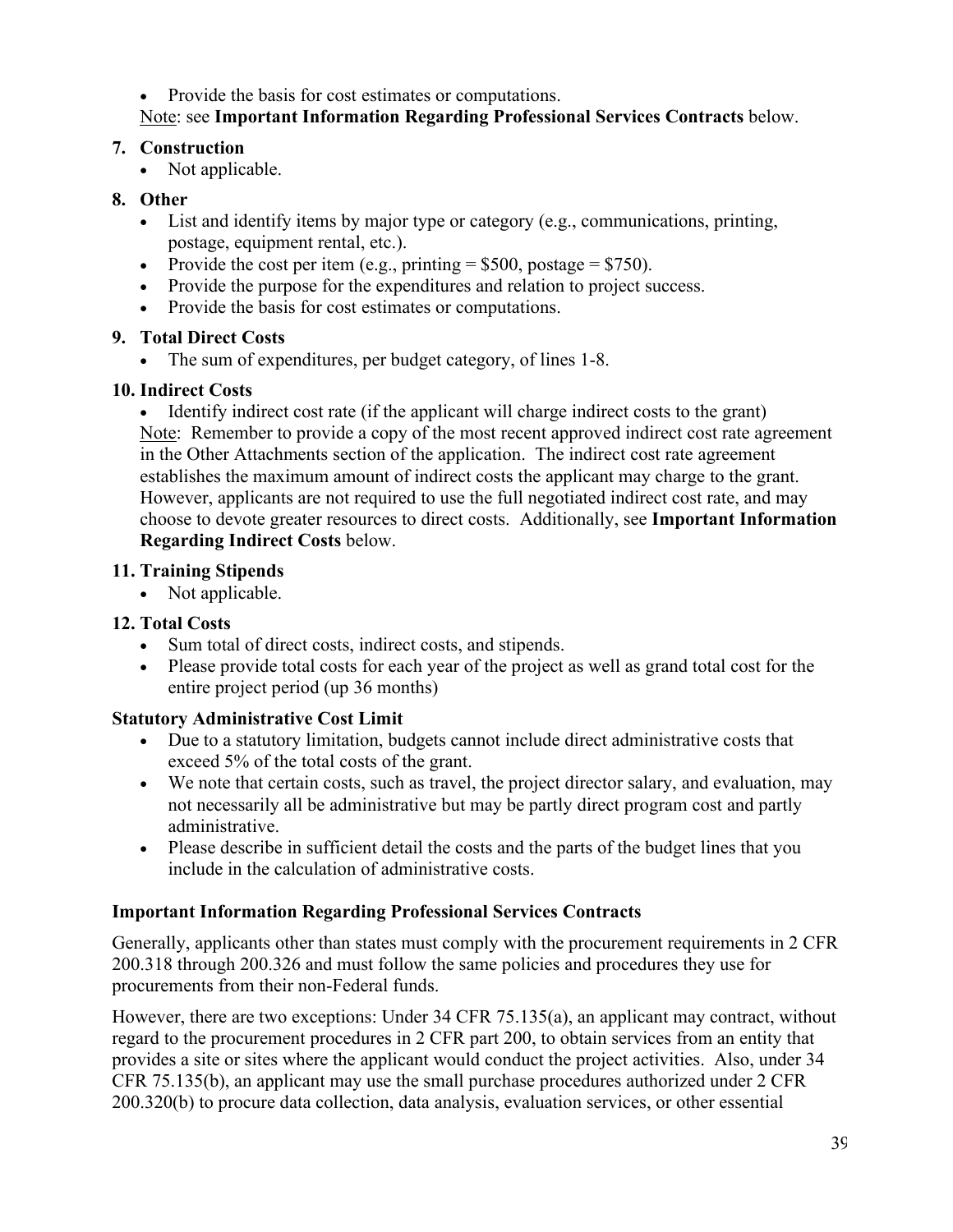services that are needed to meet a statutory, regulatory, or priority requirement related to the competition.

If either of these exceptions will be considered, please contact Angela Hernandez via email at [Angela.H](mailto:john.cheek@ed.gov)ernandez@ed.gov for additional guidance.

## **Important Information Regarding Indirect Costs**

The Department reimburses grantees for the portion of indirect costs that a grantee incurs on a project funded by the NAL@ED program (CFDA Number 84.415B).

If an applicant has a current ICR agreement and intends to charge indirect costs to the NAL@ED program grant, the applicant must submit a copy of the ICR agreement as part of its application. The ICR agreement must be negotiated with and approved by the grantee's cognizant agency, *i.e.*, either (1) the Federal agency from which it has received the most direct funding, subject to indirect cost support; (2) the Federal agency specifically assigned cognizance by OMB; or (3) the State agency that provides the most subgrant funds to the grantee (if no direct federal awards are received). For federally-recognized tribes, the Department of Interior (DOI) is the cognizant agency.

An applicant selected for funding that has an expired ICR agreement and intends to charge indirect costs to the NAL@ED program grant must follow the Department's regulations at 34 CFR 75.560. Those rules permit an applicant to use a temporary rate of 10 percent of budgeted direct salaries and wages while it negotiates a rate with its cognizant agency (*e.g.*, DOI); the applicant must then submit an ICR proposal to its cognizant agency within 90 days after the Department issues the grant award notification. 34 CFR 75.560.

Applicants with no previous ICR can use a de minimis rate of 10 percent of modified total direct costs (MTDC); these applicants do not need to negotiate for this rate. Should such an applicant decide to use this MTDC as its ICR, it must use this rate for a full fiscal year; it cannot negotiate for a different rate. 2 CFR 200.414(f).

Please note that, in accordance with OMB's Cost Principles at [2 CFR 200,](http://www.ecfr.gov/cgi-bin/text-idx?tpl=/ecfrbrowse/Title02/2cfr200_main_02.tpl) applicants that have an expiring ICR agreement can apply to the cognizant agency for a one-time extension of up to four years. 2 CFR 200.414(g). If a successful applicant has an expiring ICR agreement, after the expiration date of the original agreement the grantee will be required to submit evidence to the Department that its cognizant agency granted an extension of the ICR agreement in order to charge indirect costs to the NAL@ED program grant at the approved rate.

Note: Applicants should pay special attention to specific questions on the application budget form (ED 524) about their cognizant agency and the ICR being used in the budget. Applicants should be aware that the Department is very often not the cognizant agency for its grantees. Rather, the Department accepts the currently approved ICR established by the appropriate cognizant agency.

Applicants with questions about charging indirect costs on this program should contact the program contact person noted elsewhere in this application package.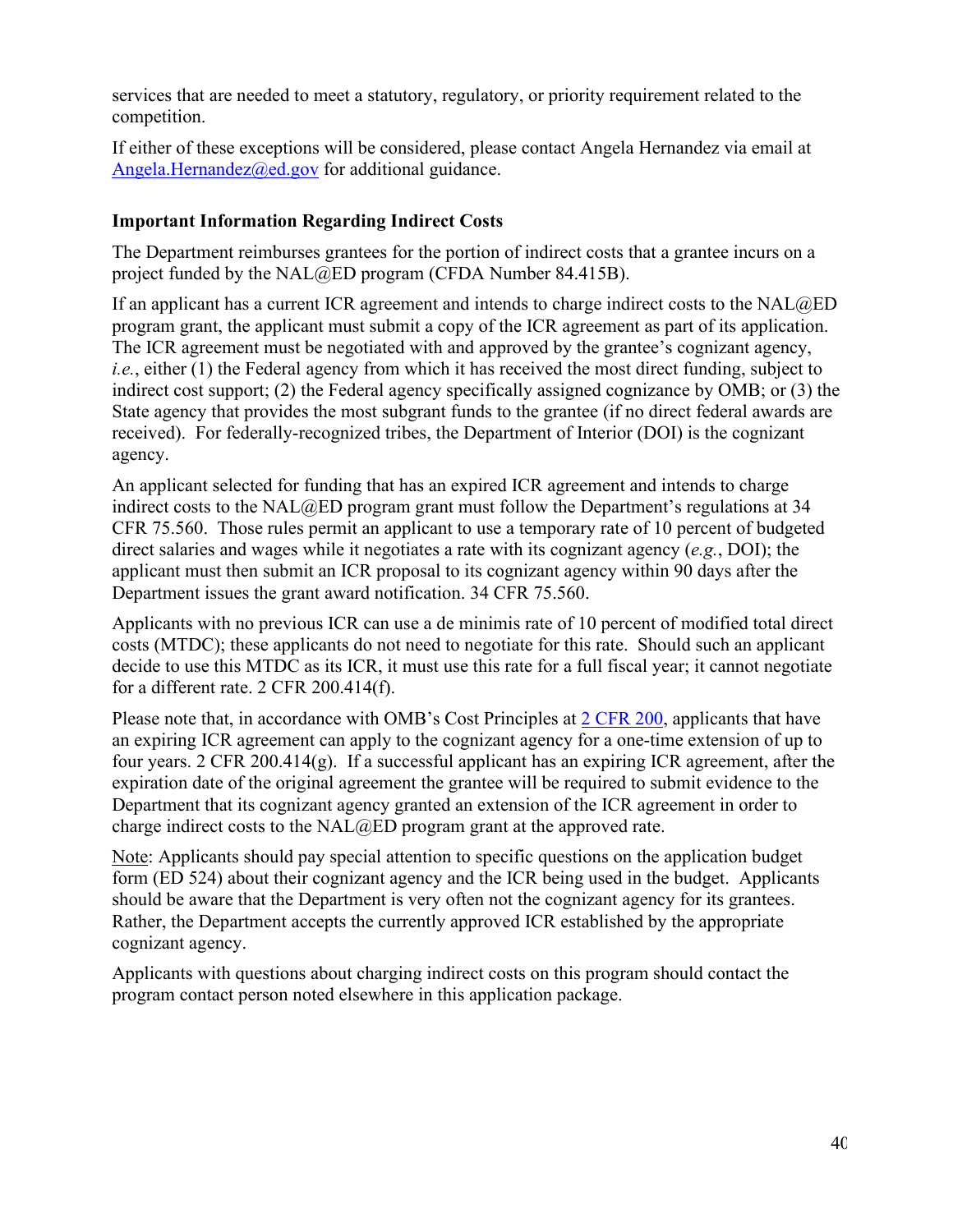## **Part 6: Other Attachments**

*Attach one or more documents to the Other Attachments Form in accordance with the instructions found on [Grants.gov.](https://www.grants.gov/web/grants/applicants/applicant-faqs.html#forms) You may provide all of the required information in a single document, or in multiple documents.* 

*Ensure that you only attach the Education approved file types detailed in the* Common Instructions for Applicants to Department of Education Discretionary Grant Programs, published in the Federal Register on December 27, 2021 (86 FR 73264), and available at https://www.govinfo.gov/content/pkg/FR-2021-12-27/pdf/2021-27979.pdf. *Also, do not upload any password-protected files to your application.*

*Please note that Grants.gov cannot process an application that includes two or more files that have the same name within a grant submission.* 

*When attaching files, applicants should limit the size of their file names. Lengthy file names could result in difficulties with opening and processing your application. We recommend your file names be less than 50 characters* 

## *Required of All Applicants*

 **Applicant Information for NAL@ED program Attachment with Assurances**: This document provides information that must be provided under Application Requirements 1— General Requirements. The document also contains program assurances to be signed by the authorized representative of the applicant.

## *Required, if Applicable*

- **Memorandum of Agreement**: Any applicant that proposes to work with a partner to carry out the proposed project must include a signed and dated memorandum of agreement, signed within the four months before the application deadline, that describes the roles and responsibilities of each partner to participate in the grant, including—
	- A description of how each partner will implement the project according to the timelines described in the grant application;
	- The roles and responsibilities of each partner related to ensuring the data necessary to report on the Government Performance and Results Act (GPRA) indicators; and
	- The roles and responsibilities of each partner related to ensuring that Native American language instructors can be recruited, retained, and trained, as appropriate, in a timely manner.

The applicant's Memorandum of Agreement may also serve as a consortium agreement for the purposes of requesting competitive preference priority points if it meets the requirements of [34 CFR 75.127-129](https://www.ecfr.gov/current/title-34/subtitle-A/part-75/subpart-C/subject-group-ECFR62b47a3afdf9b5d)

 **Applicant Engagement with Indian Tribes and Tribal Organizations.** All non-Tribal applicants must engage with appropriate officials from Tribe(s) located in the area served by the project, or with a local Tribal organization, prior to submission of an application. The engagement must provide for the opportunity for officials from Tribes or Tribal organizations to meaningfully and substantively contribute to the application. Non-Tribal applicants must submit evidence of either Tribal engagement or a letter of support from one or more Tribes.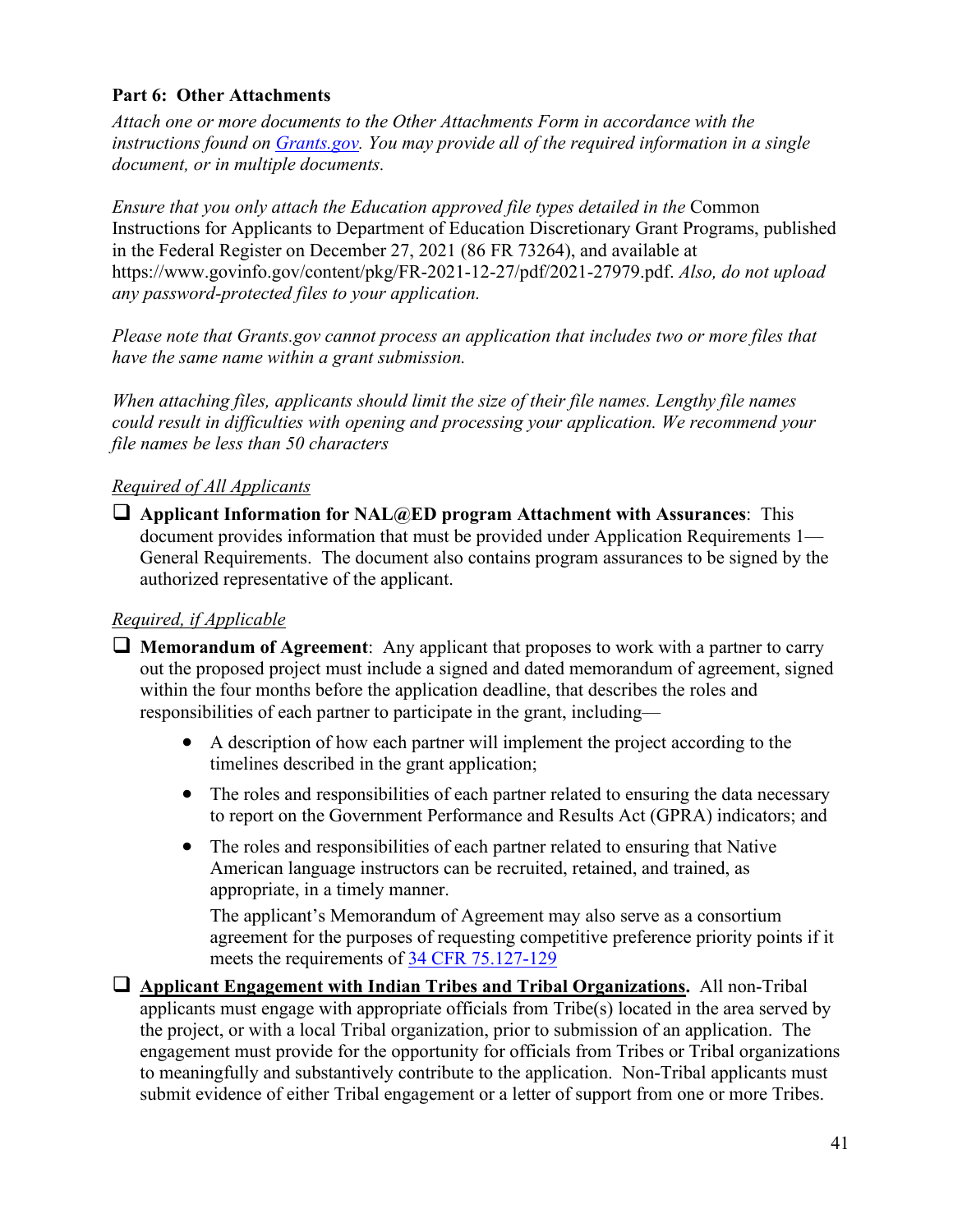This evidence can be part of the memorandum of agreement required by Application Requirement 2 or can be uploaded as a separate attachment.

- **Tribal Certification Attachment**: Applicants that are either LEAs (including a public charter school that is an LEA under State law), a school operated by the Bureau of Indian Education, or a nontribal for-profit or nonprofit organization must complete the form.
- **Request for Competitive Preference Priority One Attachment**: Applicants that request this priority must complete this form.
- **Documentation of Indian Organization**: Applicants that are an Indian organization must provide adequate documentation to demonstrate that the organization meets each element of the definition of Indian organization.

### **Indirect Cost Rate Agreement**:

o If the budget includes indirect costs, the applicant must attach a copy of its current Indirect Cost Rate (ICR) Agreement.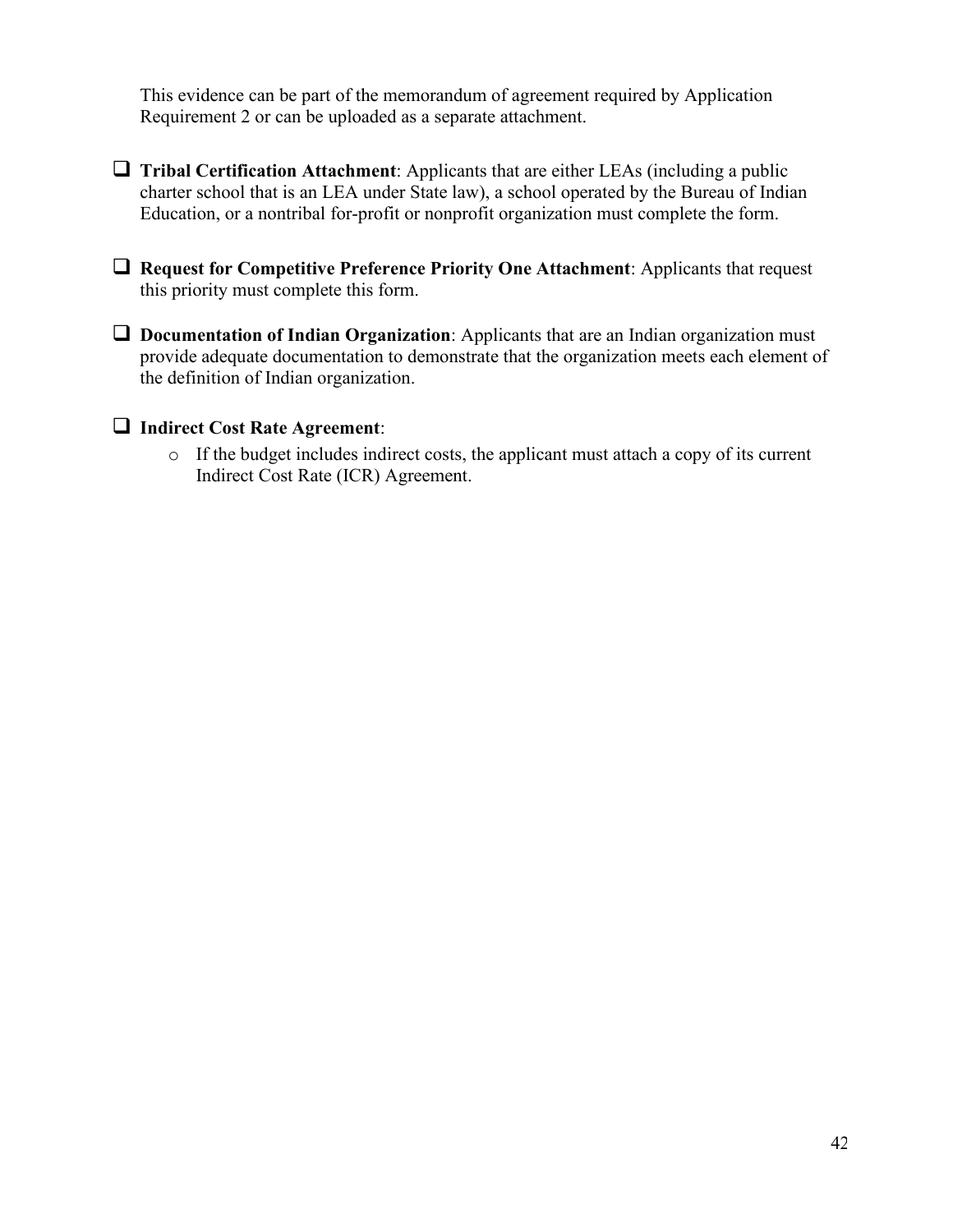## **Attachment: Applicant Information for NAL@ED program --Assurances**

**Note**: **This document is required for all applicants**.

Applicant Name

#### **Instructional language**

Name of the Native American or Alaska Native language for instruction at the school(s) supported by the eligible entity:

#### **Students to be Served**

| Number of students to be served by the project | Grade level of targeted students in the proposed<br>project. |
|------------------------------------------------|--------------------------------------------------------------|
|                                                |                                                              |

#### **Instructional Hours**

| Total number of instructional hours per week at the<br>school(s) | The number of hours of instruction per week in which<br>the Native American or Alaska Native language<br>currently being provided to targeted students at such<br>$school(s)$ , if any. |
|------------------------------------------------------------------|-----------------------------------------------------------------------------------------------------------------------------------------------------------------------------------------|
|                                                                  |                                                                                                                                                                                         |

#### **Pre- and Post- assessments.**

1. Is a pre- and post- assessment of Native language proficiency available? Yes/No

2. If no, what percentage of grant funds will be used for developing a pre- and post- assessment of Native language proficiency? percent

#### **Project Description**

Provide a description of how the eligible entity will support Native American language education and development, and provide professional development for staff, in order to strengthen the overall language and academic goals of the school(s) that will be served by the project; ensure the implementation of rigorous academic content that prepares all students for college and career; and ensure that students' progress towards meeting high level fluency goals in the Native American language. This description is provided in the project narrative on pp.\_\_\_\_\_\_\_.

#### **Organizational information**

Select the name of the governing entity(ies) of each school in which the project will take place:

- $\Box$  local educational agency
- $\Box$  tribal educational agency or department
- $\Box$  charter organization
- $\Box$  private organization
- $\Box$  other governing entity Name: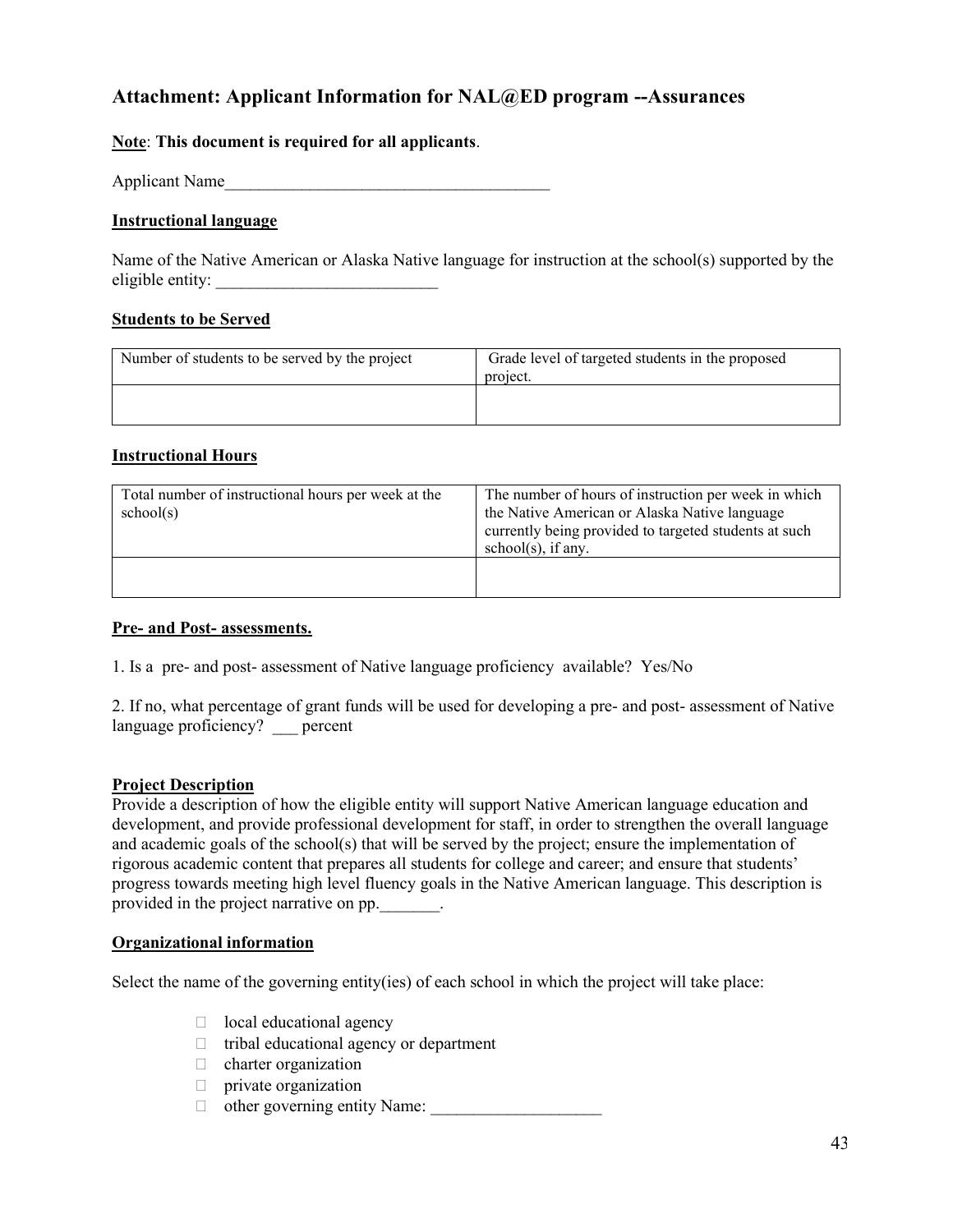#### **Organizational information (cont'd)**

Participating school's (or schools') accreditation status:

a. If applicable, list any partnerships with institutions of higher education.

b. If applicable, list any indigenous language schooling and research cooperatives.

#### **Program Assurance**

The applicant assures for each school to be included in the project—

(a) the school in which the project will be located is engaged in meeting State or tribally designated long-term goals for students, as may be required by applicable Federal, State, or tribal law;

(b) the school provides assessments of students using the Native American or Alaska Native language of instruction, where possible;

(c) the qualifications of all instructional and leadership personnel at such school are sufficient to deliver high-quality education through the Native American or Alaska Native language used in the school; and

(d) the school will collect and report to the public data relative to student achievement and, if appropriate, rates of high school graduation, career readiness, and enrollment in postsecondary education or workforce development programs, of students who are enrolled in the school's programs.

Signed by the following authorized representative of the applicant:

Name\_\_\_\_\_\_\_\_\_\_\_\_\_\_\_\_\_\_\_\_\_\_\_\_\_\_\_\_\_\_\_\_\_\_\_\_\_\_\_\_\_\_\_\_\_\_\_\_\_\_ Date: \_\_\_\_\_\_\_\_\_\_\_\_\_\_\_\_

Title: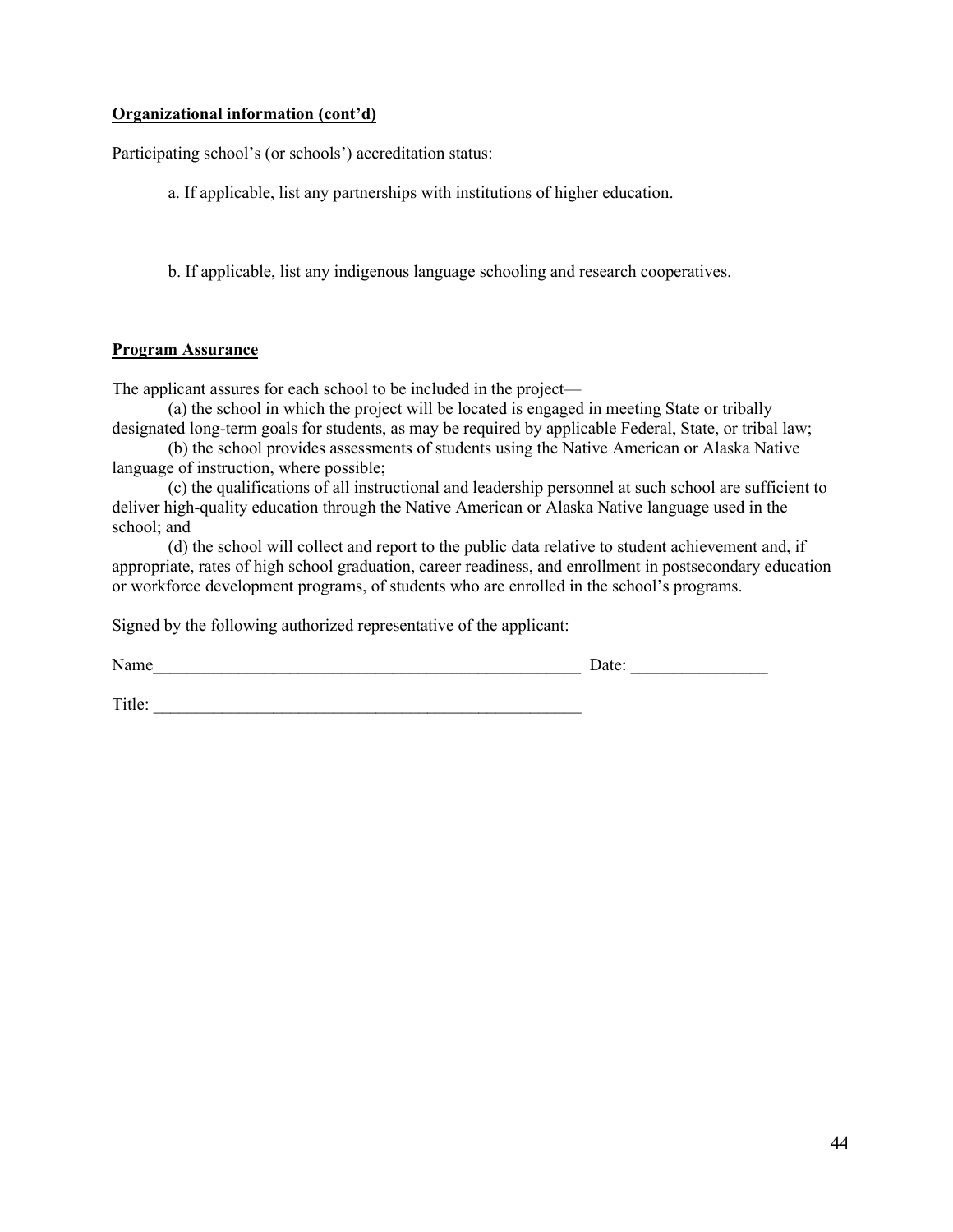## **Attachment: Tribal Certification**

#### **Note: This document is required for non-tribal applicants. An applicant described below must include this information in Part 6 of its application as an uploaded document.**

**Directions**: An applicant that is a local education agency (LEA) (including a public charter school that is an LEA), a school operated by the Bureau of Indian Education (BIE) or a nontribal for-profit or nonprofit organization must attach this certification, signed by an authorized representative of one of the following, on whose land the school or program is located, or that is an entity served by the school, or whose members are served by the school: an Indian Tribe or Tribal organization, a Tribal college or university (TCU), an Alaska Native Regional Corporation or an Alaska Native nonprofit organization, or a Native Hawaiian organization.

#### **Applicant Agency Name:** \_\_\_\_\_\_\_\_\_\_\_\_\_\_\_\_\_\_\_\_\_\_\_\_\_\_\_\_\_\_\_\_\_\_\_\_\_\_\_\_\_\_\_\_\_\_\_\_\_\_\_\_

#### **Applicant Type:**

- □ An LEA, including a public charter school
- $\Box$  A school operated by the BIE.
- $\Box$  A nontribal for-profit or nonprofit organization.

#### I hereby certify that:

a. The school in which the project will take place, or the applicant organization, has the capacity to provide education primarily through a Native American or an Alaska Native language.

b. There will be sufficient speakers of the target language at the school or available to be hired by the school or applicant organization.

c. If the applicant is an LEA that is subject to the consultation requirements of ESEA section 8538, the Tribe also certifies that it has been consulted on the contents of this application as required under ESEA section 8538.

The entity signing below is (check one):

- an Indian Tribe or Tribal organization
- n a TCU
- an Alaska Native Regional Corporation or an Alaska Native nonprofit organization
- a Native Hawaiian organization

The entity signing below is connected to the applicant by the following (check all that apply):

- $\Box$  the school or program is located on our land
- $\Box$  our organization or members are served by the school

Signed by the following authorized official representative of the Tribe or organization:

\_\_\_\_\_\_\_\_\_\_\_\_\_\_\_\_\_\_\_\_\_\_\_\_\_\_\_\_\_\_\_ \_\_\_\_\_\_\_\_\_\_\_\_\_\_\_\_\_\_\_\_\_\_ \_\_\_\_\_\_\_\_\_\_\_\_\_

Name and Title Contraction Contraction Date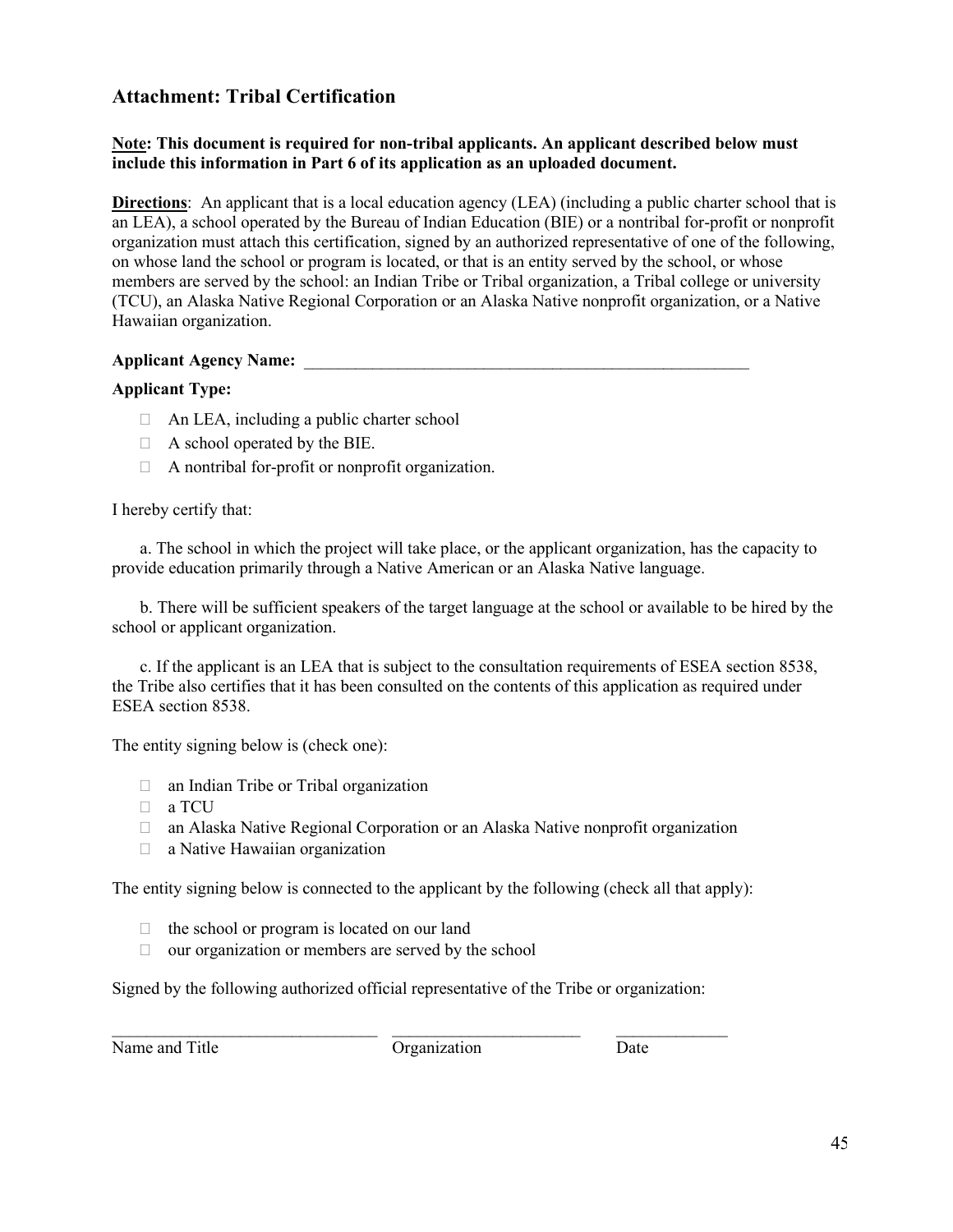## **Attachment: Competitive Preference Priority One**

**Note**: This document is only required if requesting consideration for Competitive Preference Priority 1. An applicant must include this information in Part 6 of its application as an uploaded document.

**Competitive Preference Priority 1:** Up to 7 points are awarded to an application for a project in which either the lead applicant or a partner receives, or is eligible to receive, a formula grant under title VI of the ESEA, and commits to use all or part of that formula grant to help sustain this project after conclusion of the grant period.

Name of entity with Title VI grant

**Title VI formula grant to LEAs Identification:** PR Award# S060A1**\_\_\_\_\_\_\_\_\_\_\_** 

#### **Current Application Cycle for SY 2022-23:**

- $\square$  Single-Year Application
- □ Multi-Year Application
- $\Box$  Continuing Multi-Year Application (Year of 4)

#### **Does your application type require a Parent Committee**?

- $\Box$  Yes
- $\neg$  No

#### **Describe the following**:

 $\frac{1}{2}$  ,  $\frac{1}{2}$  ,  $\frac{1}{2}$  ,  $\frac{1}{2}$  ,  $\frac{1}{2}$  ,  $\frac{1}{2}$  ,  $\frac{1}{2}$  ,  $\frac{1}{2}$ 

1) What school year will the applicant begin using the Title VI formula grant funds to help support this project? SY

2) What percentage of the Title VI grant will be used for this project? (i.e. 20, 40, 60, 80 or 100 percent)

3) If parent committee input and approval will need to be obtained, how will you communicate this to the parent committee, and what is the timeline for obtaining approval for the change in activities on the Title VI application?

\_\_\_\_\_\_\_\_\_\_\_\_\_\_\_\_\_\_\_\_\_\_\_\_\_\_\_\_\_\_\_\_\_\_\_\_\_\_\_\_\_\_\_\_\_\_\_\_\_\_\_\_\_\_\_\_\_\_\_\_\_\_\_\_\_\_\_\_\_\_\_\_\_\_\_\_\_\_\_\_\_\_\_\_\_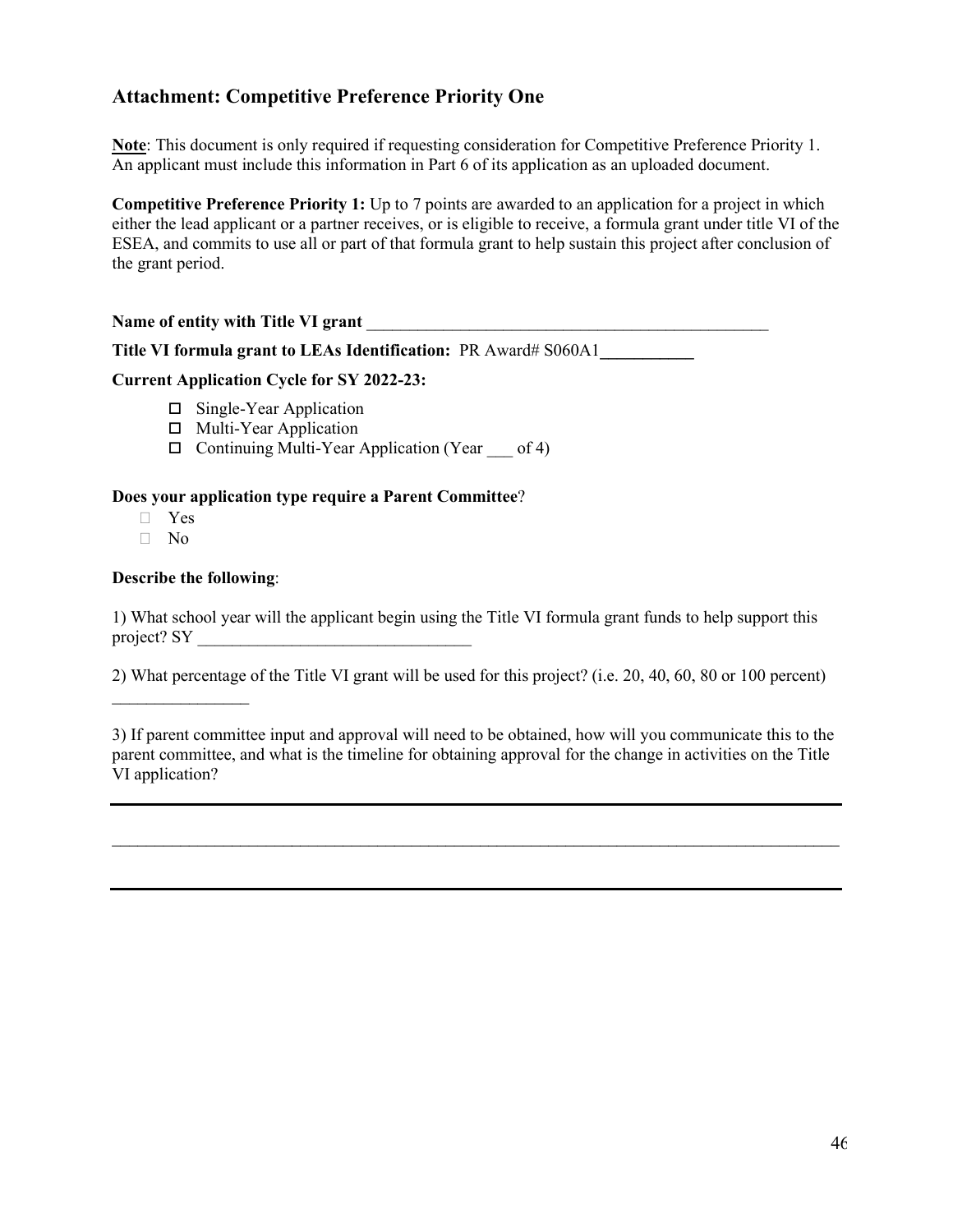## **Part 7: Assurances and Certifications**

*Be certain to complete all required assurances and certification in Grants.gov, and include all required information in the appropriate place on each form.*

*The following assurances and certifications required for this application are (unless marked Optional):*

- Assurances for Non-Construction Programs (SF 424B Form)
- $\Box$  Disclosure of Lobbying Activities (SF LLL Form) (Optional)
- $\Box$  Certification Regarding Lobbying (ED 80-0013 Form)
- $\Box$  General Education Provisions Act (GEPA) Requirements Section 427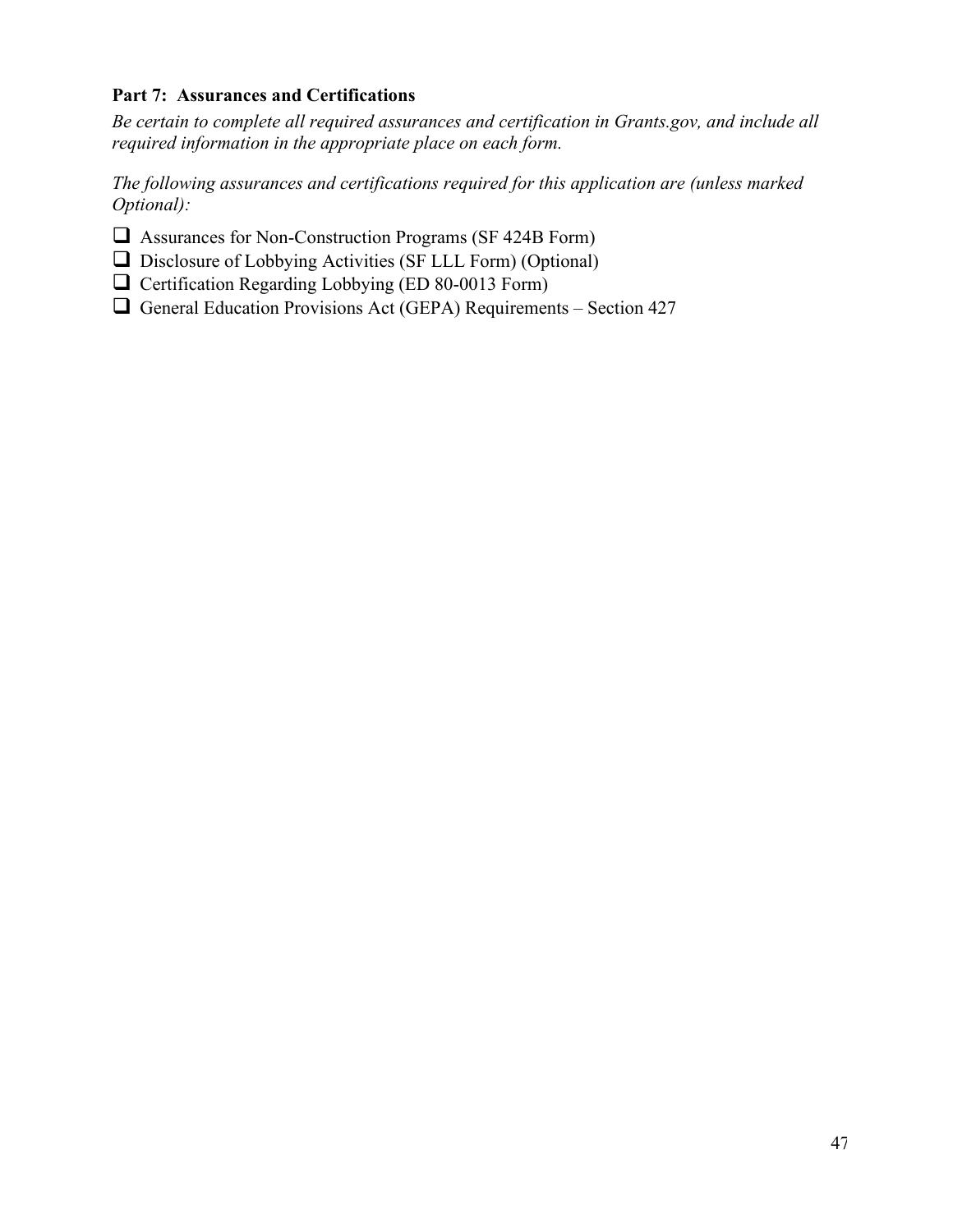## **INSTRUCTIONS FOR COMPLETION OF SF-LLL, DISCLOSURE OF LOBBYING ACTIVITIES**

This disclosure form shall be completed by the reporting entity, whether subawardee or prime Federal recipient, at the initiation or receipt of a covered Federal action, or a material change to a previous filing, pursuant to title 31 U.S.C. section 1352. The filing of a form is required for each payment or agreement to make payment to any lobbying entity for influencing or attempting to influence an officer or employee of any agency, a Member of Congress, an officer or employee of Congress, or an employee of a Member of Congress in connection with a covered Federal action. Complete all items that apply for both the initial filing and material change report. Refer to the implementing guidance published by the Office of Management and Budget for additional information.

1. Identify the type of covered Federal action for which lobbying activity is and/or has been secured to influence the outcome of a covered Federal action.

2. Identify the status of the covered Federal action.

3. Identify the appropriate classification of this report. If this is a follow up report caused by a material change to the information previously reported, enter the year and quarter in which the change occurred. Enter the date of the last previously submitted report by this reporting entity for this covered Federal action.

4. Enter the full name, address, city, State and zip code of the reporting entity. Include Congressional District, if known. Check the appropriate classification of the reporting entity that designates if it is, or expects to be, a prime or subaward recipient. Identify the tier of the subawardee, e.g., the first subawardee of the prime is the 1st tier. Subawards include but are not limited to subcontracts, subgrants and contract awards under grants.

5. If the organization filing the report in item 4 checks "Subawardee," then enter the full name, address, city, State and zip code of the prime Federal recipient. Include Congressional District, if known.

6. Enter the name of the federal agency making the award or loan commitment. Include at least one organizational level below agency name, if known. For example, Department of Transportation, United States Coast Guard.

7. Enter the Federal program name or description for the covered Federal action (item 1). If known, enter the full Catalog of Federal Domestic Assistance (CFDA) number for grants, cooperative agreements, loans, and loan commitments.

8. Enter the most appropriate Federal identifying number available for the Federal action identified in item 1 (e.g., Request for Proposal (RFP) number; Invitations for Bid (IFB) number; grant announcement number; the contract, grant, or loan award number; the application/proposal control number assigned by the Federal agency). Included prefixes, e.g., "RFP-DE-90-001."

9. For a covered Federal action where there has been an award or loan commitment by the Federal agency, enter the Federal amount of the award/loan commitment for the prime entity identified in item 4 or 5.

10. (a) Enter the full name, address, city, State and zip code of the lobbying registrant under the Lobbying Disclosure Act of 1995 engaged by the reporting entity identified in item 4 to influence the covered Federal action.

(b) Enter the full names of the individual(s) performing services, and include full address if different from 10(a). Enter Last name, First name, and Middle Initial (MI).

11. The certifying official shall sign and date the form, print his/her name, title, and telephone number.

According to the Paperwork Reduction Act, as amended, no persons are required to respond to a collection of information unless it displays a valid OMB control Number. The valid OMB control number for this information collection is OMB No. 0348-0046. Public reporting burden for this collection of information is estimated to average 10 minutes per response, including time for reviewing instructions, searching existing data sources, gathering and maintaining the data needed, and completing and reviewing the collection of information. Send comments regarding the burden estimate or any other aspect of this collection of information, including suggestions for reducing this burden, to the Office of Management and Budget, Paperwork Reduction Project (0348- 0046), Washington, DC 20503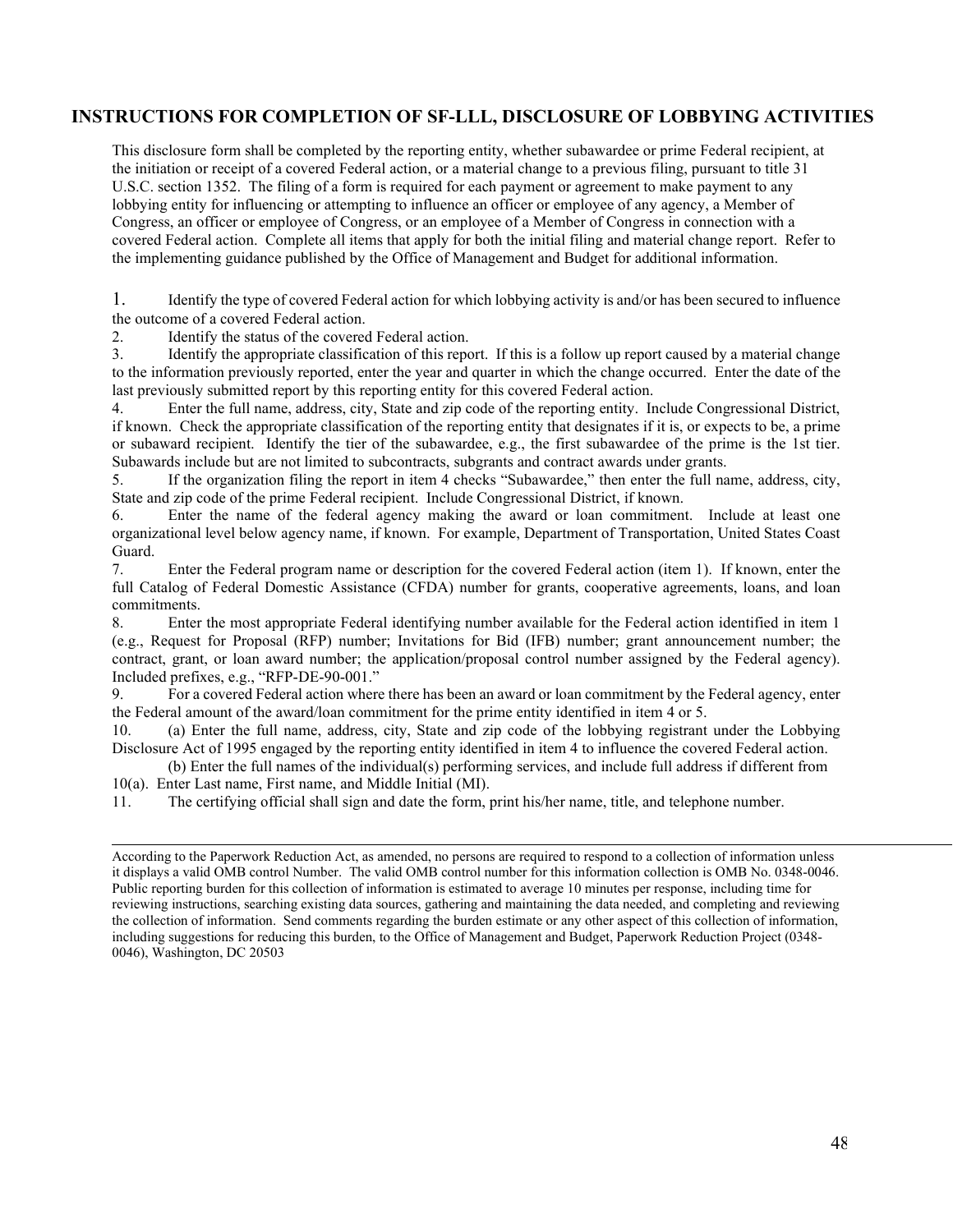# **Instructions for Meeting the General Education Provisions Act (GEPA) Section 427 Requirements**

All applicants for new awards **must** include information in their applications to address this new provision in order to receive funding under this program.

Section 427 **requires** each applicant for funds (other than an individual person) to include in its application a description of the steps the applicant proposes to take to ensure equitable access to, and participation in, its Federally-assisted program for students, teachers, and other program beneficiaries with special needs.

This provision allows applicants discretion in developing the required description. The statute highlights six types of barriers that can impede equitable access or participation: gender, race, national origin, color, disability, or age.

A general statement of an applicant's nondiscriminatory hiring policy is not sufficient to meet this requirement. Applicants must identify potential barriers and explain steps they will take to overcome these barriers.

Please review the Notice to all Applicants (included in the electronic application package in Grants.gov) for further information on meeting the provisions in the Department of Education's General Education Provisions Act (GEPA).

Applicants are required to address this provision by attaching a statement (not to exceed three pages) to ED GEPA 427 form that is included in the electronic application package in Grants.gov.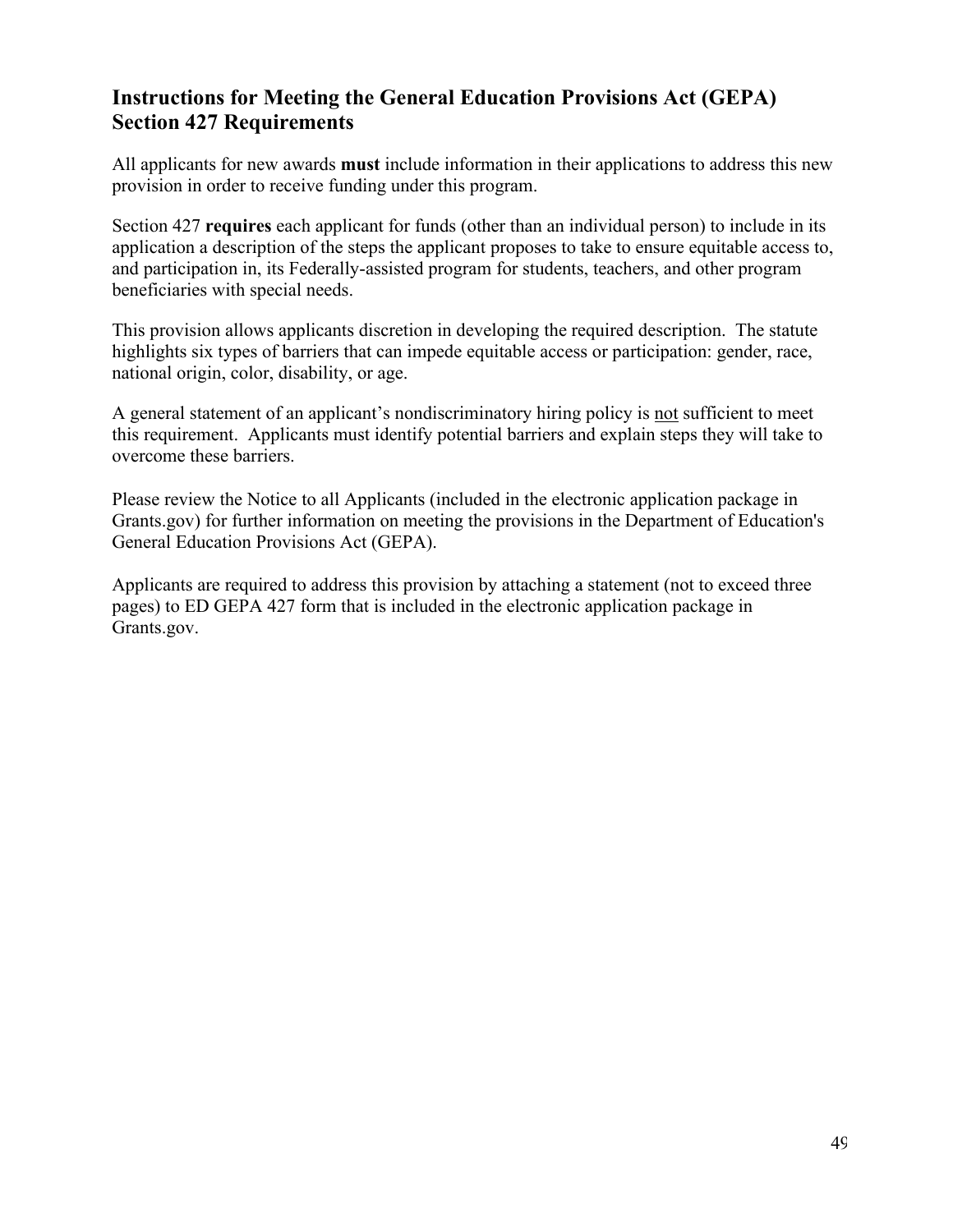## **III. Reporting and Accountability**

Successful applicants with multi-year grants must submit an APR demonstrating their progress in meeting approved project objectives. Grantees must also provide the most current financial and performance measure data for each year of the project.

At the end of the project period, applicants will also be required to submit a **final performance report**.

Each grantee is required under section 6133 of the ESEA to submit annually to the Secretary information on the activities carried out with these grant funds, the number of children served by the project, and the number of instructional hours in and through the Native American language.

Under the Government Performance and Results Act (GPRA), the following performance indicators have been established to evaluate the overall effectiveness of the Program:

Measure 1: The number and percentage of participating students who attain proficiency in a Native language as determined by each grantee through pre- and post-assessments of Native language proficiency.

Measure 2: The number and percentage of participating students who make progress in learning a Native language, as determined by each grantee through pre- and post-assessments of Native language proficiency.

Measure 3: The number and percentage of participating students who show an improvement in academic outcomes, as measured by academic assessments or other indicators.

Measure 4: The difference between the average daily attendance of participating students and the average daily attendance of all students in the comparison group (e.g. school, LEA, Tribe, or other).

These measures constitute the Department's indicator of success for this program. Consequently, we advise an applicant for a grant under this program to give careful consideration to these measures in conceptualizing the approach and evaluation for, its proposed project. Each grantee will be required to provide, in its annual performance and final reports, data about its progress in meeting these measures.

For specific requirements on grantee reporting, please go to the ED Performance Report Form 524B at [http://www.ed.gov/fund/grant/apply/appforms/appforms.html.](http://www.ed.gov/fund/grant/apply/appforms/appforms.html)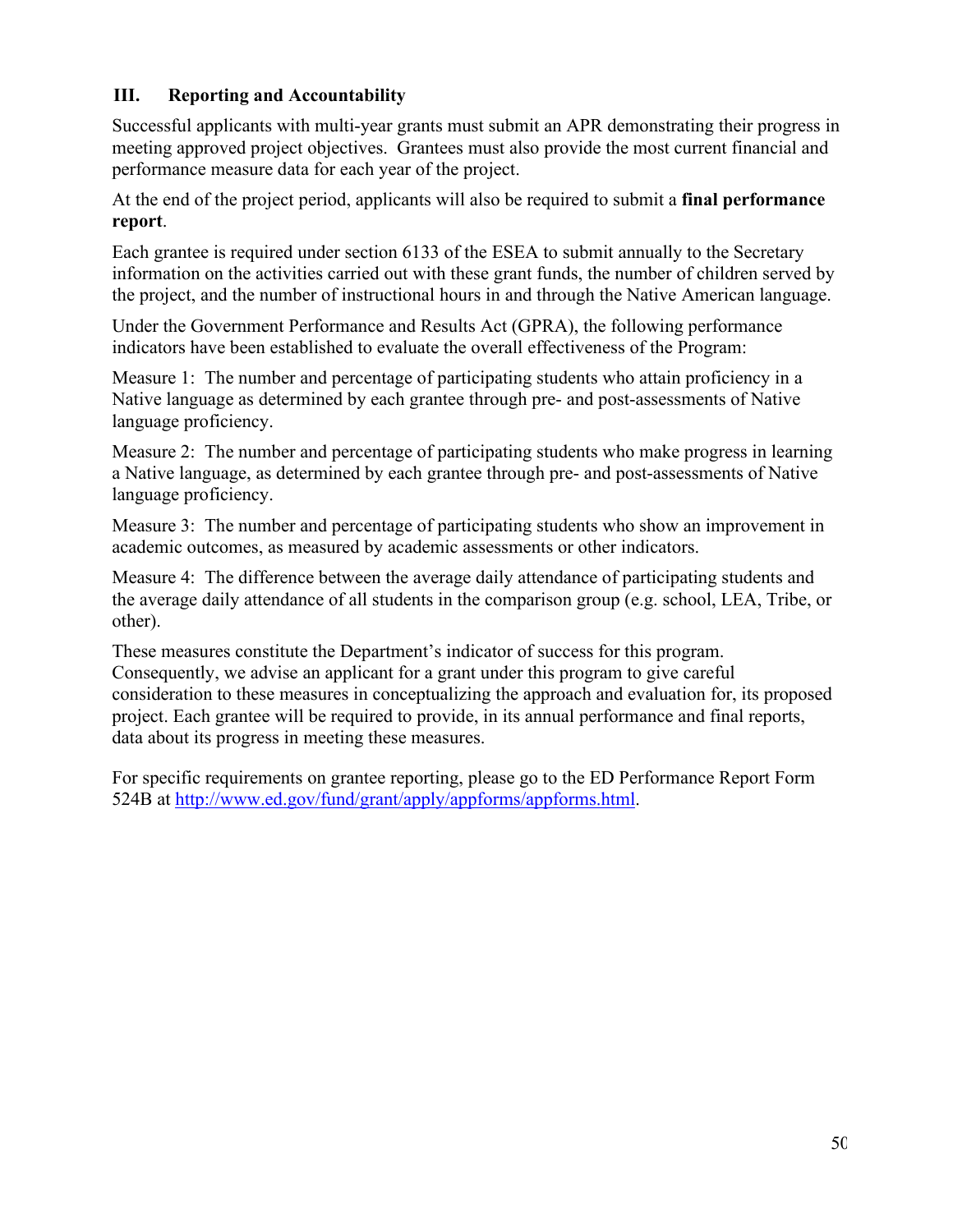# **IV. Legal and Regulatory Information**

#### **Notice Inviting Applications**

4000-01-U

#### DEPARTMENT OF EDUCATION

Applications for New Awards; Indian Education Discretionary Grants Programs—Native American Language Program AGENCY: Office of Elementary and Secondary Education, Department of Education.

ACTION: Notice.

SUMMARY: The Department of Education is issuing a notice inviting applications for fiscal year (FY) 2022 for Indian Education Discretionary Grants Programs—Native American Language (NAL@ED) program, Assistance Listing Number (ALN) 84.415B. This notice relates to the approved information collection under OMB control number 1810-0731.

DATES:

Applications Available: [INSERT DATE OF PUBLICATION IN THE FEDERAL REGISTER].

Deadline for Notice of Intent to Apply: [INSERT DATE 30 DAYS AFTER DATE OF PUBLICATION IN THE FEDERAL REGISTER].

Date of Pre-Application Meeting: [INSERT DATE 15 DAYS AFTER DATE OF PUBLICATION IN THE FEDERAL REGISTER].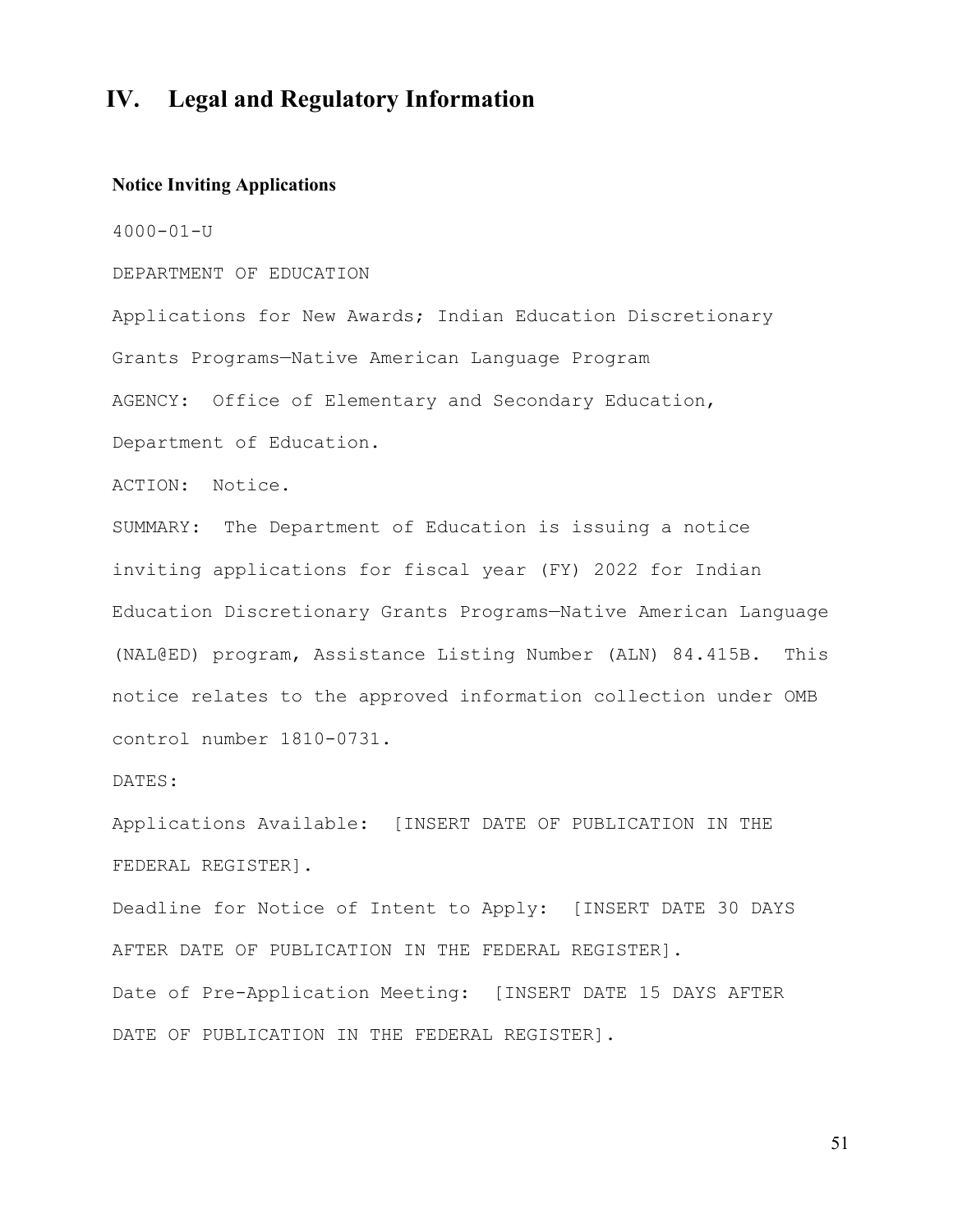Deadline for Transmittal of Applications: [INSERT DATE 60 DAYS AFTER DATE OF PUBLICATION IN THE FEDERAL REGISTER].

Deadline for Intergovernmental Review: [INSERT DATE 120 DAYS AFTER APPLICATION TRANSMITTAL DEADLINE].

ADDRESSES: For the addresses for obtaining and submitting an application, please refer to our Common Instructions for Applicants to Department of Education Discretionary Grant Programs, published in the *Federal Register* on December 27, 2021 (86 FR 73264) and available at [www.federalregister.gov/d/2021-](http://www.federalregister.gov/d/2021-27979) [27979.](http://www.federalregister.gov/d/2021-27979) Please note that these Common Instructions supersede the version published on February 13, 2019, and, in part, describe the transition from the requirement to register in SAM.gov a Data Universal Numbering System (DUNS) number to the implementation of the Unique Entity Identifier (UEI). More information on the phase-out of DUNS numbers is available at [www2.ed.gov/about/offices/list/ofo/docs/unique-entity](https://www2.ed.gov/about/offices/list/ofo/docs/unique-entity-identifier-transition-fact-sheet.pdf)[identifier-transition-fact-sheet.pdf.](https://www2.ed.gov/about/offices/list/ofo/docs/unique-entity-identifier-transition-fact-sheet.pdf)

FOR FURTHER INFORMATION CONTACT: Angela Hernandez, U.S. Department of Education, 400 Maryland Avenue, SW, room 3W234, Washington, DC 20202-6335. Telephone: (202) 205-1909. Email: NAL@ed.gov.

If you use a telecommunications device for the deaf (TDD) or a text telephone (TTY), call the Federal Relay Service (FRS), toll free, at 1-800-877-8339.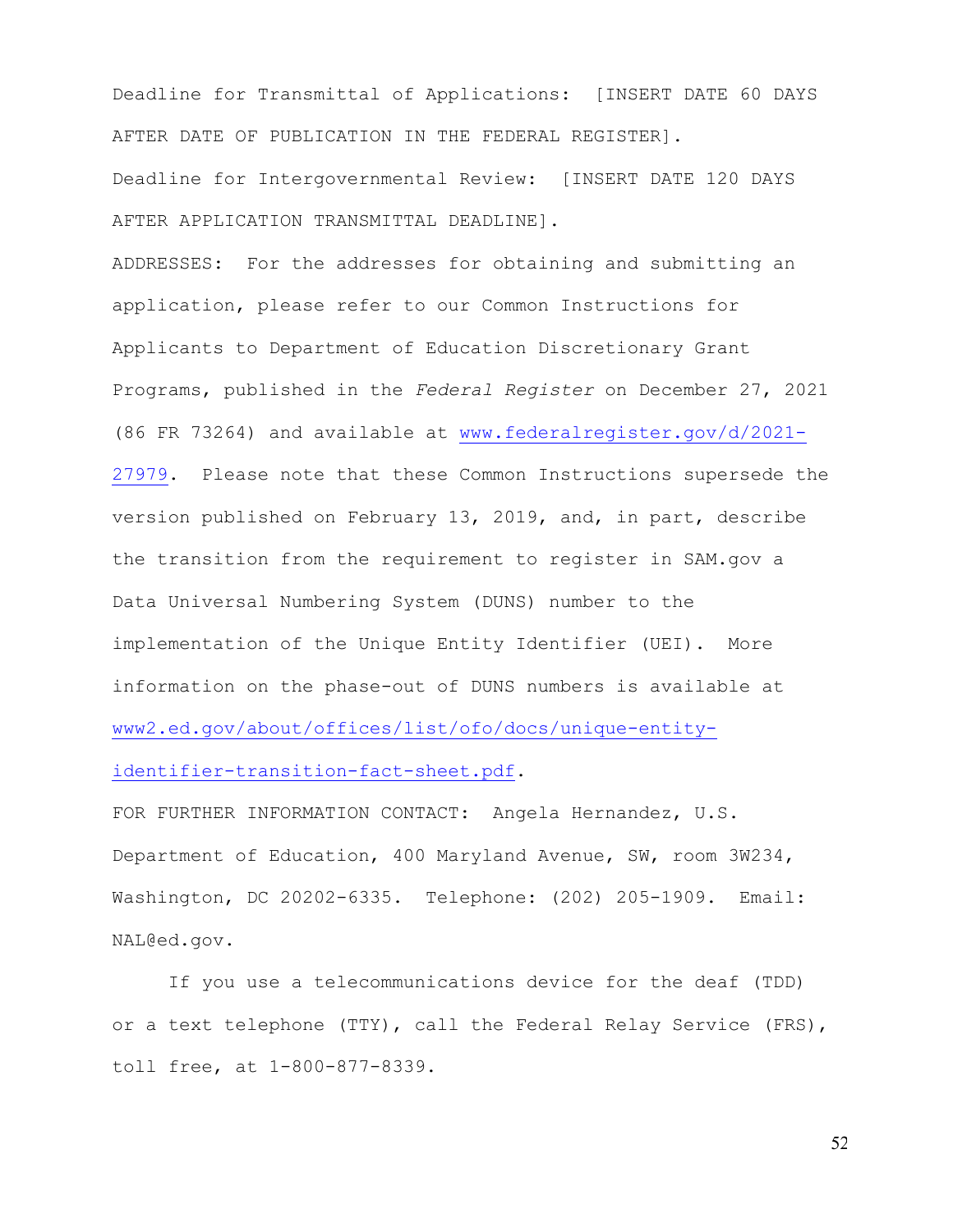#### SUPPLEMENTARY INFORMATION:

#### Full Text of Announcement

#### I. Funding Opportunity Description

Purpose of Program: The purposes of this program are to (1) support schools that use Native American and Alaska Native languages as the primary language of instruction; (2) maintain, protect, and promote the rights and freedom of Native Americans and Alaska Natives to use, practice, maintain, and revitalize their languages, as envisioned in the Native American Languages Act of 1990 (25 U.S.C. 2901, *et seq*.); and (3) support the Nation's First Peoples' efforts to maintain and revitalize their languages and cultures, and to improve educational opportunities and student outcomes within Native American and Alaska Native communities.

Background: The Department encourages applicants to propose a broad range of activities to achieve these purposes, including activities that are aligned with the Administration's policy focus areas and with the needs described by Tribal leaders and the education field during the March 17, 2022 Departmentsponsored listening session, "Advancing the Interagency Memorandum of Agreement on Native Languages: Promising Practices and Persistent Barriers." Specifically, we encourage promoting education equity and adequacy in resources and opportunity for underserved students, including rigorous, engaging, and well-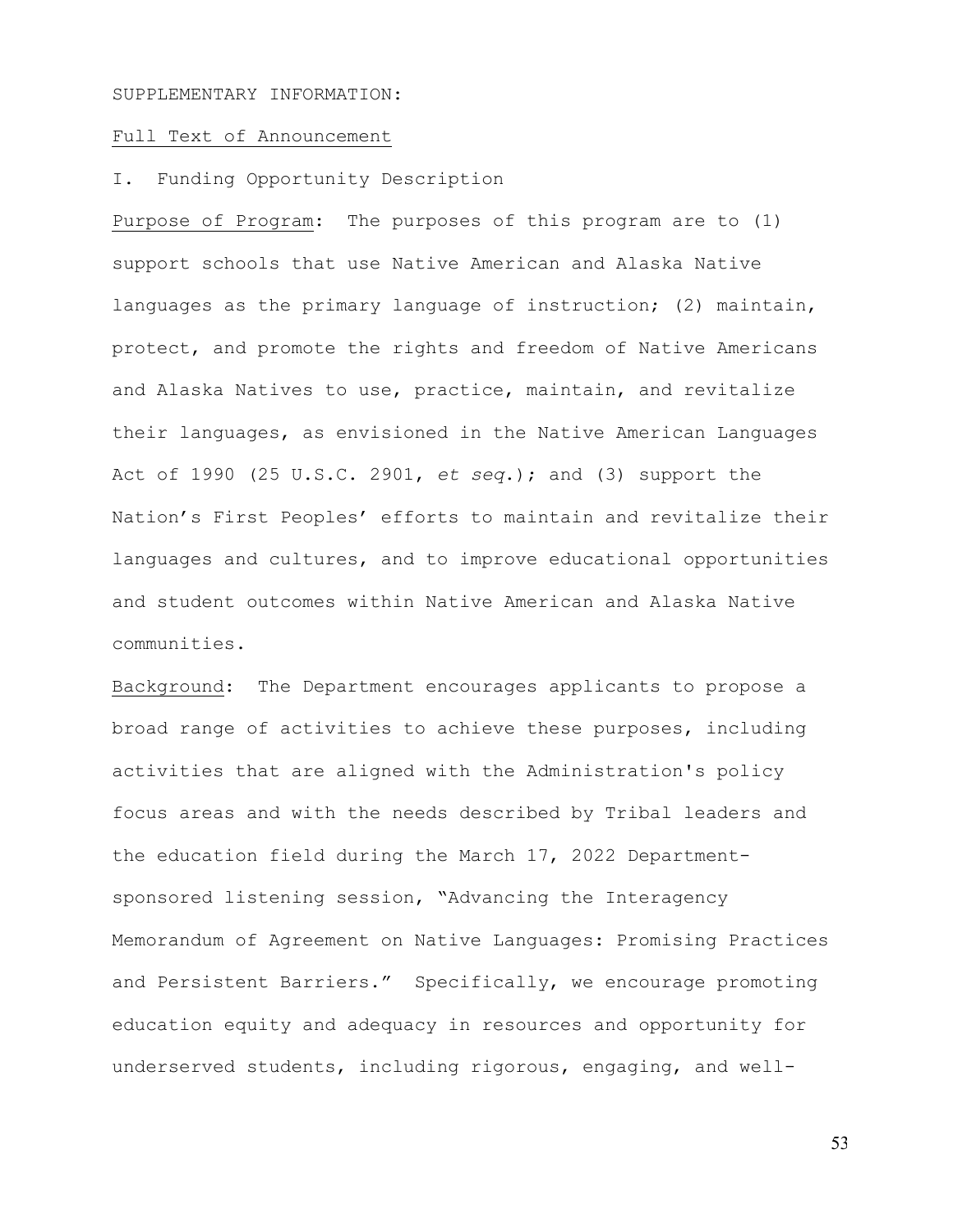rounded approaches to learning that are inclusive regarding culture and language and prepare students for college, career, and civic life. Activities that support Native American or Alaska Native language education and development include implementing inclusive pedagogical practices in professional development programs; using technology to support evidence-based approaches to personalized student learning in the classroom; and increasing the number and diversity of experienced and effective educators, including those from the community that they serve.

In addition, the Department intends for the NAL@ED program to have a broad impact. The Department plans to accomplish this in three ways. First, the Department will fund only one highquality project per Native language under this competition, provided there are enough high-quality applications. This is consistent with both the statutory requirement that the Department ensure a diversity of languages are represented to the maximum extent feasible, and the congressional emphasis in the Explanatory Statement accompanying the Department of Education Appropriations Act, 2022, on supporting language diversity. Second, in addition to soliciting applications from existing Native language instructional programs (Absolute Priority 2), the Department is soliciting applications supporting new Native language instructional programs via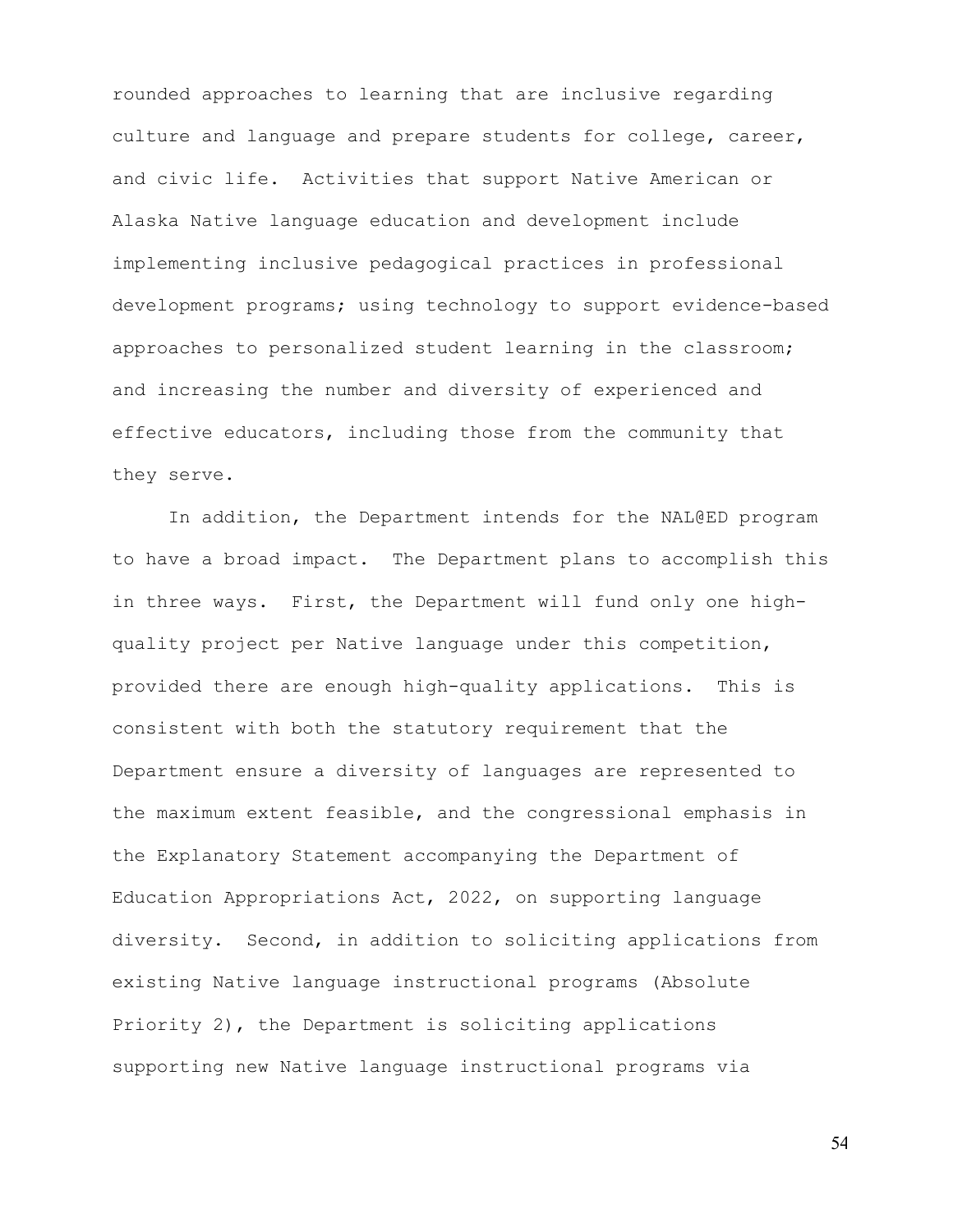Absolute Priority 1. Third, the Department will not exclusively fund applicants from a single State, provided there is a sufficient number of high-quality applications (Program Requirement 3). This is consistent with the congressional emphasis in the Explanatory Statement accompanying the Department of Education Appropriations Act, 2022 on the importance of geographical diversity in grantees under this program. Together, these approaches will help ensure the program has a broad impact by funding projects supporting a variety of Native languages.

Priorities: This competition includes two absolute priorities and two competitive preference priorities. These priorities are from the notice of final priorities, requirements, definitions, and selection criteria for this program published in the *Federal Register* on July 14, 2020 (85 FR 42305) (NFP).

Absolute Priorities: For FY 2022 and any subsequent year in which we make awards from the list of unfunded applications from this competition, these priorities are absolute priorities. Under 34 CFR 75.105(c)(3), we consider only applications that meet either Absolute Priority 1 or 2.

*Note*: The Department may create two funding slates—one for applications that meet Absolute Priority 1 and a separate slate for applications that meet Absolute Priority 2. As a result, the Secretary may fund applications out of the overall rank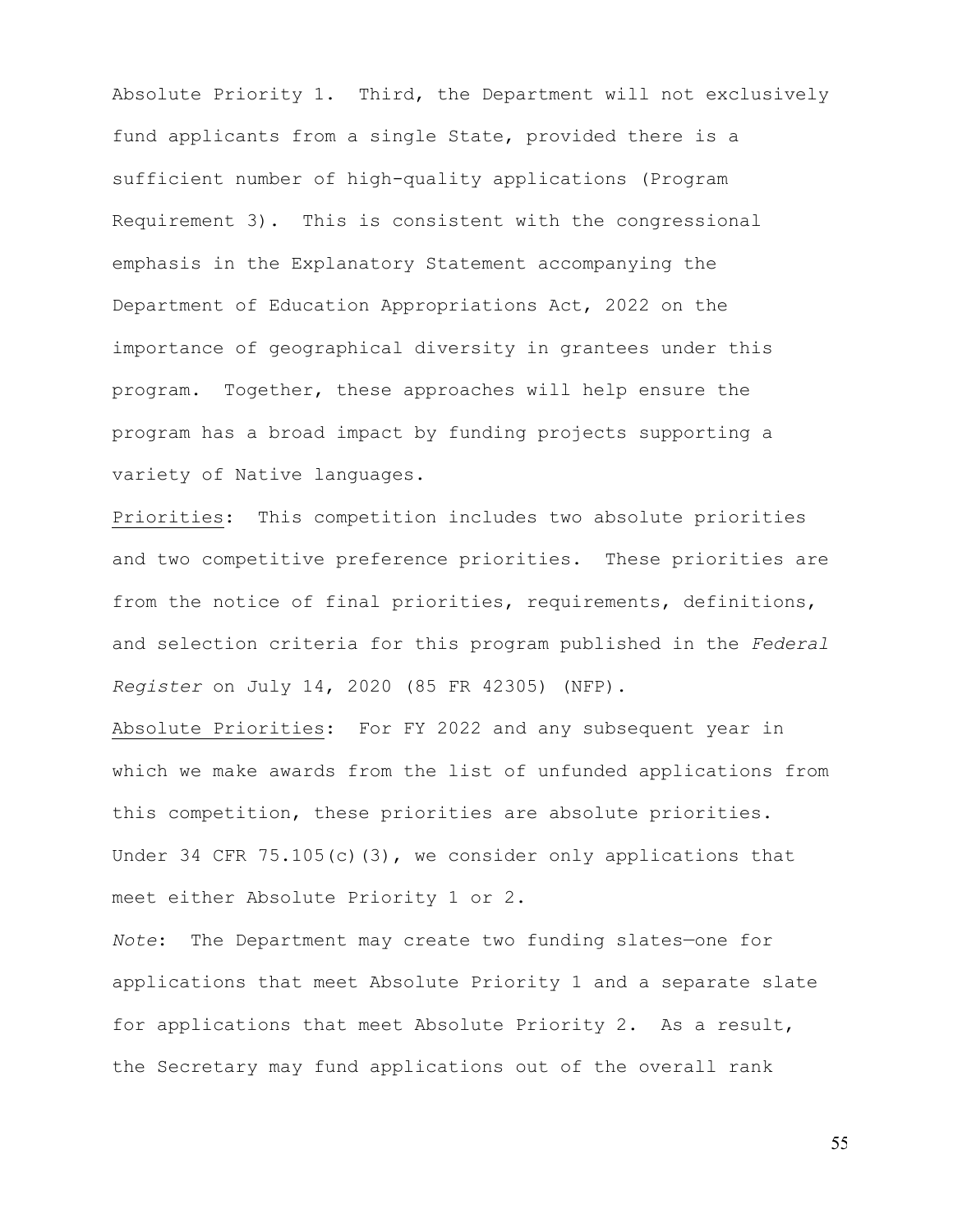order, but the Department is not bound to do so. Applicants must clearly identify the specific absolute priority that the proposed project addresses in the project abstract section of the application.

These priorities are:

 Absolute Priority 1: Develop and Maintain New Native American Language Programs.

 To meet this priority, an applicant must propose to develop and maintain a Native American language instructional program that—

 (a) Will support Native American language education and development for Native American students, as well as provide professional development for teachers and, as appropriate, staff and administrators, to strengthen the overall language and academic goals of the school or schools that will be served by the project;

(b) Will take place in a school; and

 (c) Does not augment or replace a program of identical scope that was active within the last three years at the school(s) to be served.

 Absolute Priority 2: Expand and Improve Existing Native American Language Programs.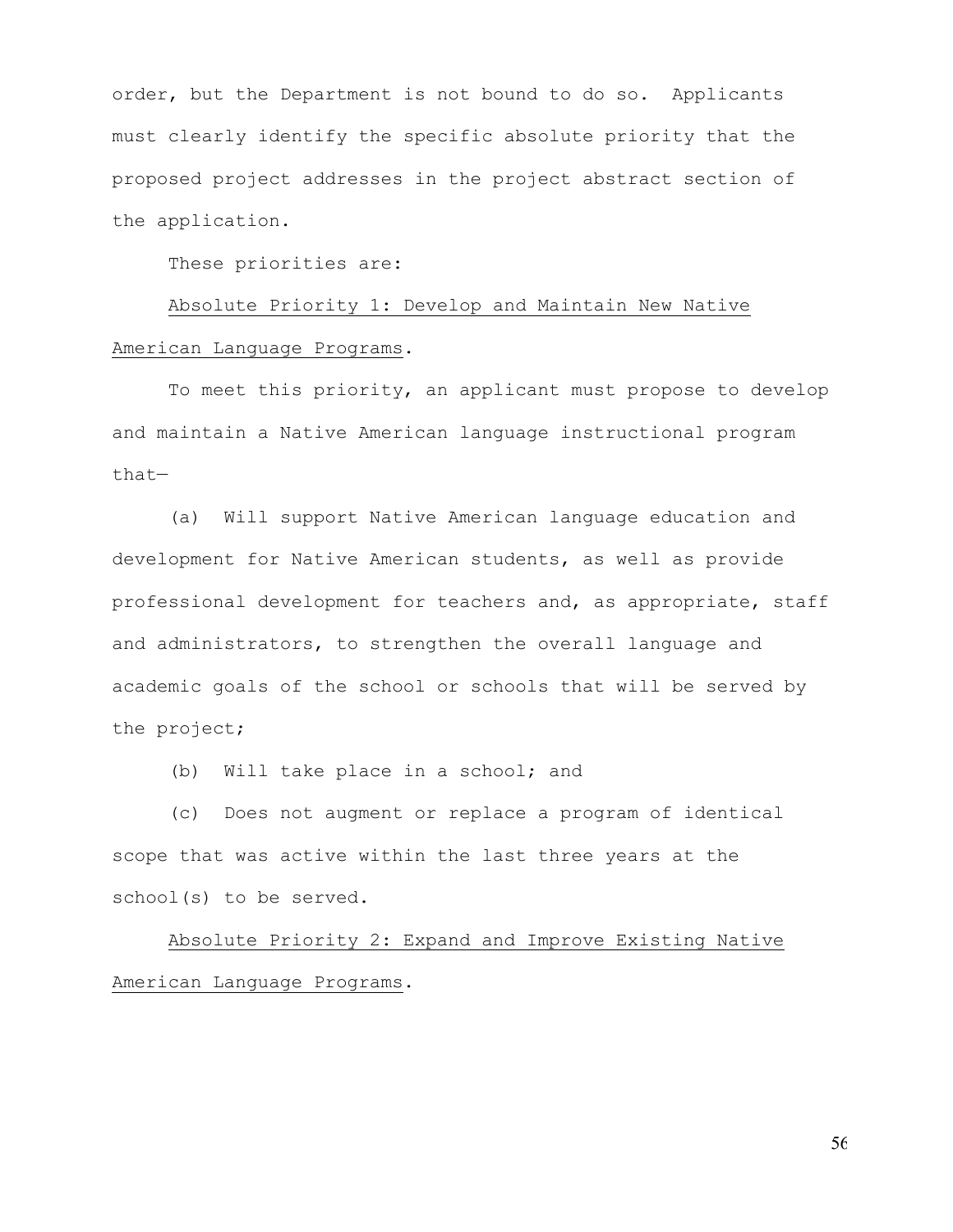To meet this priority, an applicant must propose to improve and expand a Native American language instructional program that—

 (a) Will improve and expand Native American language education and development for Native American students, as well as provide professional development for teachers and, as appropriate, staff and administrators, to strengthen the overall language and academic goals of the school or schools that will be served by the project;

(b) Will continue to take place in a school; and

 (c) Within the past three years has been offered at the school(s) to be served.

Competitive Preference Priorities: For FY 2022 and any subsequent year in which we make awards from the list of unfunded applications from this competition, these priorities are competitive preference priorities. Under 34 CFR 75.105(c)(2)(i) we award up to an additional 7 points to an application, depending on how well an application meets Competitive Preference Priority 1, and we award an additional 5 points to an application that meets Competitive Preference Priority 2. The maximum number of competitive preference priority points is 12.

These priorities are: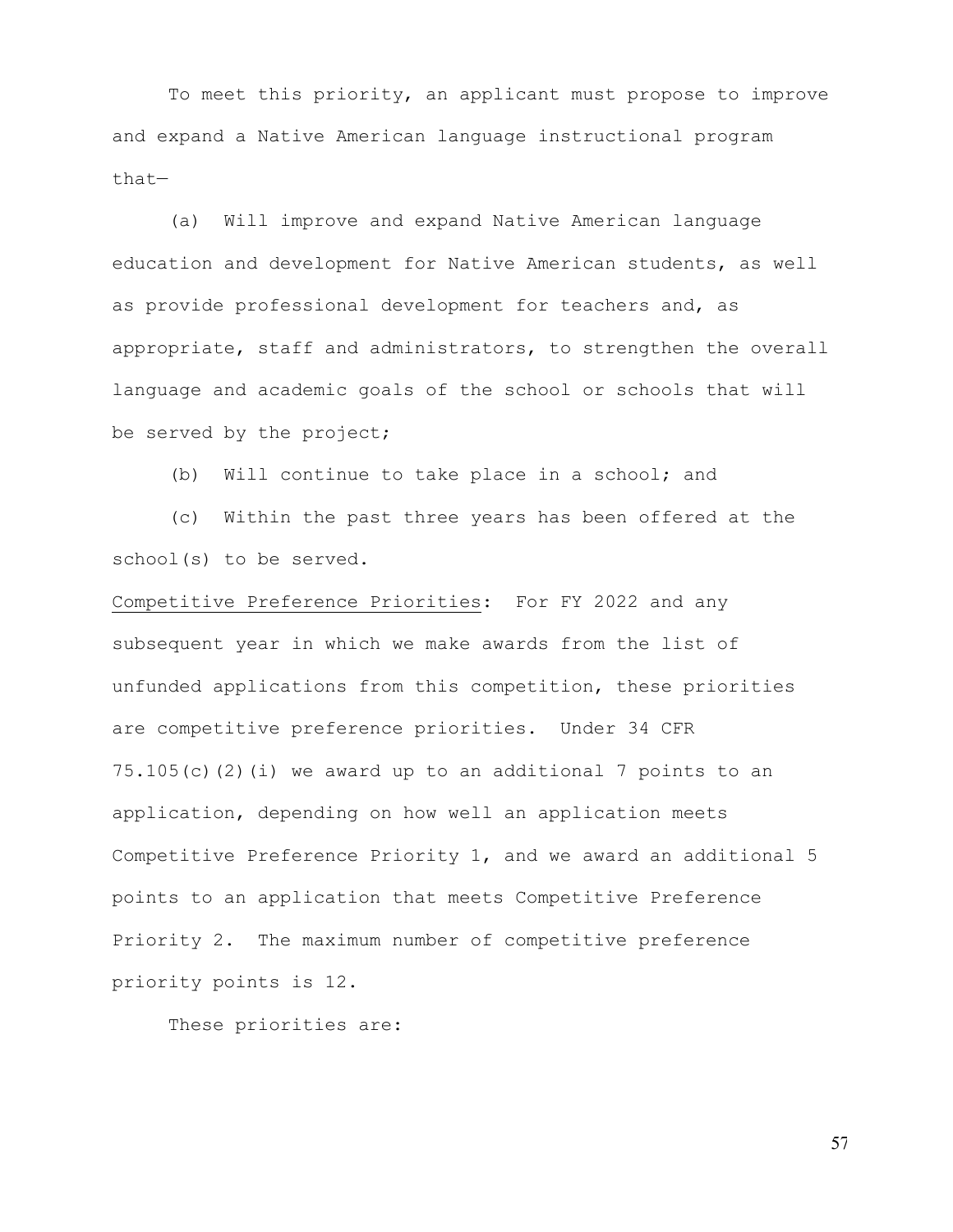Competitive Preference Priority 1: Support Project Sustainability With Title VI Indian Education Formula Grant Funds. (up to 7 points)

 To meet this priority, an applicant or a partner must receive, or be eligible to receive, a formula grant under title VI of the Elementary and Secondary Education Act of 1965, as amended (ESEA), and must commit to use all or part of that formula grant to help sustain this project after the conclusion of the grant period. To meet this priority, an applicant must include in its application—

 (a) A statement that indicates the school year in which the entity will begin using title VI formula grant funds to help support this project;

 (b) The percentage of the title VI grant that will be used for the project, which must be at least--

(i) 20 percent of the applicant's title VI formula grant (3 points);

(ii) 40 percent of the applicant's title VI formula grant (4 points);

(iii) 60 percent of the applicant's title VI formula grant (5 points);

 (iv) 80 percent of the applicant's title VI formula grant (6 points); or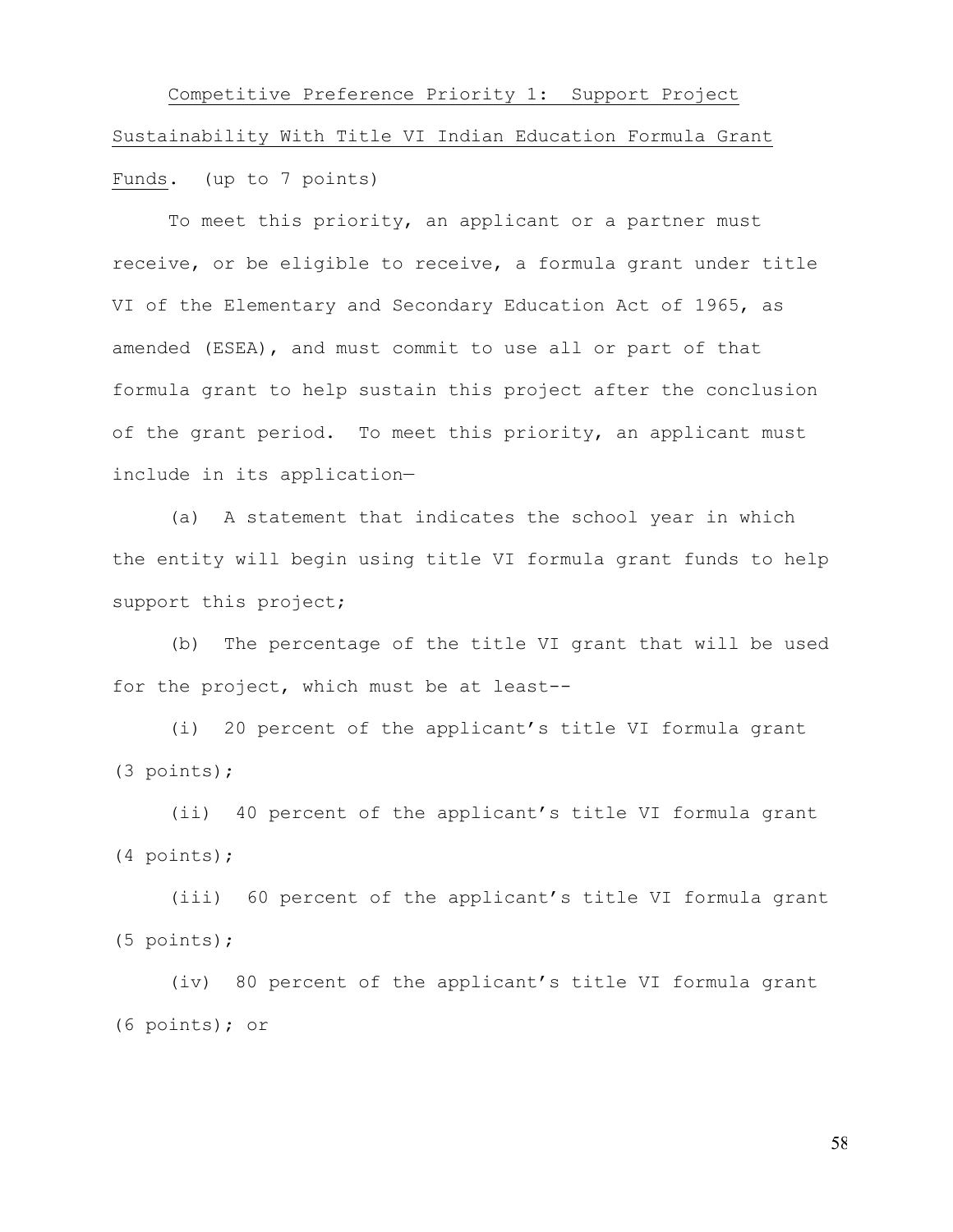(v) 100 percent of the applicant's title VI formula grant (7 points); and

(c) The timeline for obtaining parent committee input and approval of this action, if necessary.

Competitive Preference Priority 2: Preference for Indian Applicants. (0 or 5 points)

To meet this priority, an application must be submitted by an Indian Tribe, Indian organization, Bureau of Indian Education (BIE)-funded school, or Tribal College or University (TCU) that is eligible to participate in the NAL@ED program. A consortium of eligible entities that meets the requirements of 34 CFR 75.127 through 75.129 and includes an Indian Tribe, Indian organization, BIE-funded school, or TCU will also be considered eligible to meet this priority. In order to be considered a consortium application, the application must include the consortium agreement signed by all parties.

Note: The consortium agreement must state that the members designate one member of the group to apply for the grant, detail the activities that each member of the group plans to perform, and bind each member of the group to every statement and assurance made by the applicant in the application (34 CFR 75.128(a) and (b)).

Application Requirements: These application requirements are from section 6133(c) of the ESEA (20 U.S.C. 7453) and from the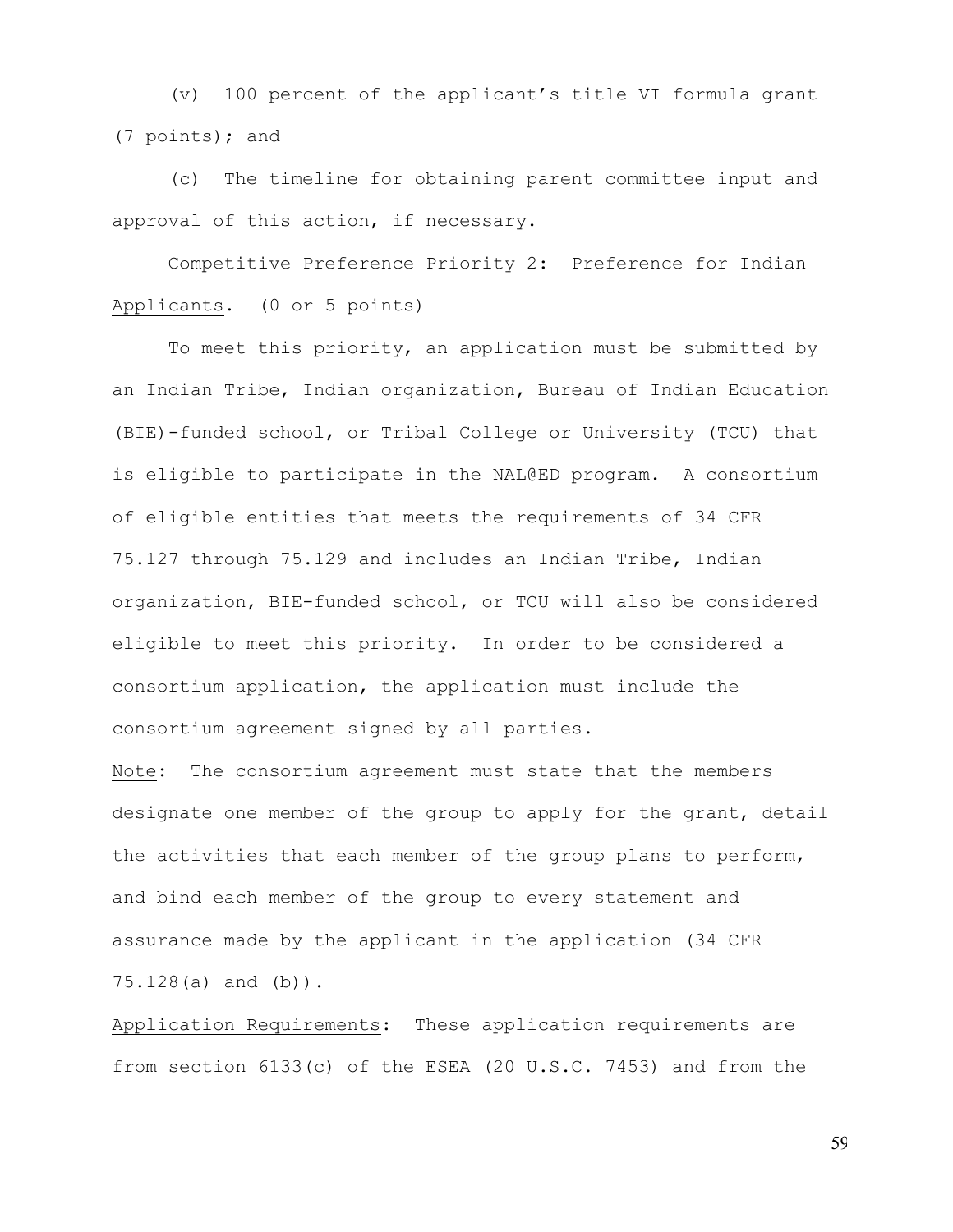NFP. For FY 2022 and any subsequent year in which we make awards from the list of unfunded applications from this competition, applicants must meet the following application requirements.

 (1) General Requirements. An applicant must include the following information in its application—

(a) A completed information form that includes:

(i) Instructional language. The name of the Native American or Alaska Native language to be used for instruction at the school(s) supported by the eligible entity.

(ii) Students to be served. The number of students to be served by the project and the grade level(s) of targeted students in the proposed project.

(iii) Instructional hours. The number of hours of instruction per week in and through one or more Native American or Alaska Native languages currently being provided to targeted students at such school(s), if any.

(iv) Pre- and post-assessments. Whether a pre- and postassessment of Native American language proficiency is available and, if not, the percentage of grant funds that will be used for developing such assessment.

(v) Program description. A description of how the eligible entity will support Native American language education and development, and provide professional development for staff,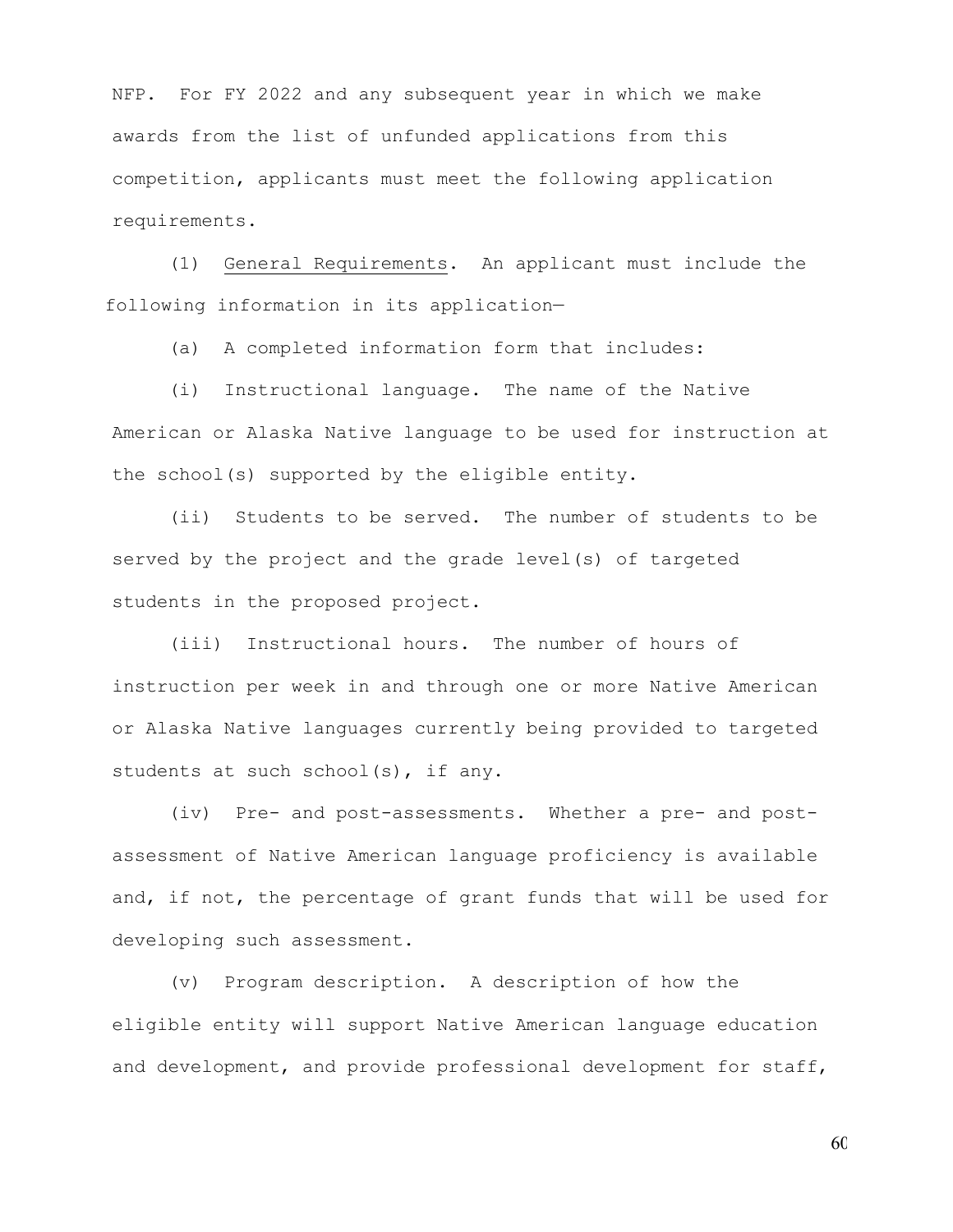in order to strengthen the overall language and academic goals of the school(s) that will be served by the project; ensure the implementation of rigorous academic content that prepares all students for college and career; and ensure that students progress toward meeting high-level fluency goals in the Native American language.

(vi) Organizational information. For each school included in the project, information regarding the school's organizational governance or affiliations, specifically information about the school's governing entity (such as a local educational agency (LEA), Tribal educational agency or department, charter organization, private organization, or other governing entity); the school's accreditation status; any partnerships with institutions of higher education (IHEs); and any indigenous language schooling and research cooperatives.

(b) An assurance that for each school to be included in the project—

(i) The school is engaged in meeting State or Tribally designated long-term goals for students, as may be required by applicable Federal, State, or Tribal law;

(ii) The school provides assessments of students using the Native American or Alaska Native language of instruction, where possible;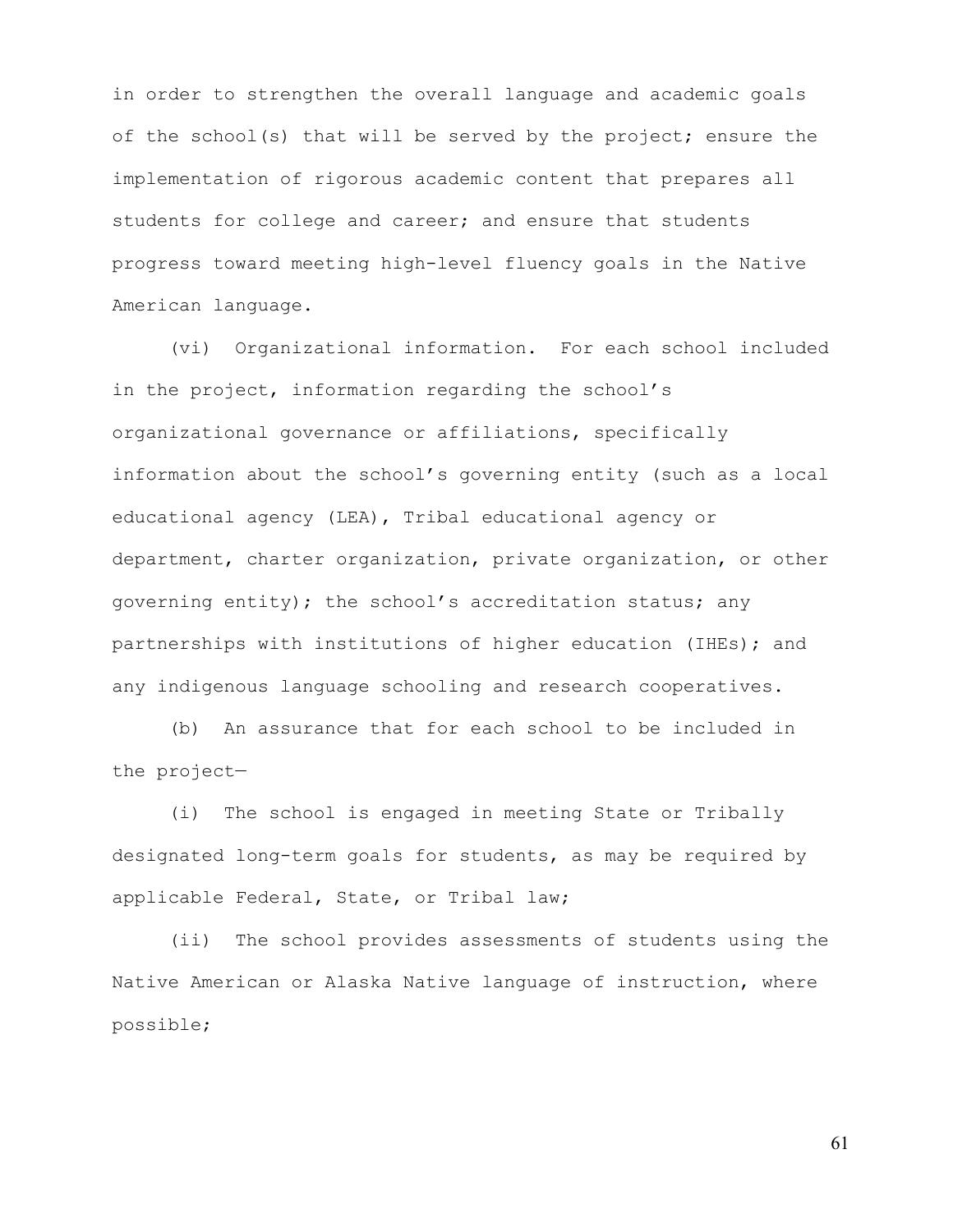(iii) The qualifications of all instructional and leadership personnel at such school are sufficient to deliver high-quality education through the Native American or Alaska Native language used in the school; and

(iv) The school will collect and report to the public data relative to student achievement and, if appropriate, rates of high school graduation, career readiness, and enrollment in postsecondary education or workforce development programs, of students who are enrolled in the school's programs.

(2) Memorandum of Agreement. Any applicant that proposes to work with a partner to carry out the proposed project must include a signed and dated memorandum of agreement that describes the roles and responsibilities of each partner to participate in the grant, including—

 (i) A description of how each partner will implement the project according to the timelines described in the grant application;

 (ii) The roles and responsibilities of each partner related to ensuring the data necessary to report on the Government Performance and Results Act (GPRA) indicators<sup>1</sup>; and

 (iii) The roles and responsibilities of each partner related to ensuring that Native American language instructors

<span id="page-61-0"></span> $1$  The Department notes that such reporting will be required in connection with the performance measurement requirements under 34 CFR 75.110, rather than indicators under GPRA. For further information, see section 4 (Performance Measures) under VI. Award Administration Information.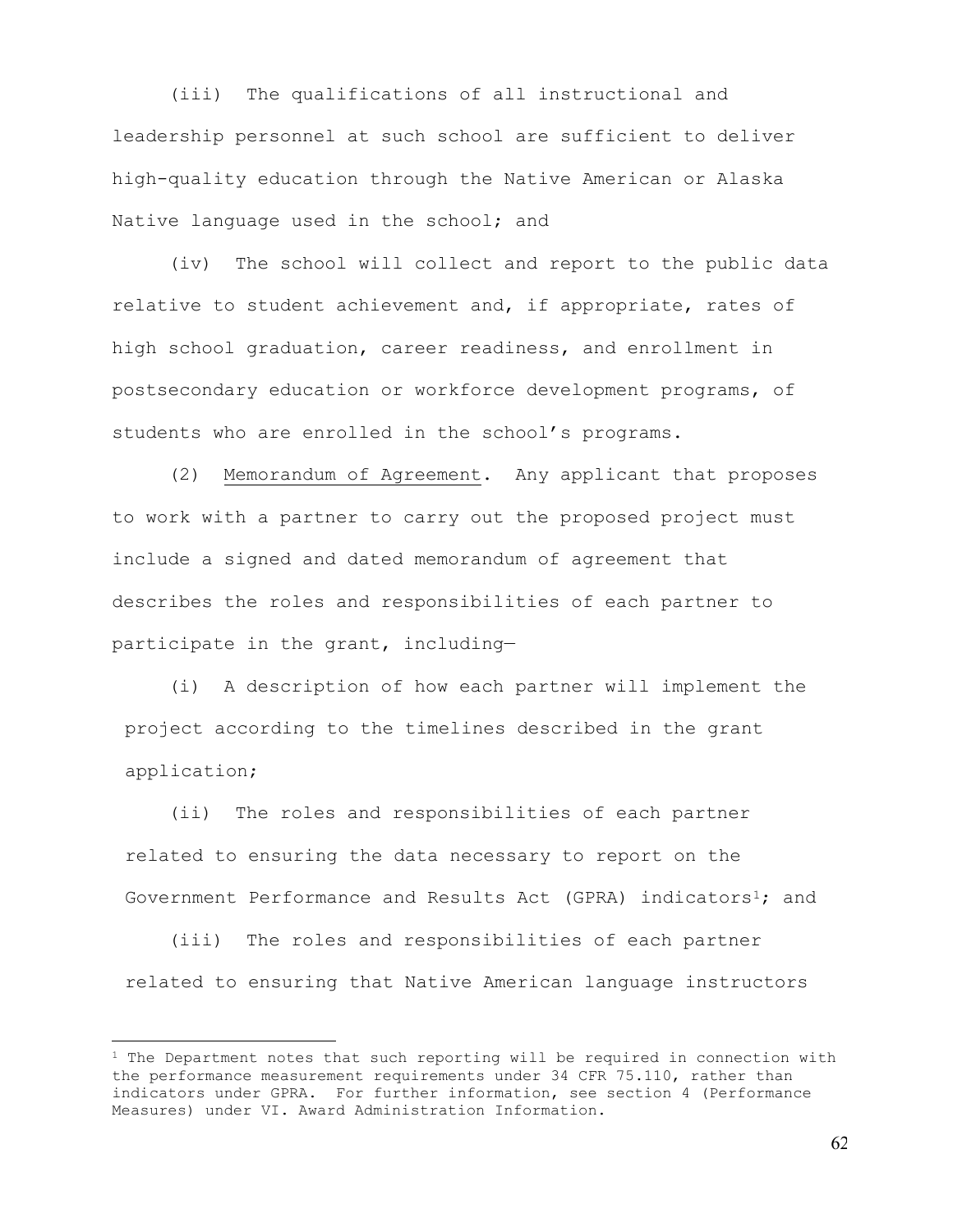can be recruited, retained, and trained, as appropriate, in a timely manner.

 This memorandum of agreement must be signed no more than four months prior to the application deadline (*i.e.*, the agreement must be signed within the four months prior to the application deadline).

(3) Applicant Engagement with Indian Tribes and Tribal Organizations. All non-Tribal applicants must engage with appropriate officials from Tribe(s) located in the area served by the project, or with a local Tribal organization, prior to submission of an application. The engagement must provide for the opportunity for officials from Tribes or Tribal organizations to meaningfully and substantively contribute to the application. Non-Tribal applicants must submit evidence of either Tribal engagement or a letter of support from one or more Tribes or Tribal organizations. This evidence can be part of the memorandum of agreement required by Application Requirement 2 or can be uploaded as a separate attachment.

Note: If an applicant is an affected LEA that is subject to ESEA section 8538, then the LEA is required to consult with appropriate officials from Tribe(s) or Tribal organizations approved by the Tribes located in the area served by the LEA prior to its submission of an application, on the contents of the application as required under ESEA section 8538. Affected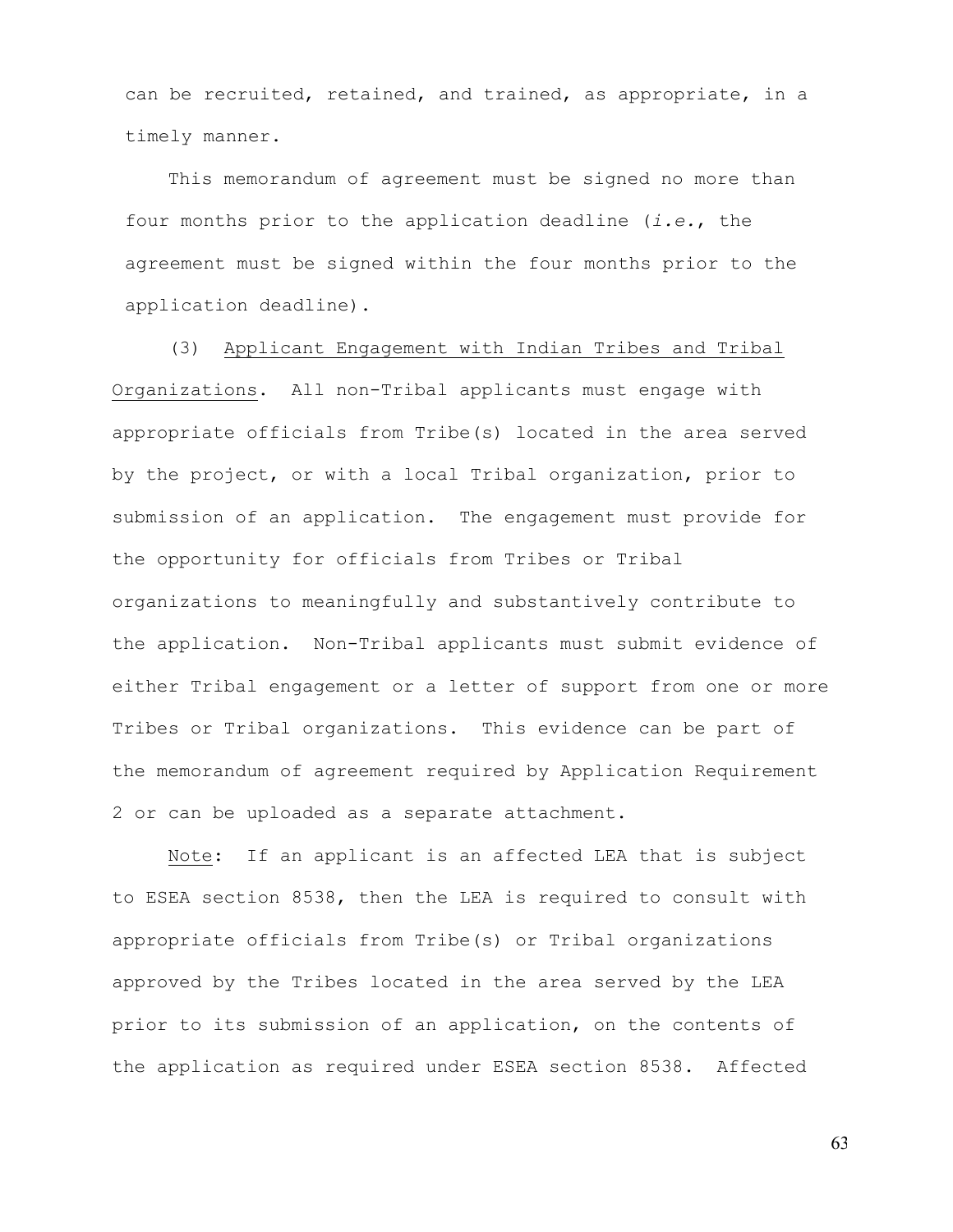LEAs are those that have 50 percent or more of their student enrollment made up of Native American students or received an Indian education formula grant under title VI of the ESEA in the previous fiscal year that exceeds \$40,000. (ESEA sec. 8538)

(4) Certification*.* An applicant that is an LEA (including a public charter school that is an LEA under State law), a school operated by the BIE, or a nontribal for-profit or nonprofit organization must submit a certification from an entity described in application requirement  $(4)$  (a), containing the assurances described in application requirement (4)(b).

(a) The certification must be from one of the following entities, on whose land the school or program is located, or that is an entity served by the school, or whose members (as defined by that entity) are served by the school:

(i) A federally recognized Indian Tribe or Tribal organization.

(ii) A TCU.

(iii) An Alaska Native Regional Corporation or an Alaska Native nonprofit organization.

(iv) A Native Hawaiian organization.

(b) The certification must state that—

(i) The school or applicant organization has the capacity to provide education primarily through a Native American or an Alaska Native language; and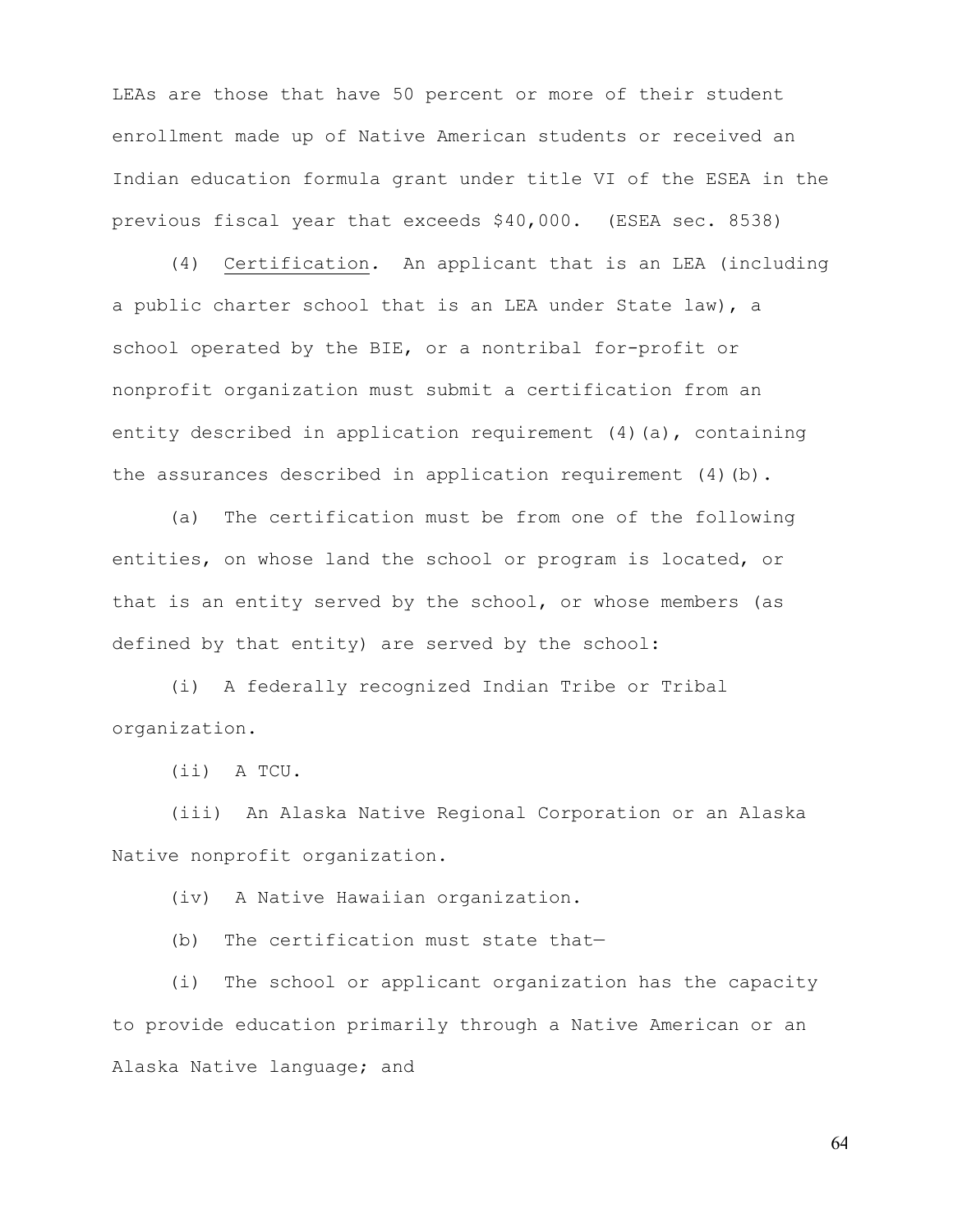(ii) There are sufficient speakers of the target language at the school or available to be hired by the school or applicant organization.

Program Requirements: For FY 2022 and any subsequent year in which we make awards from the list of unfunded applications from this competition, grantees must adhere to the following program requirements:

(1) Native American Language Proficiency Assessment.

Grantees must administer pre- and post-assessments of Native American language proficiency to participating students. This Native American language assessment may be any relevant tool that measures student Native American language proficiency, such as oral, written, or project-based assessments, and formative or summative assessments.

 (2) Diversity of Languages. To ensure a diversity of languages as required by statute, the Department will not fund more than one project in any competition year that proposes to use the same Native American language, assuming there are enough high-quality applications. In the event of a lack of highquality applications in one competition year, the Department may choose to fund more than one project with the same Native American language.

 (3) Geographic Distribution. To ensure geographic diversity, assuming there are enough high-quality applications,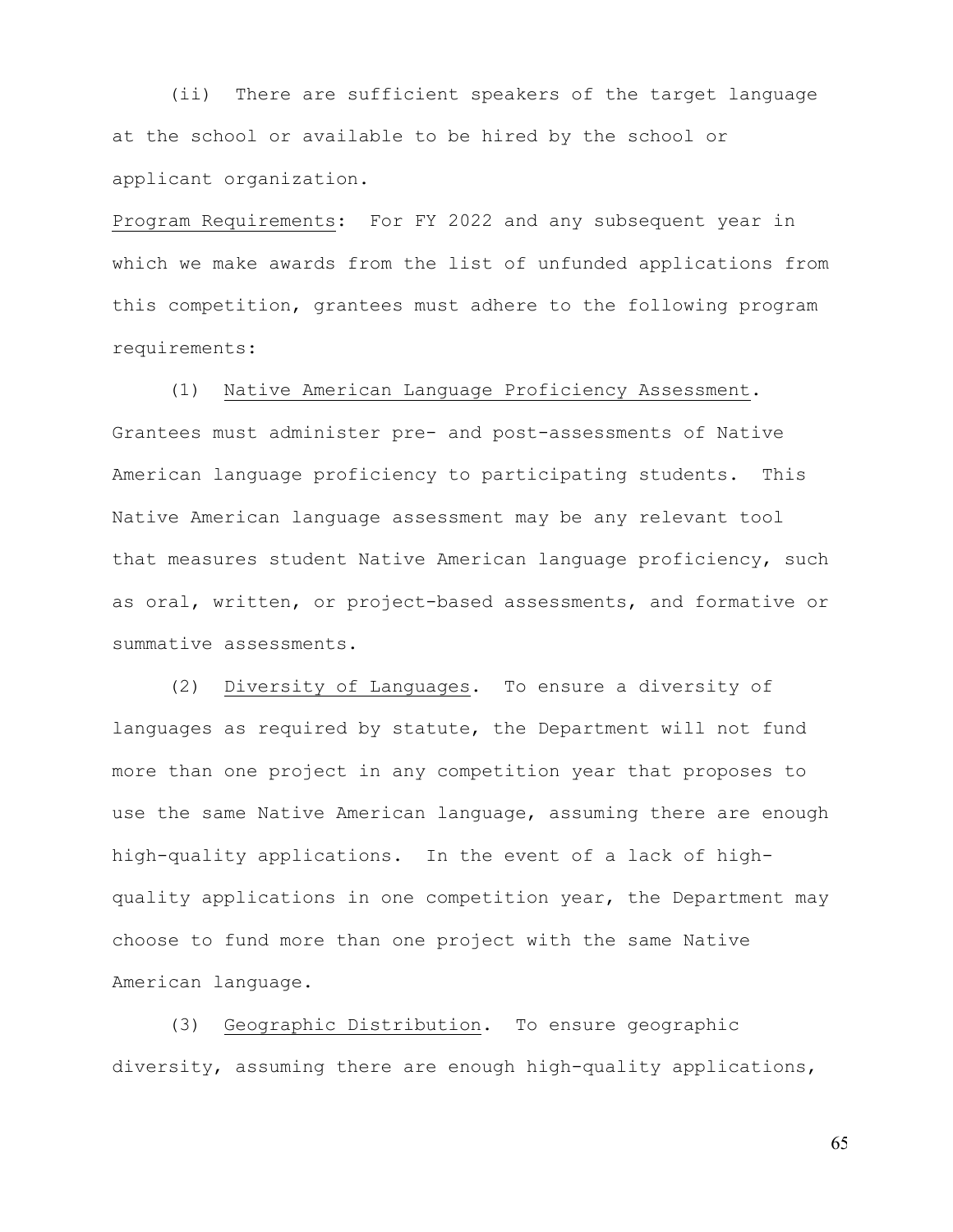the Department will not exclusively fund projects that all propose to serve students in the same State in any competition year. In the event of a lack of high-quality applications in one competition year, the Department may choose to fund only applications that propose to provide services in one State.

#### (4) ISDEAA Statutory Hiring Preference:

(a) Awards that are primarily for the benefit of Indians are subject to the provisions of section 7(b) of the Indian Self-Determination and Education Assistance Act (Pub. L. 93– 638). That section requires that, to the greatest extent feasible, a grantee--

(1) Give to Indians preferences and opportunities for training and employment in connection with the administration of the grant; and

(2) Give to Indian organizations and to Indian-owned economic enterprises, as defined in section 3 of the Indian Financing Act of 1974 (25 U.S.C. 1452(e)), preference in the award of contracts in connection with the administration of the grant.

(b) For purposes of this section, an Indian is a member of any federally recognized Indian Tribe.

Definitions: The definitions of "Indian organization (or Tribal organization)" and "Tribe" are from the NFP. The definitions of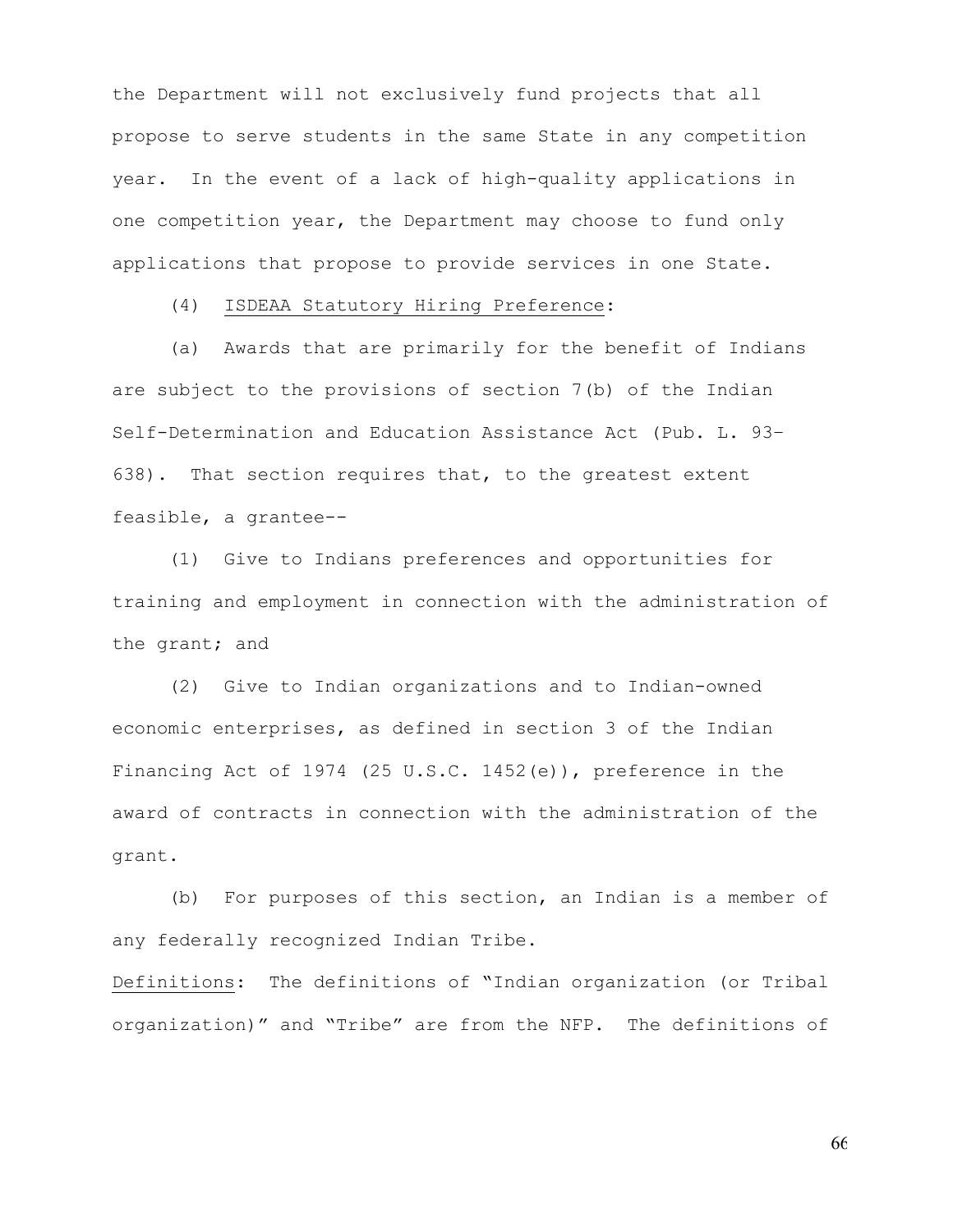"Native American," "Native American language," and "Tribal college or university" are from the ESEA.

Indian organization (or Tribal organization) means an organization that—

(1) Is legally established—

(i) By Tribal or inter-Tribal charter or in accordance with State or Tribal law; and

(ii) With appropriate constitution, bylaws, or articles of incorporation;

(2) Includes in its purposes the promotion of the education of Indians;

(3) Is controlled by a governing board, the majority of which is Indian;

(4) If located on an Indian reservation, operates with the sanction of or by charter from the governing body of that reservation;

(5) Is neither an organization or subdivision of, nor under the direct control of, any IHE or TCU; and

(6) Is not an agency of State or local government.

#### Native American means:

(1) "Indian" as defined in section 6151(3) of the ESEA (20 U.S.C. 7491(3)), which includes individuals who are Alaska Natives and members of federally recognized or State recognized Tribes;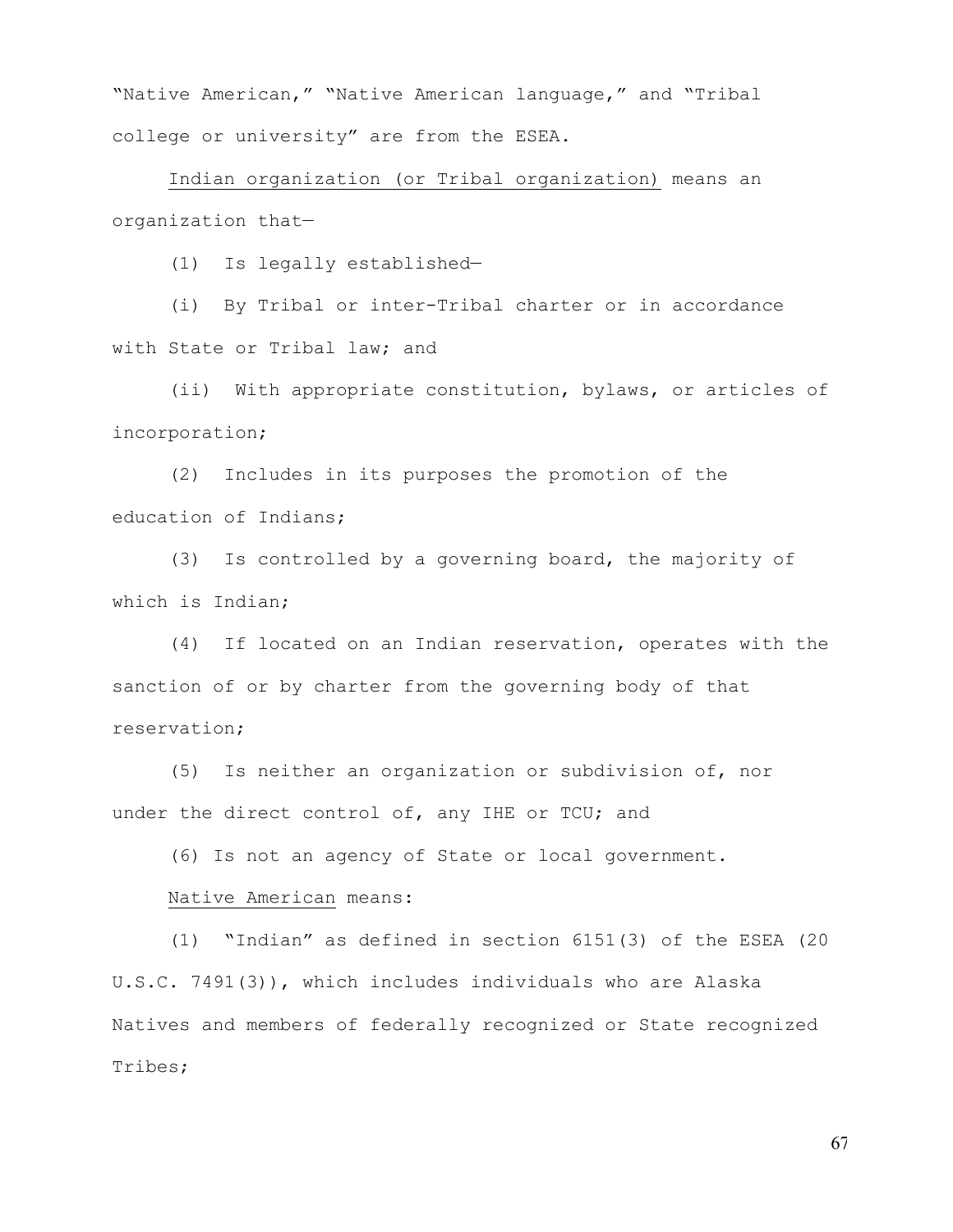(2) Native Hawaiian; or

(3) Native American Pacific Islander. (ESEA secs. 6151(3) and 8101(34))

Native American language means the historical, traditional languages spoken by Native Americans. (ESEA sec. 8101(34))

Tribal college or university means an institution that—

(1) Qualifies for funding under the Tribally Controlled Colleges and Universities Assistance Act of 1978 (25 U.S.C. 1801, *et seq.*) or the Navajo Community College Act (25 U.S.C. 640a note); or

(2) Is cited in section 532 of the Equity in Educational Land-Grant Status Act of 1994 (7 U.S.C. 301 note). (ESEA sec. 6133 and section 316 of the Higher Education Act of 1965, as amended)

Tribe means either a federally recognized Tribe or a Staterecognized Tribe.

Program Authority: 20 U.S.C. 7453.

Applicable Regulations: (a) The Education Department General Administrative Regulations in 34 CFR parts 75, 77, 79, 81, 82, 84, 86, 97, 98, and 99. (b) The Office of Management and Budget Guidelines to Agencies on Governmentwide Debarment and Suspension (Nonprocurement) in 2 CFR part 180, as adopted and amended as regulations of the Department in 2 CFR part 3485. (c) The Uniform Administrative Requirements, Cost Principles,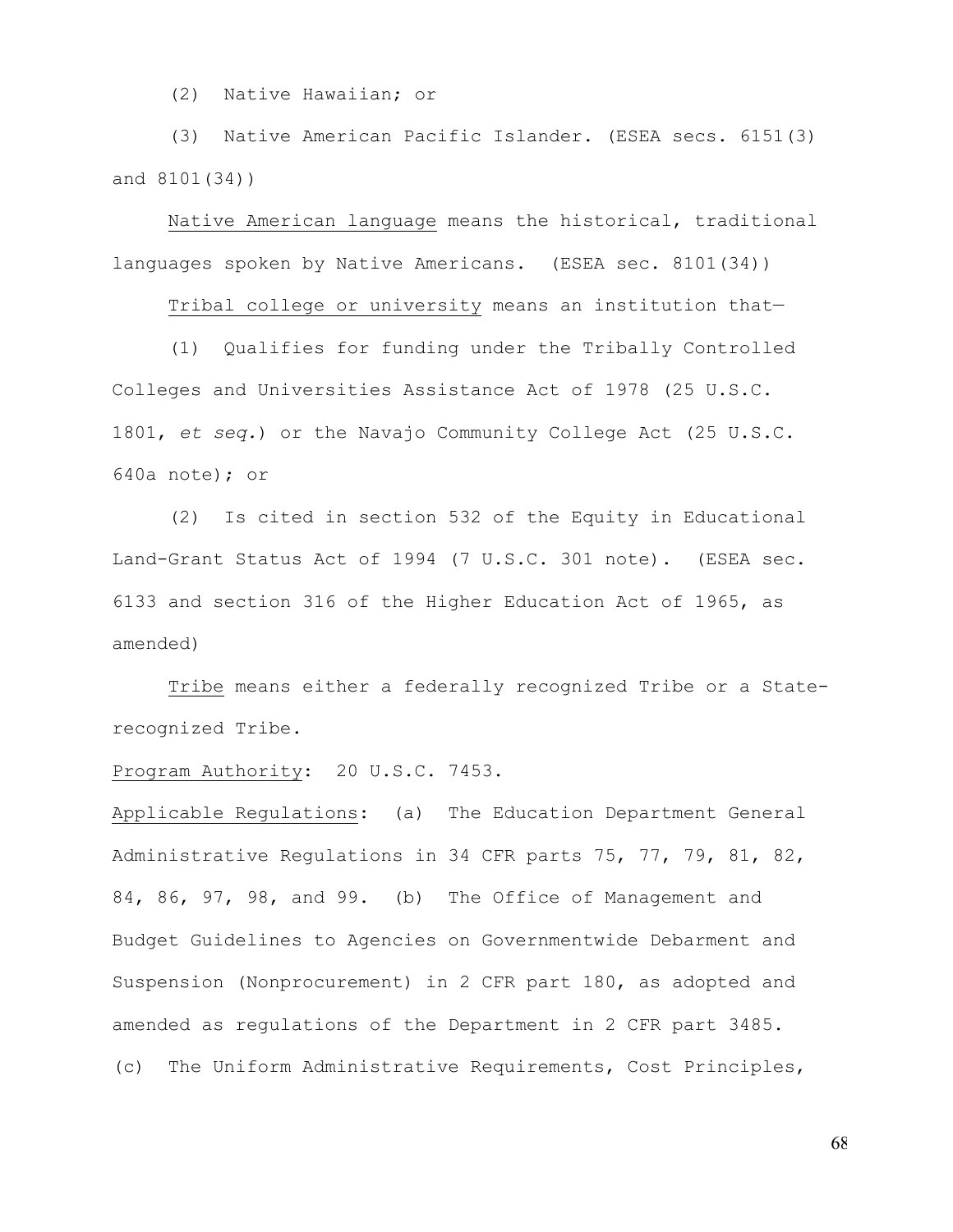and Audit Requirements for Federal Awards in 2 CFR part 200, as adopted and amended as regulations of the Department in 2 CFR part 3474. (d) The NFP.

Note: The open licensing requirement in 2 CFR 3474.20 does not apply to this program.

Note: The regulations in 34 CFR part 79 apply to all applicants except federally recognized Indian Tribes.

Note: The regulations in 34 CFR part 86 apply to IHEs only.

II. Award Information

Type of Award: Discretionary grants.

Estimated Available Funds: \$1,054,537.

Contingent upon the availability of funds and the quality of applications, we may make additional awards in FY 2023 and subsequent years from the list of unfunded applications from this competition.

Estimated Range of Awards: \$300,000-\$400,000.

Estimated Average Size of Awards: \$350,000.

Estimated Number of Awards:3.

Note**:** The Department is not bound by any estimates in this notice.

Project Period: Up to 60 months.

III. Eligibility Information

 1. Eligible Applicants: The following entities, either alone or in a consortium, that have a plan to develop and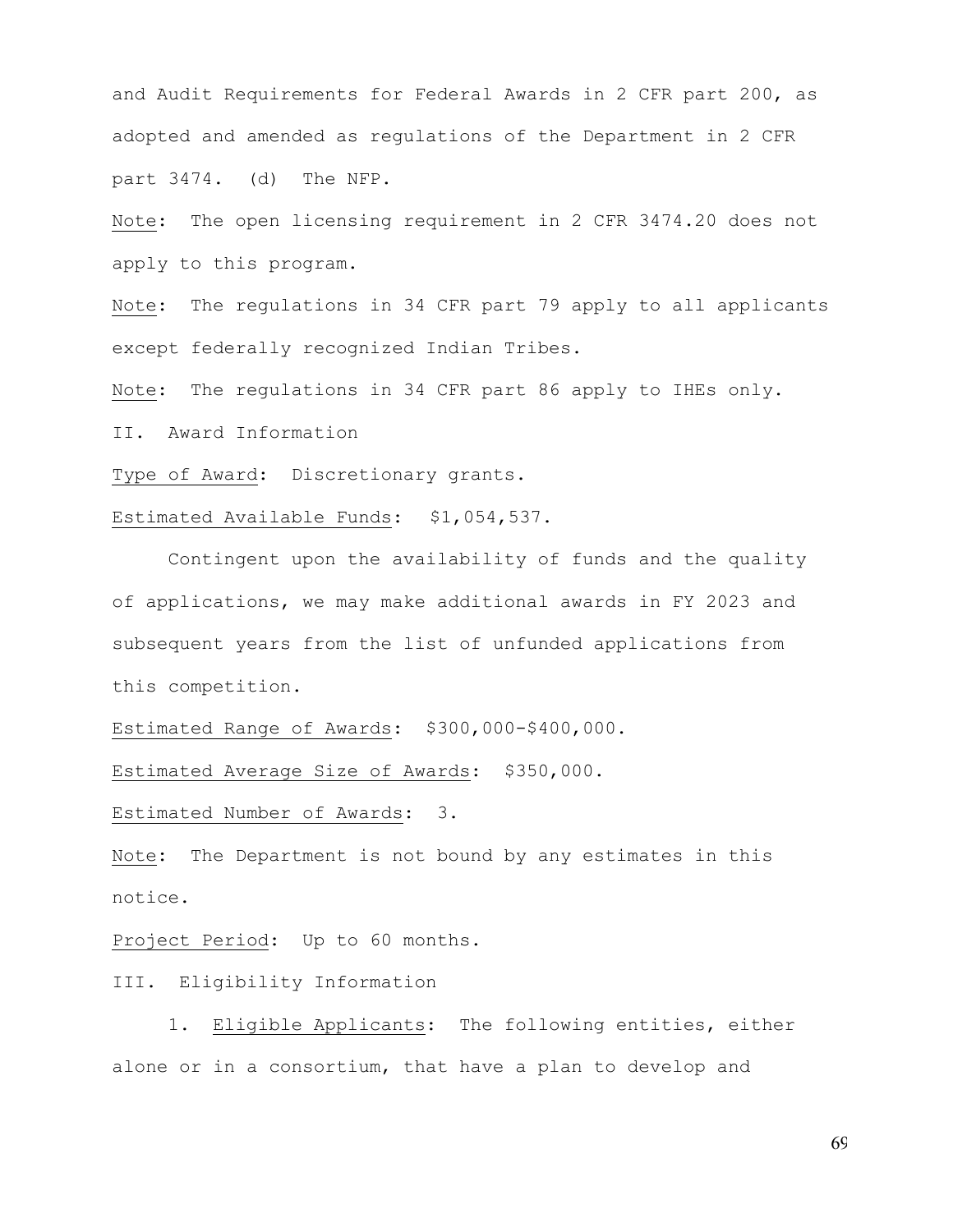maintain, or to improve and expand, programs that support the entity's use of a Native American or Alaska Native language as the primary language of instruction in one or more elementary or secondary schools (or both) are eligible under this program:

(a) An Indian Tribe.

(b) A Tribal College or University (TCU).

(c) A Tribal education agency.

(d) An LEA, including a public charter school that is an LEA under State law.

(e) A school operated by the Bureau of Indian Education (BIE).

(f) An Alaska Native Regional Corporation (as described in section 3(g) of the Alaska Native Claims Settlement Act (43  $U.S.C. 1602(q))$ .

(g) A private, Tribal, or Alaska Native nonprofit organization.

(h) A non-Tribal for-profit organization.

2. a. Cost Sharing or Matching: This competition does not require cost sharing or matching.

b. Indirect Cost Rate Information: This program uses an unrestricted indirect cost rate. For more information regarding indirect costs, or to obtain a negotiated indirect cost rate, please see [www2.ed.gov/about/offices/list/ocfo/intro.html.](https://www2.ed.gov/about/offices/list/ocfo/intro.html)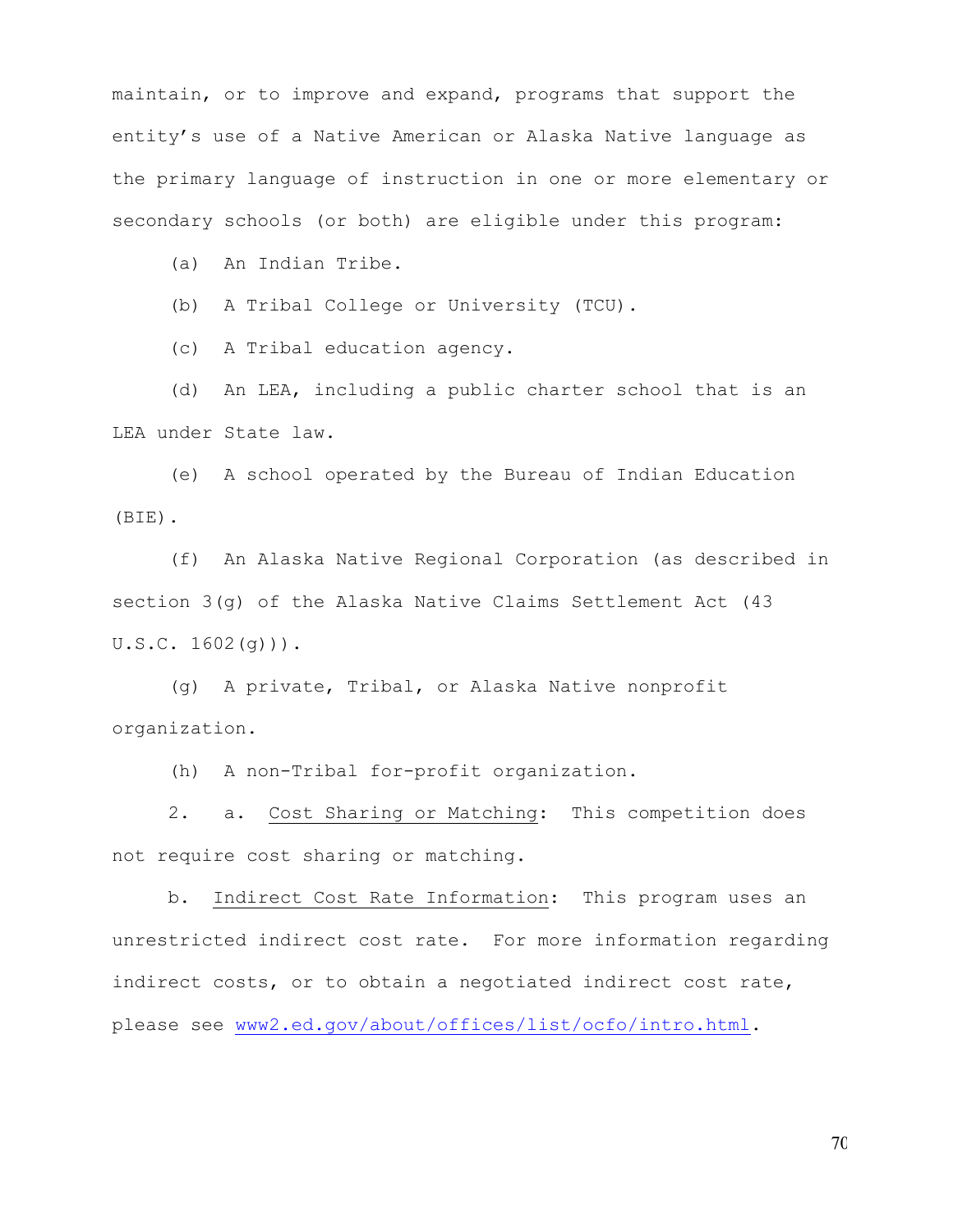c. Administrative Cost Limitation: Under ESEA section 6133(g), no more than five percent of funds awarded for a grant under this program may be used for administrative purposes, and for grants made using FY 2022 funds this administrative cost cap applies only to direct administrative costs, not indirect costs.

3. Other: Projects funded under this competition should budget for a 2-day Project Directors' meeting in Washington, DC, during each year of the project period.

IV. Application and Submission Information

 1. Application Submission Instructions: Applicants are required to follow the Common Instructions for Applicants to Department of Education Discretionary Grant Programs, published in the *Federal Register* on December 27, 2021 (86 FR 73264) and available at www.federalregister.gov/d/2021-27979 , which contain requirements and information on how to submit an application. Please note that these Common Instructions supersede the version published on February 13, 2019, and, in part, describe the transition from the requirement to register in SAM.gov a DUNS number to the implementation of the UEI. More information on the phase-out of DUNS numbers is available at

[www2.ed.gov/about/offices/list/ofo/docs/unique-entity](https://www2.ed.gov/about/offices/list/ofo/docs/unique-entity-identifier-transition-fact-sheet.pdf)[identifier-transition-fact-sheet.pdf](https://www2.ed.gov/about/offices/list/ofo/docs/unique-entity-identifier-transition-fact-sheet.pdf)**.**

 2. Submission of Proprietary Information: Given the types of projects that may be proposed in applications for this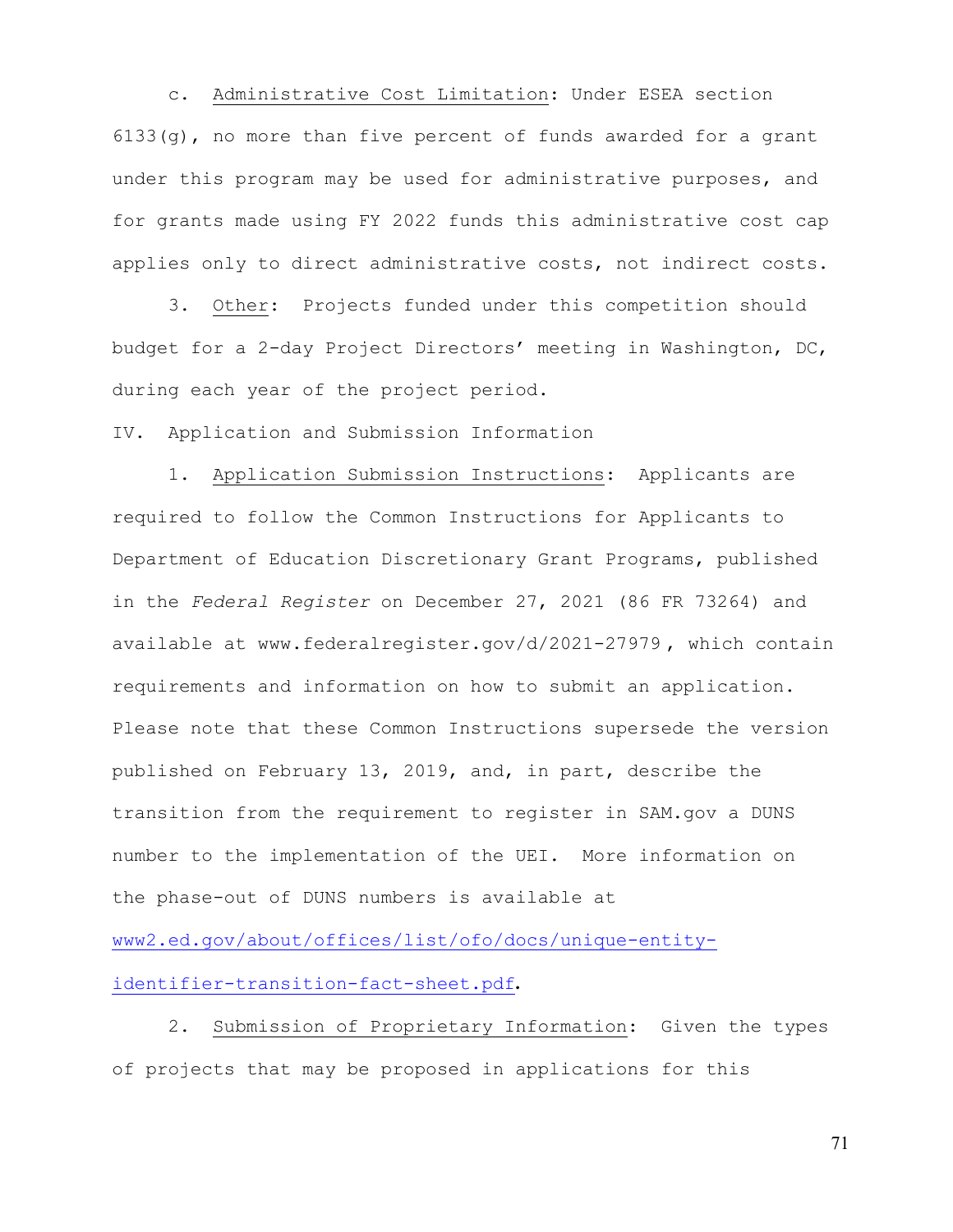competition, your application may include business information that you consider proprietary. In 34 CFR 5.11 we define "business information" and describe the process we use in determining whether any of that information is proprietary and, thus, protected from disclosure under Exemption 4 of the Freedom of Information Act (5 U.S.C. 552, as amended).

Because we plan to make successful applications available to the public by posting them on our website, you may wish to request confidentiality of business information.

 Consistent with Executive Order 12600, please designate in your application any information that you believe is exempt from disclosure under Exemption 4. In the appropriate Appendix section of your application, under "Other Attachments Form," please list the page number or numbers on which we can find this information. For additional information please see 34 CFR 5.11(c).

3. Intergovernmental Review: This competition is subject to Executive Order 12372 and the regulations in 34 CFR part 79. Information about Intergovernmental Review of Federal Programs under Executive Order 12372 is in the application package for this competition.

4. Recommended Page Limit: The application narrative is where you, the applicant, address the selection criteria that reviewers use to evaluate your application. We recommend that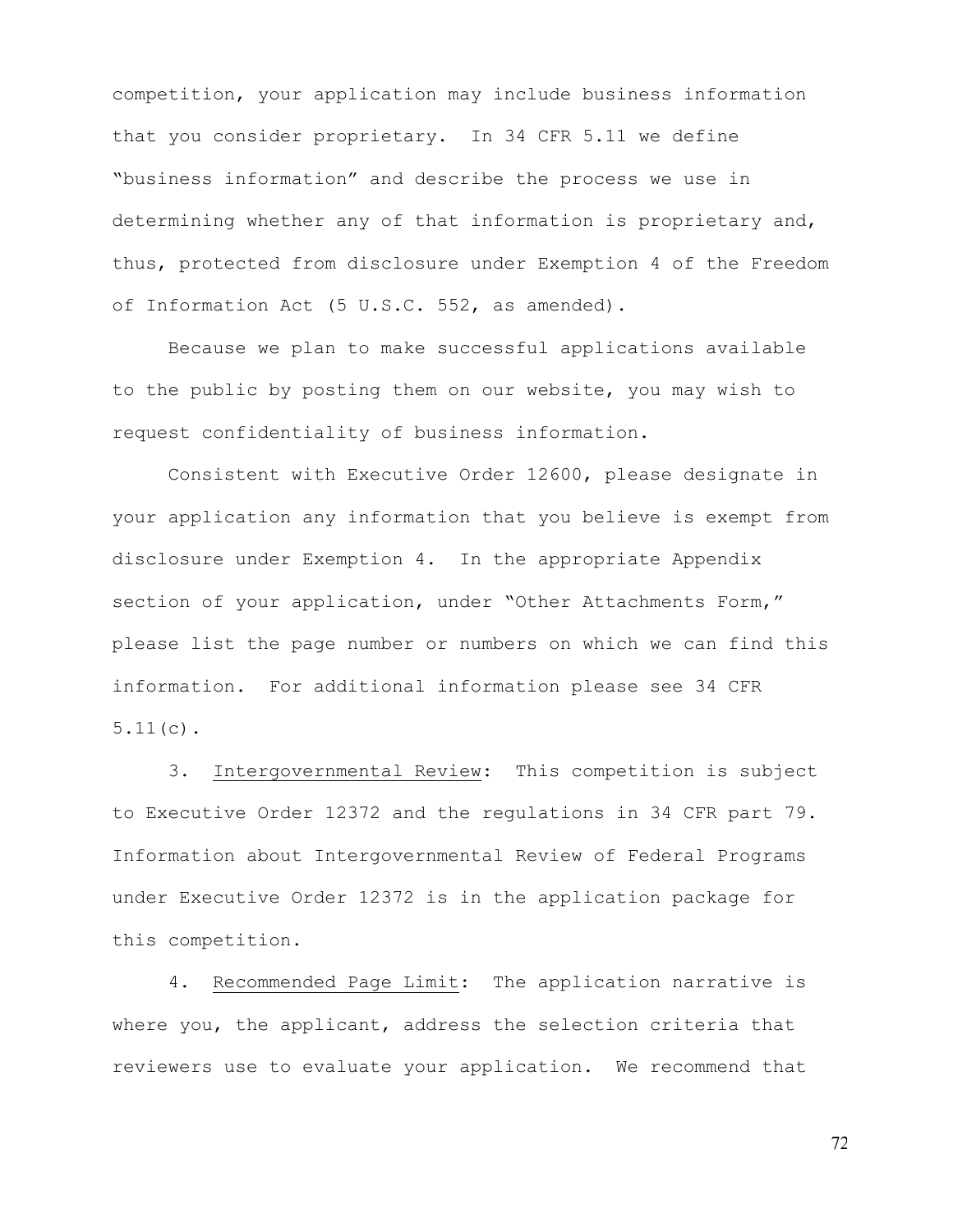you (1) limit the application narrative to no more than 30 pages and (2) use the following standards:

• A "page" is 8.5" x 11", on one side only, with 1" margins at the top, bottom, and both sides.

Double space (no more than three lines per vertical inch) all text in the application narrative, including titles, headings, footnotes, quotations, references, and captions, as well as all text in charts, tables, figures, and graphs.

• Use a font that is either 12 point or larger or no smaller than 10 pitch (characters per inch).

Use one of the following fonts: Times New Roman, Courier, Courier New, or Arial.

 The recommended page limit does not apply to the cover sheet; the budget section, including the narrative budget justification; the assurances and certifications; or the onepage abstract, the resumes, the bibliography, the letter(s) of support, or the signed consortium agreement. However, the recommended page limit does apply to all of the application narrative. An application will not be disqualified if it exceeds the recommended page limit.

 5. Notice of Intent to Apply: The Department will be able to review grant applications more efficiently if we know the approximate number of applicants that intend to apply. Therefore, we strongly encourage each potential applicant to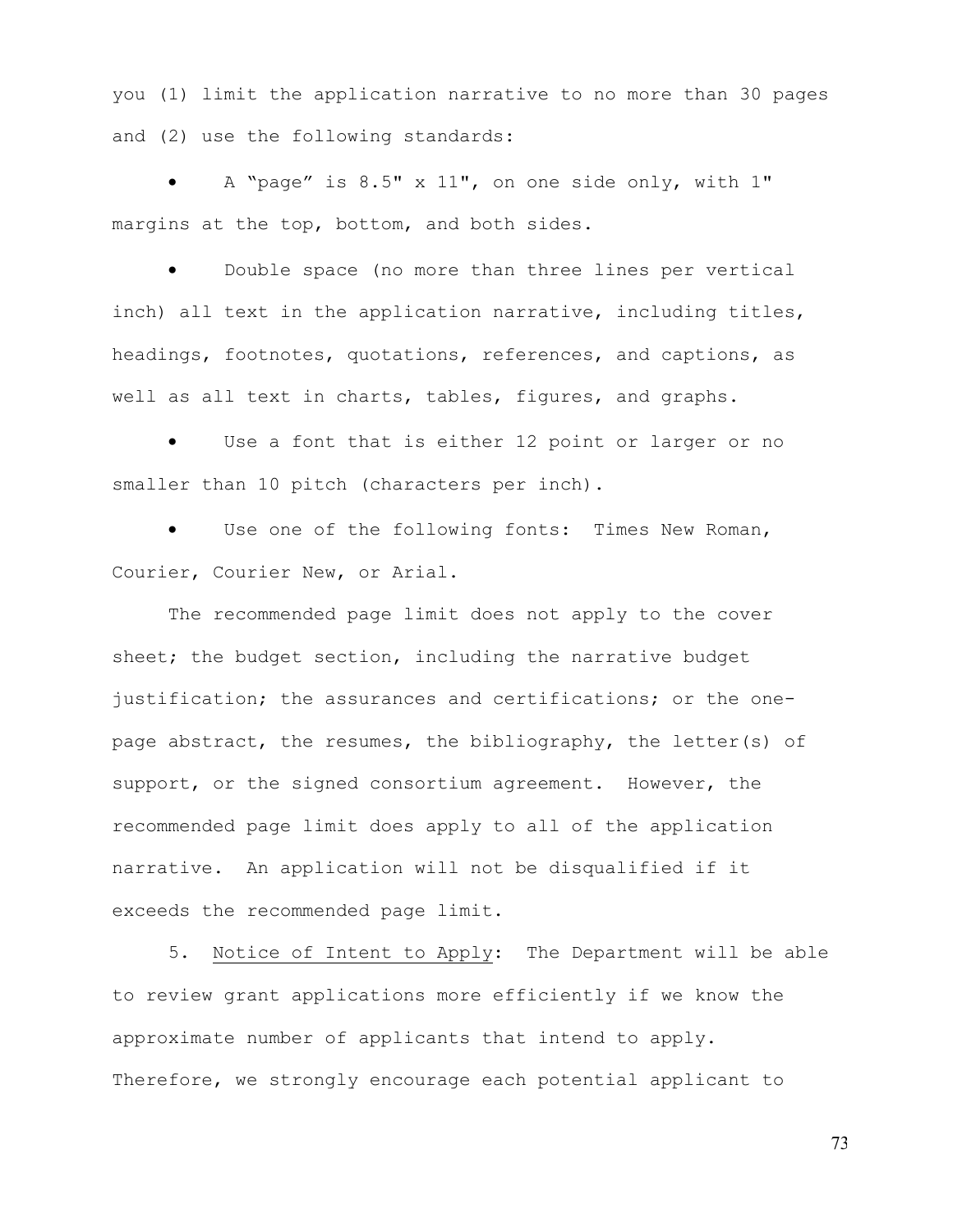notify us of their intent to submit an application. To do so, please email the program contact person listed under FOR FURTHER INFORMATION CONTACT with the subject line "Intent to Apply," and include the applicant's name and a contact person's name and email address. Applicants that do not submit a notice of intent to apply may still apply for funding; applicants that do submit a notice of intent to apply are not bound to apply or bound by the information provided.

V. Application Review Information

 1. Selection Criteria*.* The selection criteria are from the NFP and 34 CFR 75.210. The source of each selection criterion, and the maximum possible score for addressing each criterion and subcriterion, is included in parentheses. The maximum possible score for addressing all of the criteria in this section is 100 points.

 In evaluating an application, the Secretary considers the following criteria:

(a) Quality of the project design (32 points).

The Secretary considers the quality of the design of the proposed project. In determining the quality of the design of the proposed project, the Secretary considers the following factors: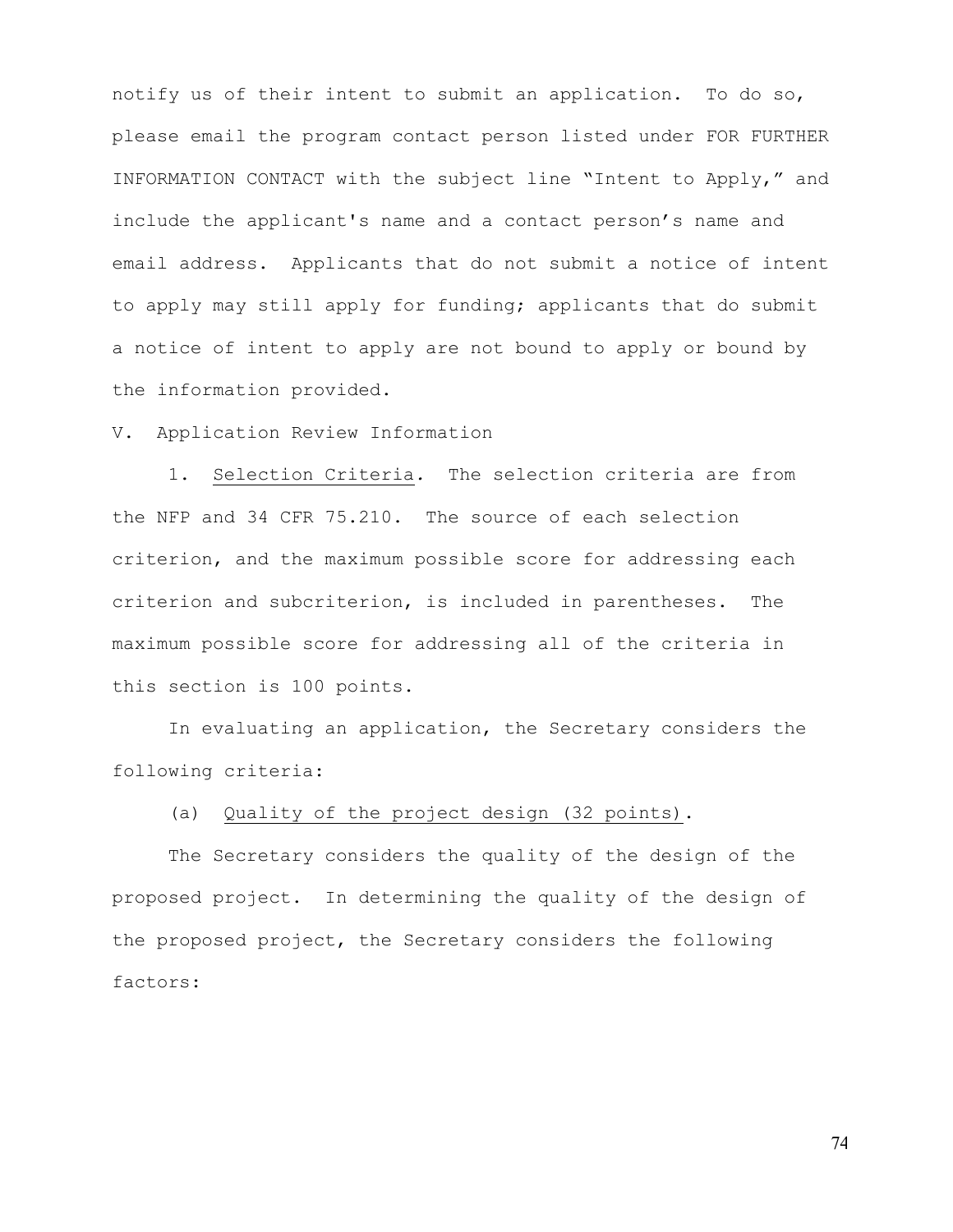(1) The extent to which the goals, objectives, and outcomes to be achieved by the proposed project are clearly specified and measurable.  $(9 \text{ points})$   $(34 \text{ CFR } 75.210(c)(2)(i))$ 

(2) The extent to which the project design will ensure that students' progress toward grade-level and developmentally appropriate fluency in the Native American language. (6 points) (NFP)

(3) The extent to which the proposed project will incorporate parent engagement and participation in Native American language instruction. (6 points) (NFP)

(4) The quality of the approach to developing and administering pre- and post-assessments of student Native American language proficiency, including consultation with individuals with assessment expertise, as needed. (6 points) (NFP)

(5) The extent to which the performance feedback and continuous improvement are integral to the design of the proposed project. (5 points) (34 CFR 75.210 (c)(2)(xxi)

(b) Quality of project services (29 points). The Secretary considers the quality of the services to be provided by the proposed project. In determining the quality of the services to be provided by the proposed project, the Secretary considers the following factors: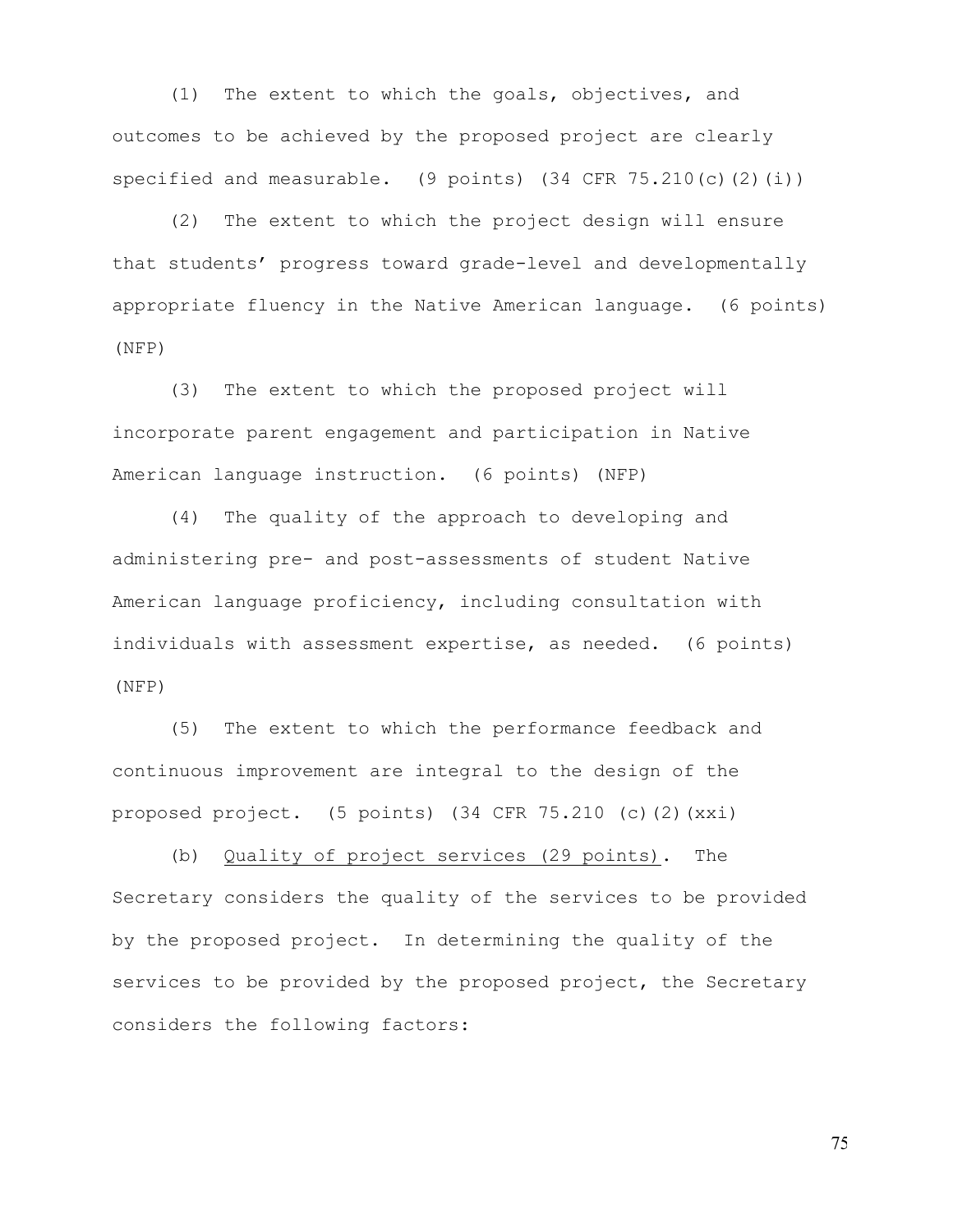(1) The quality and sufficiency of strategies for ensuring equal access and treatment for eligible project participants who are members of groups that have traditionally been underrepresented based on race, color, national origin, gender, age, or disability. (1 point) (34 CFR 75.210(d)(2))

(2) The quality of the plan for supporting grade-level and developmentally appropriate instruction in a Native American language by providing instruction of or through the Native American language. (11 points) (NFP)

(3) The extent to which the project will provide professional development for teachers and, as appropriate, staff and administrators to strengthen the overall language proficiency and academic goals of the school(s) that will be served by the project, including cultural competence training for all staff in the school(s). (10 points) (NFP)

(4) The extent to which the services to be provided by the proposed project involve the collaboration of appropriate partners for maximizing the effectiveness of project services. (4 points) (34 CFR 75.210(d)(3)(ix))

(5) The extent to which the percentage of the school day that instruction will be provided in the Native American language is ambitious and is reasonable for the grade level and population served. (3 points) (NFP)

(c) Quality of project personnel (16 points).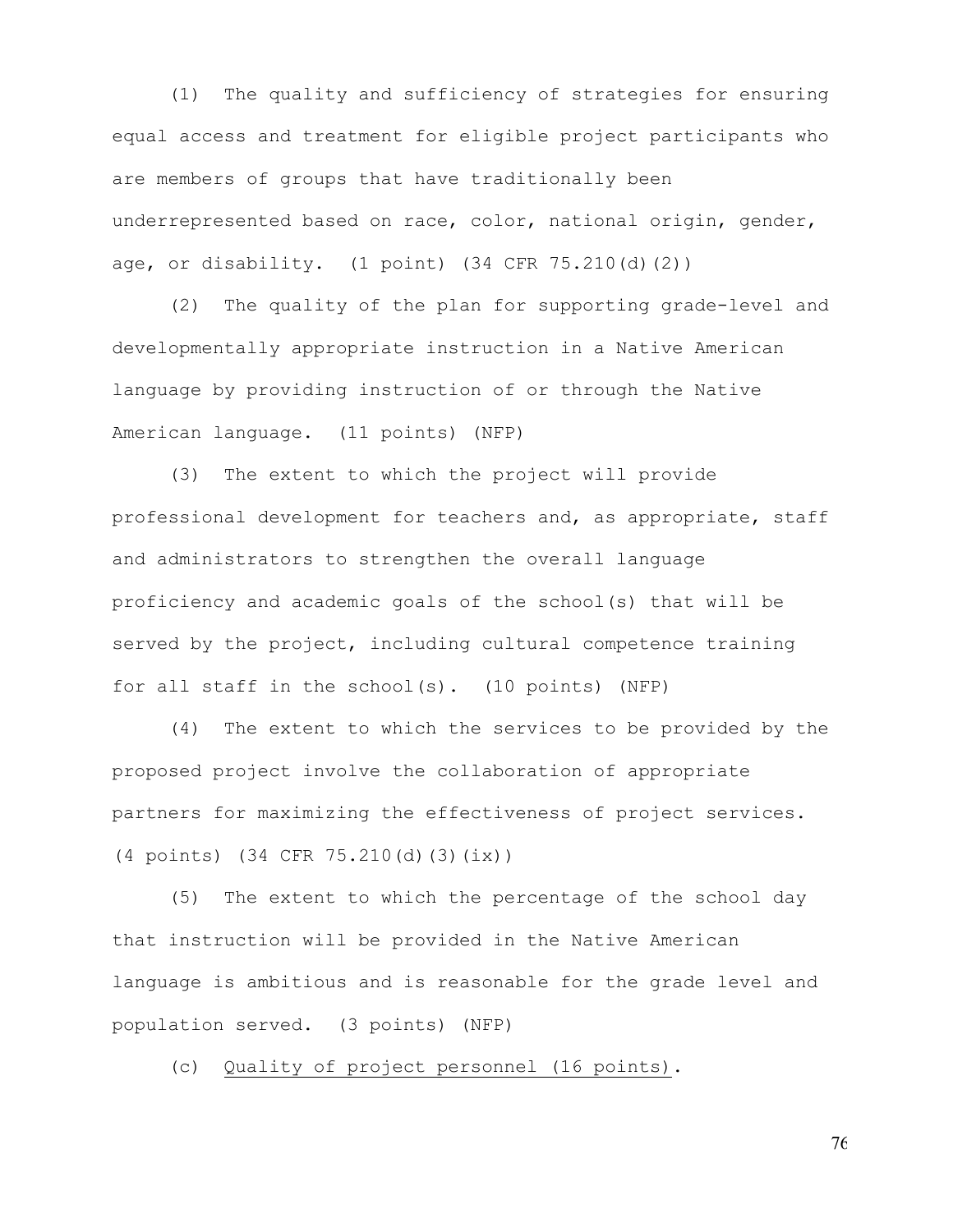The Secretary considers the quality of the personnel who will carry out the proposed project. In determining the quality of project personnel, the Secretary considers:

(1) The extent to which the applicant encourages applications for employment from persons who are members of groups that have traditionally been underrepresented based on race, color, national origin, gender, age, or disability. (1 point) (NFP)

(2) The extent to which teachers of the Native American language who are identified as staff for this project have teaching experience and are fluent in the Native American language. (9 points) (NFP)

(3) The qualifications, including relevant training and experience, of key project personnel. (6 points) (34 CFR 75.210(e)(3)(ii))

(d) Adequacy of resources (10 points).

The Secretary considers the adequacy of resources for the proposed project. In determining the adequacy of resources for the proposed project, the Secretary considers:

(1) The extent to which the costs are reasonable in relation to the objectives, design, and potential significance of the proposed project. (6 points) (34 CFR 75.210(f)(2)(iv))

(2) The potential for continued support of the project after Federal funding ends, including, as appropriate, the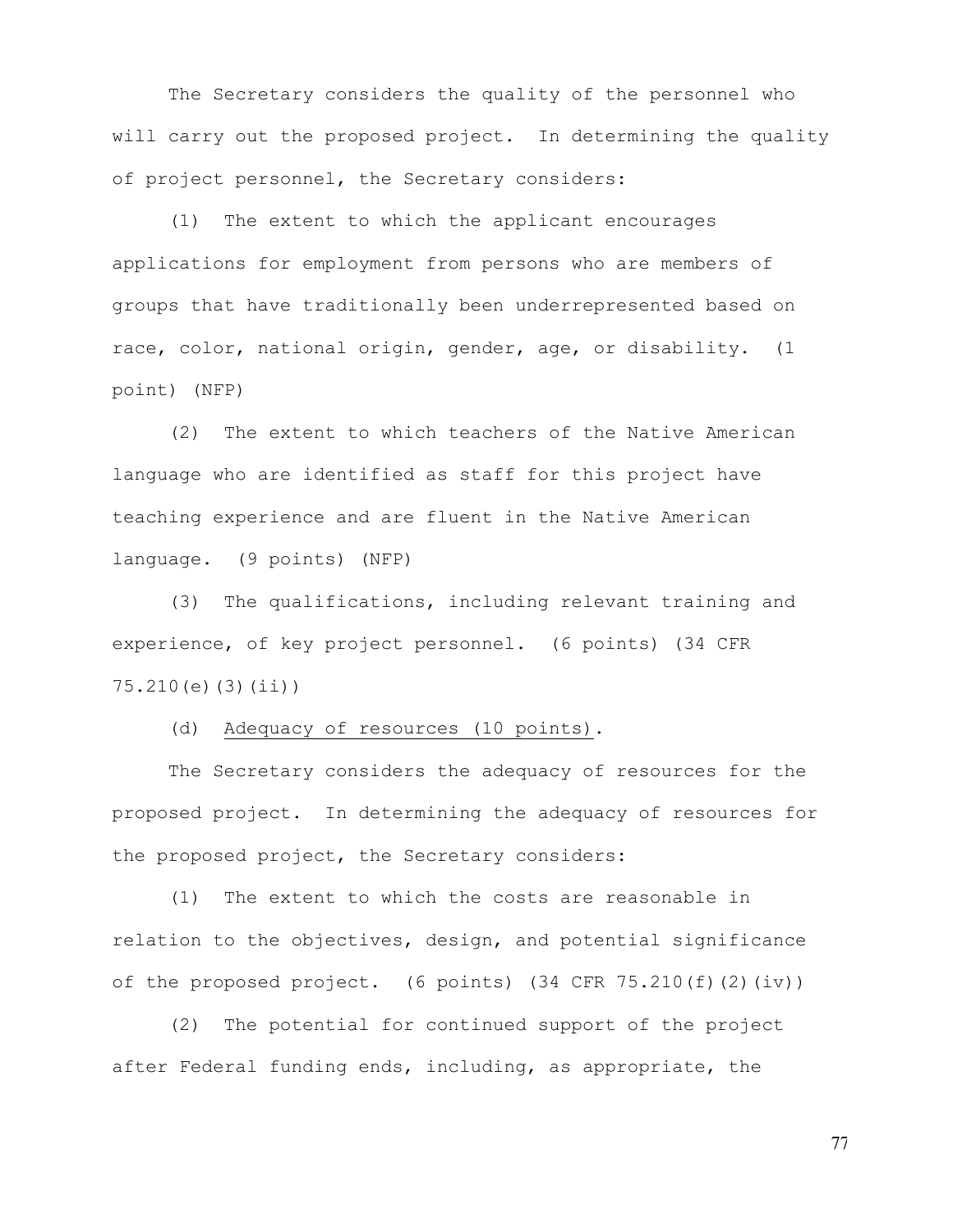demonstrated commitment of appropriate entities to such support. (4 points) (34 CFR 75.210(f)(2)(vi))

(e) Quality of the management plan (13 points). The Secretary considers the quality of the management plan for the proposed project. In determining the quality of the management plan for the proposed project, the Secretary considers:

(1) The adequacy of the management plan to achieve the objectives of the proposed project on time and within budget, including clearly defined responsibilities, timelines, and milestones for accomplishing project tasks. (8 points) (34 CFR 75.210(g)(2)(i))

(2) The extent to which the time commitments of the project director and principal investigator and other key project personnel are appropriate and adequate to meet the objectives of the proposed project. (5 points) (34 CFR 75.210(g)(2)(iv))

 2. Review and Selection Process:We remind potential applicants that in reviewing applications in any discretionary grant competition, the Secretary may consider, under 34 CFR 75.217(d)(3), the past performance of the applicant in carrying out a previous award, such as the applicant's use of funds, achievement of project objectives, and compliance with grant conditions. The Secretary may also consider whether the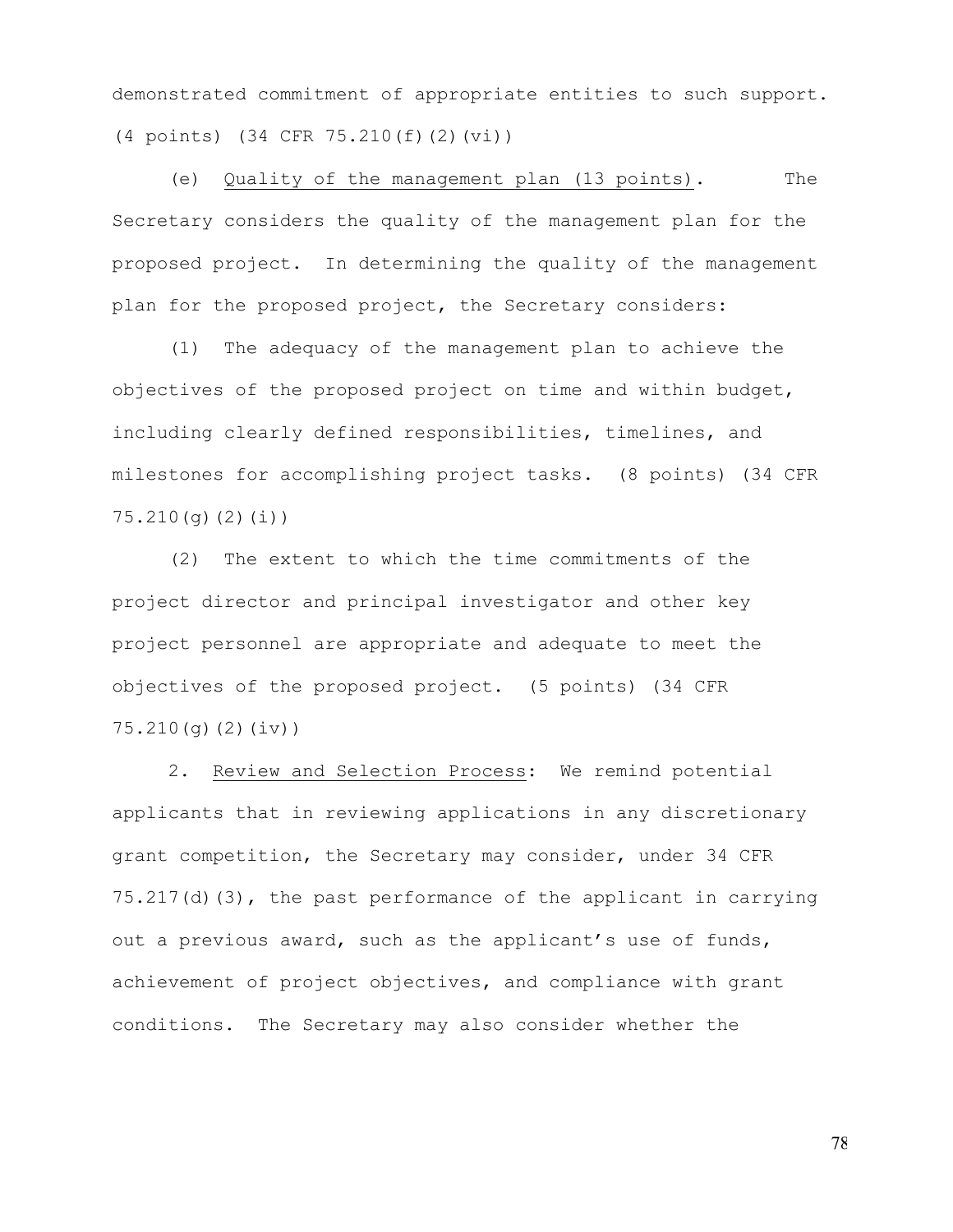applicant failed to submit a timely performance report or submitted a report of unacceptable quality.

 In addition, in making a competitive grant award, the Secretary requires various assurances, including those applicable to Federal civil rights laws that prohibit discrimination in programs or activities receiving Federal financial assistance from the Department (34 CFR 100.4, 104.5, 106.4, 108.8, and 110.23).

## 3. Risk Assessment and Specific Conditions:

Consistent with 2 CFR 200.206, before awarding grants under this program, the Department conducts a review of the risks posed by applicants. Under 2 CFR 200.208, the Secretary may impose specific conditions and, under 2 CFR 3474.10, in appropriate circumstances, high-risk conditions on a grant if the applicant or grantee is not financially stable; has a history of unsatisfactory performance; has a financial or other management system that does not meet the standards in 2 CFR part 200, subpart D; has not fulfilled the conditions of a prior grant; or is otherwise not responsible.

4. Integrity and Performance System: If you are selected under this competition to receive an award that over the course of the project period may exceed the simplified acquisition threshold (currently \$250,000), under 2 CFR 200.206(a)(2) we must make a judgment about your integrity, business ethics, and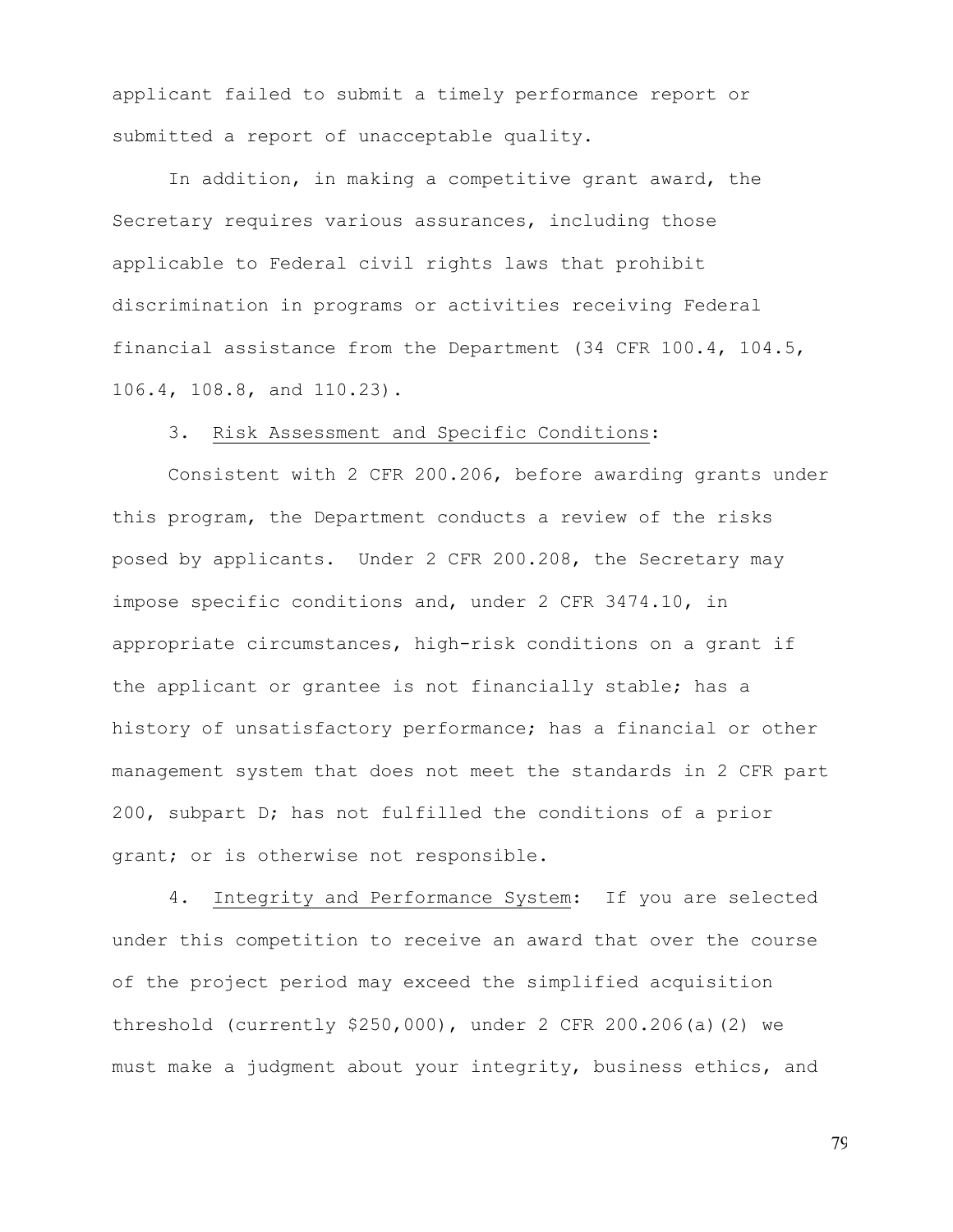record of performance under Federal awards--that is, the risk posed by you as an applicant--before we make an award. In doing so, we must consider any information about you that is in the integrity and performance system (currently referred to as the Federal Awardee Performance and Integrity Information System (FAPIIS)), accessible through the System for Award Management (SAM). You may review and comment on any information about yourself that a Federal agency previously entered and that is currently in FAPIIS.

 Please note that, if the total value of your currently active grants, cooperative agreements, and procurement contracts from the Federal Government exceeds \$10,000,000, the reporting requirements in 2 CFR part 200, Appendix XII, require you to report certain integrity information to FAPIIS semiannually. Please review the requirements in 2 CFR part 200, Appendix XII, if this grant plus all the other Federal funds you receive exceed \$10,000,000.

5. In General: In accordance with the Office of Management and Budget's guidance located at 2 CFR part 200, all applicable Federal laws, and relevant Executive guidance, the Department will review and consider applications for funding pursuant to this notice inviting applications in accordance with: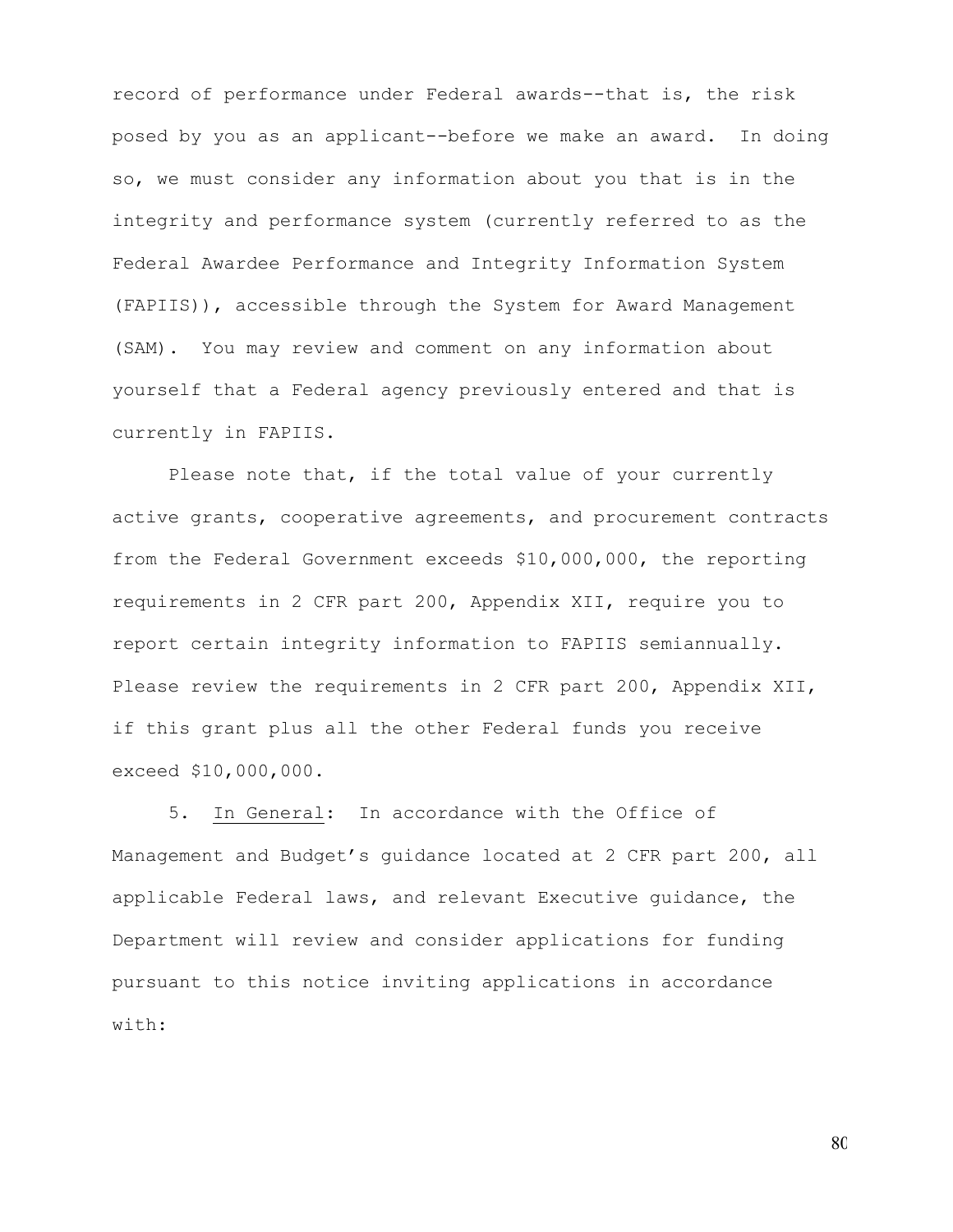(a) Selecting recipients most likely to be successful in delivering results based on the program objectives through an objective process of evaluating Federal award applications (2 CFR 200.205);

(b) Prohibiting the purchase of certain telecommunication and video surveillance services or equipment in alignment with section 889 of the National Defense Authorization Act of 2019 (Pub. L. No. 115—232) (2 CFR 200.216);

(c) Providing a preference, to the extent permitted by law, to maximize use of goods, products, and materials produced in the United States (2 CFR 200.322); and

 (d) Terminating agreements in whole or in part to the greatest extent authorized by law if an award no longer effectuates the program goals or agency priorities (2 CFR 200.340).

VI. Award Administration Information

 1. Award Notices: If your application is successful, we notify your U.S. Representative and U.S. Senators and send you a Grant Award Notification (GAN); or we may send you an email containing a link to access an electronic version of your GAN. We may notify you informally, also.

 If your application is not evaluated or not selected for funding, we will notify you.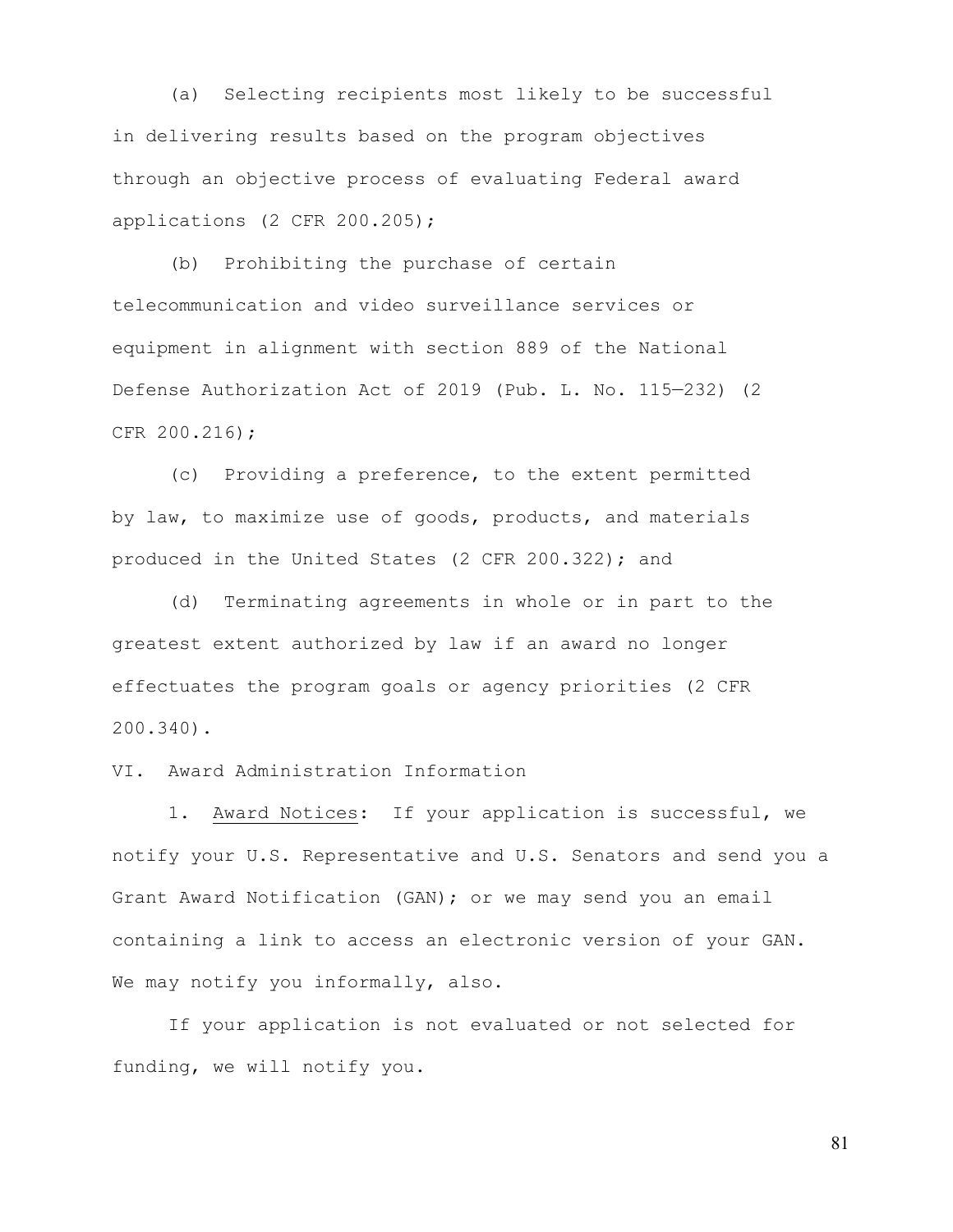## 2. Administrative and National Policy Requirements:

 We identify administrative and national policy requirements in the application package and reference these and other requirements in the Applicable Regulations section of this notice.

 We reference the regulations outlining the terms and conditions of an award in the Applicable Regulations section of this notice and include these and other specific conditions in the GAN. The GAN also incorporates your approved application as part of your binding commitments under the grant.

3. Reporting: (a) If you apply for a grant under this competition, you must ensure that you have in place the necessary processes and systems to comply with the reporting requirements in 2 CFR part 170 should you receive funding under the competition. This does not apply if you have an exception under 2 CFR 170.110(b).

(b) At the end of your project period, you must submit a final performance report, including financial information, as directed by the Secretary. If you receive a multiyear award, you must submit an annual performance report that provides the most current performance and financial expenditure information as directed by the Secretary under 34 CFR 75.118. The Secretary may also require more frequent performance reports under 34 CFR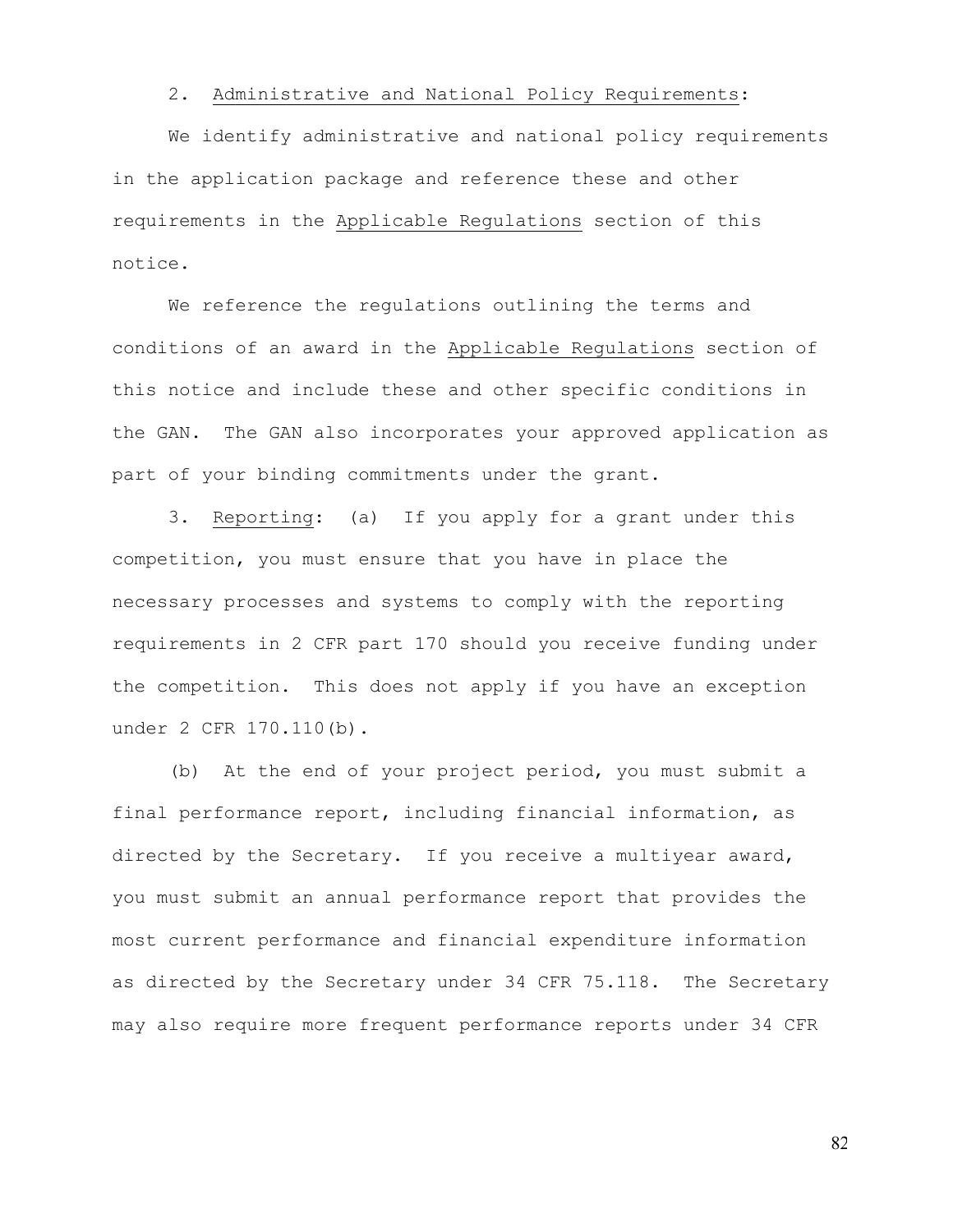75.720(c). For specific requirements on reporting, please go to www.ed.gov/fund/grant/apply/appforms/appforms.html.

(c) Under 34 CFR 75.250(b), the Secretary may provide a grantee with additional funding for data collection analysis and reporting. In this case the Secretary establishes a data collection period.

4. Performance Measures: For the purpose of Department reporting under 34 CFR 75.110, we have established the following performance measures for the NAL@ED program:

(a) The number and percentage of students who attain proficiency in a Native language as determined by each grantee through pre- and post-assessments of Native language proficiency;

(b) The number and percentage of participating students who make progress in learning a Native language, as determined by each grantee, through pre- and post-assessments of Native language proficiency;

(c) The number and percentage of participating students who show an improvement in academic outcomes, as measured by academic assessments or other indicators; and

(d) The difference between the average daily attendance of participating students and the average daily attendance of all students in the comparison group (e.g., school, LEA, Tribe, or other).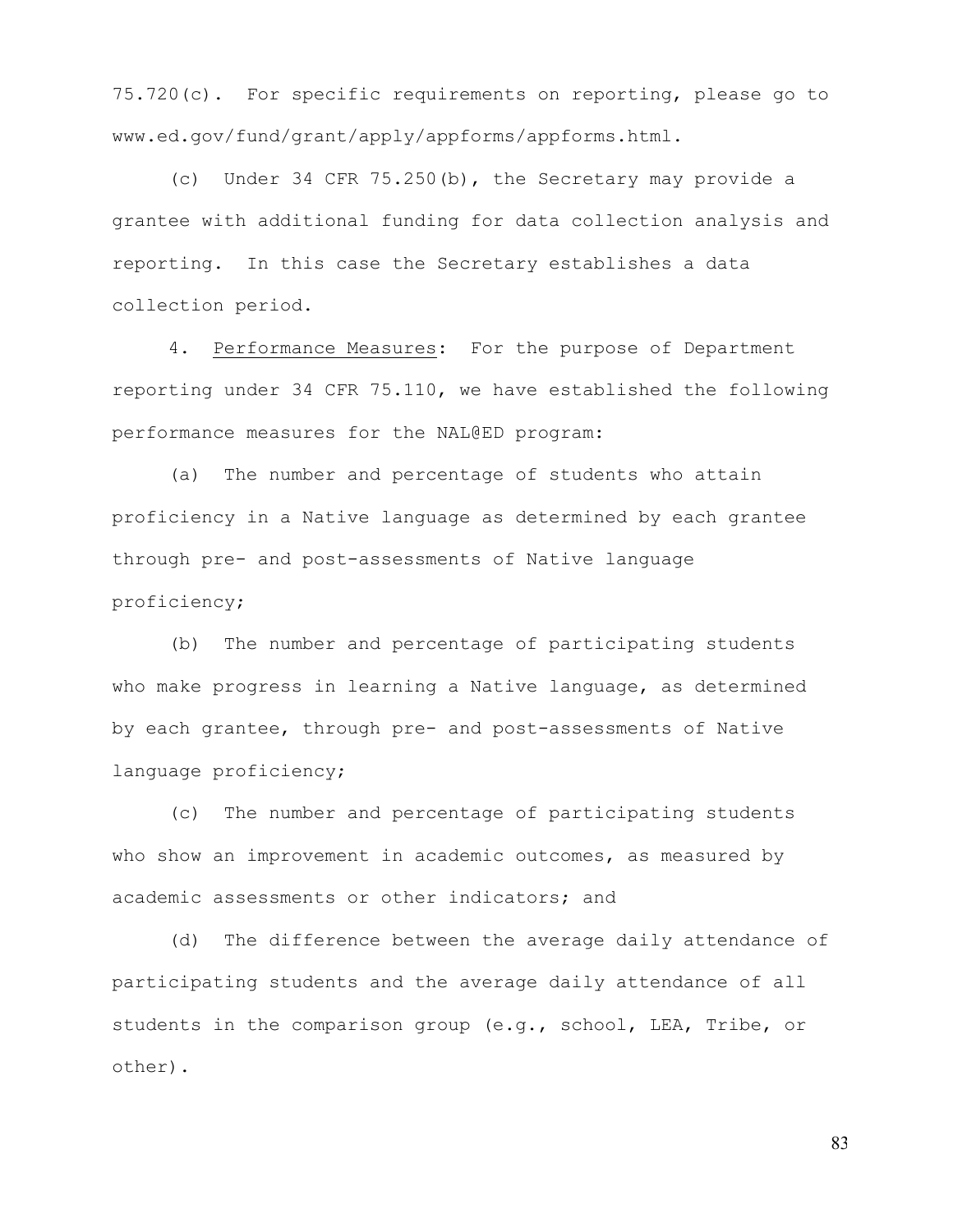These measures constitute the Department's indicators of success for this program. Consequently, we advise an applicant for a grant under this program to carefully consider these measures in conceptualizing the approach to, and evaluation for, its proposed project. Each grantee will be required to provide, in its annual performance and final reports, data about its progress in meeting these measures.

5. Continuation Awards: In making a continuation award under 34 CFR 75.253, the Secretary considers, among other things: whether a grantee has made substantial progress in achieving the goals and objectives of the project; whether the grantee has expended funds in a manner that is consistent with its approved application and budget; and, if the Secretary has established performance measurement requirements, whether the grantee has made substantial progress in achieving the performance targets in the grantee's approved application.

In making a continuation award, the Secretary also considers whether the grantee is operating in compliance with the assurances in its approved application, including those applicable to Federal civil rights laws that prohibit discrimination in programs or activities receiving Federal financial assistance from the Department (34 CFR 100.4, 104.5, 106.4, 108.8, and 110.23).

VII. Other Information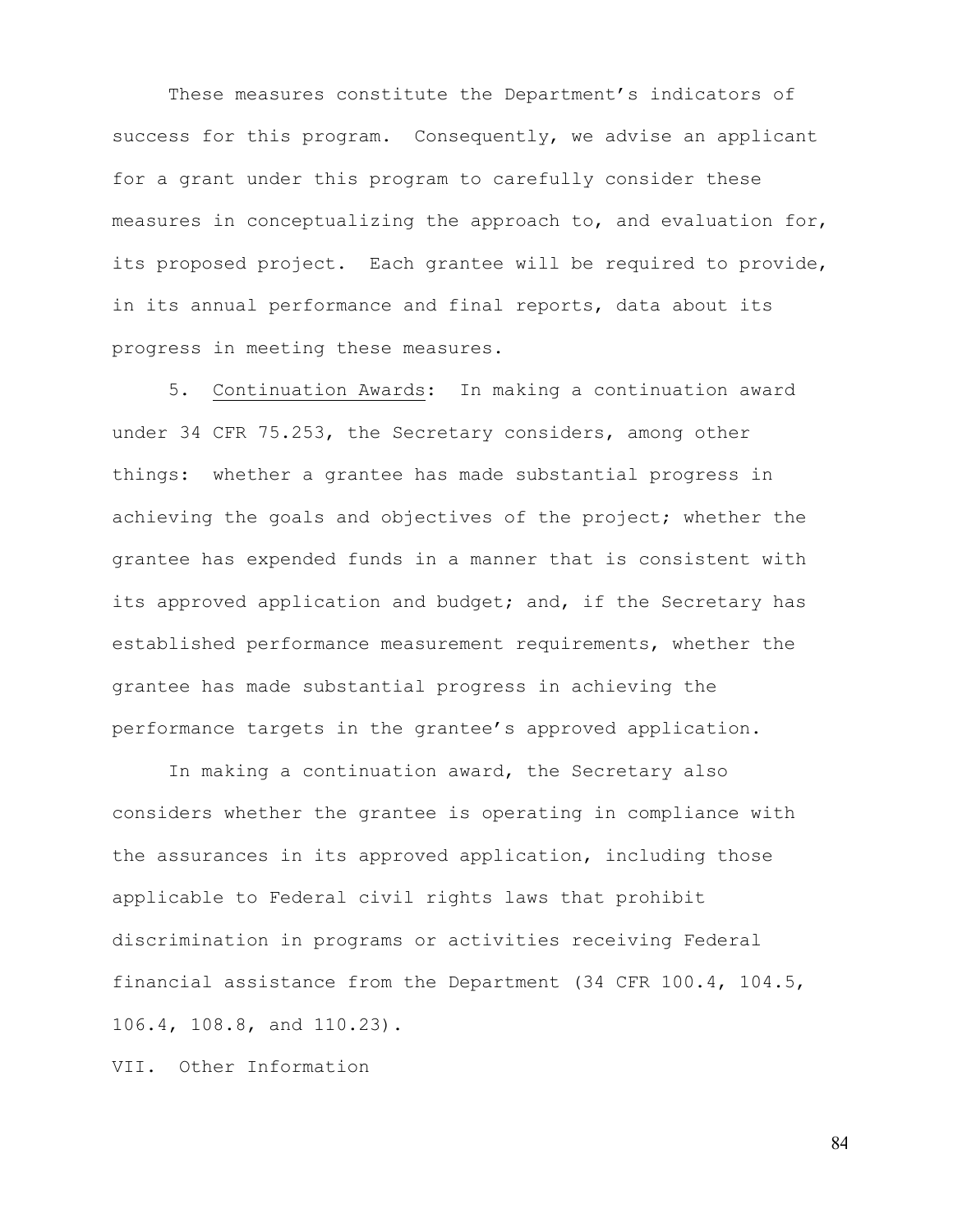Accessible Format: On request to the program contact person listed under FOR FURTHER INFORMATION CONTACT, individuals with disabilities can obtain this document and a copy of the application package in an accessible format. The Department will provide the requestor with an accessible format that may include Rich Text Format (RTF) or text format (txt), a thumb drive, an MP3 file, braille, large print, audiotape, or compact disc, or other accessible format.

Electronic Access to This Document: The official version of this document is the document published in the *Federal Register*. You may access the official edition of the *Federal Register* and the Code of Federal Regulations at www.govinfo.gov. At this site you can view this document, as well as all other documents of this Department published in the *Federal Register*, in text or Portable Document Format (PDF). To use PDF you must have Adobe Acrobat Reader, which is available free at the site.

 You may also access documents of the Department published in the *Federal Register* by using the article search feature at www.federalregister.gov. Specifically, through the advanced search feature at this site, you can limit your search to documents published by the Department.

\_\_\_\_\_\_\_\_\_\_\_\_\_\_\_\_\_\_\_\_\_\_\_\_\_\_\_\_\_\_\_\_\_\_\_\_

Dated:

Ruth E. Ryder,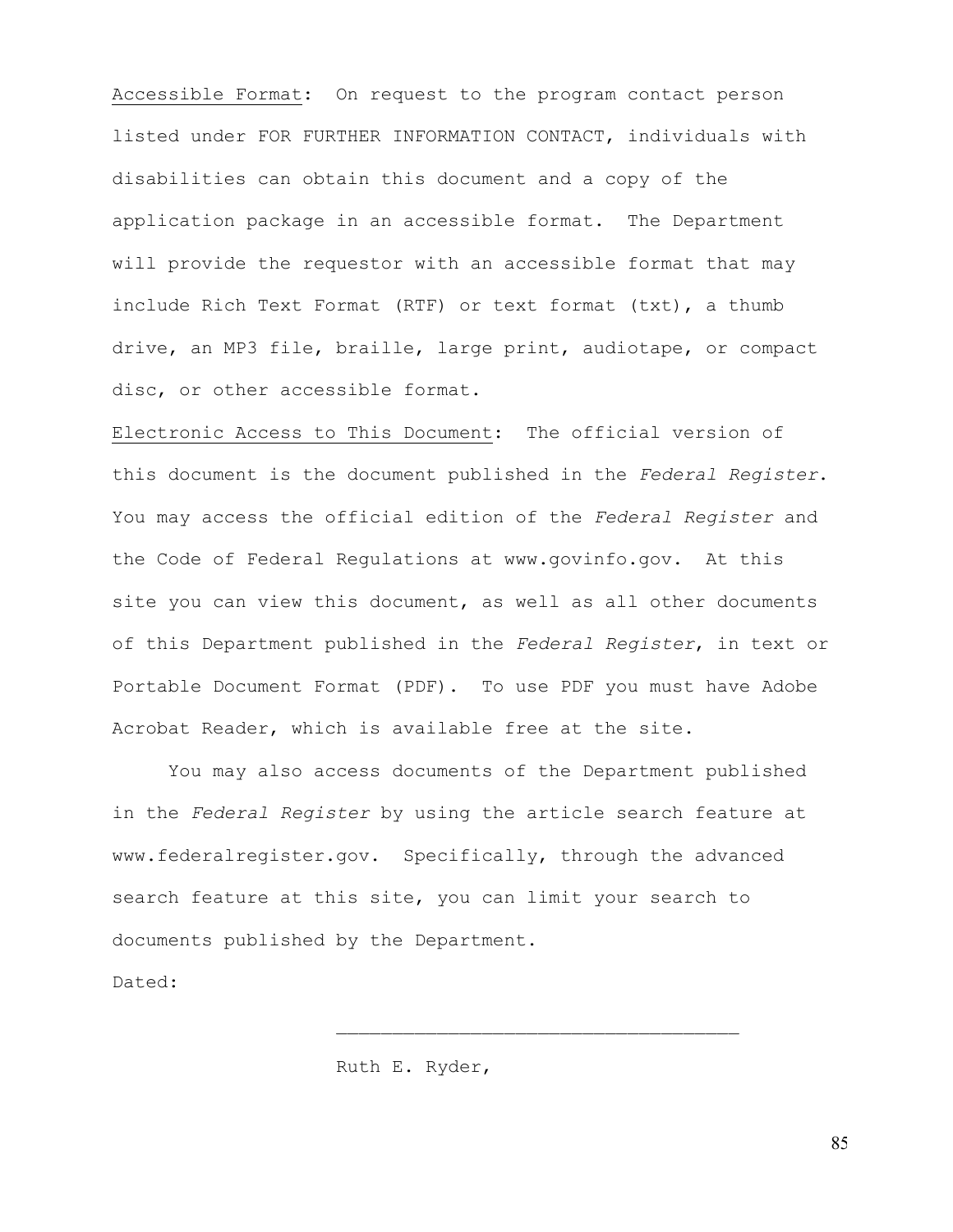*Deputy Assistant Secretary for Policy and Programs Office of Elementary and Secondary Education*.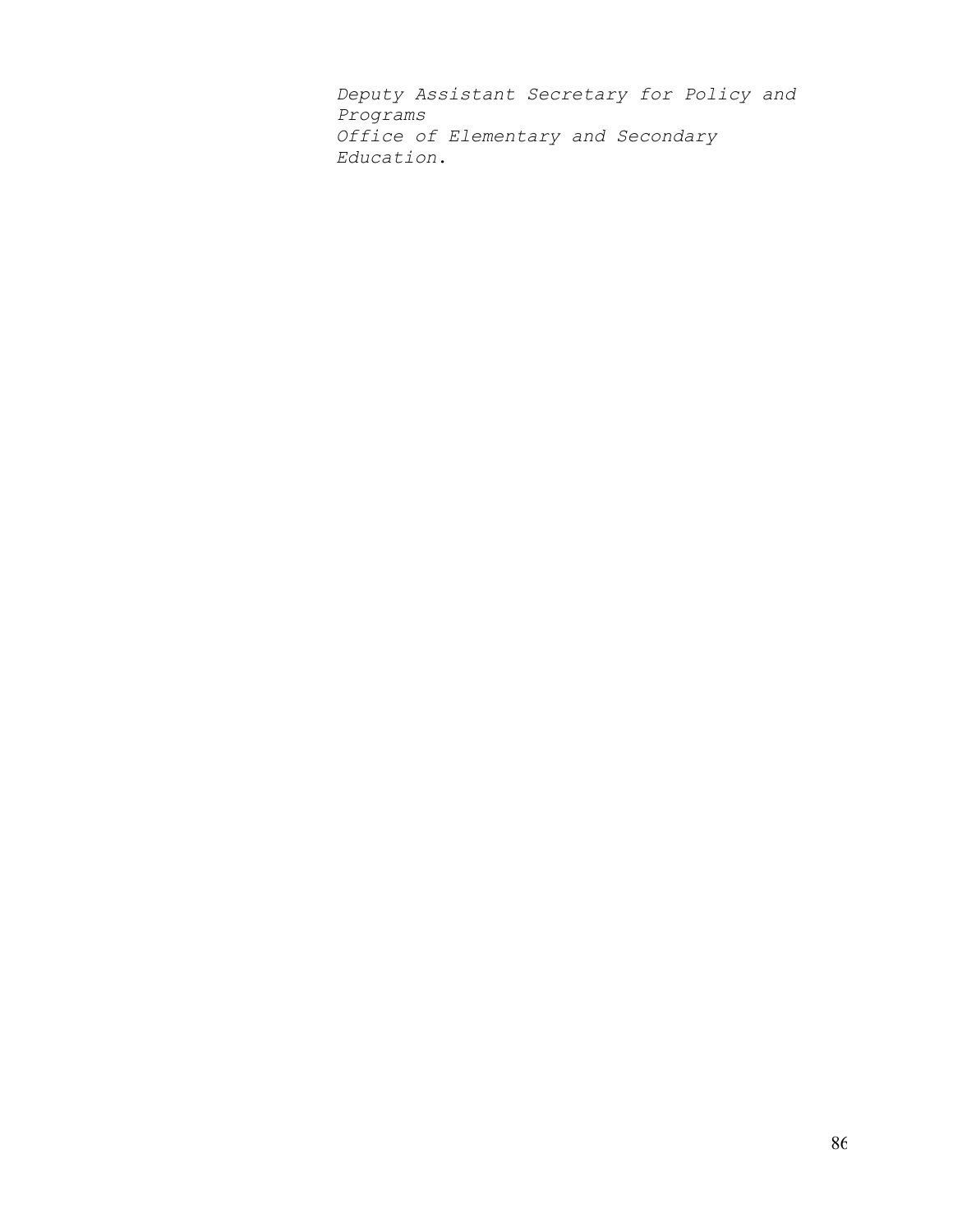## **SEC. 6133. NATIVE AMERICAN AND ALASKA NATIVE LANGUAGE IMMERSION SCHOOLS AND PROGRAMS.**

(a) PURPOSES.—The purposes of this section are—

(1) to establish a grant program to support schools that use Native American and Alaska Native languages as the primary language of instruction;

(2) to maintain, protect, and promote the rights and freedom of Native Americans and Alaska Natives to use, practice, maintain, and revitalize their languages, as envisioned in the Native American Languages Act (25 U.S.C. 2901 et seq.); and

(3) to support the Nation's First Peoples' efforts to maintain and revitalize their languages and cultures, and to improve educational opportunities and student outcomes within Native American and Alaska Native communities.

(b) PROGRAM AUTHORIZED.—

(1) IN GENERAL.—From funds reserved under section 6152(c), the Secretary shall reserve 20 percent to make grants to eligible entities to develop and maintain, or to improve and expand, programs that support schools, including elementary school and secondary school education sites and streams, using Native American and Alaska Native languages as the primary languages of instruction.

(2) ELIGIBLE ENTITIES.—In this subsection, the term 'eligible entity' means any of the following entities that has a plan to develop and maintain, or to improve and expand, programs that support the entity's use of a Native American or Alaska Native language as the primary language of instruction in elementary schools or secondary schools, or both:

(A) An Indian tribe.

(B) A Tribal College or University (as defined in section 316 of the Higher Education Act of 1965 (20 U.S.C. 1059c)).

(C) A tribal education agency.

(D) A local educational agency, including a public charter school that is a local educational agency under State law.

(E) A school operated by the Bureau of Indian Education.

(F) An Alaska Native Regional Corporation (as described in section 3(g) of the Alaska Native Claims Settlement Act (43 U.S.C. 1602(g))).

(G) A private, tribal, or Alaska Native nonprofit

organization.

(H) A nontribal for-profit organization.

(c) APPLICATION.—

(1) IN GENERAL.—An eligible entity that desires to receive a grant under this section shall submit an application to the Secretary at such time and in such manner as the Secretary may require, including the following:

(A) The name of the Native American or Alaska Native language to be used for instruction at the school supported by the eligible entity.

(B) The number of students attending such school.

(C) The number of hours of instruction in or through 1 or more Native American or Alaska Native languages being provided to targeted students at such school, if any.

(D) A description of how the eligible entity will—

(i) use the funds provided to meet the purposes of this section;

(ii) implement the activities described in subsection (e);

(iii) ensure the implementation of rigorous academic content; and

(iv) ensure that students progress toward high level fluency goals.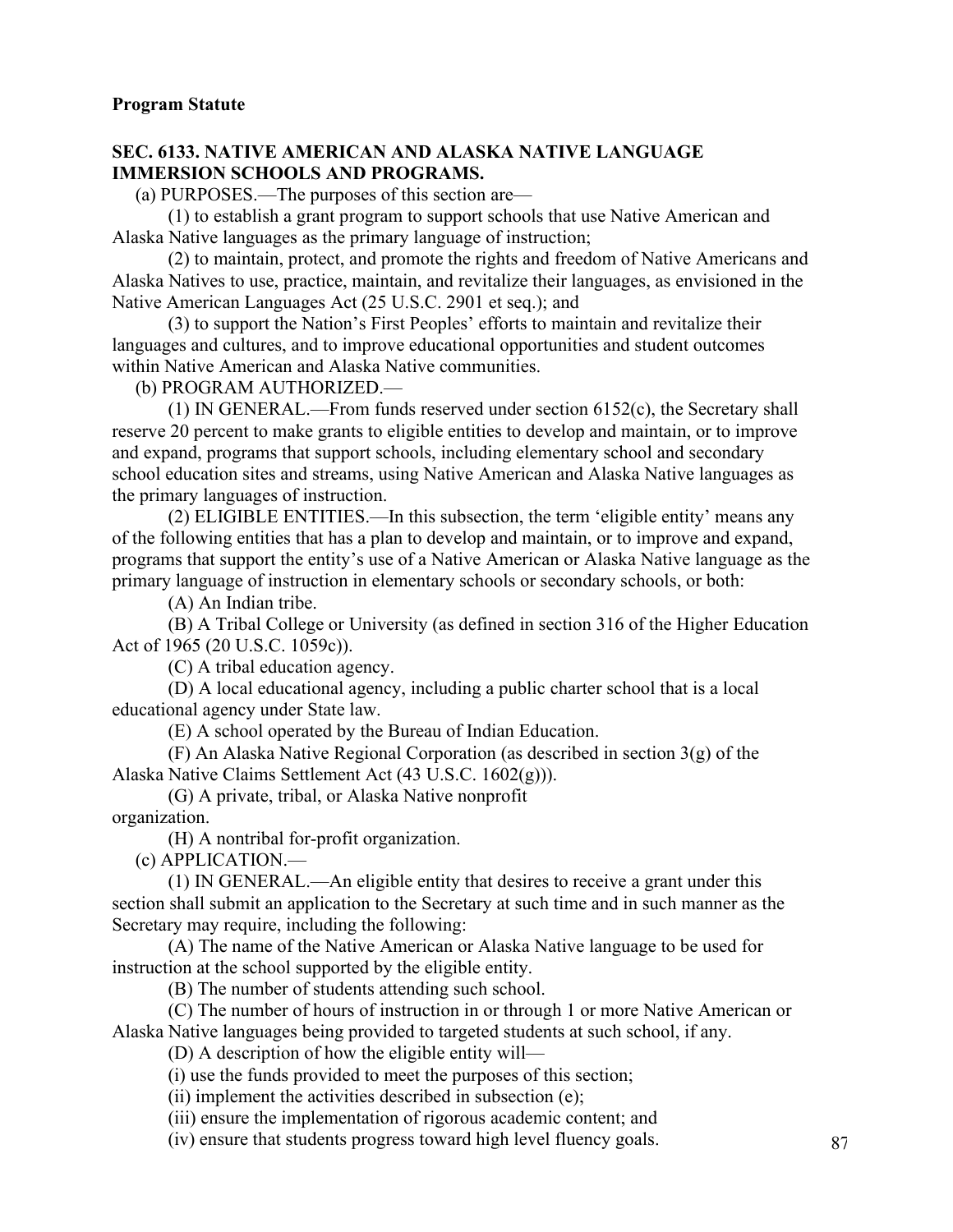(E) Information regarding the school's organizational governance or affiliations, including information about—

(i) the school governing entity (such as a local educational agency, tribal education agency or department, charter organization, private organization, or other governing entity);

(ii) the school's accreditation status;

(iii) any partnerships with institutions of higher education; and

(iv) any indigenous language schooling and research cooperatives.

(F) An assurance that—

(i) the school is engaged in meeting State or tribally designated long-term goals for students, as may be required by applicable Federal, State, or tribal law;

(ii) the school provides assessments of students using the Native American or Alaska Native language of instruction, where possible;

(iii) the qualifications of all instructional and leadership personnel at such school is sufficient to deliver high-quality education through the Native American or Alaska Native language used in the school; and

(iv) the school will collect and report to the public data relative to student achievement and, if appropriate, rates of high school graduation, career readiness, and enrollment in postsecondary education or workforce development programs, of students who are enrolled in the school's programs.

(2) LIMITATION.—The Secretary shall not give a priority in awarding grants under this section based on the information described in paragraph  $(1)(E)$ .

(3) SUBMISSION OF CERTIFICATION.—

(A) IN GENERAL.—An eligible entity that is a public elementary school or secondary school (including a public charter school or a school operated by the Bureau of Indian Education) or a nontribal for-profit or nonprofit organization shall submit, along with the application requirements described in paragraph (1), a certification described in subparagraph (B) indicating that—

(i) the school or organization has the capacity to provide education primarily through a Native American or an Alaska Native language; and

(ii) there are sufficient speakers of the target language at the school or available to be hired by the school or organization.

(B) CERTIFICATION.—The certification described in subparagraph (A) shall be from one of the following entities, on whose land the school or program is located, that is an entity served by such school, or that is an entity whose members (as defined by that entity) are served by the school:

(i) A Tribal College or University (as defined in section 316 of the Higher Education Act of 1965 (20 U.S.C. 1059c)).

(ii) A Federally recognized Indian tribe or tribal organization.

(iii) An Alaska Native Regional Corporation or an Alaska Native nonprofit organization.

(iv) A Native Hawaiian organization.

 (d) AWARDING OF GRANTS.—In awarding grants under this section, the Secretary shall—

(1) determine the amount of each grant and the duration of each grant, which shall not exceed 3 years; and

(2) ensure, to the maximum extent feasible, that diversity in languages is represented. (e) ACTIVITIES AUTHORIZED.—

(1) REQUIRED ACTIVITIES.—An eligible entity that receives a grant under this section shall use such funds to carry out the following activities: